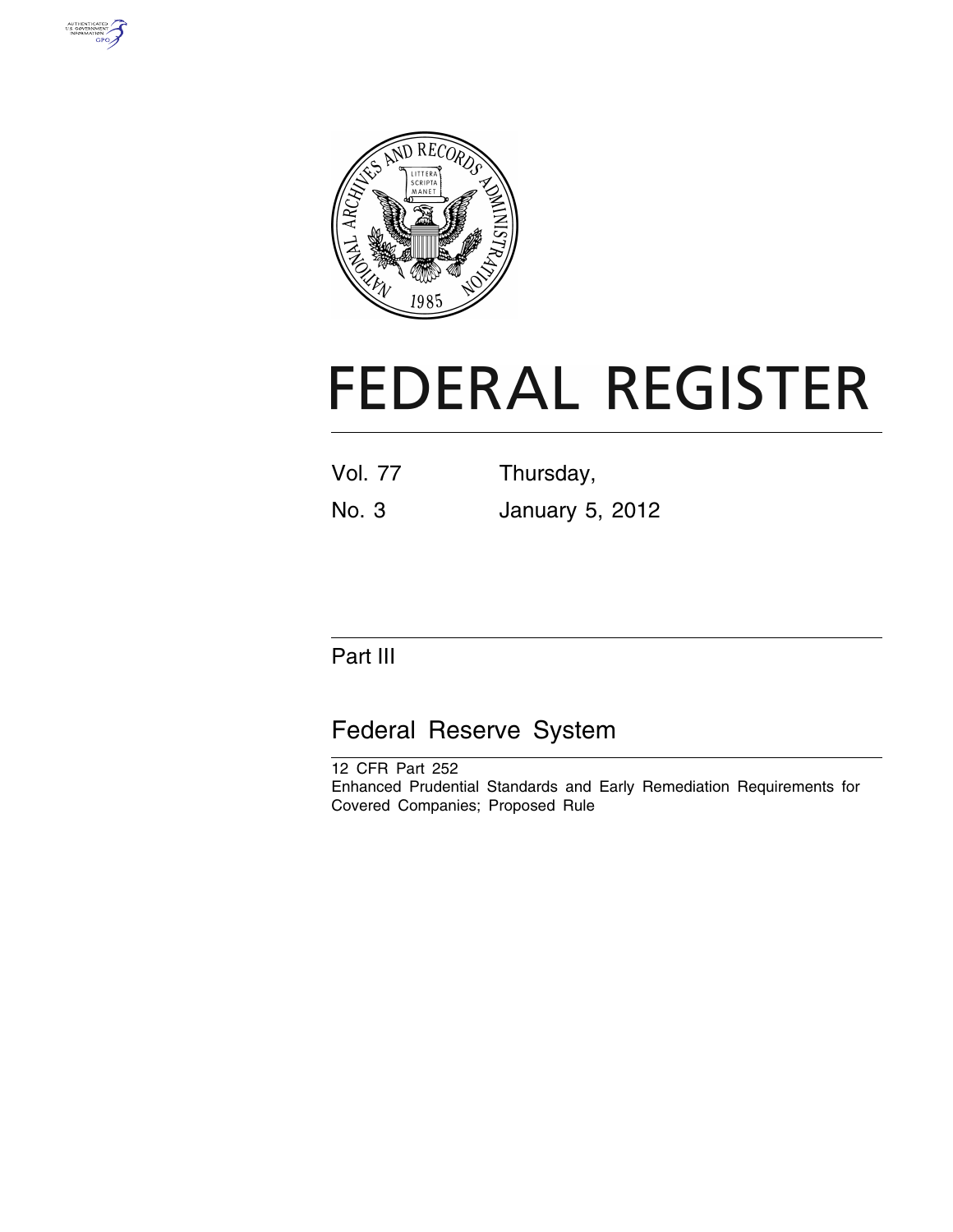# **FEDERAL RESERVE SYSTEM**

# **12 CFR Part 252**

**[Regulation YY; Docket No. 1438]** 

#### **RIN 7100–AD–86**

# **Enhanced Prudential Standards and Early Remediation Requirements for Covered Companies**

**AGENCY:** Board of Governors of the Federal Reserve System (Board).

**ACTION:** Proposed rule; request for public comment.

**SUMMARY:** The Board is requesting comment on proposed rules that would implement the enhanced Prudential standards required to be established under section 165 of the Dodd-Frank Wall Street Reform and Consumer Protection Act (Dodd-Frank Act or Act) and the early remediation requirements established under section 166 of the Act. The enhanced standards include risk-based capital and leverage requirements, liquidity standards, requirements for overall risk management (including establishing a risk committee), single-counterparty credit limits, stress test requirements, and a debt-to-equity limit for companies that the Financial Stability Oversight Council has determined pose a grave threat to financial stability.

**DATES:** *Comments:* Comments should be received on or before March 31, 2012.

**ADDRESSES:** You may submit comments, identified by Docket No. 1438 and RIN 7100–AD–86 by any of the following methods:

• *Agency Web Site: [http://](http://www.federalreserve.gov)  [www.federalreserve.gov.](http://www.federalreserve.gov)* Follow the instructions for submitting comments at *[http://www.federalreserve.gov/](http://www.federalreserve.gov/generalinfo/foia/ProposedRegs.cfm)  [generalinfo/foia/ProposedRegs.cfm.](http://www.federalreserve.gov/generalinfo/foia/ProposedRegs.cfm)* 

• *Federal eRulemaking Portal: [http://](http://www.regulations.gov)  [www.regulations.gov.](http://www.regulations.gov)* Follow the instructions for submitting comments.

• *Email: [regs.comments@federalreserve.gov.](mailto:regs.comments@federalreserve.gov)* 

Include docket and RIN numbers in the subject line of the message.

• *Fax:* (202) 452–3819 or (202) 452– 3102.

• *Mail:* Jennifer J. Johnson, Secretary, Board of Governors of the Federal Reserve System, 20th Street and Constitution Avenue NW., Washington, DC 20551.

All public comments are available from the Board's Web site at *[http://](http://www.federalreserve.gov/generalinfo/foia/ProposedRegs.cfm) [www.federalreserve.gov/generalinfo/](http://www.federalreserve.gov/generalinfo/foia/ProposedRegs.cfm) [foia/ProposedRegs.cfm](http://www.federalreserve.gov/generalinfo/foia/ProposedRegs.cfm)* as submitted, unless modified for technical reasons. Accordingly, your comments will not be edited to remove any identifying or contact information. Public comments

may also be viewed electronically or in paper form in Room MP–500 of the Board's Martin Building (20th and C Streets NW.) between 9 a.m. and 5 p.m. on weekdays.

# **FOR FURTHER INFORMATION CONTACT:**

Mark Van Der Weide, Senior Associate Director, (202) 452–2263, or Molly E. Mahar, Senior Supervisory Financial Analyst, (202) 973–7360, Division of Banking Supervision and Regulation; or Laurie Schaffer, Associate General Counsel, (202) 452–2272, or Dominic A. Labitzky, Senior Attorney, (202) 452– 3428, Legal Division.

*Risk-Based Capital Requirements and Leverage Limits:* Anna Lee Hewko, Assistant Director, (202) 530–6260, or Meg Donovan, Supervisory Financial Analyst, (202) 872–7542, Division of Banking Supervision and Regulation; or April C. Snyder, Senior Counsel, (202) 452–3099, or Benjamin W. McDonough, Senior Counsel, (202) 452–2036, Legal Division.

*Liquidity Requirements:* Mary Aiken, Manager, (202) 721–4534, or Chris Powell, Financial Analyst, (202) 921– 4353, Division of Banking Supervision and Regulation; or April C. Snyder, Senior Counsel, (202) 452–3099, Legal Division.

*Single-Counterparty Credit Limits:*  Mark Van Der Weide, Senior Associate Director, (202) 452–2263, or Molly E. Mahar, Senior Supervisory Financial Analyst, (202) 973–7360, Division of Banking Supervision and Regulation; or Pamela G. Nardolilli, Senior Counsel, (202) 452–3289, Patricia P. Yeh, Counsel, (202) 912–4304, or Anna M. Harrington, Attorney, (202) 452–6406, Legal Division.

*Risk Management and Risk Committee Requirements:* Pamela A. Martin, Senior Supervisory Financial Analyst, (202) 452–3442, Division of Banking Supervision and Regulation; or Jonathan D. Stoloff, Senior Counsel, (202) 452–3269, or Jeremy C. Kress, Attorney, (202) 872–7589, Legal Division.

*Stress Test Requirements:* Tim Clark, Senior Adviser, (202) 452–5264, Lisa Ryu, Assistant Director, (202) 263–4833, Constance Horsley, Manager, (202) 452– 5239 or David Palmer, Senior Supervisory Financial Analyst, (202) 452–2904, Division of Banking Supervision and Regulation; Dominic A. Labitzky, Senior Attorney, (202) 452– 3428, or Christine E. Graham, Senior Attorney, (202) 452–3005, Legal Division.

*Debt-to-Equity Limits for Certain Covered Companies:* Robert Motyka, Senior Project Manager, (202) 452–5231, Division of Banking Supervision and

Regulation; or April C. Snyder, Senior Counsel, (202) 452–3099, or Benjamin W. McDonough, Senior Counsel, (202) 452–2036, Legal Division.

*Early Remediation Framework:*  Barbara J. Bouchard, Senior Associate Director, (202) 452–3072, or Molly E. Mahar, Senior Supervisory Financial Analyst, (202) 973–7360, Division of Banking Supervision and Regulation; or Paul F. Hannah, Counsel, (202) 452– 2810, or Jay R. Schwarz, Counsel, (202) 452–2970, Legal Division.

# **SUPPLEMENTARY INFORMATION:**

# **Table of Contents**

I. Introduction

- II. Overview of the Proposal
- A. Scope of Application
- B. Risk-Based Capital Requirements and Leverage Limits
- C. Liquidity Requirements
- D. Single-Counterparty Credit Limits
- E. Risk Management and Risk Committee Requirements
- F. Stress Testing Requirements
- G. Debt-to-Equity Limits for Certain Covered Companies
- H. Early Remediation Framework
- I. Transition Arrangements and Ongoing Compliance
- J. Reservation of Authority
- K. Common Definitions
- III. Risk-Based Capital Requirements and Leverage Limits
- A. Background
- B. Overview of the Proposed Rule
- 1. Capital Planning and Minimum Capital Requirements
- 2. Quantitative Risk-Based Capital Surcharge
- IV. Liquidity Requirements
	- A. Background
	- B. Overview of the Proposed Rule
- 1. Key Definitions
- 2. Corporate Governance Provisions
- 3. Liquidity Requirements
- V. Single Counterparty Exposure Limits A. Background
- B. Overview of the Proposed Rule
- VI. Risk Management and Risk Committee Requirements
	- A. Background
	- B. Overview of the Proposed Rule
- 1. Risk Committee Requirements
- 2. Additional Enhanced Risk Management Standards for Covered Companies
- VII. Stress Test Requirements
- A. Background
- B. Overview of the Proposed Rule
- 1. Annual Supervisory Stress Tests
- Conducted by the Board
- 2. Annual and Additional Stress Tests Conducted by the Companies
- C. Request for Comments
- VIII. Debt-to-Equity Limit for Certain Covered Companies
	- A. Background
- B. Overview of the Proposed Rule
- IX. Early Remediation
- A. Background
- B. Overview of the Proposed Rule
- 1. Early Remediation Requirements
- 2. Early Remediation Triggering Events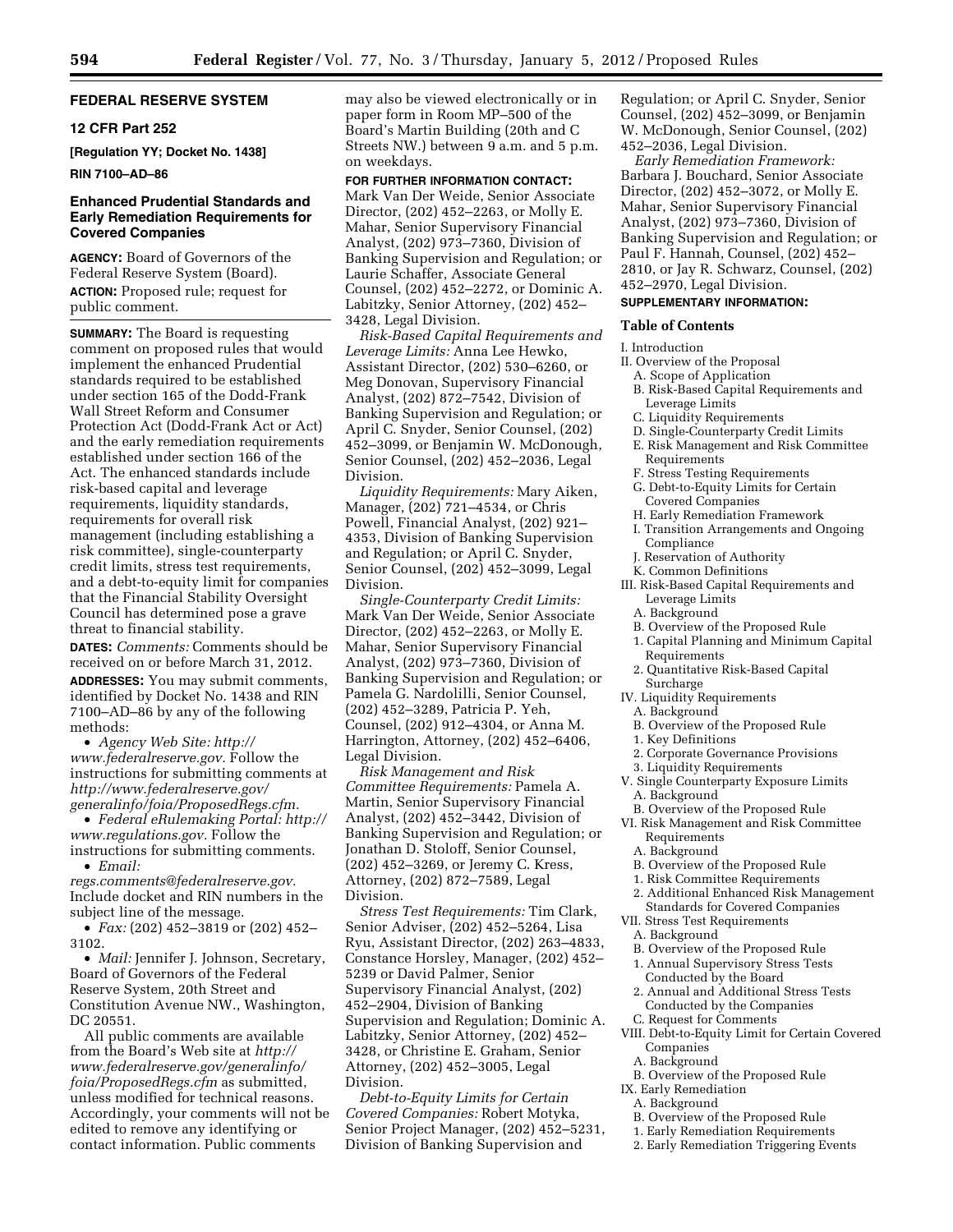# X. Administrative Law Matters

- A. Solicitation of Comments and Use of Plain Language
- B. Paperwork Reduction Act Analysis
- C. Regulatory Flexibility Act Analysis

# **I. Introduction**

The recent financial crisis showed that some financial companies had grown so large, leveraged, and interconnected that their failure could pose a threat to overall financial stability. The sudden collapses or nearcollapses of major financial companies were among the most destabilizing events of the crisis. The crisis also demonstrated weaknesses in the existing framework for supervising, regulating and otherwise constraining the risks of major financial companies, as well as deficiencies in the government's toolkit for managing their failure.

As a result of the imprudent risk taking of major financial companies and the severe consequences to the financial system and the economy associated with the disorderly failure of these interconnected companies, the U.S. government (and many foreign governments in their home countries) intervened on an unprecedented scale to reduce the impact of, or prevent, the failure of these companies and the attendant consequences for the broader financial system. Market participants before the crisis had assumed some probability that major financial companies would receive government assistance if they became troubled. But the actions taken by the government in response to the crisis, although necessary, have solidified that market view.

The market perception that some companies are ''too big to fail'' poses threats to the financial system. First, it reduces the incentives of shareholders, creditors and counterparties of these companies to discipline excessive risktaking. Second, it produces competitive distortions because companies perceived as ''too big to fail'' can often fund themselves at a lower cost than other companies. This distortion is unfair to smaller companies, damaging to competition, and tends to artificially encourage further consolidation and concentration in the financial system.

A major thrust of the Dodd-Frank Wall Street Reform and Consumer Protection Act of 2010 (Dodd-Frank Act or Act)<sup>1</sup> is mitigating the threat to financial stability posed by systemically important financial companies. The Dodd-Frank Act addresses this problem with a multi-pronged approach: a new

orderly liquidation authority for financial companies (other than banks and insurance companies); the establishment of the Financial Stability Oversight Council (Council) empowered with the authority to designate nonbank financial companies for Board oversight; stronger regulation of major bank holding companies and nonbank financial companies designated for Board oversight; and enhanced regulation of over-the-counter (OTC) derivatives, other core financial markets, and financial market utilities.

#### *Overview of Statutory Requirements*

The focus of this proposal is stronger regulation of major bank holding companies and nonbank financial companies designated by the Council for Board supervision. In particular, sections 165 and 166 of the Dodd-Frank Act require the Board to impose a package of enhanced prudential standards on bank holding companies with total consolidated assets of \$50 billion or more<sup>2</sup> and nonbank financial companies the Council has designated, pursuant to section 113 of the Dodd-Frank Act,<sup>3</sup> for supervision by the Board (together, covered companies and each a covered company). By their terms, sections 165 and 166 of the Act apply to any foreign nonbank financial company designated by the Council for supervision by the Board<sup>4</sup> and any foreign banking organization with total consolidated assets of \$50 billion or more that is or is treated as a bank holding company for purposes of the Bank Holding Company Act of 1956 pursuant to section 8(a) of the International Banking Act of 1978.5 However, as explained in greater detail below, this proposal does not apply to foreign banking organizations, and the Board expects to issue a separate proposal shortly that would apply the enhanced standards of sections 165 and 166 of the Act to foreign banking

organizations. The definition of ''covered company'' for purposes of the proposal would nonetheless include a foreign banking organization's U.S. based bank holding company subsidiary that on its own has total consolidated assets of \$50 billion or more.6 This proposal would not extend to the U.S. operations of a foreign banking organization that are conducted outside of a U.S.-based bank holding company subsidiary.

The prudential standards for covered companies required under section 165 of the Dodd-Frank Act must include enhanced risk-based capital and leverage requirements, enhanced liquidity requirements, enhanced risk management and risk committee requirements, a requirement to submit a resolution plan, single-counterparty credit limits, stress tests, and a debt-toequity limit for covered companies that the Council has determined pose a grave threat to financial stability. In general, the Act directs the Board to implement enhanced prudential standards that strengthen existing micro-prudential supervision<sup>7</sup> and regulation of individual companies and incorporate macro-prudential considerations so as to reduce threats posed by covered companies to the stability of the financial system as a whole. Section 166 of the Act requires the Board to establish a regulatory framework for the early remediation of financial weaknesses of covered companies in order to minimize the probability that such companies will become insolvent and the potential harm of such insolvencies to the financial stability of the United States.<sup>8</sup>

In addition to the required standards, the Act authorizes but does not require the Board to establish additional enhanced standards for covered companies relating to (i) contingent capital; (ii) public disclosures; (iii) short-term debt limits; and (iv) such other prudential standards as the Board

7Micro-prudential supervision focuses on surveillance of the safety and soundness of individual companies, whereas macro-prudential supervision focuses on the surveillance of systemic risk posed by individual companies and systemic risks posed by interconnectedness among companies.

8*See* 12 U.S.C. 5366(b).

<sup>1</sup>Public Law 111–203, 124 Stat. 1376 (2010).

<sup>2</sup>The Board, pursuant to a Council recommendation, may raise the \$50 billion asset threshold for bank holding companies with respect to the application of certain enhanced standards. *See* 12 U.S.C. 5365(a)(2)(B).

<sup>3</sup>*See* 12 U.S.C. 5323. The Council proposed rules to implement its authority under section 113 in January 2011 and October 2011. *See* 76 FR 4555 (January 26, 2011) and 76 FR 64264 (October 18, 2011).

<sup>4</sup>*See* 12 U.S.C. 5323(b). Section 102(c) limits the application of section 165 to only the U.S. activities and subsidiaries of a foreign nonbank financial company. 12 U.S.C. 5311(c).

<sup>5</sup>*See* 12 U.S.C. 5311(a)(1) (defining the term ''bank holding company'' for purposes of Title I of the Dodd-Frank Act). A foreign banking organization is treated as a bank holding company pursuant to section 8(a) of the International Banking Act if the foreign banking organization operates a branch, agency or commercial lending company in the United States.

<sup>6</sup>With the exception of the proposed liquidity and enterprise-wide risk management requirements and the debt-to-equity limit for covered companies that the Council has determined pose a grave threat, the proposed rule would not apply to any bank holding company subsidiary of a foreign banking organization that has relied on Supervision and Regulation Letter SR 01–01 issued by the Board of Governors (as in effect on May 19, 2010) until July 21, 2015. This is consistent with the phase-in period for the imposition of minimum risk-based and leverage capital requirements established in section 171 of the Dodd-Frank Act.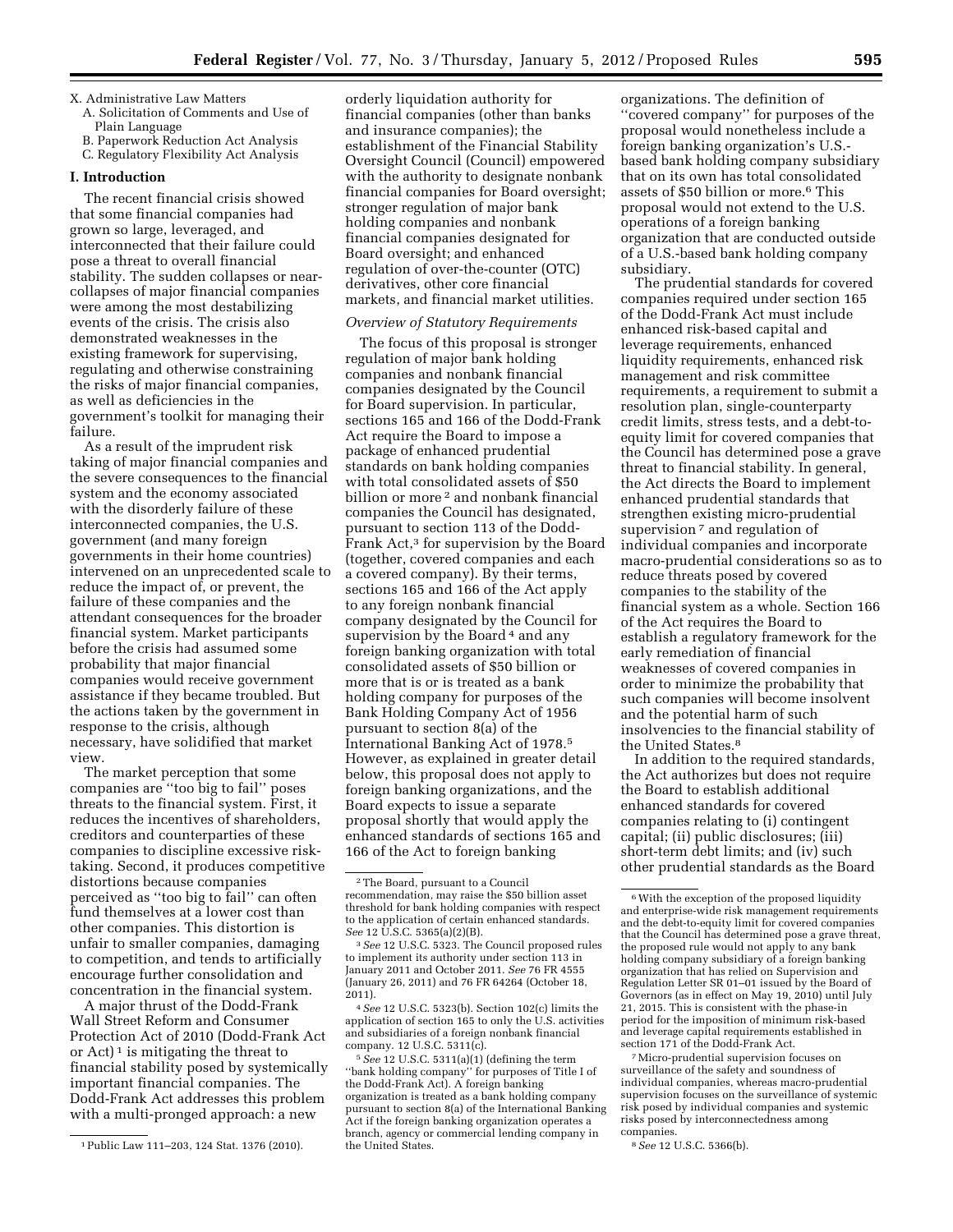determines appropriate.9 The Board is not proposing any of these supplemental standards at this time but continues to consider whether adopting any of these standards would be appropriate.

The Act requires the enhanced standards established by the Board for covered companies under section 165 to be more stringent than those standards applicable to other bank holding companies and nonbank financial companies that do not present similar risks to U.S. financial stability.10 Section 165 also requires that the enhanced standards established pursuant to that section increase in stringency based on the systemic footprint and risk characteristics of individual covered companies.<sup>11</sup>

In prescribing prudential standards under section  $165(b)(1)^{12}$  to covered companies, the Board is required to take into account differences among bank holding companies covered by the rule and nonbank financial companies supervised by the Board, based on certain considerations.13 The Board also has authority under section 165 to tailor the application of the standards, including differentiating among covered companies on an individual basis or by category.14 When differentiating among companies for purposes of applying the standards established under section 165, the Board may consider the companies' size, capital structure, riskiness, complexity, financial activities, and any

11*See* 12 U.S.C. 5365(a)(1)(B). Under section 165(a)(1)(B), the enhanced standards must increase in stringency, based on the considerations listed in section 165(b)(3). These considerations are summarized in note 13, infra.

 $12$  12 U.S.C. 5365(b)(1). The Board is separately required to issue regulations to implement the risk committee and stress test enhanced standards pursuant to sections 165(h) and 165(i), respectively.

13*See* 12 U.S.C. 5365(b)(3). The factors the Board must consider include—(i) The factors described in sections 113(a) and (b) of the Dodd-Frank Act (12 U.S.C. 5313(a) and (b)); (ii) whether the company owns an insured depository institution; (iii) nonfinancial activities and affiliations of the company; and (iv) any other risk-related factors that the Board determines appropriate. 12 U.S.C. 5365(b)(3)(A). The Board must, as appropriate, adapt the required standards in light of any predominant line business of a nonbank financial company for which particular standards may not be appropriate. 12 U.S.C. 5365(b)(3)(D). Section 165(b)(3) also requires the Board, to the extent possible, to ensure that small changes in the factors listed in sections 113(a) and 113(b) of the Dodd-Frank Act would not result in sharp, discontinuous changes in the prudential standards established by the Board under section 165(b)(1). 12 U.S.C. 5365(b)(3)(B). The statute also directs the Board to take into account any recommendations made by the Council pursuant to its authority under section 115 of the Dodd-Frank Act. 12 U.S.C. 5365(b)(3)(C).

14*See* 12 U.S.C. 5365(a)(2)(A).

other risk-related factor the Board deems appropriate.

# **II. Overview of the Proposal**

The Board is requesting comment on proposed rules to implement certain requirements of sections 165 and 166 of the Dodd-Frank Act.15 The Board consulted with the Council, including by providing periodic updates to members of the Council and their staff on the development of the proposed enhanced standards. The proposal reflects comments provided to the Board as a part of this consultation process. The Board also intends, before imposing prudential standards or any other requirements pursuant to section 165 that are likely to have a significant impact on a functionally regulated subsidiary or depository institution subsidiary of a covered company, to consult with each Council member that primarily supervises any such subsidiary.<sup>16</sup>

This proposal includes rules to implement the requirements under section 165 related to (i) risk-based capital and leverage; (ii) liquidity; (iii) single-counterparty credit limits; (iv) overall risk management and risk committees; (v) stress tests; and (vi) a debt-to-equity limit for covered companies that the Council has determined pose a grave threat to financial stability. The proposal also includes rules to implement the early remediation requirements in section 166 of the Act related to establishing measures of financial condition and remediation requirements that increase in stringency as the financial condition of a covered company declines.

Section 165(d) of the Act also establishes requirements that each covered company submit periodically to the Board and Federal Deposit Insurance Corporation (FDIC) a plan for rapid and orderly resolution under the Bankruptcy Code in the event of its material financial distress or failure, as well as a periodic report regarding credit exposures between each covered company and other significant financial companies. The Board and FDIC jointly issued a final rule to implement the resolution plan requirement that became effective on November 30, 2011 and expect to implement periodic reporting of credit exposures at a later date.17

17*See* 76 FR 67323 (November 1, 2011). In response to significant concerns expressed by commenters about the clarity of key definitions and the scope of the reporting requirement of the proposed credit exposure reporting requirement, the Board and FDIC postponed finalizing the credit exposure reporting requirement. The Board believes

By setting forth comprehensive enhanced prudential standards and an early remediation framework for covered companies, the proposal would create an integrated set of requirements that seeks to meaningfully reduce the probability of failure of systemically important companies and minimize damage to the financial system and the broader economy in the event such a company fails. The proposed rules, which increase in stringency with the level of systemic risk posed by and the risk characteristics of the covered company, would provide incentives for covered companies to reduce their systemic footprint and encourage covered companies to consider the external costs that their failure or distress would impose on the broader financial system, thus helping to offset any implicit subsidy they may have enjoyed as a result of market perceptions of implicit government support.

This proposal provides a core set of concrete rules to complement the Federal Reserve's existing efforts to enhance the supervisory framework for covered companies. The Federal Reserve, since before the passage of the Dodd-Frank Act, has been taking steps to strengthen its supervision of the largest, most complex banking companies. For example, the Federal Reserve created a centralized multidisciplinary body called the Large Institution Supervision Coordinating Committee (LISCC) to oversee the supervision of these companies. This committee uses horizontal, or crosscompany, evaluations to monitor interconnectedness and common practices among companies that could lead to greater systemic risk. The committee also uses additional and improved quantitative methods for evaluating the financial condition of companies and the risks they might pose to each other and to the broader financial system.

# *A. Scope of Application*

The Dodd-Frank Act requires the Board to apply enhanced standards established under section 165(b)(1) and early remediation requirements under

<sup>9</sup>*See* 12 U.S.C. 5365(b)(1)(B).

<sup>10</sup>*See* 12 U.S.C. 5365(a)(1)(A).

<sup>15</sup> 12 U.S.C. 5365 and 5366.

<sup>16</sup>*See* 12 U.S.C. 5365(b)(4).

that robust reporting of a covered company's credit exposures to other significant bank holding companies and financial companies is critical to ongoing risk management by covered companies, as well as to the Board's ongoing supervision of covered companies and financial stability responsibilities, and the FDIC's responsibility to resolve failed covered companies. However, the agencies also recognize that these reports would be most useful and complete if developed in conjunction with the Dodd-Frank Act's single counterparty credit exposure limits. *See* 12 U.S.C. 5365(e).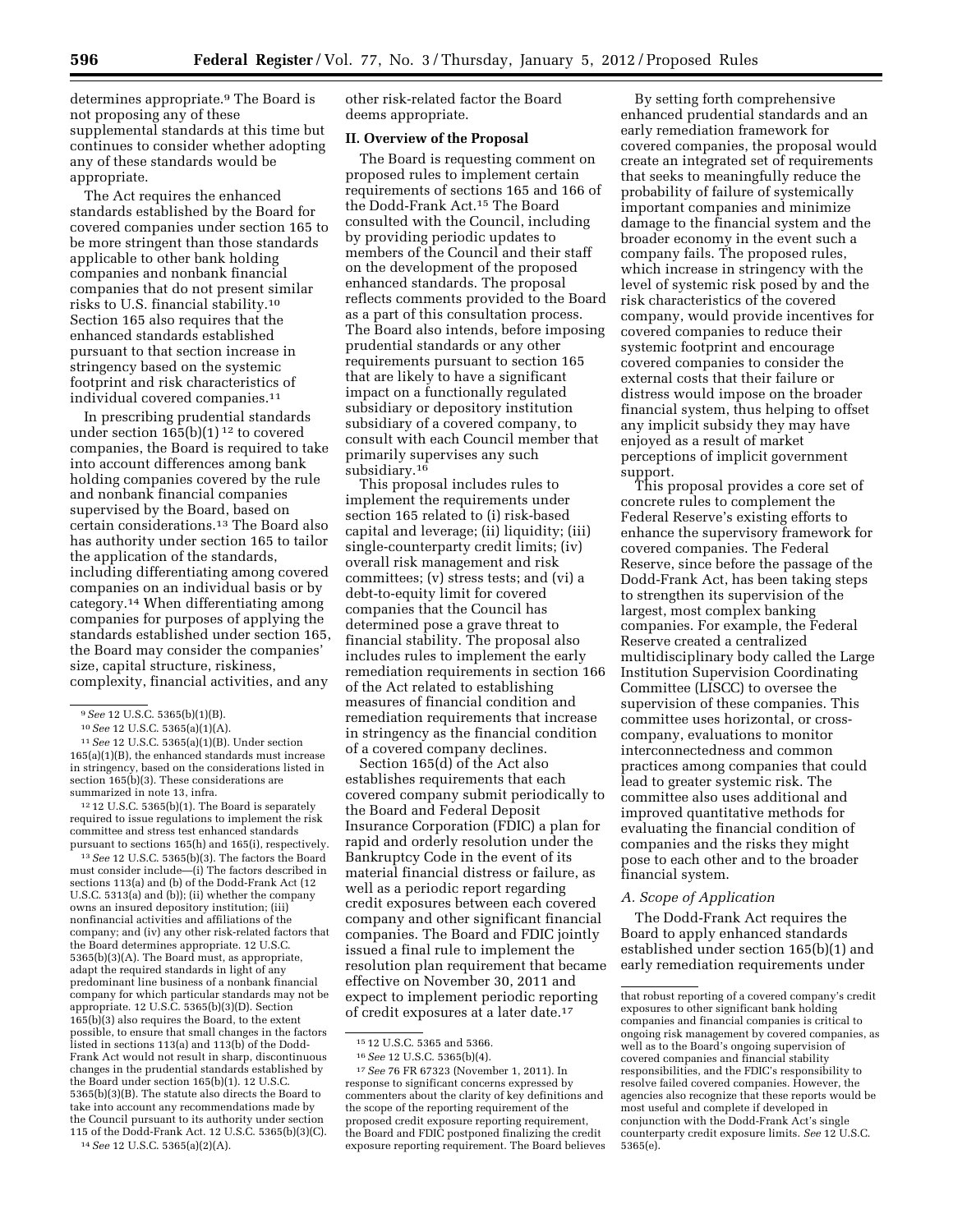section 166 of the Dodd-Frank Act to covered companies. As noted above, covered companies are described in the Act as bank holding companies with total consolidated assets of \$50 billion or more (which would include any foreign banking organization that has banking operations in the United States and that has global consolidated assets of \$50 billion or more) and nonbank financial companies the Council has designated for supervision by the Board. The proposal incorporates this definition but, for reasons described below, at this time only covers U.S. bank holding companies and nonbank financial companies the Council has designated.

Under section 165(i)(2), the requirements to conduct annual stress tests apply to any financial company with more than \$10 billion in total consolidated assets and that is regulated by a primary federal financial regulatory agency.18 The Board, as the primary Federal financial regulatory agency for bank holding companies, savings and loan holding companies, and state member banks, proposes to apply the annual company-run stress test requirements to any bank holding company, savings and loan holding company,19 and state member bank with more than \$10 billion in total consolidated assets. Moreover, the requirement to establish a risk committee under section 165(h) of the Act applies to any publicly traded bank holding company with \$10 billion or more in total consolidated assets.20

For purposes of the definition of a covered company, a bank holding company is deemed to have met the \$50 billion asset criterion based on the average of the company's total consolidated assets as reported on its four most recent quarterly reports to the Board, i.e., the Consolidated Financial Statements for Bank Holding Companies (Federal Reserve Form FR Y–9C).21 This

19As discussed below, the Board proposes to delay the effective date of the portion of the proposal implementing section 165(i)(2) for savings and loan holding companies until such time as the Board has implemented consolidated capital rules for savings and loan holding companies.

 $^{\rm 20}\,12$  U.S.C. 5365(h).

21With respect to a company that has been a bank holding company for less than four quarters, the Board would refer to the company's financial statements from quarters preceding the time that it began reporting on the FR Y–9C. For example, if a bank holding company had been reporting on the FR Y–9C for only one quarter, the Board would refer to its GAAP financial statements for the prior

calculation will be effective as of the due date of the bank holding company's most recent FR Y–9C.22 Under the proposal, a bank holding company that becomes a covered company would remain a covered company until its total consolidated assets, as reported to the Board on a quarterly basis on the FR Y– 9C, fall and remain below \$50 billion for four consecutive quarters.

This proposal would apply the same set of enhanced prudential standards to covered companies that are bank holding companies and covered companies that are nonbank financial companies. As noted above, however, in applying the enhanced prudential standards to covered companies, the Board may determine, on its own or in response to a recommendation by the Council, to tailor the application of the enhanced standards to different companies on an individual basis or by category, taking into consideration their capital structure, riskiness, complexity, financial activities, size, and any other risk-related factors that the Board deems appropriate.23

The Board notes that this authority will be particularly important in applying the enhanced standards to specific nonbank financial companies designated by the Council that are organized and operated differently from banking organizations.24 Under the Act,25 the Council generally may determine that a nonbank financial company, i.e., a company predominantly engaged in financial activities, should be subject to supervision by the Board and the enhanced standards established pursuant to section 165 and the early remediation requirements established pursuant to section 166, if material financial distress at such company, or the nature, scope, size, scale, concentration, interconnectedness, or mix of the activities of the nonbank financial company, could pose a threat to the financial stability of the United States. As such, the types of business models, capital structures, and risk

24To date, the Council has not designated any nonbank financial company for supervision by the Board.

25*See* 12 U.S.C. 5315. *See also* 76 FR 64264 (Oct. 18, 2011) (proposing to implement the Council's authority under section 113 of the Dodd-Frank).

profiles of companies that would be subject to designation by the Council could vary significantly.

While this proposal was largely developed with large, complex bank holding companies in mind, some of the standards nonetheless provide sufficient flexibility to be readily implemented by covered companies that are not bank holding companies. In prescribing prudential standards under section 165(b)(1), the Board would to take into account differences among bank holding companies and nonbank financial companies supervised by the Board.26 Following designation of a nonbank financial company by the Council, the Board would thoroughly assess the business model, capital structure, and risk profile of the designated company to determine how the proposed enhanced prudential standards and early remediation requirements should apply. The Board may, by order or regulation, tailor the application of the enhanced standards to designated nonbank financial companies on an individual basis or by category, as appropriate.27

The Board solicits comment on alternative approaches for applying the enhanced prudential standards and the early remediation requirements the Dodd-Frank Act requires to nonbank covered companies.

*Question 1:* What additional characteristics of a nonbank covered company—in addition to its business model, capital structure, and risk profile—should the Board consider when determining how to apply the enhanced standards and the early remediation requirements to such a company?

*Question 2:* What are the potential unintended consequences and burdens associated with subjecting a nonbank covered company to the enhanced prudential standards and the early remediation requirements?

The current proposal would apply only to U.S.-based bank holding companies that are covered companies and to nonbank covered companies, and would not apply to foreign banking

<sup>18</sup> 12 U.S.C. 5365(i)(2). The Dodd-Frank Act defines primary financial regulatory agency in section 2 of the Act. *See* 12 U.S.C. 5301(12). The Board, Office of the Comptroller of the Currency, and Federal Deposit Insurance Corporation have consulted on rules implementing section 165(i)(2).

three quarters for purposes of calculating its average total consolidated assets.

<sup>22</sup>For purposes of subpart E of the proposed rule, the same calculation approach would be applied to any bank holding company in determining when it becomes an over \$10 billion bank holding company. For purposes of subpart G of the proposed rule, the same calculation approach would be applied to any bank holding company, savings and loan holding company, or state member bank in determining when it becomes an over \$10 billion company.

<sup>23</sup> 12 U.S.C. 5365(a)(2).

<sup>26</sup>*See* 12 U.S.C. 5365(b)(3). The factors the Board must take into consideration in prescribing the enhanced standards under section  $165(b)(1)$  are described above. *See supra* note 13. Under section 171 of the Dodd-Frank Act, the Board is required to impose the same minimum risk-based and leverage capital requirements on bank holding companies and nonbank covered company as it imposes on insured depository institutions. 12 U.S.C. 5371.

<sup>27</sup>Following designation of nonbank financial companies by the FSOC, the Board also would consider the appropriate risk-based capital treatment of asset types with no explicit treatment under the current risk-based capital rules. *See generally* 76 FR 37620 (June 28, 2011).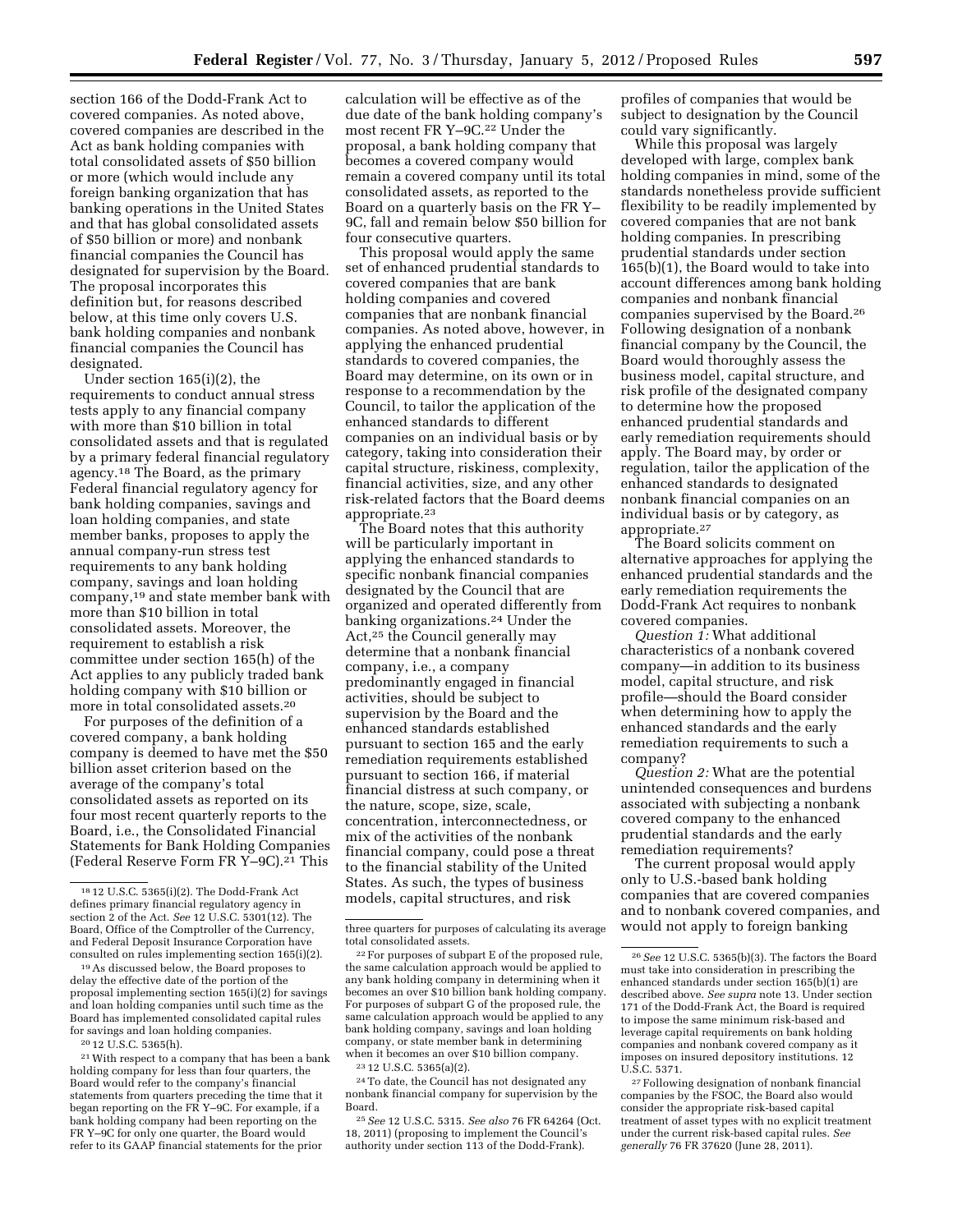organizations. As discussed above, however, foreign banking organizations that have U.S. banking operations (whether a U.S. branch, a U.S. agency, or a U.S. subsidiary bank holding company or bank) and have global total consolidated assets 28 of \$50 billion or more are subject to sections 165 and 166 of the Dodd-Frank Act. Section 165 instructs the Board, in applying the enhanced prudential standards of section 165 to foreign financial companies, to give due regard to the principle of national treatment and equality of competitive opportunity, and to take into account the extent to which the foreign company is subject, on a consolidated basis, to home country standards that are comparable to those applied to financial companies in the United States.

Determining how to apply the enhanced prudential standards and early remediation framework established by the Dodd-Frank Act to foreign banking organizations in a manner consistent with the purposes of the statute and the Board's existing framework of supervising foreign banking organizations is difficult. The scope of enhanced prudential standards required under sections 165 and 166 extends beyond the set of prudential standards that are part of existing international agreements, and foreign banking organizations are subject to home country regulatory and supervisory regimes that employ a wide variety of approaches to prudential regulation. Further, foreign banking organizations operate in the United States through diverse structures, complicating the consistent application of the enhanced standards to the U.S. operations of a foreign banking organization. Finally, the risk posed to U.S. financial stability by foreign banking organizations that are subject to sections 165 and 166 varies widely. The Board is actively developing a proposed framework for applying the Act's enhanced prudential standards and early remediation requirement to foreign banking organizations, and expects to issue this framework for public comment shortly.

While sections 165 and 166 generally do not apply to savings and loan holding companies, section 165(i)(2) requires the Board to issue regulations pursuant to which any financial company for which the Board is the primary federal financial regulatory

agency and that has more than \$10 billion in total consolidated assets must conduct an annual stress test.29 Thus, the proposal would apply annual company-run stress test requirements to any savings and loan holding company with more than \$10 billion in consolidated assets. However, because the annual stress test requirement, as proposed, is predicated on a company being subject to consolidated capital requirements, this proposal would delay the effective date of the company-run stress test requirements for savings and loan holding companies until the Board has established risk-based capital requirements for savings and loan holding companies.

While the remaining parts of section 165 and section 166 do not specifically apply to savings and loan holding companies, the Board, as the primary supervisor of savings and loan holding companies, has the authority under the Home Owners' Loan Act to apply the enhanced standards to savings and loan holding companies to ensure their safety and soundness.30 The Board intends to issue a separate proposal for notice and comment to initially apply the enhanced standards and early remediation requirements to all savings and loan holding companies with substantial banking activities—i.e., any savings and loan holding company that (i) has total consolidated assets of \$50 billion or more; and (ii)(A) has savings association subsidiaries which comprise 25 percent or more of such savings and loan holding company's total consolidated assets, or (B) controls one or more savings associations with total consolidated assets of \$50 billion or more. The Board believes that applying the enhanced prudential standards of this proposal to savings and loan holding companies that satisfy these criteria is an important aspect of ensuring their safety and soundness. The Board also may determine to apply the enhanced standards to any savings and loan holding company, if appropriate to ensure the safety and soundness of such company, on a caseby-case basis.

As is the case with stress testing, many of the other enhanced standards are predicated on a covered company being subject to consolidated capital

requirements. Therefore, similar to the approach with respect to applying the annual company-run stress test requirement to savings and loan holding companies, the Board intends to impose enhanced prudential standards and early remediation requirements on savings and loan holding companies with substantial banking activities once the Board has established risk-based capital requirements for savings and loan holding companies.

*Question 3:* The Board seeks comment on its proposed approach to the application of the company-run stress test requirements, including the delayed effective date, to savings and loan holding companies. Also, what additional or alternative criteria should the Board consider for determining which savings and loan holding companies initially would be subject to the enhanced prudential standards and early remediation requirements?

# *B. Risk-Based Capital Requirements and Leverage Limits*

The recent financial crisis exposed significant weaknesses in the regulatory capital requirements for large banking companies. The amount of capital held by many large, complex banking companies proved to be inadequate to cover the risks that had accumulated in the companies. For certain exposure types, such as trading positions, OTC derivatives, and securitization and resecuritization exposures, it became evident that capital requirements did not adequately cover the risk of loss from those activities. In addition, it became apparent that some of the instruments that qualified as tier 1 capital for banking companies, the core measure of capital adequacy, were not truly loss absorbing.

Section  $165(b)(1)(A)(i)$  of the Act directs the Board to establish enhanced risk-based capital and leverage standards for covered companies to address these weaknesses. The Board plans to meet this statutory requirement with a two-part effort. Under this proposal, the Board would subject all covered companies to the Board's capital plan rule, which currently requires all bank holding companies with \$50 billion or more in consolidated assets to submit an annual capital plan to the Board for review (capital plan rule).31 Under the capital plan rule, covered companies would have to demonstrate to the Board that they have robust, forward-looking capital planning processes that account for their unique risks and that permit continued operations during times of economic

<sup>28</sup>For a foreign banking organization subject to section 165 of the Dodd-Frank Act, total consolidated assets would be based on the foreign banking organization's Capital and Asset Reports for Foreign Banking Organizations (Federal Reserve Form FR Y-7Q).

<sup>29</sup>Among entities covered by this part of the Dodd-Frank are state member banks, bank holding companies, and savings and loan holding companies with total consolidated assets of \$10 billion or more.

<sup>30</sup>*See* 12 U.S.C. 1467a(g) (authorizing the Board to issue such regulations and orders as the Board deems necessary or appropriate to administer and carry out the purposes of section 10 of the Home Owners' Loan Act). 31 12 CFR 225.8.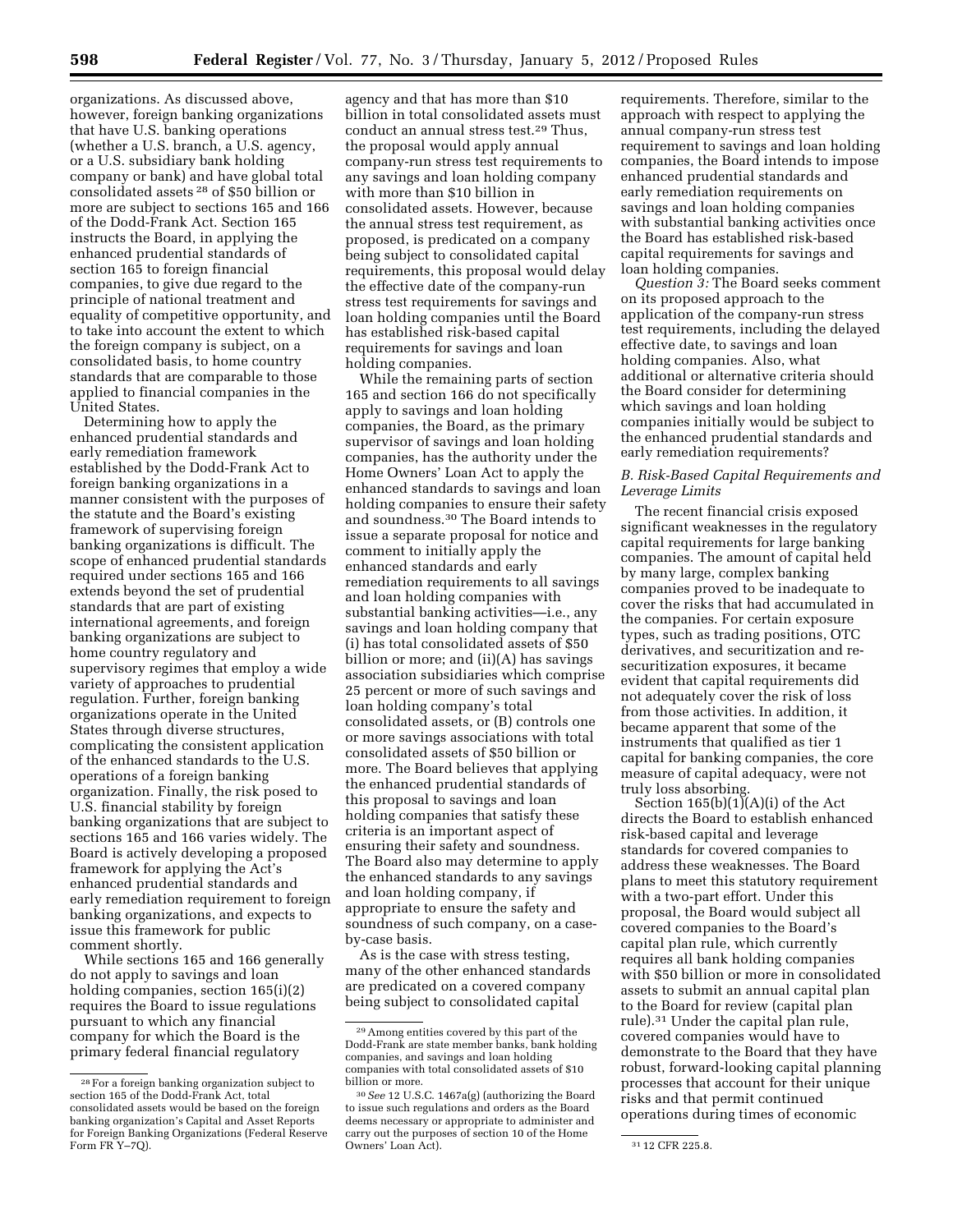and financial stress. The supervisory and company-run stress tests that are part of this proposal and discussed in detail below are important aspects of this forward-looking process.32 The Board expects that a covered company will integrate into its capital plan, as one part of the underlying analysis, the results of the company-run stress tests conducted in accordance with section 165(i)(2) of the Dodd-Frank Act and the Board's proposed implementing rules. The results of those stress tests, as well as the annual supervisory stress test conducted by the Board under section 165(i)(1) of the Dodd-Frank, will be considered in the evaluation of a covered company's capital plan.

Under the capital plan rule, covered companies would be required to demonstrate to the Board their ability to maintain capital above existing minimum regulatory capital ratios and above a tier 1 common ratio of 5 percent under both expected and stressed conditions over a minimum ninequarter planning horizon.33 Covered companies with unsatisfactory capital plans would face limits on their ability to make capital distributions.

The Board intends to supplement the enhanced risk-based capital and leverage requirements included in this proposal with a subsequent proposal to implement a quantitative risk-based capital surcharge for covered companies or a subset of covered companies. Over the past few years, the Federal Reserve and other U.S. federal banking agencies

33Under the capital plan rule, tier 1 common is defined as tier 1 capital less non-common elements in tier 1 capital, including perpetual preferred stock and related surplus, minority interest in subsidiaries, trust preferred securities and mandatory convertible preferred securities. Specifically, non-common elements include the following items captured in the FR Y–9C reporting form: Schedule HC, line item 23 net of Schedule HC–R, line item 5; and Schedule HC–R, line items 6a, 6b, and 6c.

have worked together with other members of the Basel Committee on Banking Supervision (BCBS) to strengthen the regulatory capital regime for internationally active banks and develop a framework for a risk-based capital surcharge for the world's largest, most interconnected banking companies. The new regime for internationally active banks, known as Basel III,34 materially improves the quality of regulatory capital and introduces a new minimum common equity requirement. Basel III also raises the numerical minimum capital requirements and introduces capital conservation and countercyclical buffers to induce banking organizations to hold capital in excess of regulatory minimums. In addition, Basel III establishes for the first time an international leverage standard for internationally active banks. The Board is working with the other U.S. banking regulators to implement the Basel III capital reforms in the United States.

Building on the Basel III reforms, the BCBS published a document in November 2011 entitled *Global systemically important banks: Assessment methodology and the additional loss absorbency requirement*  (BCBS framework), which set forth an additional capital requirement for global systemically important banks (G–  $SIBs$ ). $35$ 

The Basel III and BCBS frameworks, once implemented in the United States, are expected to significantly enhance risk-based capital and constrain the leverage of covered companies and will be a key part of the Board's overall approach to enhancing the risk-based capital and leverage standards applicable to these companies in accordance with section 165 of the Dodd-Frank Act. The Board intends to propose a quantitative risk-based capital surcharge in the United States based on the BCBS approach consistent with the BCBS's implementation timeframe. The

35*See* Basel Committee on Banking Supervision, *Global systemically important banks: Assessment methodology and the additional loss absorbency requirement* (November 2011), available at *[http://](http://www.bis.org/publ/bcbs207.htm) [www.bis.org/publ/bcbs207.htm](http://www.bis.org/publ/bcbs207.htm)* (hereinafter BCBS capital surcharge framework).

forthcoming proposal would contemplate adopting implementing rules in 2014, and requiring G–SIBs to meet the capital surcharges on a phasedin basis from 2016–2019.

# *C. Liquidity Requirements*

The financial crisis revealed significant weaknesses in liquidity buffers and liquidity risk management practices throughout the financial system that directly contributed to the failure or near failure of many companies and exacerbated the crisis. Section 165(b)(1)(A)(ii) addresses inadequacies in the existing regulatory liquidity requirements by directing the Board to establish liquidity standards for covered companies. Similar to enhanced risk-based capital and leverage requirements, the Federal Reserve intends to implement this statutory requirement through a multistage approach.

This proposal would subject covered companies to a set of enhanced liquidity risk management standards, including liquidity stress testing.36 The proposal builds on guidance previously adopted by the Board and other U.S. federal banking agencies and proposes higher liquidity risk management standards for covered companies.37

The proposal would require covered companies to conduct internal stress tests at least monthly to measure their liquidity needs at 30-day, 90-day and one-year intervals during times of instability in the financial markets and to hold liquid assets that would be sufficient to cover 30-day stressed net cash outflows under their internal stress scenarios. Covered companies also would be required to meet specified corporate governance requirements around liquidity risk management, to project cash flow needs over various time horizons, to establish internal limits on certain liquidity metrics, and

<sup>32</sup> In June 2011, the Board, along with the OCC and FDIC, issued for comment proposed supervisory guidance on stress testing for banking organizations with more than \$10 billion in total assets. 76 FR 35072 (June 15, 2011). That proposed guidance contains principles for an effective stress testing framework that would cover an organization's various stress testing activities, including capital and liquidity stress testing. The agencies issued the proposed guidance for comment separately from this proposal because the proposed guidance is intended to apply broadly to organizations' use of stress testing in overall risk management, not just to capital and liquidity stress testing, as is the case for the requirements of this proposed rule. The agencies are considering comments on the proposed guidance and expect to issue a final version shortly. The Board expects that companies would follow the principles set forth in the final stress testing guidance—as well as with other relevant supervisory guidance—when conducting capital and liquidity stress testing in accordance with requirements in this proposed rule.

<sup>34</sup>*See* Basel Committee on Banking Supervision, Basel III: A global regulatory framework for more resilient banks and banking systems (revised June 2011), available at *[http://www.bis.org/publ/](http://www.bis.org/publ/bcbs189.htm) [bcbs189.htm](http://www.bis.org/publ/bcbs189.htm)* (hereinafter Basel III framework). *See also* Basel Committee on Banking Supervision, *Basel III: International framework for liquidity risk measurement, standards and monitoring* (December 2010), available at *[www.bis.org/publ/bcbs188.htm](http://www.bis.org/publ/bcbs188.htm)*  (hereinafter Basel III liquidity framework); *Enhancements to the Basel II framework* (July 2009), available at *[www.bis.org/publ/bcbs157.htm;](http://www.bis.org/publ/bcbs157.htm)*  and *Revisions to the Basel II market risk framework*  (July 2009), available at *[www.bis.org/publ/](http://www.bis.org/publ/bcbs158.htm)  [bcbs158.htm.](http://www.bis.org/publ/bcbs158.htm)* 

<sup>36</sup>*See supra* note 32.

<sup>37</sup>Supervision and Regulation Letter SR 10–6, Interagency Policy Statement on Funding and Liquidity Risk Management (March 17, 2010), *available at [http://www.federalreserve.gov/](http://www.federalreserve.gov/boarddocs/srletters/2010/sr1006.pdf)  [boarddocs/srletters/2010/sr1006.pdf;](http://www.federalreserve.gov/boarddocs/srletters/2010/sr1006.pdf)* 75 FR 13656 (March 22, 2010). The Board, the Office of the Comptroller of the Currency (OCC), the FDIC, the Office of Thrift Supervision, the National Credit Union Administration, and the Conference of State Bank Supervisors jointly issued the Interagency Liquidity Risk Policy Statement. The Interagency Liquidity Risk Policy Statement incorporates principles of sound liquidity risk management that the agencies have issued in the past, and supplements them with the principles of sound liquidity risk management established by the Basel Committee on Bank Supervision (Basel Committee) in its document entitled ''Principles for Sound Liquidity Management and Supervision.'' *Principles for Sound Liquidity Risk Management and Supervision* (September 2008), *available at [https://](https://ww.bis.org/publ/bcbs144.htm)  [ww.bis.org/publ/bcbs144.htm.](https://ww.bis.org/publ/bcbs144.htm)*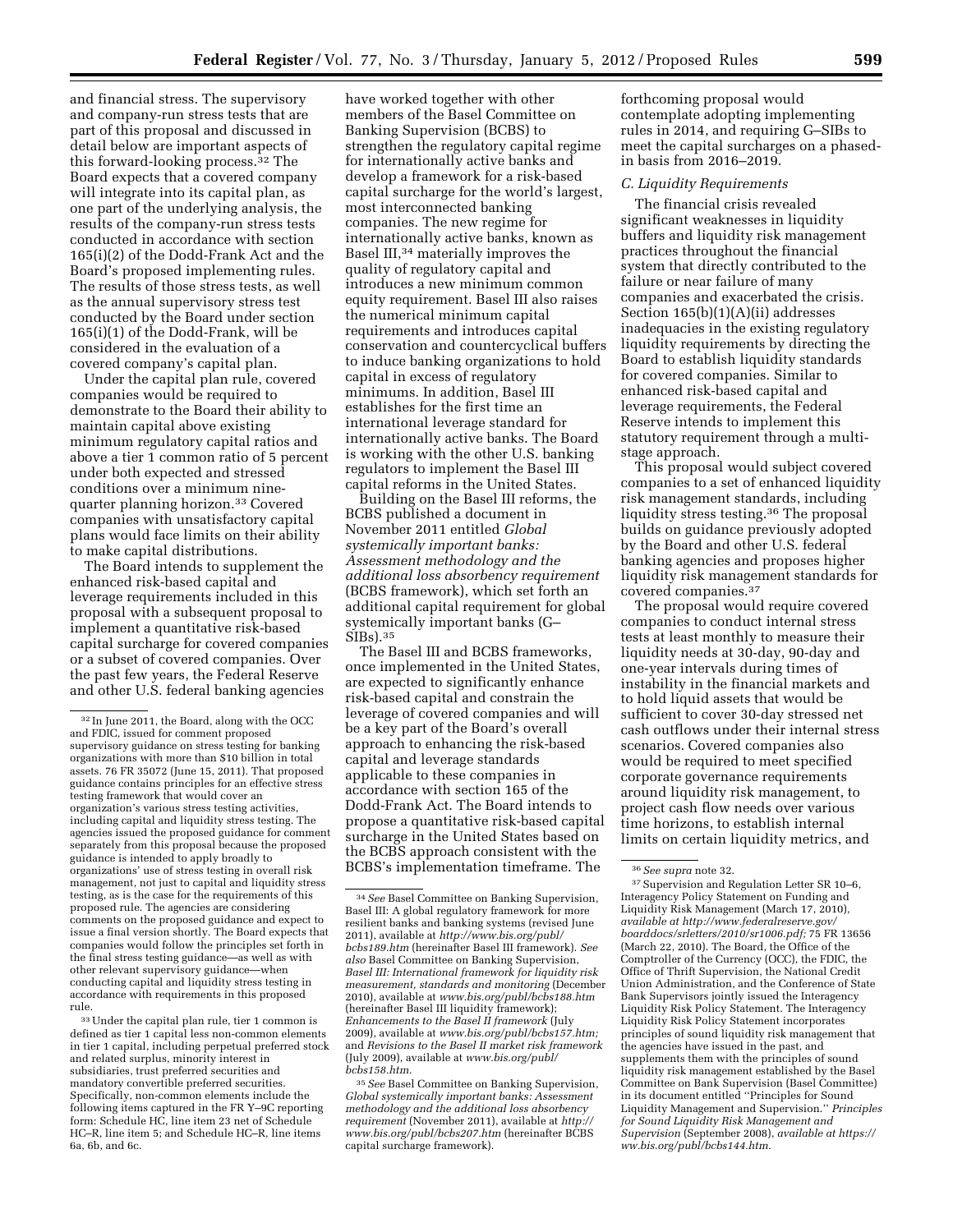to maintain a contingency funding plan (CFP) that identifies potential sources of liquidity strain and alternative sources of funding when usual sources of liquidity are unavailable.

In addition to the enhanced liquidity risk management standards included in this proposal, the Federal Reserve and other U.S. federal banking agencies have been working with the BCBS over the past few years to develop quantitative liquidity requirements to increase the capacity of internationally active banking firms to absorb shocks to funding relative to the liquidity risks they face. The BCBS approved two new liquidity rules as part of the Basel III reforms in December 2010. The first rule is a Liquidity Coverage Ratio (LCR), which would require banks to hold an amount of high-quality liquid assets sufficient to meet expected net cash outflows over a 30-day time horizon under a supervisory stress scenario. The second rule is the Net Stable Funding Ratio (NSFR), which would require banks to enhance their liquidity risk resiliency out to one year. Under the terms of Basel III, global banks are required to comply with the LCR by 2015 and with the NSFR by 2018.

The Basel III liquidity rules are currently in an international observation period as the U.S. federal banking agencies and other BCBS members assess the potential impact of the rules on banks and various financial markets. The Board intends, in conjunction with other federal banking agencies, to implement these standards in the United States through one or more separate rulemakings. Through implementation of these standards in the United States, the Board anticipates that the Basel III liquidity rules would then become a central component of the enhanced liquidity requirements for covered companies, or a subset of covered companies, under section 165 of the Dodd-Frank Act.

# *D. Single-Counterparty Credit Limits*

As demonstrated in the crisis, interconnectivity among major financial companies poses risks to financial stability. The effects of one large financial company's failure or near collapse may be transmitted and amplified by the bilateral credit exposures between large, systemically important companies. The financial crisis also revealed inadequacies in the structure of the U.S. regulatory framework for single-counterparty credit limits. Although banks were subject to single-borrower lending and investment limits, these limits did not apply to bank holding companies on a consolidated basis and did not

adequately cover credit exposures generated by derivatives and some securities financing transactions.<sup>38</sup>

In an effort to address concentration risk among large financial institutions, section 165(e) of the Dodd-Frank Act directs the Board to establish singlecounterparty credit limits for covered companies in order to limit the risks that the failure of any individual company could pose to a covered company.39 This section directs the Board to prescribe regulations that prohibit covered companies from having credit exposure to any unaffiliated company that exceeds 25 percent of the capital stock and surplus of the covered company.40 This section also authorizes the Board to lower the 25 percent threshold if necessary to mitigate risks to the financial stability of the United States.<sup>41</sup>

Credit exposure to a company is defined broadly in section 165(e) of the Act to cover all extensions of credit to the company; all repurchase and reverse repurchase agreements, and securities borrowing and lending transactions, with the company; all guarantees and letters of credit issued on behalf of the company; all investments in securities issued by the company; counterparty credit exposure to the company in connection with derivative transactions; and any other similar transaction that the Board determines to be a credit exposure for purposes of section 165(e).42 Section 165(e) also grants authority to the Board to exempt transactions from the definition of the term ''credit exposure'' if the Board finds that the exemption is in the public interest and consistent with the purposes of the subsection.43

The proposal implements these statutory provisions by defining key terms, such as covered company, unaffiliated counterparty, and capital stock and surplus. The proposal also targets the mutual interconnectedness of the largest financial companies by setting a stricter 10 percent limit for credit exposure between a covered

company and a counterparty that each either have more than \$500 billion in total consolidated assets or are a nonbank covered company. In addition, the proposal provides rules for measuring the amount of credit exposure generated by the various types of credit transactions. Notably, the proposal would allow covered companies to reduce their credit exposure to a counterparty for purposes of the limit by obtaining credit risk mitigants such as collateral, guarantees, and credit derivative hedges. The proposal describes the types of collateral, guarantees and derivative hedges that are eligible under the rule and provides valuation rules for reflecting such credit risk mitigants.

# *E. Risk Management and Risk Committee Requirements*

Sound, enterprise-wide risk management by covered companies reduces the likelihood of their material distress or failure and thus promotes financial stability. In addition to adopting enhanced risk management standards for covered companies, the Board is directed by section 165(h) to require publicly traded covered companies and publicly traded bank holding companies with \$10 billion or more in total consolidated assets to establish a risk committee of the board of directors that is responsible for oversight of enterprise-wide risk management, is comprised of an appropriate number of independent directors, and includes at least one risk management expert.

The proposal would require all covered companies to implement robust enterprise-wide risk management practices that are overseen by a risk committee of the board of directors and chief risk officer with appropriate levels of independence, expertise and stature. The proposal also would require any publicly traded bank holding company with \$10 billion or more in total consolidated assets and that is not a covered company to establish a risk committee.

### *F. Stress Testing Requirements*

The crisis also revealed weaknesses in the stress testing practices of large banking organizations, as well as gaps in the regulatory community's approach to assessing capital adequacy. During the height of the crisis, the Federal Reserve began stress testing the capital adequacy of large, complex bank holding companies as a forward-looking exercise designed to estimate losses, revenues, regulatory capital ratios, and reserve needs under various macroeconomic

<sup>38</sup>Section 610 of the Dodd-Frank Act amends the term ''loans and extensions of credit'' for purposes of the lending limits applicable to national banks to include any credit exposure arising from a derivative transaction, repurchase agreement, reverse repurchase agreement, securities lending transaction, or securities borrowing transaction. *See*  Dodd-Frank Act, Public Law 111–203, § 610, 124 Stat. 1376, 1611 (2010). As discussed in more detail below, these types of transactions are also all made subject to the single counterparty credit limits of section 165(e). 12 U.S.C. 5365(e)(3).

<sup>39</sup>*See* 12 U.S.C. 5365(e)(1).

<sup>40</sup> 12 U.S.C. 5365(e)(2).

<sup>41</sup>*See id.* 

<sup>42</sup>*See* 12 U.S.C. 5365(e)(3).

<sup>43</sup>*See* 12 U.S.C. 5365(e)(5)–(6).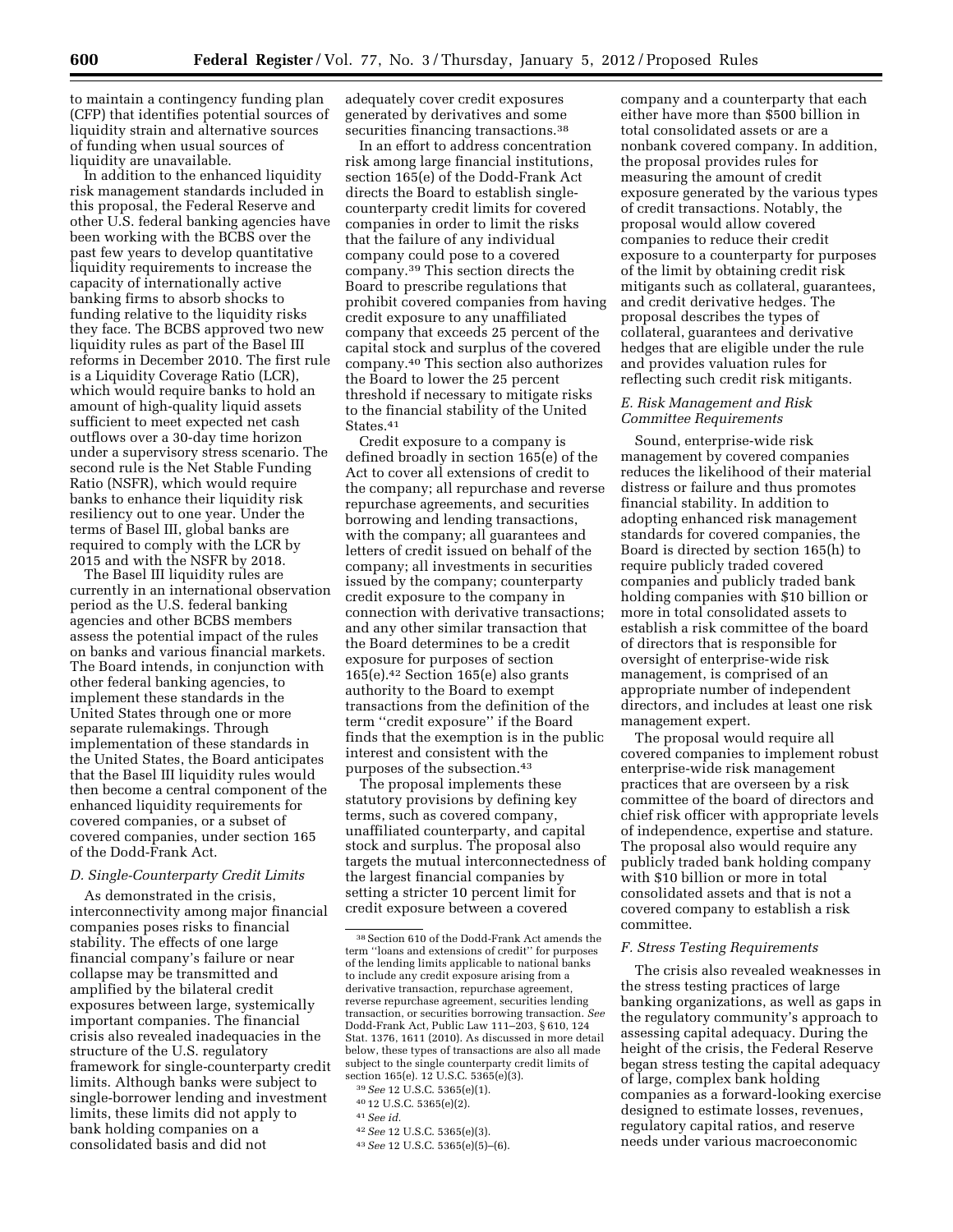scenarios.44 By looking at the broad needs of the financial system and the specific needs of individual companies, these stress tests provided valuable information to market participants and had an overall stabilizing effect.

Section 165(i)(1) directs the Board to implement rules requiring the Federal Reserve, in coordination with the appropriate primary Federal regulatory agencies and the Federal Insurance Office, to conduct an annual evaluation of whether each covered company has sufficient capital to absorb losses as a result of adverse economic conditions (supervisory stress tests). The Board is also required to publish a summary of the results of the supervisory stress tests. In addition, section 165(i)(2) directs the Board to implement rules requiring each covered company to conduct its own semi-annual stress tests and any state member bank, bank holding company or savings and loan holding company with more than \$10 billion in total consolidated assets (that is not a covered company) to conduct its own annual stress tests (company-run stress tests). Companies must also publish a summary of the results of the company-run stress tests.

The proposal would implement these statutory provisions by requiring the Federal Reserve to conduct annual supervisory stress tests of covered companies under baseline, adverse, and severely adverse scenarios and by requiring companies that are subject to company-run stress test requirements to conduct their own capital adequacy stress tests on an annual or semi-annual basis, as applicable. Under the proposal, the Board would publicly disclose information on the company-specific results of the supervisory stress tests.

# *G. Debt-to-Equity Limits for Certain Covered Companies*

Section 165(j) of the Dodd-Frank Act provides that the Board must require a covered company to maintain a debt-toequity ratio of no more than 15-to-1, upon a determination by the Council

that (i) such company poses a grave threat to the financial stability of the United States and (ii) the imposition of such a requirement is necessary to mitigate the risk that the company poses to U.S. financial stability. The proposal establishes procedures to notify a covered company that the Council has made a determination under section 165(j) that the company must comply with the 15-to-1 debt-to-equity ratio requirement, defines ''debt'' and ''equity'' for purposes of calculating compliance with the ratio, and provides an affected company with a transition period to come into compliance with the ratio.

# *H. Early Remediation Framework*

The financial crisis revealed that the condition of large banking organizations can deteriorate rapidly even during periods when their reported regulatory capital ratios are well above minimum requirements. The crisis also revealed that financial companies that addressed incipient financial problems swiftly and decisively performed much better than companies that delayed remediation work.

Section 166 of the Dodd-Frank Act directs the Board to prescribe regulations to provide for the early remediation of financial distress at covered companies so as to minimize the probability that the company will become insolvent and to reduce the potential harm of the insolvency of a covered company to the financial stability of the United States. The regulation must use measures of the financial condition of a covered company, including regulatory capital ratios, liquidity measures, and other forward-looking indicators as triggers for remediation actions. Remediation requirements must increase in stringency as the financial condition of a covered company deteriorates. Remedies must include, in the initial stages of financial decline of the covered company, limits on capital distributions, acquisitions, and asset growth. Remedies in the later stages of financial decline of the covered company must include a capital restoration plan and capital-raising requirements, limits on transactions with affiliates, management changes, and asset sales.

The proposed rule implementing section 166 establishes a regime for the early remediation of financial distress at covered companies that includes several forward-looking triggers designed to identify emerging or potential issues before they develop into larger problems. In addition to regulatory

includes triggers based on supervisory stress test results, market indicators and weaknesses in enterprise-wide and liquidity risk management. The proposed rule also describes the regulatory restrictions that a covered company must comply with in each remedial stage.

# *I. Transition Arrangements and Ongoing Compliance*

Another important aspect of the proposal is the timing of initial compliance and ongoing reporting to the Board in conjunction with the proposed enhanced standards. In order to reduce the burden on covered companies of coming into initial compliance with the standards, the Board is proposing to provide meaningful phase-in periods. In general, a company that is a covered company on the effective date of the final rule would be subject to the enhanced prudential standards beginning on the first day of the fifth quarter following the effective date of the final rule. A company that becomes a covered company after the effective date of the final rule generally would become subject to the enhanced standards beginning on the first day of the fifth quarter following the date that it became a covered company. For a variety of reasons, the proposed rule provides different transition arrangements for enhanced risk-based capital and leverage requirements, single-counterparty credit limits and stress testing requirements. Transition arrangements for these standards are discussed in the relevant sections of the preamble below.

To reduce the burden of ongoing compliance with the enhanced standards, the Board is also proposing to sequence the timing of required submissions. For example, the requirement that covered companies conduct stress tests is specifically timed to coordinate with the reporting requirements associated with the capital plan, and the capital plan and stress test requirements are specifically timed to minimize overlap with resolution plan update requirements.45

*Question 4:* Are there alternative approaches the Board should consider to phase in the proposed enhanced prudential standards for either bank holding companies or nonbank financial companies?

# *J. Reservation of Authority*

To address situations where compliance with the requirements of the proposed rule would not sufficiently mitigate the risks to U.S. financial

<sup>44</sup> In early 2009, the Federal Reserve led the Supervisory Capital Assessment Program (SCAP) as a key element of the plan to stabilize the U.S. financial system. Building on SCAP and other supervisory work coming out of the crisis, the Federal Reserve initiated the Comprehensive Capital Analysis and Review (CCAR) in late 2010 to evaluate the internal capital planning processes of large, complex bank holding companies. The CCAR represented a substantial strengthening of previous approaches to ensuring that large firms have thorough and robust processes for managing and allocating their capital resources. The CCAR also focused on the risk measurement and management practices supporting firms' capital adequacy assessments, including their ability to deliver credible inputs to their loss estimation techniques. 45*See* 12 CFR 243.3. capital triggers, the proposed rule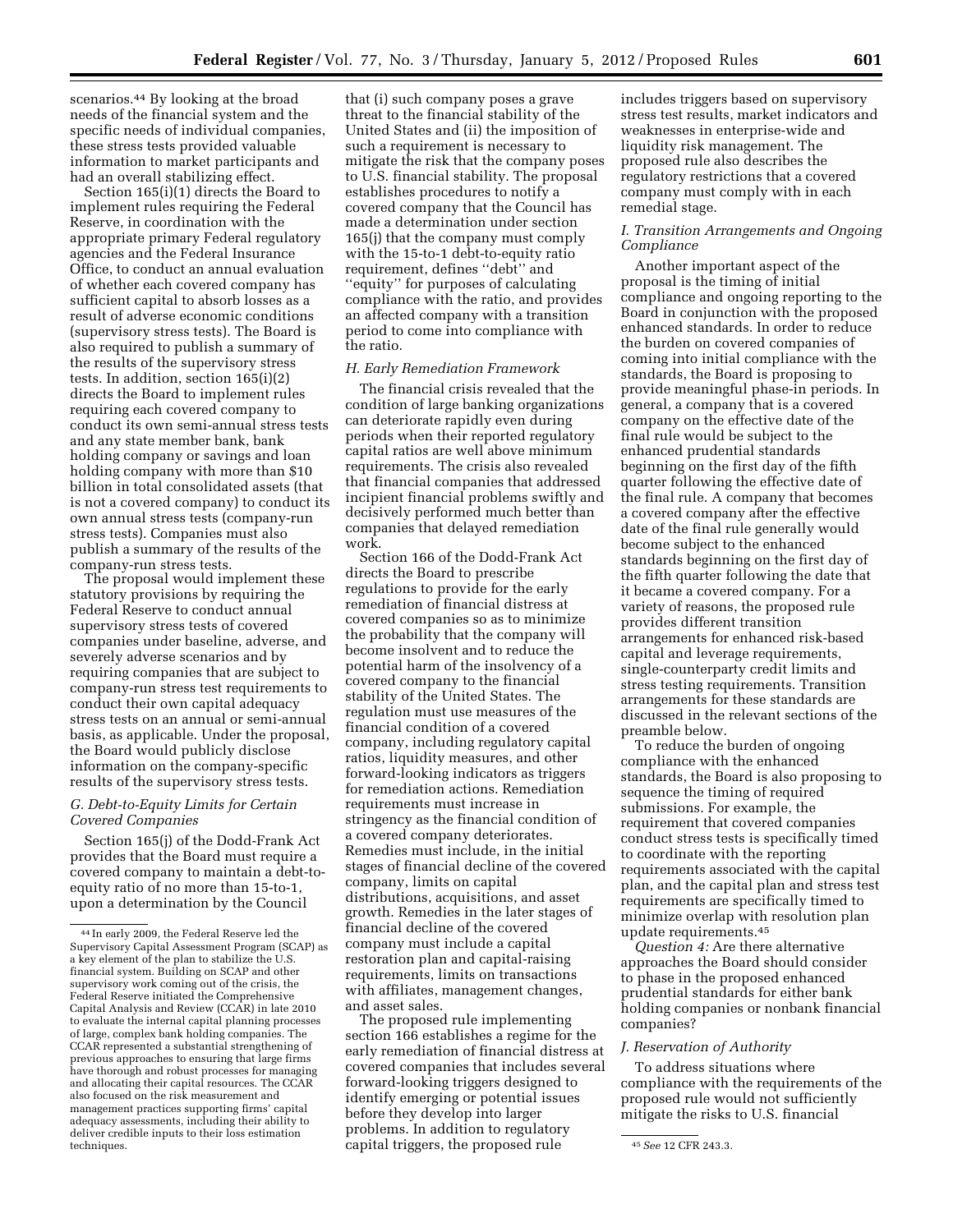stability posed by the failure or material financial distress of a covered company, the proposed rule includes a reservation of authority provision. This reservation of authority would permit the Board to implement additional or further enhanced prudential standards for a covered company, including, but not limited to, additional capital or liquidity requirements, corporate governance standards, concentration limits, stress testing requirements, activity limits, or other requirements or restrictions that the Board may deem necessary to carry out the purposes of the proposal or section 165 of the Dodd-Frank Act.46 The proposed rule also specifies that the Board may determine that a bank holding company that is not a covered company shall be subject to one or more of the standards established under the proposed rule if the Board determines that doing so is necessary or appropriate to protect the safety and soundness of the company or to promote financial stability.

In addition, the proposed rule would specifically state that nothing in the rule would limit the authority of the Board under any other provision of law or regulation to take supervisory or enforcement action, including action to address unsafe and unsound practices or conditions, deficient capital or liquidity levels, or violations of law.

# *K. Common Definitions*

A number of terms are used throughout the proposed rule. Some of these terms are generally given the same meaning as their definitions under other regulations issued by the Board. For example, under the proposal, the term ''company'' would be defined as a corporation, partnership, limited liability company, depository institution, business trust, special purpose entity, association, or similar organization. The term ''bank holding company'' generally would have the same meaning as in section 2 of the Bank Holding Company Act, as amended (12 U.S.C. 1841), and the Board's Regulation Y (12 CFR part 225).47 Additional common definitions are detailed in the proposed rule.

The Board solicits comment on these proposed definitions.

# **III. Risk-Based Capital Requirements and Leverage Limits**

#### *A. Background*

Section 165 of the Dodd-Frank Act directs the Board to establish risk-based capital and leverage standards for covered companies that are more stringent than the risk-based capital and leverage standards applicable to nonbank financial companies and bank holding companies that do not present similar risks to the financial stability of the United States and increase in stringency based on the systemic footprint of the company.

As discussed above, in addition to implementing the broader Basel III capital reforms, the Board seeks to implement enhanced risk-based capital and leverage standards for covered companies in a two-stage process: (i) In this proposal, the application of the Board's capital plan rule to covered companies, including the requirement for covered companies to maintain capital above 5 percent tier 1 common risk-based capital ratio under both expected and stressed conditions; and (ii) in a separate future proposal, the introduction of a quantitative risk-based capital surcharge for covered companies or a subset of covered companies based on the BCBS capital surcharge framework for G–SIBs.

#### *B. Overview of the Proposed Rule*

1. Capital Planning and Minimum Capital Requirements

Under the proposal, all covered companies would be required to comply with, and hold capital commensurate with, the requirements of any regulations adopted by the Board relating to capital plans and stress tests. Thus, in addition to the stress testing requirements that are part of this proposal, this subpart would require all covered companies to comply with the capital plan rule recently adopted by the Board.48 In addition, the Board is proposing that nonbank covered companies be subject to the same minimum risk-based and leverage capital requirements that apply to covered companies that are bank holding companies.

As discussed further below, the capital plan rule would enhance minimum capital standards for covered companies in several dimensions, including requiring firms to demonstrate capital adequacy over a minimum nine-quarter planning horizon under both expected and stressed conditions.49 The Board

believes that the safety and soundness rationale that underlies the capital plan rule's enhanced risk-based capital and leverage standards for bank holding companies is also applicable to nonbank covered companies, and that compliance with this rule by such companies would help to promote their ongoing financial stability. By requiring covered companies to have robust capital plans and to hold capital commensurate with the risks they would face under stressful financial conditions, and by limiting capital distributions under certain circumstances, the proposed rule would reduce the probability of the failure of a covered company.

The current capital plan rule imposes enhanced risk-based and leverage requirements on large bank holding companies in several ways. The rule requires such companies to submit board-approved annual capital plans to the Federal Reserve in which they demonstrate their ability to maintain capital above the Board's minimum riskbased capital ratios (total capital ratio of 8 percent, tier 1 capital ratio of 4 percent) and tier 1 leverage ratio (4 percent) under both baseline and stressed conditions over a minimum nine-quarter, forward-looking planning horizon. Each such plan must include a discussion of the bank holding company's sources and uses of capital reflecting the risk profile of the firm over the planning horizon. In addition, these bank holding companies must demonstrate the ability to maintain a minimum tier 1 common risk-based capital ratio of 5 percent over the same planning horizon (under both baseline and stressed conditions).50 The stressed scenarios must include any scenarios provided by the Federal Reserve (such as those discussed in section VII of this preamble) as well as at least one stressed scenario developed by the bank holding company appropriate to its business model. A capital plan must

50Under the capital plan rule, tier 1 common is defined as tier 1 capital less non-common elements in tier 1 capital, including perpetual preferred stock and related surplus, minority interest in subsidiaries, trust preferred securities and mandatory convertible preferred securities. Specifically, non-common elements include the following items captured in the FR Y–9C reporting form: Schedule HC, line item 23 net of Schedule HC–R, line item 5; and Schedule HC–R, line items 6a, 6b, and 6c.

<sup>46</sup> 12 U.S.C. 5365(b)(1)(B)(iv).

<sup>47</sup>Control would have a different meaning under the proposed rules concerning single-counterparty credit limits.

<sup>48</sup> 12 CFR 225.8. *See* 76 FR 74631 (December 1, 2011). The capital plan rule currently applies to all U.S. bank holding companies with \$50 billion or more in total consolidated assets (large bank holding companies).

<sup>49</sup>At present, the Board's rules for calculating minimum capital requirements are found at 12 CFR part 225, appendix A (general risk-based capital rule), 12 CFR part 225, appendix D (leverage rule),

<sup>12</sup> CFR part 225, appendix E (market risk rule), and 12 CFR part 225, appendix G (advanced approaches risk-based capital rule). A firm that met the applicability thresholds under the market risk rule or the advanced approaches risk-based capital rule would be required to use those rules to calculate its minimum risk-based capital requirements in addition to the general risk-based capital requirements and the leverage rule.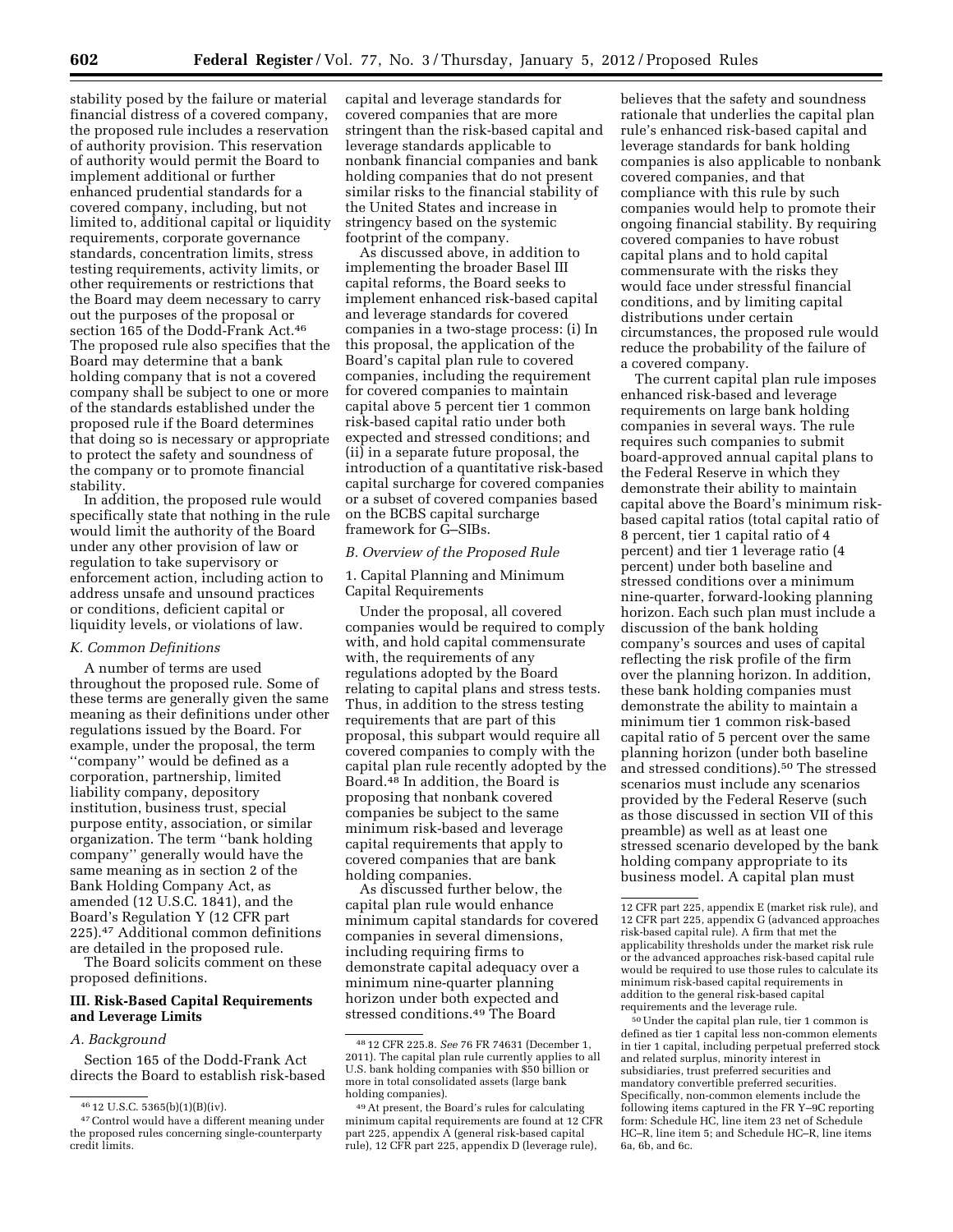also include a description of all planned capital actions over the planning horizon.

In its capital plan, a large bank holding company must provide a detailed description of its process for assessing capital adequacy, including a description of how it will, under stressful conditions, maintain capital commensurate with its risks and continue its operations by maintaining ready access to funding, meeting its obligations to creditors and other counterparties, and continuing to serve as a credit intermediary. A large bank holding company that is unable to satisfy these requirements generally may not make any capital distributions until it provides a satisfactory capital plan to the Federal Reserve.51

In addition, a large bank holding company must obtain prior approval from the Federal Reserve before making a capital distribution in certain circumstances where the Federal Reserve had provided a non-objection to the large bank holding company's capital plan. The bank holding company would be required to include certain information in the request, which may include, among other things, an assessment of the bank holding company's capital adequacy under a revised stress scenario provided by the Federal Reserve, a revised capital plan, and supporting data.

As stated above, a nonbank covered company would be subject to the capital plan rule under this proposal. While a bank holding company that becomes a covered company over time is subject to the requirements of the capital plan rule as provided for in that rule,<sup>52</sup> a nonbank covered company would become subject to the requirements of the capital plan rule in the calendar year that it was designated by the Council, if the nonbank covered company was designated by the Council more than 180 days before September 30 of that calendar year.

In addition, 180 days following its designation by the Council, a nonbank covered company would be subject to minimum risk-based capital and leverage requirements. A nonbank covered company would be required to calculate its minimum risk-based and leverage capital requirements as if it were a bank holding company in accordance with any minimum capital requirements established by the Board for bank holding companies.53 Accordingly, the nonbank covered company would be required to hold capital sufficient to meet (i) a tier 1 risk based capital ratio of 4 percent and a total risk-based capital ratio of 8 percent, as calculated according to the Board's risk-based capital rules,54 and (ii) a tier 1 leverage ratio of 4 percent as calculated under the leverage rule.55 Finally, each nonbank covered company would be required to report to the Board on a quarterly basis its risk-based capital and leverage ratios. Upon ascertaining that it had failed to meet any of its minimum risk-based or leverage requirements, a nonbank covered company would be required to notify the Board immediately.56

Under the proposed rules' reservation of authority, the Board may require any covered company to hold additional capital or be subject to other requirements or restrictions if it determines that compliance with the requirements of the proposal does not sufficiently mitigate risks to U.S. financial stability posted by the failure or material financial distress of the covered company.

The Board seeks comment on all aspects of the proposed enhanced riskbased capital and leverage requirements.

In particular, the Board seeks comment on the appropriateness of requiring nonbank covered companies to have the same capital planning and stress testing, and regulatory capital requirements as bank holding companies.

- 54 12 CFR part 225, appendix A and G.
- 55 12 CFR part 225, appendix D, section II.

56Under section 171 of the Dodd-Frank Act, the Board is required to impose minimum risk-based and leverage capital requirements on bank holding companies and nonbank covered companies that are not less than the generally applicable capital requirements it imposes on insured depository institutions. 12 U.S.C. 5371. The Board recognizes that some aspects of its capital requirements may not take into account the characteristics of activities and assets of nonbank covered companies that are impermissible for banks and bank holding companies. When a nonbank covered company is designated by the Council, the Board may consider whether any adjustments to the minimum capital requirements applicable to the nonbank covered company may be appropriate, within the limits of section 171 of the Dodd-Frank Act.

*Question 5:* What factors should the Board consider in deciding whether to impose different capital planning or stress testing requirements on nonbank covered companies?

*Question 6:* What alternative enhanced capital requirements for nonbank covered companies should the Board consider? Should the Board consider a longer or shorter phase-in period for capital requirements for nonbank covered companies?

# Conforming Amendment to Section 225.8 of Regulation Y

To make the applicability of the Board's capital plan rule consistent with the applicability of the proposed enhanced capital standards under this proposed rule, the Board is considering whether to amend the capital plan rule to provide that a bank holding company subject to that rule would remain subject to that rule until its total consolidated assets fall below \$50 billion for four consecutive calendar quarters.

2. Quantitative Risk-Based Capital Surcharge

In November 2011, the BCBS agreed to require G–SIBs to hold an additional amount of common equity above the regulatory minimums to enhance their resiliency and ability to absorb losses under difficult economic conditions. The recently finalized BCBS framework establishes five capital surcharge categories, ranging from 100 to 350 basis points,57 and allocates G–SIBs to a specific surcharge category based on a twelve-factor formula. The formula includes measures of size, interconnectedness, complexity, lack of substitutes and cross-border activity. The capital surcharge must be met with common equity only and would operate to expand the Basel III capital conservation buffer. The BCBS framework would phase-in the G–SIB surcharge requirement in equal increments from 2016 to 2019, in parallel with the capital conservation buffer.

Approximately 30 global banks would be subject initially to the G–SIB surcharge under the BCBS framework. The BCBS has noted that the number of banks subject to the framework, and the surcharge category associated with different banks, would evolve over time as the systemic risk profiles of different

<sup>51</sup>*See* section VII *supra* on the enhanced prudential requirement that a covered company conduct certain stress tests for explanation of the relation between this enhanced prudential capital requirement and the stress test requirement under section 165.

<sup>52</sup>*See generally* 12 CFR 225.8(b). The final capital plan rule provides that a bank holding company that becomes subject to the final rule by operation of the asset threshold after the 5th of January of a calendar year will not be subject until January 1 of the next calendar year to the final rule's requirement to file a capital plan with the Federal Reserve, resubmit a capital plan under certain circumstances, or to obtain prior approval of capital distributions in excess of those described in the firm's capital plan. A bank holding company would be subject to all other requirements under the capital plan rule immediately upon becoming subject to that rule.

<sup>53</sup>*See supra* note 49.

<sup>57</sup> Initially, G–SIBs would be placed in 1 of 4 categories, with surcharges ranging from 100 to 250 basis points and the fifth category, with an associated surcharge of 350 basis points, would be left empty in order to leave room to apply higher surcharges to G–SIBs that increase their systemic footprint further over time.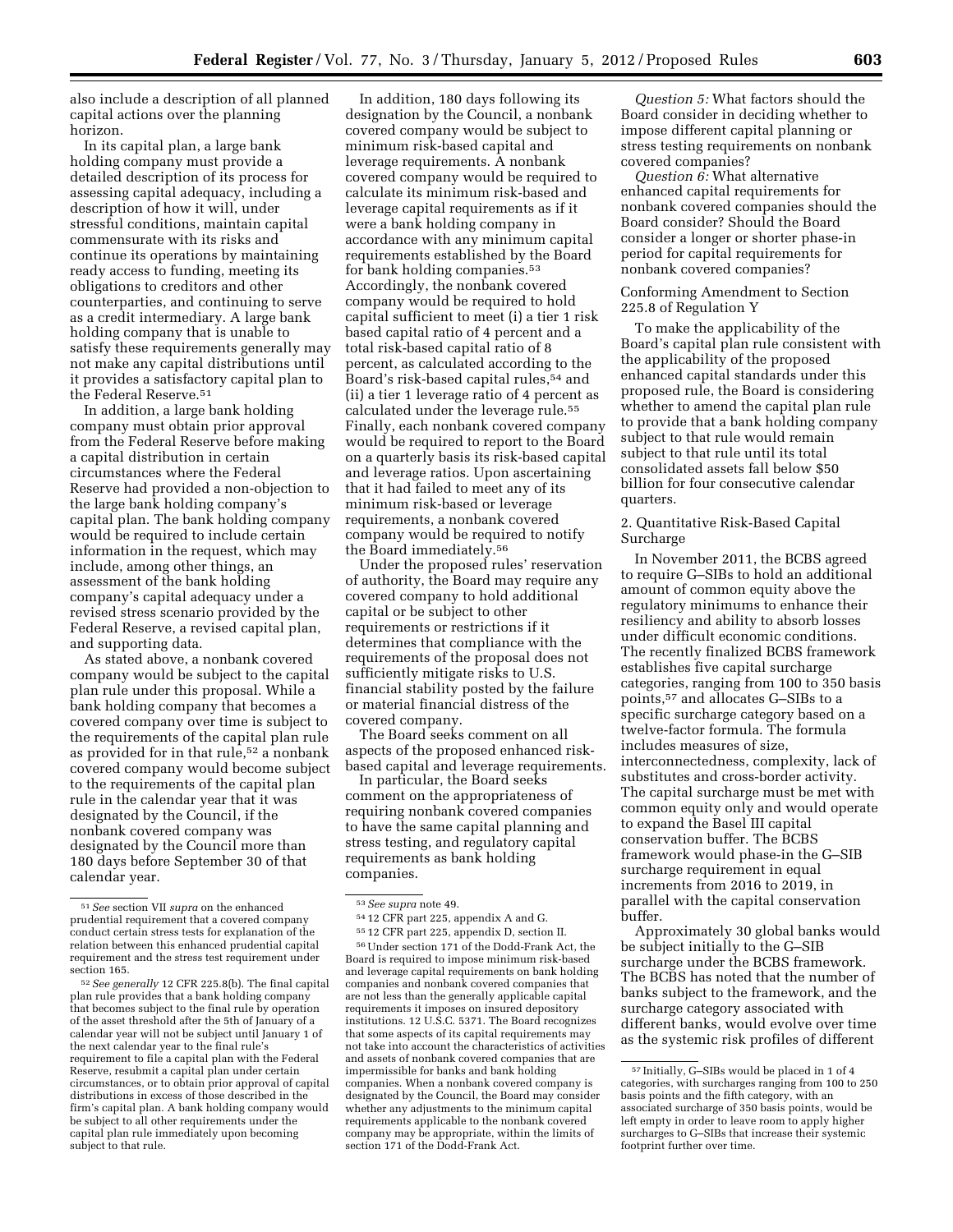banks change. The BCBS expects to refine and update the framework in the coming years as additional analysis is performed.

The Board and other U.S. federal banking agencies worked closely with other members of the BCBS to develop the BCBS framework and the Board believes that it is consistent with the financial stability objectives of section 165 of the Dodd-Frank Act, including minimizing the threat to U.S. financial stability posed by systemically important financial companies. The Board believes that a U.S. capital surcharge framework based on the BCBS framework would meaningfully reduce the probability of failure of the largest, most complex financial companies and would minimize losses to the U.S. financial system and the economy if such a company should fail. A capital surcharge would help require that these companies account for the costs they impose on the broader financial system and would reduce the implicit subsidy they enjoy due to market perceptions of their systemic importance. The Board intends to issue a concrete proposal for implementation of a quantitative riskbased capital surcharge for covered companies, or a subset thereof, based on the BCBS approach consistent with the BCBS's implementation timeframe. The forthcoming proposal would contemplate adopting implementing rules in 2014, and requiring G–SIBs to meet the capital surcharges on a phasedin basis from 2016–2019.

*Question 7:* How should the Board implement the BCBS framework discussed above, or are there alternatives to the BCBS framework the Board should consider?

*Question 8:* What is the appropriate scope of application of a quantitative capital surcharge in the United States in light of section 165 of the Dodd-Frank Act? What adaptations to the BCBS framework, or alternative surcharge assessment methodologies, would be appropriate for determining a quantitative capital surcharge for covered companies that are not identified as global systemically important banks in the BCBS framework?

*Question 9:* If the BCBS framework were to be applied to nonbank covered companies, how should the framework be modified to capture the systemic footprint of those companies?

# **IV. Liquidity Requirements**

# *A. Background*

During the financial crisis that began in 2007, many solvent financial companies experienced significant

financial stress because they did not manage their liquidity in a prudent manner. In some cases, these companies had difficulty in meeting their obligations as they became due because sources of funding became severely restricted. These events followed several years of ample liquidity in the financial system, during which liquidity risk management did not receive the same level of priority and scrutiny as management of other sources of risk. The rapid reversal in market conditions and availability of liquidity during the crisis illustrated how quickly liquidity can evaporate, and that illiquidity can last for an extended period, leading to a company's insolvency before its assets experience significant deterioration in value.

Many of the liquidity-related difficulties experienced by financial companies were due to lapses in basic principles of liquidity risk management. This problem was evident from the horizontal reviews of financial companies conducted by the Senior Supervisors Group (''SSG''), which comprises senior financial supervisors from seven countries.58 The SSG found that failure of liquidity risk management practices contributed significantly to the financial crisis. In particular, the SSG noted that firms' inappropriate reliance on short-term sources of funding and in some cases, the repo market, as well as inaccurate measurements of funding needs and lack of effective contingency funding were key factors in the liquidity crises many firms faced.59

Given the direct link between liquidity risk management failures and the many strains on firms and the financial system experienced during the recent crisis, the Board believes that strong liquidity risk management is crucial to ensuring a company's resiliency during periods of financial market stress and that covered companies should be held to the highest liquidity standards, as well as capital standards.

The Board also believes establishing minimum quantitative liquidity standards will improve the capacity of firms to remain viable during a liquidity stress. The Basel III Liquidity Framework establishes minimum

requirements for funding liquidity that are designed to promote the resilience of a banking organization's liquidity risk profile.60 These minimum requirements are imposed through two ratios:

• A liquidity coverage ratio (LCR), which is designed to promote the shortterm resiliency of a banking organization's liquidity risk profile by ensuring that it has sufficient high quality liquid resources to survive an acute stress scenario lasting for one month; and

• A net stable funding ratio (NSFR), which is designed to promote liquidity risk resilience over a longer time period and to create incentives for a banking organization to fund its activities with medium- and longer-term funding sources. The NSFR has a time horizon of one year, and is designed to provide a sustainable maturity structure of assets and liabilities.

Under the terms of Basel III, the LCR and NSFR are to be implemented by Basel Committee member countries by 2015 and 2018, respectively.

The Board intends to institute a liquidity regime for covered companies through a multi-stage process that would include a regulatory framework for strong liquidity risk management and quantitative liquidity requirements based on the Basel III liquidity ratios. In the first stage, covered companies would be subject to enhanced liquidity risk management standards under this proposal. The proposal builds on the core provisions of the Board's Supervision and Regulation (SR) letter 10–6, Interagency Policy Statement on Funding and Liquidity Risk Management issued in March 2010 (Interagency Liquidity Risk Policy Statement).61 As discussed in detail below, the proposed rules would require a covered company to take a number of prudential steps to manage liquidity risk. Significantly, the proposed rules introduce liquidity stress test requirements for covered companies and require them to maintain liquid assets sufficient to meet projected net cash flows under the stress tests. The proposed rules would also require a covered company to generate comprehensive cash flow projections, to establish and monitor its liquidity risk tolerance, and maintain contingency plans for funding where normal sources of funding may not be available.

The Board believes liquidity requirements are vitally important to the

<sup>58</sup>*See* Senior Supervisors Group, *Observations on Risk Management Practices During the Recent Market Turbulence* (March 2008), *available at [http://www.newyorkfed.org/newsevents/news/](http://www.newyorkfed.org/newsevents/news/banking/2008/SSG_Risk_Mgt_doc_final.pdf) [banking/2008/SSG](http://www.newyorkfed.org/newsevents/news/banking/2008/SSG_Risk_Mgt_doc_final.pdf)*\_*Risk*\_*Mgt*\_*doc*\_*final.pdf*  (hereinafter 2008 SSG Report).

<sup>59</sup>*See* Senior Supervisors Group, *Risk Management Lessons from the Global Banking Crisis of 2008* (October 2009), *available at [http://](http://www.newyorkfed.org/newsevents/news_archive/banking/2009/SSG_report.pdf) [www.newyorkfed.org/newsevents/news](http://www.newyorkfed.org/newsevents/news_archive/banking/2009/SSG_report.pdf)*\_*archive/ [banking/2009/SSG](http://www.newyorkfed.org/newsevents/news_archive/banking/2009/SSG_report.pdf)*\_*report.pdf* (hereinafter 2009 SSG Report).

<sup>60</sup>Basel Committee on Bank Supervision, *Basel III: International Framework for Liquidity Risk Measurement, Standards, and Monitoring*  (December 20, 2010), *available at [www.bis.org/](http://www.bis.org/publ/bcbs188.htm)  [publ/bcbs188.htm.](http://www.bis.org/publ/bcbs188.htm)* 

<sup>61</sup>*See supra* note 37.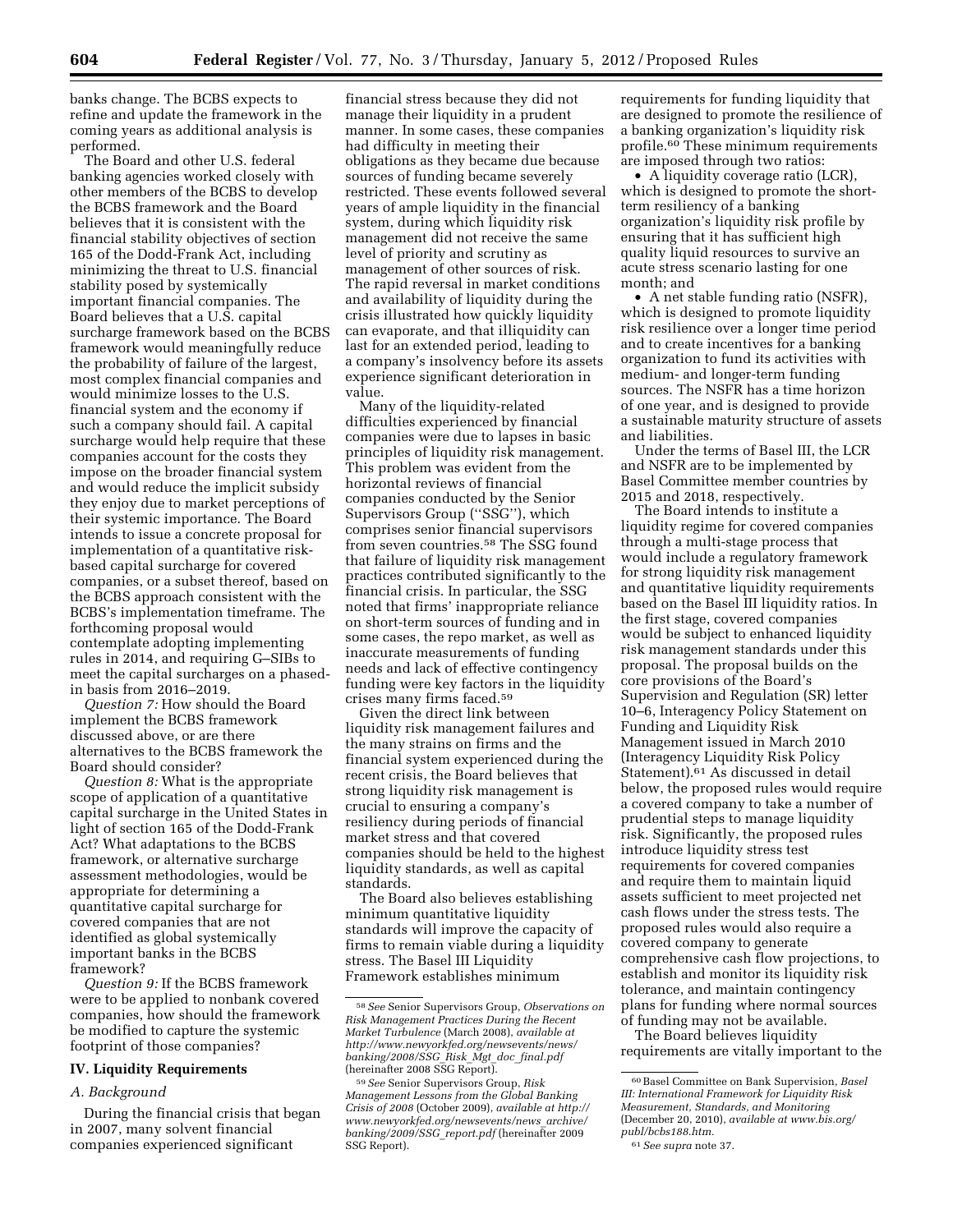overall goals of section 165 of the Dodd-Frank Act, to prevent or mitigate risks to the financial stability of the United States that could arise from the material financial distress or failure, or ongoing activities, of large, interconnected financial companies. The liquidity requirements in this proposal are also more stringent than liquidity standards applied to nonbank financial companies and bank holding companies that do not present similar risks to financial stability. Currently, the Board oversees liquidity risk management at bank holding companies primarily through supervisory guidance, and generally does not impose specific regulatory liquidity requirements on bank holding companies. The proposed rules would require covered companies to implement liquidity risk management practices that are encouraged, but not required, for non-covered companies.

The requirements of the proposed rule are also designed to increase in stringency based on the systemic footprint of a company. For example, a covered company's capital structure, risk profile, complexity, activities, size, and other appropriate risk related factors would be considered in: (i) Setting the liquidity risk tolerance of the covered company; (ii) determining the amount of detail provided in cash flow projections; (iii) tailoring liquidity stress testing to the covered company; (iv) setting the size of the liquidity buffer; (v) formulating the contingency funding plan; and (vi) setting the size of the specific limits on potential sources of liquidity risk. In addition, the Board would reserve its authority to require a covered company to be subject to additional or further enhanced prudential standards if it determines that compliance with the rule does not sufficiently mitigate the risks to U.S. financial stability posed by the failure or material financial distress of the covered company.

In addition to the enhanced liquidity risk management requirements of this proposal, the Board intends to implement the second stage of establishing a regulatory liquidity framework for covered companies through one or more future proposals that would require covered companies (or a subset of covered companies) to satisfy specific quantitative liquidity requirements that are derived from, or consistent with, the international liquidity standards incorporated into Basel III. The Board believes that the eventual introduction of the Basel III liquidity standards will be important to establish a rigorous liquidity framework and should further the important goal of buttressing systemically important

companies from the possibility of failure due to liquidity shortfalls. These metrics are currently undergoing observation by the BCBS and may be modified depending on the results of that observation. The Board and other federal banking agencies have been working with banking organizations and other members of the BCBS to gather data and study the impact of the proposed standards on the banking system. The Board is carefully considering what changes to the standards it may recommend to the BCBS based on the results of this observation. The Board also is currently considering, along with the Office of the Comptroller of the Currency and the Federal Deposit Insurance Corporation, one or more joint rulemakings that would implement the Basel Liquidity Framework in the United States.

*Question 10:* Is the Board's approach to enhanced liquidity standards for covered companies appropriate? Why or why not?

*Question 11:* Are there other approaches that would effectively enhance liquidity standards for covered companies? If so, provide detailed examples and explanations.

*Question 12:* The Dodd-Frank Act contemplates additional enhanced prudential standards, including a limit on short-term debt. Should the Board adopt a short-term debt limit in addition to or in place of the LCR and NSFR? Discuss why or why not?

# *B. Overview of the Proposed Rule*

#### 1. Key Definitions

Under the proposed rule, liquidity is defined as a covered company's capacity to efficiently meet its expected and unexpected cash flows and collateral needs at a reasonable cost without adversely affecting the daily operations or the financial condition of the covered company. Liquidity risk is defined as the risk that a covered company's financial condition or safety and soundness will be adversely affected by its inability or perceived inability to meet its cash and collateral obligations.

# 2. Corporate Governance Provisions

A critical element of sound liquidity risk management is effective corporate governance, consisting of oversight of the covered company's liquidity risk management by its board of directors, as well as senior management, and an independent review function. The proposed rule includes provisions addressing these aspects of a covered company's corporate governance with respect liquidity risk management.

a. Board of Directors and Risk Committee Responsibilities (§ 252.52)

A covered company's board of directors is ultimately responsible for the liquidity risk assumed by the covered company. Accordingly, the proposed rule at § 252.52(a) would require that the board of directors (or the risk committee) 62 must oversee the covered company's liquidity risk management processes, and must review and approve the liquidity risk management strategies, policies, and procedures established by senior management.

The proposed rule would impose several specific duties on the board of directors. First, the board of directors would be required to establish the covered company's liquidity risk tolerance at least annually. The proposed rule would define liquidity risk tolerance as the acceptable level of liquidity risk the covered company may assume in connection with its operating strategies. In determining the liquidity risk tolerance, the board of directors would be required to consider the covered company's capital structure, risk profile, complexity, activities, size, and other appropriate risk related factors. These considerations should help to ensure that the established liquidity risk tolerance will be appropriate for the business strategy of the covered company and its role in the financial system, and will reflect the covered company's financial condition and funding capacity on an ongoing basis.

The liquidity risk tolerance should reflect the board of directors' assessment of tradeoffs between the costs and benefits of liquidity. That is, inadequate liquidity can expose the covered company to significant financial stress and endanger its ability to meet contractual obligations. Conversely, too much liquidity can entail substantial opportunity costs and have a negative impact on the covered company's profitability. In establishing the covered company's liquidity risk tolerance, the Board would expect a covered company's board of directors to articulate the liquidity risk tolerance in such a way that all levels of management clearly would: (i) Understand the board of director's policy for managing the trade-offs between the risk of insufficient liquidity and generating profit; and (ii) properly apply this approach to all aspects of

<sup>62</sup>The risk committee would be defined as the enterprise-wide committee established by a covered company's board of directors under proposed section 252.126 of the risk management rules subpart of this proposal.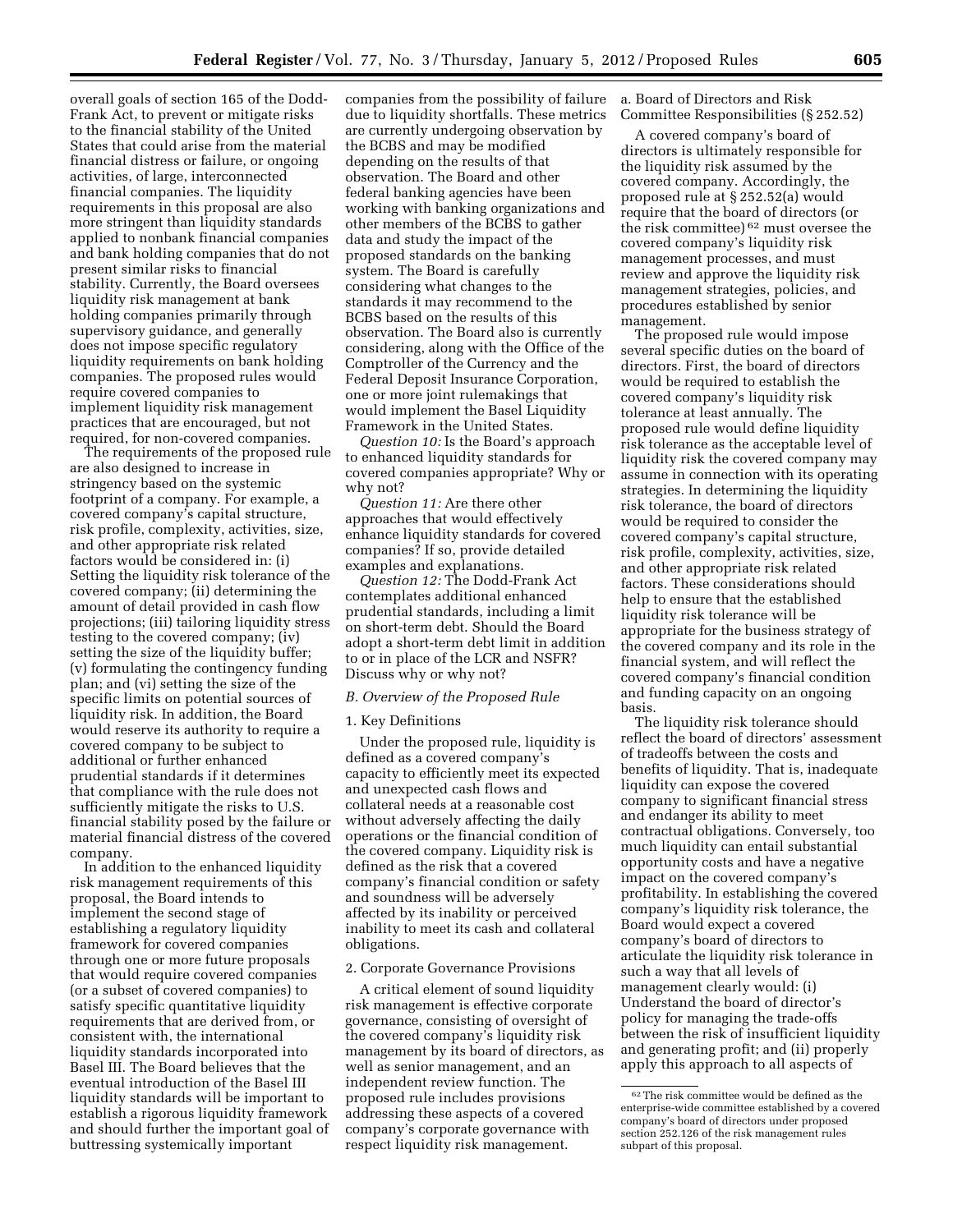liquidity risk management throughout the organization.63 To ensure that a covered company is managed in accordance with the liquidity risk tolerance, the proposed rule would require the board of directors to review information provided by senior management at least semi-annually to determine whether the covered company is managed in accordance with the established liquidity risk tolerance.

Second, the risk committee or a designated subcommittee of the risk committee would be required to review and approve the liquidity costs, benefits, and risk of each significant new business line and each significant new product before the covered company may implement the line or offer the product. In connection with this review, the risk committee or a designated subcommittee would be required to consider whether the liquidity risk of the new strategy or product under current conditions and under a liquidity stress is within the established liquidity risk tolerance. At least annually, the risk committee or a designated subcommittee would be required to review approved significant business lines and products to determine whether each line or product has created any unanticipated liquidity risk, and to determine whether the liquidity risk of each line or product continues to be within the established liquidity risk tolerance.

Third, the proposed rule would require the board of directors to review and approve the covered company's CFP at least annually and whenever the covered company materially revises the plan. As discussed below, the CFP is the covered company's compilation of policies, procedures, and action plans for managing liquidity stress events.

Fourth, the risk committee or a designated subcommittee would be required to conduct the following reviews and approvals at least quarterly:

(i) A review of cash flow projections produced under section 252.55 of the proposed rule that use time periods in excess of 30 days to ensure that the covered company's liquidity risk is within the covered company's established liquidity risk tolerance;

(ii) A review and approval of the liquidity stress testing described in section 252.56 of the proposed rule, including the covered company's stress testing practices, methodologies, and assumptions. The risk committee or a designated subcommittee would also be required to conduct this review and approval whenever the covered company materially revises its liquidity stress testing;

(iii) A review of the liquidity stress testing results produced under section 252.56 of the proposed rule;

(iv) Approval of the size and composition of the liquidity buffer established under section 252.57 of the proposed rule;

(v) A review and approval of the specific limits on potential sources of liquidity risk established under section 252.59 of the proposed rule, and a review of the covered company's compliance with those limits; and

(iv) A review of liquidity risk management information necessary to identify, measure, monitor, and control liquidity risk and to comply with the new liquidity rules.

In addition, the risk committee or a designated subcommittee would be required to periodically review the independent validation of the stress tests produced under section  $252.56(c)(2)(ii)$  of the proposed rule.

The proposed rule establishes minimum requirements governing the frequency of certain reviews and approvals. It also would require the board of directors (or the risk committee) to conduct more frequent reviews and approvals as market and idiosyncratic conditions warrant.64 The risk committee or a designated subcommittee would also be required to establish procedures governing the content of senior management reports on the liquidity risk profile of the covered company and other information described in the senior management responsibilities section below.

b. Senior Management Responsibilities (§ 252.53)

Under the proposed rule, senior management of a covered company would be required to establish and implement liquidity risk management strategies, policies and procedures. This would include overseeing the development and implementation of liquidity risk measurement and reporting systems, the cash flow projections, the liquidity stress testing, the liquidity buffer, the CFP, the specific limits, and the monitoring

procedures required under the proposed rule.

Senior management would also be required to report regularly to the risk committee or designated subcommittee thereof on the liquidity risk profile of the covered company, and to provide other relevant and necessary information to the board of directors (or risk committee) to facilitate its oversight of the liquidity risk management process. As noted above, the proposed rule would require the risk committee or a designated subcommittee to establish procedures governing the content of management reports on the liquidity risk profile of the covered company and other information regarding compliance with the proposed rule. The Board expects that management would be required under these procedures to report as frequently as conditions warrant, but no less frequently than quarterly.

c. Independent Review (§ 252.54)

Under the proposed rule, a covered company would be required to establish and maintain an independent review function to evaluate its liquidity risk management. Under the proposal, this review function must be independent of management functions that execute funding (the treasury function). The independent review function would be required to review and evaluate the adequacy and effectiveness of the covered company's liquidity risk management processes regularly, but no less frequently than annually. It would also be required to assess whether the covered company's liquidity risk management complies with applicable laws, regulations, supervisory guidance, and sound business practices, and to report statutory and regulatory noncompliance and other material liquidity risk management issues to the board of directors (or the risk committee) in writing for corrective action.

An appropriate internal review conducted by the independent review function should address all relevant elements of a covered company's risk management process, including adherence to its own policies and procedures, and the adequacy of its risk identification, measurement, and reporting processes. Personnel conducting these reviews should seek to understand, test, document, and evaluate the risk management processes, and recommend solutions to any identified weaknesses.

<sup>63</sup>Under the proposed rule, the established liquidity risk tolerance would be considered in assessing new business strategies and products (proposed § 252.52(b)(2)), in setting the size of the liquidity buffer (proposed § 252.57(b)), in developing the CFP (proposed § 252.58(a)), and in setting the specific limits on sources of liquidity (proposed § 252.59(b)).

<sup>64</sup>As used in this preamble, idiosyncratic conditions or events refer to conditions or events that are unique to the covered company. Market conditions or events refer to conditions or events that are market-wide.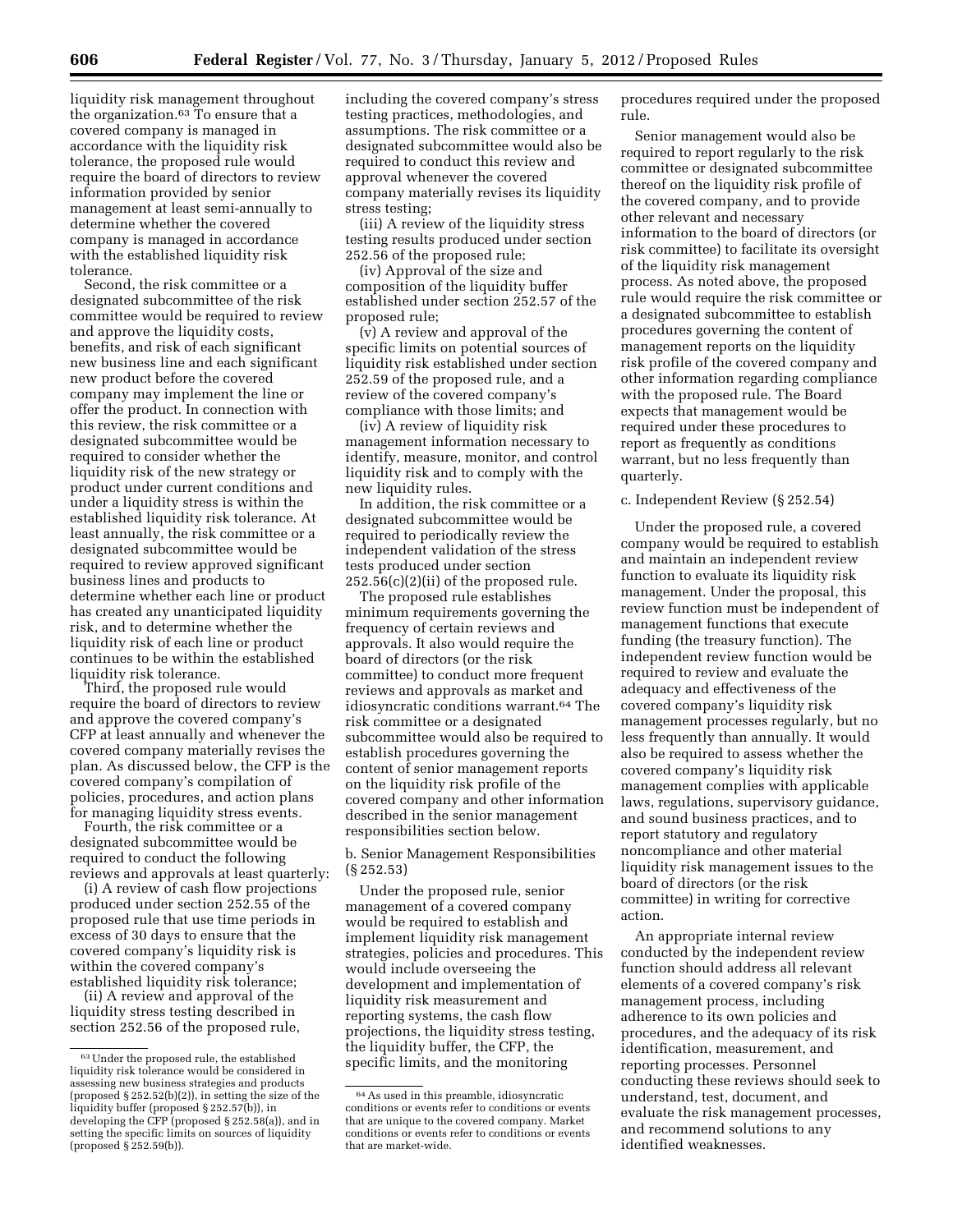#### 3. Liquidity Requirements

# a. Cash Flow Projections (§ 252.55)

Comprehensive projections of a covered company's cash flows from the company's various operations are a critical tool for managing liquidity risk. To ensure that a covered company has a sound process for identifying and measuring liquidity risk, the proposed rule would require a covered company to produce comprehensive projections that forecast cash flows arising from assets, liabilities, and off-balance sheet exposures over appropriate time periods, and to identify and quantify discrete and cumulative cash flow mismatches over these time periods. The proposed rule would specifically require the covered company to provide cash flow projections over the shortterm and long-term time horizons that are appropriate to the covered company's capital structure, risk profile, complexity, activities, size and other risk-related factors.65

To make sure that the cash flow projections will analyze liquidity risk exposure to contingent events, the proposed rule would require that projections must include cash flows arising from contractual maturities, as well as cash flows from new business, funding renewals, customer options, and other potential events that may impact liquidity. Static projections based on the contractual cash flows of assets, liabilities, and off-balance sheet items are helpful in identifying liquidity gaps. However, such static projections may inadequately quantify important aspects of potential liquidity risk because these projections ignore new business, funding renewals, customer options, and other contingent events that have a significant impact on a covered company's liquidity risk profile. A dynamic analysis that incorporates management's reasoned assumptions regarding the future behavior of assets, liabilities, and offbalance sheet items in projected cash flows is far more useful than a static projection in identifying potential liquidity risk exposure.

Under the proposed rule, a covered company would be required to develop cash flow projections that provide sufficient detail to reflect its capital structure, risk profile, complexity, activities, size, and other appropriate risk related factors. Such detail may include projections broken down by business line, legal entity, or jurisdiction, and cash flow projections

that use more time periods than the two minimum time periods that would be required under the rule.

The proposed rule states that a covered company must establish a robust methodology for making its cash flow projections,  $66$  and must use reasonable assumptions regarding the future behavior of assets, liabilities, and off-balance sheet exposures in the projections. Given the critical importance that the methodology and underlying assumptions play in liquidity risk measurement, the covered company would also be required to adequately document the methodology and assumptions.67 In addition, the Board expects senior management to periodically review and approve the assumptions used in the cash flow projections to make sure that they are reasonable and appropriate.

#### b. Liquidity Stress Testing (§ 252.56)

While financial companies typically manage their liquidity under normal circumstances with regular sources of liquidity readily available, they should also be prepared to manage liquidity under adverse conditions in which liquidity sources may be limited or nonexistent. Insufficient consideration of liquidity management under the conditions that arose during the financial crisis was a major contributor to the severe liquidity problems many financial companies faced at the time. Accordingly, rigorous and regular stress testing and scenario analysis, combined with comprehensive information about an institution's funding position, is an important tool for effective liquidity risk management that should reduce the risk of a firm's failure due to adverse liquidity conditions.

To promote preparedness for adverse liquidity conditions, the proposed rule would require the covered company to regularly stress test its cash flow projections by identifying liquidity

stress scenarios and assessing the effects of these scenarios on the covered company's cash flow and liquidity. By considering how adverse events, conditions, and outcomes, including extremes, affect the covered company's exposure to liquidity risk, a covered company can identify vulnerabilities, quantify the depth, source, and degree of potential liquidity strain, and analyze the possible impacts. Under the proposed rule, the covered company would use the results of the stress testing to determine the size of its liquidity buffer, and would incorporate information generated by stress testing in the quantitative component of the CFP.

The proposed rule would require that liquidity stress testing comprehensively address a covered company's activities, exposures, and risks, including offbalance sheet exposures. To satisfy this requirement, stress testing would have to address the covered company's full set of activities, exposures and risks, both on- and off-balance sheet, and address non-contractual sources of risks, such as reputational risks. For example, stress testing should address potential liquidity issues arising from the covered company's use of sponsored vehicles that issue debt instruments periodically to the markets, such as asset-backed commercial paper and similar conduits. Under stress scenarios, the covered company may be contractually required, or compelled in the interest of mitigating reputational risk, to provide liquidity support to such a vehicle.

The proposed rule would require a covered company to conduct the liquidity stress testing at least monthly. In addition to monthly stress testing, a covered company should have the flexibility to conduct ''ad hoc'' stress testing to address rapidly emerging risks or consider the impact of sudden events. Accordingly, the proposed rule specifies that the covered company must have the ability to perform stress testing more frequently than monthly, and the ability to vary underlying assumptions as conditions change. To facilitate effective supervision of the sufficiency of a covered company's liquidity management, under the proposed rule, a covered company may be required by the Federal Reserve to perform additional stress testing as conditions relating to the institution or the markets generally may warrant, or to address other supervisory concerns. The Federal Reserve may, for example, require a covered company to perform additional stress testing where there has been a significant deterioration in the covered company's earnings, asset quality, or overall financial condition; are negative

<sup>65</sup>A covered company would be required to update short-term cash flow projections daily, and update long-term cash flow projections at least monthly.

<sup>66</sup> In its most basic form, a cash-flow-projection may be a worksheet-table with columns denoting the selected time periods or buckets for which cash flows are to be projected. The rows of this table may consist of various types of assets, liabilities, and offbalance sheet items, often grouped by their cashflow characteristics. Different groupings may be used to achieve different objectives of the cash-flow projection. For each row, net cash flows arising from the particular asset, liability, or off-balance sheet activity may be projected across the time buckets. The detail and granularity of the rows, and thus the projections, should depend on the sophistication and complexity of the institution. Complex companies generally provide more detail, while less complex companies use higher levels of aggregation.

<sup>67</sup>*See* section 252.61 of the proposed rule, which states that a covered company must document all material aspects of its liquidity risk management process and its compliance with the requirements in the rule.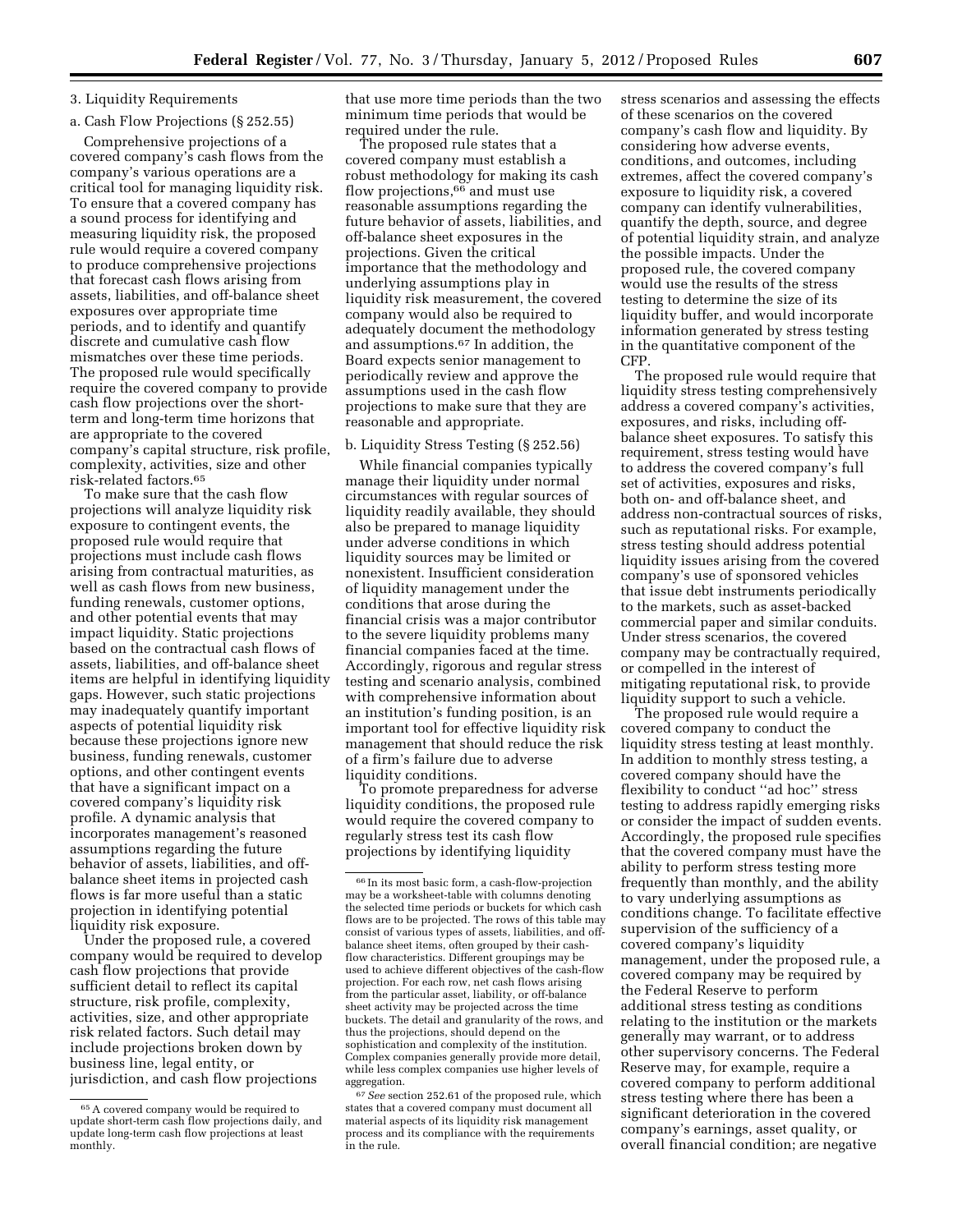trends or heighten risk associated with a particular product line; or are increased concerns over the covered company's funding of off-balance sheet exposures.

Effective stress testing should include scenario analysis that uses historical and hypothetical scenarios to assess the impact on liquidity of various events and circumstances, including extremes. Effective liquidity stress testing should also employ a range of stress scenarios involving macroeconomic, market-wide, and idiosyncratic events, and consider interactions and feedback effects. Accordingly, the proposed rule states that a covered company's stress testing must incorporate a range of stress scenarios that may significantly affect the covered company's liquidity, taking into consideration its on- and offbalance sheet exposures, business lines, organizational structure, and other characteristics. At a minimum, the proposed rule would require a covered company to incorporate stress scenarios to account for market stress, idiosyncratic stress, and combined market and idiosyncratic stresses. Additional scenarios should be used as needed to ensure that all of the significant aspects of liquidity risks to the covered company have been modeled. The proposed rule would also require that the stress scenarios address the potential impact of market disruptions on the covered company, and the potential actions of market participants experiencing liquidity stresses under the same market disruption.

Under the proposed rule, a covered company's liquidity stress scenarios must be forward-looking and incorporate a range of potential changes to a covered company's exposures, activities, and risks as well as changes to the broader economic and financial environment. To meet this standard, the stress tests would need to be sufficiently dynamic to incorporate changes in the covered company's on- and off-balance sheet activities, portfolio composition, asset quality, operating environment, business strategy, and other risks that may arise over time from idiosyncratic events, macroeconomic and financial market developments, or some combination of thereof. The stress tests should look beyond assumptions based only on historical data, and incorporate new events and challenge conventional assumptions.

Effective liquidity stress testing should be conducted over a variety of different time horizons to adequately capture rapidly developing events, and other conditions and outcomes that may materialize in the near or long term. To

make sure that a covered company's stress testing captures such events, condition, and outcomes, the proposed rule would require that the covered company's stress scenarios use a minimum of four time horizons including an overnight, a 30-day, a 90 day, and a one-year time horizon. A covered company may be required to use more time horizons where necessary to reflect the covered company's capital structure, risk profile, complexity, activities, size, and other appropriate risk-related factors.

The proposed rule further provides that liquidity stress testing must be tailored to, and provide sufficient detail to reflect a covered company's capital structure, risk profile, complexity, activities, size, and other appropriate risk-related factors. This requirement is intended to ensure that stress testing will be tied directly to the covered company's business profile and the regulatory environment in which the covered company operates,<sup>68</sup> and will address relevant risk areas, provide for the appropriate level of aggregation, and capture all appropriate risk drivers, internal and external influences, and other key considerations that may affect the covered company's liquidity position. This may require analyses by business line, legal entity, or jurisdiction, or stress scenarios that use time horizons in addition to the minimum number described above.

The proposed rule would require a covered company to incorporate certain assumptions designed to ensure that stress testing will provide relevant information to support the establishment of the liquidity buffer (see section 252.56(b)(4) of the proposed rule). As discussed below, the liquidity buffer is composed of highly liquid assets that are unencumbered, and is designed to meet projected net cash outflows and the projected loss or impairment of existing funding sources for 30 days during a range of liquidity stress scenarios. To reflect this design, the proposed rule would require that the covered company must assume that, for the first 30 days of a liquidity stress scenario, only highly liquid assets that are unencumbered may be used as cash flow sources to meet projected funding needs. For time periods beyond the first 30 days of a liquidity stress scenario,

highly liquid assets that are unencumbered and other appropriate funding sources may be used.69

A covered company's liquidity stress testing should account for deteriorations in asset valuations when there is market stress. Accordingly, the proposed rule would require the covered company to impose a discount to the fair market value of an asset that is used as a cash flow source to offset projected funding needs in order to reflect any credit risk and market volatility of the asset. The proposed rule would also require that sources of funding used to generate cash to offset projected funding needs be sufficiently diversified throughout each stress test time horizon. Thus, if a covered company holds high quality assets other than cash and securities issued by the U.S. government, a U.S. government agency,70 or a U.S. government-sponsored entity,71 the assets should be diversified by collateral, counterparty, or borrowing capacity, and other liquidity risk identifiers.

The proposed rule would impose various process and system requirements for stress testing. Specifically, a covered company would be required to establish and maintain policies and procedures that outline its liquidity stress testing practices, methodologies, and assumptions; detail the use of each stress test employed; and provide for the enhancement of stress testing as risks change and techniques evolve. The proposed rule also states that a covered company must have an effective system of control and oversight over the stress test function to ensure that each stress test is designed in accordance with the rule, and the stress process and assumptions are validated. The validation function must be independent of functions that develop or design the liquidity stress testing, and independent of management functions that execute funding (e.g., the treasury function).

In addition, the proposed rule would require a covered company to rely on reasonably high-quality data and information to produce creditable

<sup>68</sup>For example, applicable statutory and regulatory restrictions on covered companies, including restrictions on the transferability of assets between legal entities, would need to be incorporated. For bank holding companies these restrictions include sections 23A and 23B of the Federal Reserve Act (12 U.S.C. 371c and 371c–1) and Regulation W (12 CFR part 223), which govern covered transactions between banks and their affiliates.

<sup>69</sup>The liquidity buffer is discussed more fully below, as are the definitions of ''unencumbered''

<sup>&</sup>lt;sup>70</sup> A U.S. government agency is defined in the proposed rule as an agency or instrumentality of the U.S. government whose obligations are fully and explicitly guaranteed as to the timely payment of principal and interest by the full faith and credit of the U.S. government.

<sup>71</sup>A U.S. government-sponsored entity is defined in the proposed rule as an entity originally established or chartered by the U.S. government to serve public purposes specified by the U.S. Congress, but whose obligations are not explicitly guaranteed by the full faith and credit of the U.S. government.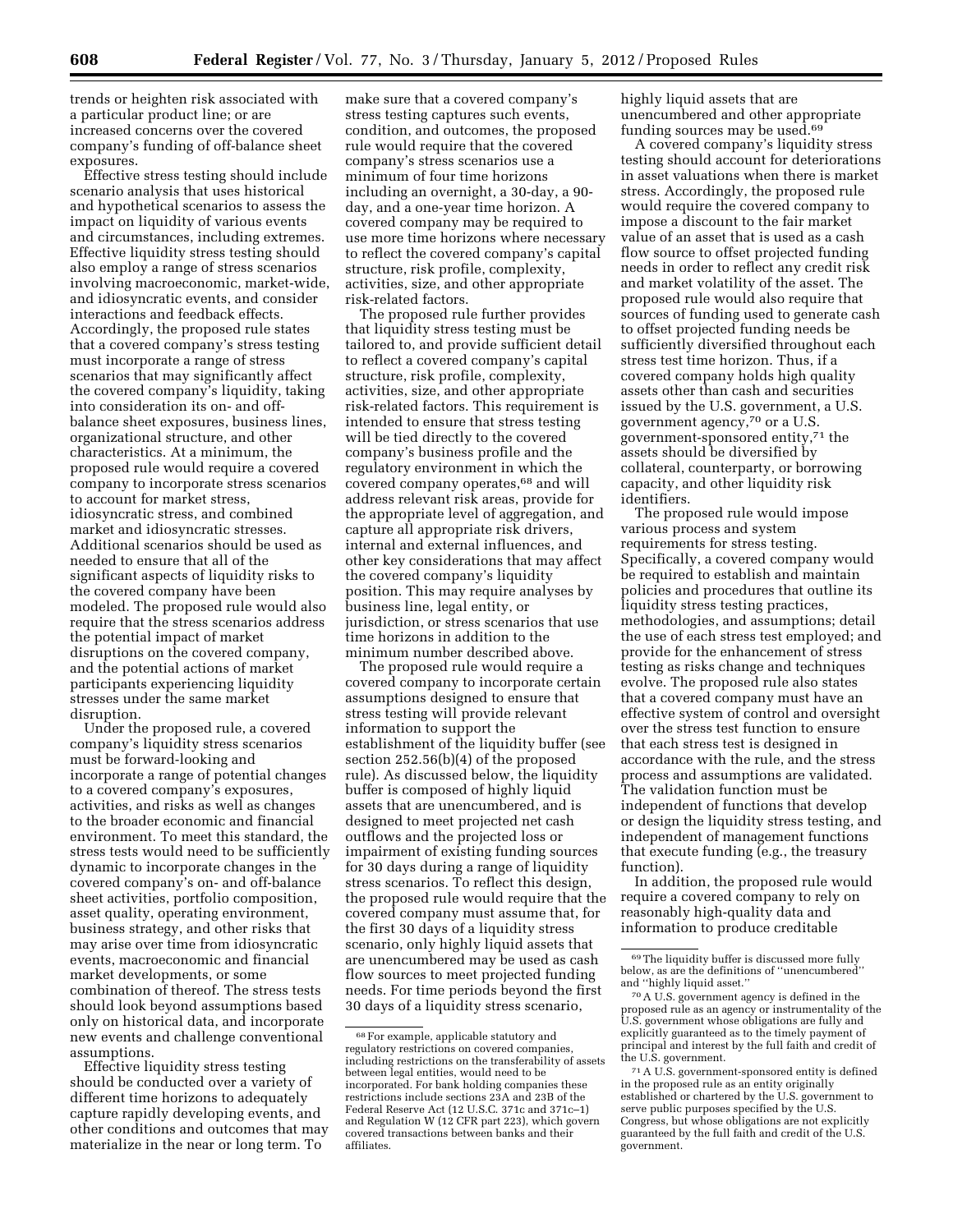outcomes. Specifically, the proposed rule would require that the covered company must maintain management information systems and data processes sufficient to enable it to effectively and reliably collect, sort, and aggregate data and other information related to liquidity stress testing.

*Question 13:* What challenges will covered companies face in formulating and implementing liquidity stress testing described in the proposed rule? What changes, if any, should be made to the proposed liquidity stress testing requirements (including the stress scenario requirements and required assumptions) to ensure that analyses of the stress testing will provide useful information for the management of a covered company's liquidity risk? What alternatives to the proposed liquidity stress testing requirements, including the stress scenario requirements and required assumptions, should the Board consider? What additional parameters for the liquidity stress tests should the Board consider defining?

### c. Liquidity Buffer (§ 252.57)

To withstand liquidity stress under adverse conditions, a company generally needs a sufficient supply of liquid assets that can be sold or pledged to obtain funds. During the financial crisis, financial companies that experienced severe liquidity difficulties often held insufficient liquid assets to meet their liquidity needs as market sources of funding were severely curtailed. The BCBS's LCR standard was developed to promote short-term resilience of a bank's liquidity risk profile by ensuring that it has sufficient high-quality liquid assets to survive an adverse stress scenario lasting for one month, providing time for appropriate corrective actions to be taken by management or supervisors, or to allow the institution to be resolved in an orderly way.72

Consistent with the effort towards developing a comprehensive liquidity framework that would eventually incorporate the LCR standard, the proposed rule, in addition to requiring stress tests as described above, would require a covered company to continuously maintain a liquidity buffer of unencumbered highly liquid assets sufficient to meet projected net cash outflows and the projected loss or impairment of existing funding sources for 30 days over a range of liquidity stress scenarios.

In addition to using the results of the liquidity stress testing to size a covered

company's liquidity buffer, the proposed rule would require that the liquidity buffer would also be aligned to reflect the covered company's capital structure, risk profile, complexity, activities, size, and other appropriate risk related factors, as well as the covered company's established liquidity risk tolerance. These factors, however, could not justify reducing the buffer to a point where it would be insufficient to meet projected net cash outflows and the projected impairment of existing funding sources for 30 days under the range of liquidity stress scenarios incorporated into its stress testing. As explained above, under the proposal, the risk committee or a designated subcommittee of the risk committee would be required to approve the size and composition of the liquidity buffer at least quarterly.

The proposed rule limits the type of assets that may be included in the buffer to highly liquid assets that are unencumbered. The definition of highly liquid assets would ensure that the assets in the liquidity buffer can easily and immediately be converted to cash with little or no loss of value. Thus, cash or securities issued or guaranteed by the U.S. government, a U.S. government agency, or a U.S. government-sponsored entity are included in the proposed definition of highly liquid assets. In addition, the proposed rule includes criteria that may be used to identify other assets that could be included in the buffer as highly liquid assets. Specifically, the proposed definition of highly liquid assets includes any other asset that a covered company demonstrates to the satisfaction of the Federal Reserve:

(i) Has low credit risk (low risk of default) and low market risk (little or no price volatility); 73

(ii) Is traded in an active secondary two-way market 74 that has observable market prices, committed market makers, a large number of market participants, and a high trading volume; and

(iii) Is a type of asset that investors historically have purchased in periods

of financial market distress during which liquidity is impaired (flight to quality). For example, certain ''plain vanilla'' corporate bonds (that is, bonds that are neither structured products nor subordinated debt) issued by a nonfinancial company with a strong financial profile have been reliable sources of liquidity in the repurchase and sale market during past stressed conditions. Assets with the above characteristics could, as proposed, meet the definition of a highly liquid asset.

The highly liquid assets in the liquidity buffer should be readily available at all times to meet a covered company's liquidity needs. Accordingly, the assets must be unencumbered. Under the proposed rule, unencumbered would be defined to mean, with respect to an asset, that: (i) The asset is not pledged, does not secure, collateralize or provide credit enhancement to any transaction, and is not subject to any lien; (ii) the asset is not designated as a hedge on a trading position; 75 and (iii) there are no legal or contractual restrictions on the ability of the covered company to promptly liquidate, sell, transfer, or assign the asset.

Generally, an asset would be designated as a hedge on a trading position if the asset is held by a covered company directly to offset the market risk of another trading asset or group of trading assets held by the covered company. For example, if a covered company holds a position in a corporate bond index in its trading account, corporate bonds that hedge that index position may not be included in the liquidity buffer.

To account for deteriorations in asset valuations when there is market stress, the proposed rule also would require a covered company to impose a discount to the fair market value of an asset included in the liquidity buffer to reflect the credit risk and market volatility of the asset. In addition, to ensure that the liquidity buffer is not concentrated in a particular type of highly liquid assets, the proposed rule requires that the pool of assets included in the liquidity buffer must be sufficiently diversified, as discussed above. Thus, these highly liquid assets should be diversified by instrument type, counterparties, geographic market, and other liquidity risk identifiers.

<sup>72</sup>*See* Basel III liquidity framework at paragraphs 4 and 15.

<sup>73</sup> Generally, market risk is the risk of loss that could result from broad market movements, such as changes in the general level of interest rates, credit spreads, equity prices, foreign exchange rates, or commodity prices.

<sup>74</sup>A two-way market would be defined as a market with independent bona fide offers to buy and sell so that a price reasonably related to the last sales price or current bona fide competitive bid and offer quotations can be determined within one day and settled at that price within a reasonable time period conforming to trade custom. This definition is consistent with the definition of ''two-way market'' contained in the interagency proposed rule on *Risk-Based Capital Guidelines; Market Risk,* 76 FR 1890 (January 11, 2011) (Market Risk NPR).

<sup>75</sup>A trading position would be defined as a position that is held by a covered company for the purpose of short-term resale or with the intent of benefiting from actual or expected short-term price movements, or to lock-in arbitrage profits. This definition is based on the definition of trading position in the Market Risk NPR.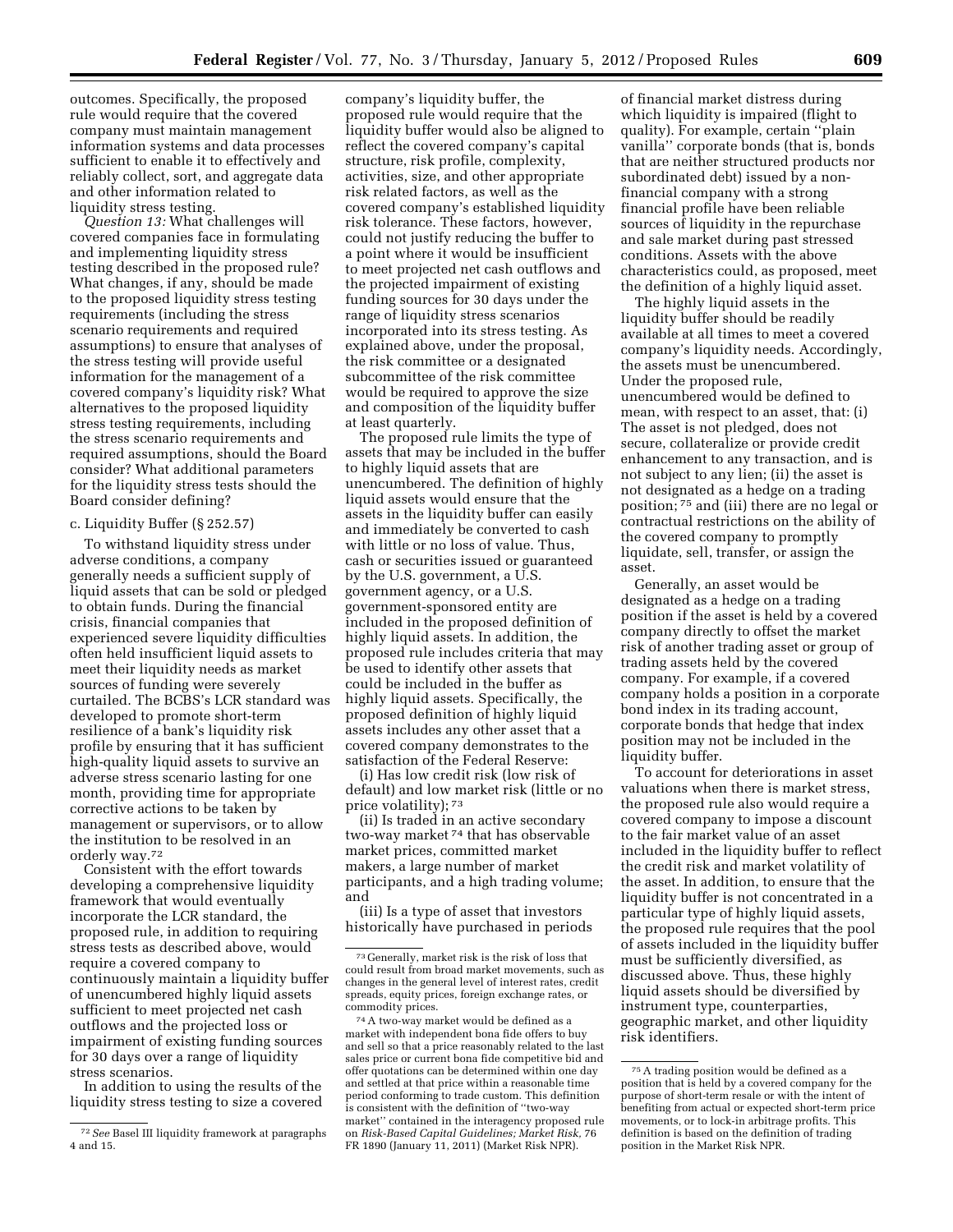*Question 14:* The Board requests comment on all aspects of the proposed definitions of ''highly liquid assets'' and ''unencumbered.'' What, if any, other assets should be specifically listed in the definition of highly liquid assets? Why should these other assets be included (that is, describe how the asset is easily and immediately convertible into cash with little or no loss in value during liquidity stress events)? Are the criteria for identifying additional assets for inclusion in the definition of highly liquid assets appropriate? If not, how and why should the Board revise the criteria?

*Question 15:* What changes, if any, should the Board make to the proposed definition of unencumbered to make sure that assets in the buffer will be readily available at all times to meet a covered company's liquidity needs? The rule would require a covered company to discount the fair market value of assets that are included in the liquidity buffer. Please describe the process that covered company will use to determine the amount of the discount.

#### d. Contingency Funding Plan (§ 252.58)

The proposed rule would require a covered company to establish and maintain a CFP. A CFP is a compilation of policies, procedures, and action plans for managing liquidity stress events. The objectives of the CFP are to provide a plan for responding to a liquidity crisis, to identify alternate liquidity sources that a covered company can access during liquidity stress events, and to describe steps that should be taken to ensure that the covered company's sources of liquidity are sufficient to fund its operating costs and meet its commitments while minimizing additional costs and disruption.

The proposed rule states that a covered company must establish and maintain a CFP that sets out the covered company's strategies for addressing liquidity needs during liquidity stress events. Under the proposed rule, the CFP would be required to be commensurate with the covered company's capital structure, risk profile, complexity, activities, size, and other appropriate risk related factors, and established liquidity risk tolerance. A covered company would be required to update the CFP at least annually or whenever changes to market and idiosyncratic conditions warrant an update.

Under the proposed rule, the CFP includes four components: a quantitative assessment, an event management process, monitoring requirements, and testing requirements. These components are discussed in detail below.

#### a. Quantitative Assessment

The first component of the CFP is the quantitative assessment of liquidity needs and funding sources. A covered company would be required to incorporate information generated by liquidity stress testing into this component of the CFP. The proposed rule would provide that the stress tests are used to: (i) Identify liquidity stress events that have a significant impact on the covered company's liquidity; (ii) assess the level and nature of impact on the covered company's liquidity that may occur during identified liquidity events; (iii) assess available funding sources and needs during the identified liquidity stress events; and (iv) identify alternative funding sources that may be used during the liquidity stress events.

i. *Identification of stress events.* A covered company would be required to identify stress events that have a significant impact on the covered company's liquidity. Possible stress events may include deterioration in asset quality, ratings downgrades, widening of credit default swap spreads, operating losses, declining financial institution equity prices, negative press coverage, or other events that call into question the covered company's ability to meet its obligations.

ii. *Assessing the level and nature of impact.* Once the liquidity stress events are identified, a covered company's CFP would incorporate an assessment of the level and nature of impact on the covered company's liquidity that may occur during the identified liquidity stress event. The CFP would delineate the various levels of stress severity that can occur during the stress event, and identify the various stages for each type of event. The events, stages, and severity levels should include temporary disruptions, as well as those that might be intermediate or longer term. The covered company may use the different levels of severity to design early warning indicators, to assess potential funding needs at various points in a developing crisis, and to specify comprehensive action plans.

iii. *Assessing available funding sources and needs.* To meet the requirement of the proposal, the CFP must assess available funding sources and needs during identified liquidity stress events. This would require an analysis of the potential erosion of available funding at alternative stages or severity levels of each stress event, as well as the identification of potential cash flow mismatches that may occur during the various stress levels. A

covered company is expected to base its analysis on realistic assessments of the behavior of funds providers during the event, and should incorporate alternative funding sources. The analysis should include all material onand off-balance sheet cash flows and their related effects. The result should be a realistic analysis of the covered company's cash inflows, outflows, and funds availability at different time intervals during the identified liquidity stress event, which should permit the covered company to measure its ability to fund operations.

iv. *Identifying alternative funding sources.* Liquidity pressures are likely to spread from one funding source to another during significant liquidity stress events. Accordingly, the proposed rule would require a covered company to identify alternative funding sources that may be accessed during identified liquidity stress events. Since some of these alternative funding sources will rarely be used in the normal course of business, a covered company should conduct advance planning and periodic testing (see discussion below) to make sure that the funding sources are available when needed. Administrative procedures and agreements are expected to also be in place before the covered company needs to access the alternative funding sources.

Discount window credit may be incorporated into CFPs as a potential source of funds in a manner consistent with the terms provided by the Federal Reserve Banks. For example, primary credit is currently available on a collateralized basis for financially sound depository institutions as a backup source of funds for short-term funding needs. CFPs that incorporate borrowing from the discount window should specify the actions that the covered company will take to replace discount window borrowing with more permanent funding, including the proposed time frame for these actions.

#### b. Event Management Process

Under the proposed rule, the CFP must also include an event management process that sets out its procedures for managing liquidity during identified liquidity stress events. This process must include an action plan that clearly describes the strategies the covered company would use to respond to liquidity shortfalls for identified liquidity stress events, including the methods that the covered company would use to access the alternative funding sources identified in the quantitative assessment.

Under the proposed rule, the event management process must also identify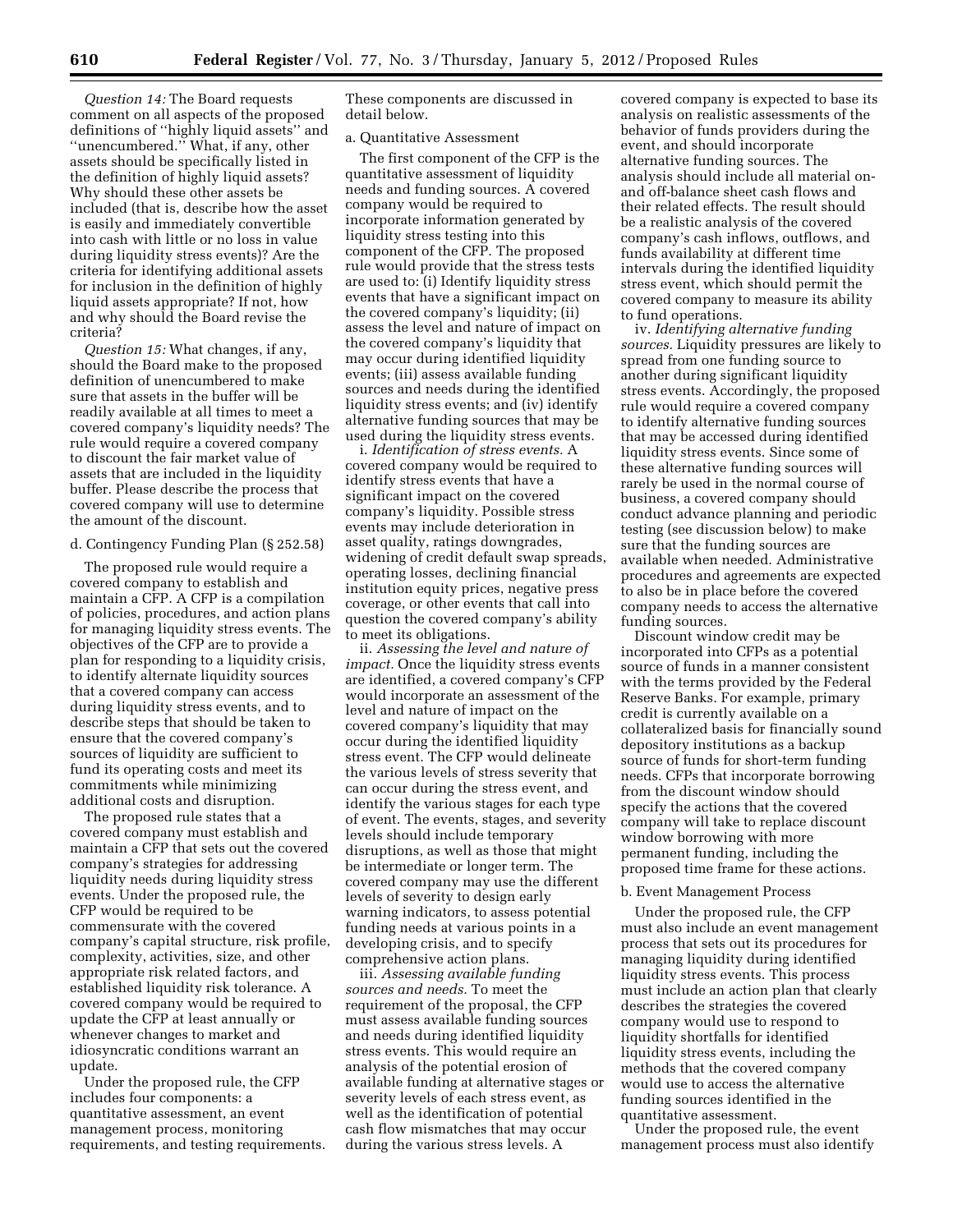a liquidity stress event management team and specify the process, responsibilities, and triggers for invoking the CFP, escalating the responses described in the action plan, decision-making during the identified liquidity stress events, and executing contingency measures identified in the action plan.

In addition, to promote the flow of necessary information during a liquidity stress, the proposed rule would require the event management process to include a mechanism that ensures effective reporting and communication within the covered company and with outside parties, including the Federal Reserve and other relevant supervisors, counterparties, and other stakeholders.

# c. Monitoring

The proposal would also impose monitoring requirements on covered companies so that they are able to proactively position themselves into progressive states of readiness as liquidity stress events evolve. Specifically, the proposed rule would require the CFP to include procedures for monitoring emerging liquidity stress events, and for identifying early warning indicators of emerging liquidity stress events that are tailored to a covered company's capital structure, risk profile, complexity, activities, size, and other appropriate risk-related factors. Such early warning indicators may include, but are not limited to, negative publicity concerning an asset class owned by covered company, potential deterioration in the covered company's financial condition, widening debt or credit default swap spreads, and increased concerns over the funding of off-balance-sheet items.

#### d. Testing

The proposed rule would require a covered company to periodically test the components of the CFP to assess its reliability during liquidity stress events. Such testing would include trial runs of the operational elements of the CFP to ensure that they work as intended during a liquidity stress event. These tests would include operational simulations to test communications, coordination, and decision making involving relevant managers, including managers at relevant legal entities within the corporate structure.

A covered company would also be required to periodically test the methods it will use to access alternate funding to determine whether these sources of funding will be readily available when needed. For example, the Board expects that a covered company would test the operational

elements of a CFP that are associated with lines of credit, the Federal Reserve discount window, or other secured borrowings, since efficient collateral processing during a liquidity stress event is especially important for such funding sources.

*Question 16:* Are the proposed CFP requirements appropriate for all covered companies? What alternative approaches to the CFP requirements outlined above should the Board consider? If not, how should the Board amend the requirements to make them appropriate for any covered company? Are there additional modifications the Board should make to the proposed rule to enhance the ability of a covered company to comply with the CFP and establish a viable and effective plan for the management of liquidity stress events?

# e. Specific Limits (§ 252.59)

To enhance management of liquidity risk, the proposed rule would require a covered company to establish and maintain limits on potential sources of liquidity risk, including three specified sources of liquidity risk. The size of each limit must reflect the covered company's capital structure, risk profile, complexity, activities, size, and other appropriate risk related factors, and established liquidity risk tolerance. The covered company would be required to establish limits on:

(i) Concentrations of funding by instrument type, single counterparty, counterparty type, secured and unsecured funding, and other liquidity risk identifiers.

(ii) The amount of specified liabilities that mature within various time horizons.

(iii) Off-balance sheet exposures and other exposures that could create funding needs during liquidity stress events. Such exposures may be contractual or non-contractual exposures, and include such liabilities as unfunded loan commitments, lines of credit supporting asset sales or securitizations, collateral requirements for derivative transactions, and a letter of credit supporting a variable demand note.

*Question 17:* Should covered companies be required to establish and maintain limits on other potential sources of liquidity risk in addition to the three specific sources listed in the proposed rule? If so, identify these additional sources of liquidity risk.

#### f. Monitoring (§ 252.60)

The proposed rule would require a covered company to monitor liquidity risk related to collateral positions,

liquidity risks across the enterprise, and intraday liquidity positions. In addition, the covered company would be required to monitor compliance with the specific limits established under § 252.59.

# a. Collateral Positions

Under the proposed rule, a covered company would be required to establish and maintain procedures for monitoring assets it has pledged as collateral for an obligation or position, and assets that are available to be pledged. The procedures must address the covered company's ability to:

(i) Calculate all of the covered company's collateral positions in a timely manner, including the value of assets pledged relative to the amount of security required under the contract governing the obligation for which the collateral was pledged, and the unencumbered assets available to be pledged;

(ii) Monitor the levels of available collateral by legal entity, jurisdiction, and currency exposure;

(iii) Monitor shifts between intraday, overnight, and term pledging of collateral; and

(iv) Track operational and timing requirements associated with accessing collateral at its physical location (for example, the custodian or securities settlement system that holds the collateral).

b. Legal Entities, Currencies, and Business Lines

Regardless of its organizational structure, it is critical that a covered company actively monitor and control liquidity risks at the level of individual legal entities and the group as a whole. This requires processes that aggregate data across multiple systems to develop an enterprise-wide view of liquidity risk exposure and identify constraints on the transferability of liquidity within the organization.

To promote effective monitoring across the enterprise, the proposed rule would require a covered company to establish and maintain procedures for monitoring and controlling liquidity risk exposures and funding needs within and across significant legal entities, currencies, and business lines. In addition, the proposed rule would require the covered company to maintain sufficient liquidity with respect to each significant legal entity in light of legal and regulatory restrictions on the transfer of liquidity between legal entities.76 The covered company should

<sup>76</sup>For example, for bank holding companies such restrictions include sections 23A and 23B of the Continued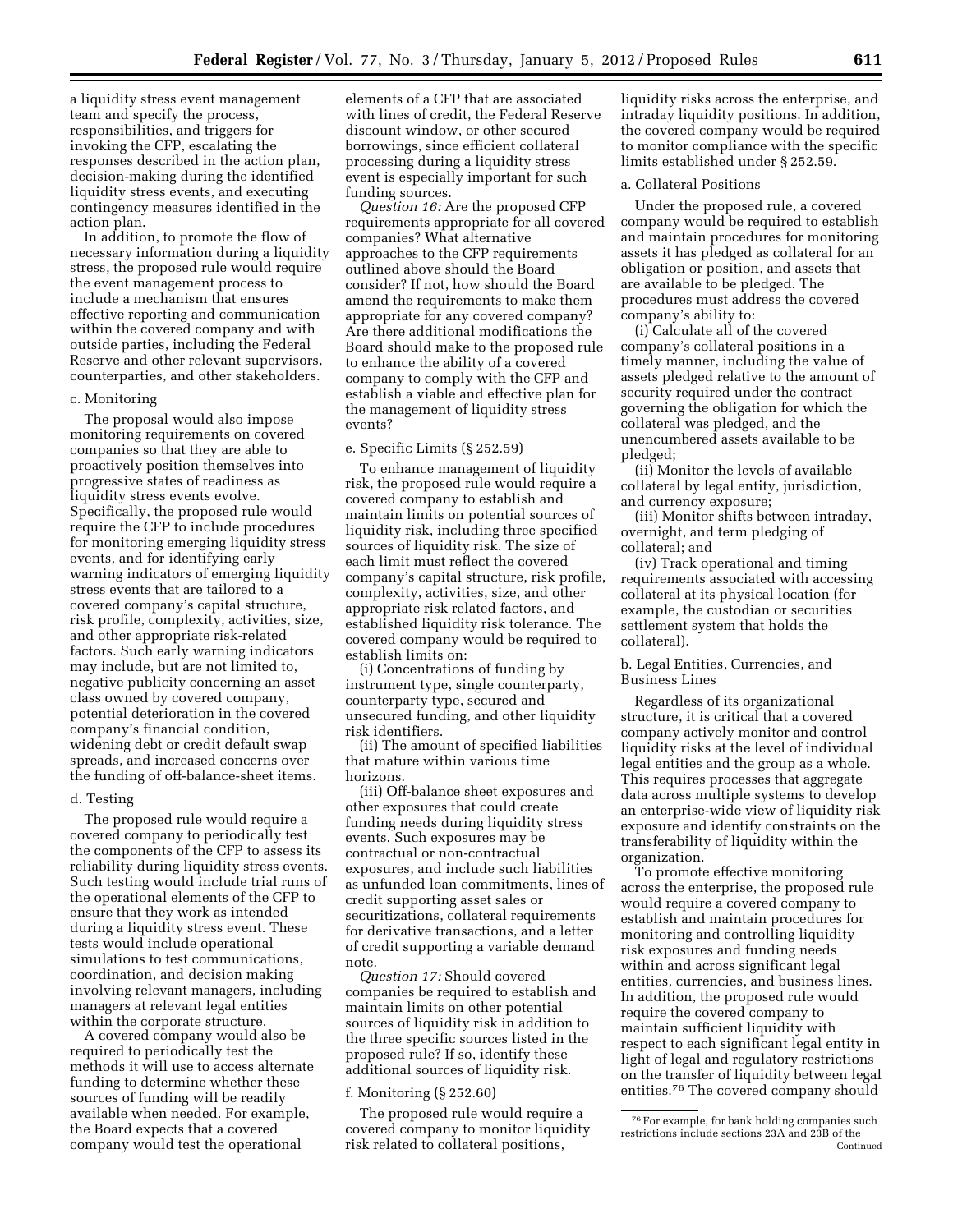ensure that legal distinctions and possible obstacles to cash movements between specific legal entities or between separately regulated entities are recognized. The Board expects a covered company to maintain sufficient liquidity to ensure such compliance in normal times and during liquidity stress events.

# c. Intraday Liquidity Positions

Intraday liquidity monitoring is an important component of the liquidity risk management process for a covered company engaged in significant payment, settlement, and clearing activities. Given the interdependencies that exist among payment systems, large complex organizations' inabilities to meet critical payments have the potential to lead to systemic disruptions that can prevent the smooth functioning of payments systems and money markets.

The proposed rule would require a covered company to establish and maintain procedures for monitoring their intraday liquidity risk exposure. These procedures would address how the covered company will:

(i) Monitor and measure expected daily gross liquidity inflows and outflows;

(ii) Manage and transfer collateral when necessary to obtain intraday credit;

(iii) Identify and prioritize timespecific obligations so that the covered company can meet these obligations as expected;

(iv) Settle less critical obligations as soon as possible;

(v) Control the issuance of credit to customers where necessary; and

(vi) Consider the amounts of collateral and liquidity needed to meet payment systems obligations when assessing its overall liquidity needs.

The monitoring of intraday cash flows generally is an operational risk management function. To ensure that liquidity risk is also appropriately monitored, the Board expects a covered company to provide for integrated oversight of intraday exposures within the operational risk and liquidity risk functions. The Board also expects the procedures for monitoring and managing intraday liquidity positions to reflect in stringency and complexity, and scope of operations of the covered company.

# d. Specific Limits

The proposed rule would require a covered company to monitor compliance with the specific limits on potential sources of liquidity risk established under § 252.59.

*Question 18:* Should the Board require a covered company to monitor other areas of liquidity risk in addition to collateral positions, risk across entities, currencies, and business lines, and intraday liquidity positions? If so, what areas should be added to the list and why?

# g. Documentation (§ 252.61)

Comprehensive documentation is necessary to achieve good liquidity risk management and to support the supervisory process. The proposed rule would require a covered company to adequately document all material aspects of its liquidity risk management processes and its compliance with the requirements of the proposed rule, and submit such documentation to the risk committee. Material aspects of its liquidity risk management process would include, but would not be limited to, the methodologies and material assumptions used in cash flow projections and the liquidity stress testing, and all elements of the comprehensive CFP. The covered company must make this documentation available to the Federal Reserve upon request.

*Question 19:* The Board requests comment on all aspects of the proposed rule. Specifically, what aspects of the proposed rule present implementation challenges and why? What alternative approaches to liquidity risk management should the Board consider? Are the liquidity management requirements of this proposal too specific or too narrowly defined? If, so explain how. Responses should be detailed as to the nature and impact of these challenges and should address whether the Board should consider implementing transitional arrangements in the rule to address these challenges.

#### **V. Single-Counterparty Exposure Limits**

#### *A. Background*

During the recent financial crisis, some of the largest financial firms in the world collapsed or nearly did so, demonstrating the risk that the failure of large financial companies poses to the financial stability of the United States and the global financial system. The effect of one large financial institution's failure or near collapse was amplified by the interconnectedness of large, systemically important firms–the degree to which they extended each other

credit and served as over-the-counter derivative counterparties to each other. Counterparties of a failing firm were placed under severe strain when the failing firm could not meet its financial obligations resulting in the counterparties' inability to meet their own obligations.

The financial crisis also revealed inadequacies in the U.S. supervisory approach to single-counter party credit concentration limits, which failed to limit the interconnectedness among and concentration of similar risks within large financial companies that contributed to a rapid escalation of the crisis. While banks were subject to single-borrower lending and investment limits, these limits were applied at the bank level, rather than holding company level, and excluded credit exposures generated by derivatives and some securities financing transactions.<sup>77</sup>

In an effort to address singlecounterparty concentration risk among large financial companies, section 165(e) of the Dodd-Frank Act directs the Board to establish single-counterparty credit concentration limits for covered companies in order to limit the risks that the failure of any individual firm could pose to a covered company.78 This section directs the Board to prescribe regulations that prohibit covered companies from having credit exposure to any unaffiliated company that exceeds 25 percent of the capital stock and surplus of the covered company.79 This section also authorizes the Board to lower the 25 percent threshold if necessary to mitigate the risks to the financial stability of the United States.80

Credit exposure to a company is defined in section 165(e) of the Dodd-Frank Act to mean all extensions of credit to the company, including loans, deposits, and lines of credit; all repurchase agreements, reverse repurchase agreements, securities borrowing and lending transactions with the company (to the extent that such transactions create credit exposure for the covered company); all guarantees, acceptances, or letters of

Federal Reserve Act (12 U.S.C. 371c and 371c–1) and Regulation W (12 CFR part 223), which govern covered transactions between banks and their affiliates.

<sup>77</sup>Section 610 of the Dodd-Frank Act amends the term ''loans and extensions of credit'' for purposes of the lending limits applicable to national banks to include any credit exposure arising from a derivative transaction, repurchase agreement, reverse repurchase agreement, securities lending transaction, or securities borrowing transaction. *See*  Dodd-Frank Act, Public Law 111–203, § 610, 124 Stat. 1376, 1611 (2010). As discussed in more detail below, these types of transactions are also all made subject to the single counterparty credit limits of section 165(e). 12 U.S.C. 5365(e)(3).

<sup>78</sup>*See* 12 U.S.C. 5365(e)(1).

<sup>79</sup> 12 U.S.C. 5365(e)(2).

<sup>80</sup>*See id.*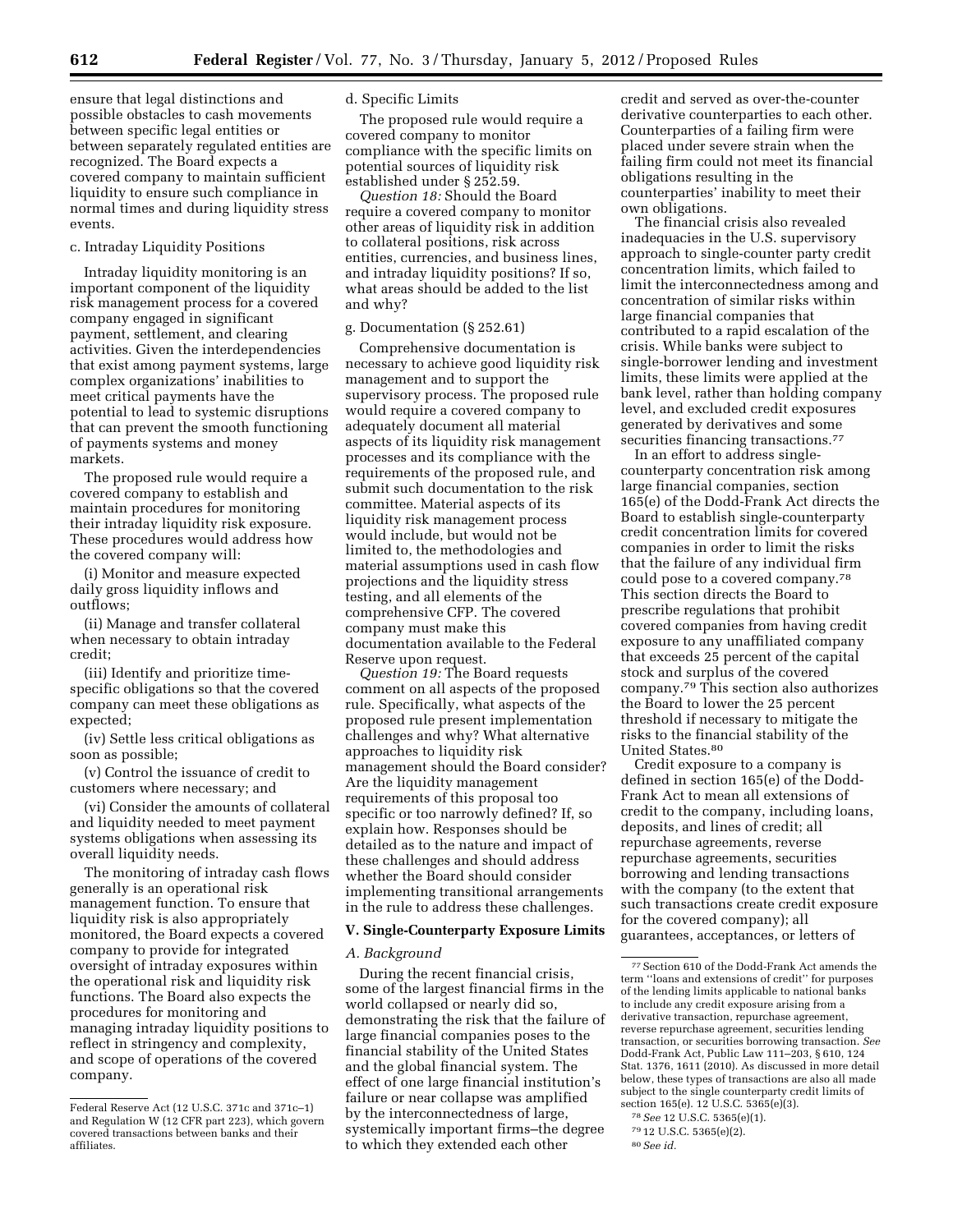credit (including endorsement or standby letters of credit) issued on behalf of the company; all purchases of or investments in securities issued by the company; counterparty credit exposure to the company in connection with a derivative transaction between the covered company and the company; and any other similar transaction that the Board, by regulation, determines to be a credit exposure for purposes of section 165.81

Section 165(e) also grants authority to the Board (i) to issue such regulations and orders, including definitions consistent with section 165(e), as may be necessary to administer and carry out that section; and (ii) to exempt transactions, in whole or in part, from the definition of the term ''credit exposure,'' if the Board finds that the exemption is in the public interest and consistent with the purposes of section 165(e).82 Section 165(e) states that its provisions and any implementing regulations and orders of the Board will not be effective until 3 years after the date of enactment of the Dodd-Frank Act, and the Board is authorized to extend the transition period for up to an additional 2 years.83

The concept of single-counterparty credit limits for covered companies is similar to, but also broader than, existing limits that operate at the depository institution level of banking organizations, including the investment securities limits and the lending limits imposed on depository institutions.84 A depository institution generally is limited, subject to certain exceptions, in the total amount of investment securities of any one obligor that it may purchase for its own account to no more than 10 percent of its capital stock and surplus.85 In addition, a depository institution's total outstanding loans and extensions of credit to one borrower may not exceed 15 percent of the bank's capital stock and surplus, plus an additional 10 percent of the bank's capital and surplus, if the amount that exceeds the bank's 15 percent general limit is fully secured by readily marketable collateral.86

Section 165(e) is a separate and independent limit from the investment securities limits and lending limits in the National Bank Act, and a covered company must comply with all of the

limits that are applicable to it and its subsidiaries. The Board believes that a covered company should be able to comply with section 165(e) and the proposed rule implementing it on a consolidated basis, in addition to complying, as appropriate, with the investment securities limits and lending limits applicable to a bank subsidiary.

*Question 20:* How would the limits of section 165(e) and the proposed rule interact with the other existing limits such as the investment and lending limits applicable to banks and what other conflicts might arise in complying with these different regimes?

The financial crisis also revealed weaknesses in the large exposure limits in place in other major financial markets. These limits also failed to restrict interconnectedness among large global financial companies. In response, the BCBS has established a working group to examine challenges posed by weaknesses and inconsistencies in large exposure limit regimes across jurisdictions and to carefully evaluate the merits of reaching an international agreement on large exposure limits. If an international agreement on large exposure limits for banking firms is reached, the Board may amend this proposed rule, as necessary, to achieve consistency with the international approach.

#### *B. Overview of the Proposed Rule*

The Board's proposal to implement section 165(e) introduces a two-tier single-counterparty credit limit, with a more stringent single-counterparty credit limit applied to the largest covered companies. The proposed rule includes limits on the exposures of the covered company as well as its subsidiaries—i.e., any company the parent company directly or indirectly controls. ''Control'', for purposes of this proposed rule, would exist when a covered company directly or indirectly owns or controls 25 percent or more of a class of a company's voting securities or 25 percent or more of a company's total equity, or consolidates the company for financial reporting purposes. The proposal would establish a general limit that prohibits a covered company from having aggregate net credit exposure to any single unaffiliated counterparty in excess of *25 percent* of the covered company's capital stock and surplus.87 In addition,

the proposed rule would establish a more stringent net credit exposure limit between a major covered company and any major counterparty, i.e., a major covered company's aggregate net credit exposure to any major counterparty would be limited to *10 percent* of the capital stock and surplus of the major covered company.88 The proposal would define a ''major covered company'' as any nonbank covered company or any bank holding company with total consolidated assets of \$500 billion or more.<sup>89</sup> A "major counterparty'' would be defined as any major covered company, as well as any foreign banking organization that is or is treated as a bank holding company and that has total consolidated assets of \$500 billion or more.<sup>90</sup>

The proposed definition of a counterparty would include a natural person (including the person's immediate family), a company (including its subsidiaries); the United States (including all of its agencies and instrumentalities, but not including any State or political subdivision of a State); a State (including all of its agencies, instrumentalities, and political subdivisions); and a foreign sovereign entity (including its agencies, instrumentalities, political subdivisions). Under the proposal, credit exposures to sovereign entities are made subject to the credit exposure limits (unless specifically exempted) in the same manner as credit exposures to companies. As explained further below, the Board proposes to include sovereign entities in the definition of counterparty because the Board believes that credit exposures of a covered company to such governmental entities create risks to the covered company similar to those created by large exposures to other types of entities, e.g., privately owned companies.

Both the general and more stringent credit limits would be measured in terms of a covered company's capital stock and surplus. The proposed rule would define ''capital stock and surplus'' of a covered company as its total regulatory capital plus excess loan loss reserves. Under the proposed rule, the single-counterparty credit limit

<sup>81</sup>*See* 12 U.S.C. 5365(e)(3).

<sup>82</sup>*See* 12 U.S.C. 5365(e)(5)–(6).

<sup>83</sup>*See* 12 U.S.C. 5365(e)(7).

<sup>84</sup>*See, e.g.,* 12 U.S.C. 24(7); 12 U.S.C. 84; 12 CFR parts 1 and 32; *see also* 12 U.S.C. 335 (applying the provisions of 12 U.S.C. 24(7) to state member banks).

<sup>85</sup>*See* 12 U.S.C. 24(7); 12 CFR part 1.

<sup>86</sup>*See* 12 U.S.C. 84(a); 12 CFR part 32.

<sup>87</sup>*See* proposed rule § 252.93(a). This general limit in the proposed rule follows the 25 percent limit contained in section 165(e) of the Dodd-Frank Act. *See* 12 U.S.C. 5365(e)(2). Section 165(e) of the Dodd-Frank Act limits credit exposure of a covered company to any unaffiliated company. 12 U.S.C. 5365(e)(2). The proposed rule implements the

statute by limiting the credit exposure of a covered company to an unaffiliated ''counterparty'' as defined in the proposed rule and as discussed further below. *See* proposed rule § 252.92(k) (defining ''counterparty'').

<sup>88</sup>*See* proposed rule § 252.93(b). Section 165(e)(2) grants the Board authority to lower the limit on net credit exposure below 25 percent if necessary to mitigate risks to the financial stability of the United States. *See* 12 U.S.C. 5365(e)(2).

<sup>89</sup>*See* proposed rule § 252.92(aa) (defining ''major covered company'').

<sup>90</sup>*See* proposed rule § 252.92(z).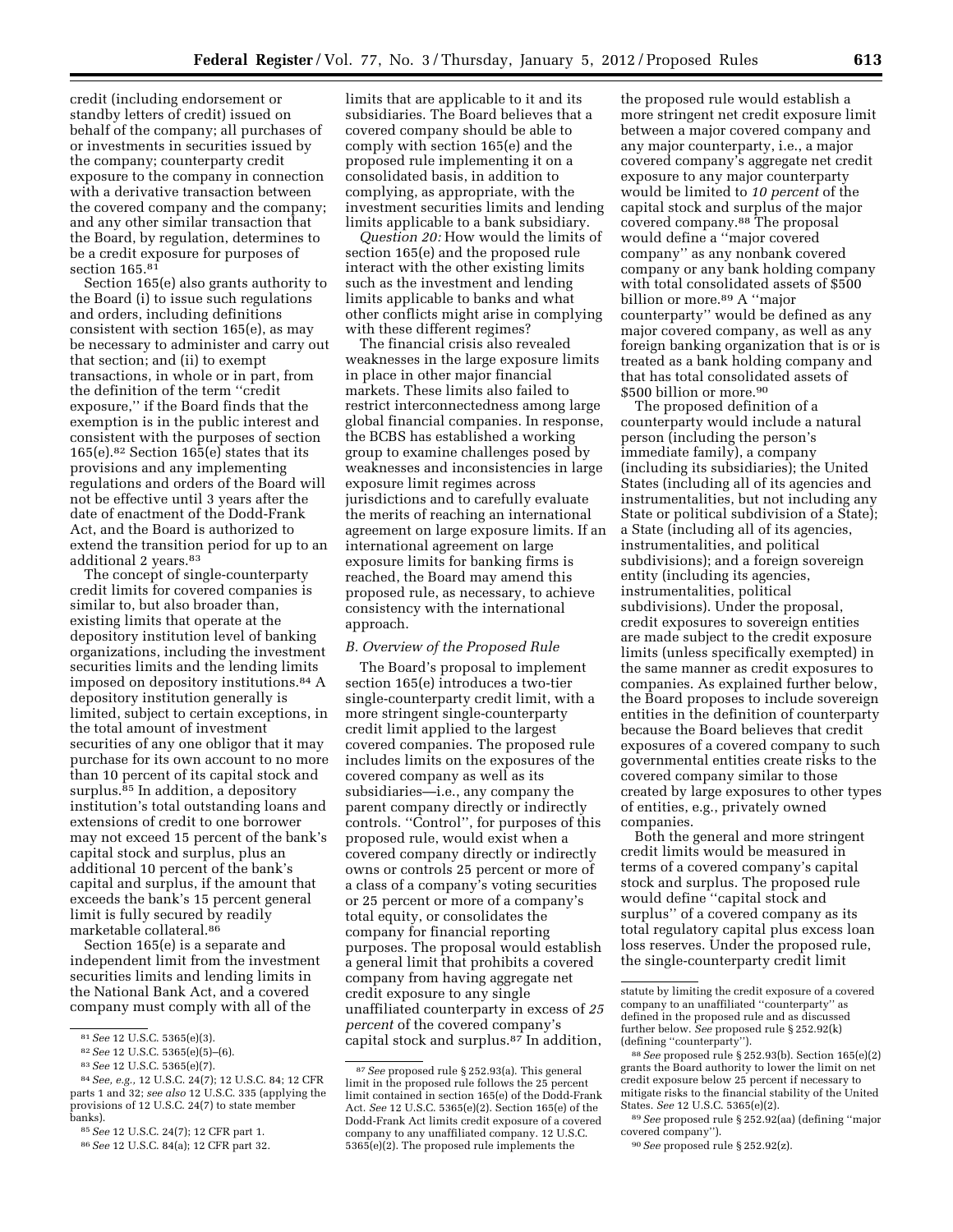would apply to a broad range of transactions with a counterparty, such as extensions of credit (including loans, deposits, and lines of credit), securities lending or securities borrowing transactions, as well as credit derivative or equity derivative transactions in which the covered company has sold protection to a third party referencing the counterparty. The proposed rule also would allow the Board to determine that any similar transaction should be a ''credit transaction''.

The proposal also specifies how the gross credit exposure on a credit transaction should be calculated for each type of credit transaction defined in the proposed rule. For example, the proposed rule would require that the gross credit exposure of a securities borrowing transaction be valued at the amount of cash collateral plus the market value of securities collateral transferred by the covered company to the counterparty.

The general limit (*25 percent* of capital stock and surplus) and the more stringent limit between major covered companies and major counterparties (*10 percent* of capital stock and surplus) apply to the aggregate net credit exposure between the covered company and the counterparty, or between major covered companies and major counterparties. The rule would specify how gross credit exposure amounts are converted to net credit exposure amounts by taking into account eligible collateral, eligible guarantees, eligible credit and equity derivative hedges, other eligible hedges (i.e., a short position in the counterparty's debt or equity security), and for securities financing transaction, the effect of bilateral netting agreements. Under the proposed rule, ''eligible collateral'' is generally defined to include cash on deposit with a covered company (including cash held for the covered company by a third-party custodian or trustee); debt securities (other than mortgage- or asset-backed securities) that are bank-eligible investments; equity securities that are publicly traded; or convertible bonds that are publicly traded.

An ''eligible guarantee'' is a guarantee that meets certain criteria described in the proposed rule, including being written by an eligible protection provider. Similarly, eligible credit or equity derivative hedges would also be required to be written by an eligible protection provider and meet certain other criteria. For example, an eligible credit derivative hedge would have to be in simple form, including singlename or standard, non-tranched index credit derivatives. Moreover, an eligible

equity derivative hedge would only include an equity-linked total return swap and would not include other, more complex equity derivatives, e.g., purchased equity-linked options.

# Section-by-Section Analysis

a. Section 252.91: Applicability

Section 252.91 states that, in general, the proposed rule would apply to a company on the first day of the fifth quarter following the date on which it became a covered company. Initially, the proposed rule would not apply to any covered company until October 1, 2013.91

*Question 21:* Should the Board consider a longer phase-in for all or a subset of covered companies?

# b. Section 252.92: Definitions

Section 252.92 of the proposed rule defines the key terms used in the rule. As discussed above, the limits of the proposed rule apply to credit exposure of a covered company, including its subsidiaries to any unaffiliated counterparty. A ''subsidiary'' of a specified company means a company that is directly or indirectly *controlled*  by the specified company.92 A company would control another company if it (i) Owns or controls with the power to vote 25 percent or more of a class of voting securities of the company; (ii) owns or controls 25 percent or more of the total equity of the company; or (iii) consolidates the company for financial reporting purposes.93 The proposed rule's definition of control would differ from that in the Bank Holding Company Act and the Board's Regulation Y.94 The Board proposes to vary from the Bank Holding Company Act/Regulation Y definition of control for purposes of this proposed regulation because a simpler, more objective definition of control is more consistent with the objectives of single-counterparty credit limits.

*Question 22:* Is the approach of including all subsidiaries of a covered company in the definition of covered

93*See* proposed rule § 252.92(i). This definition of control is similar to that in Appendix G of Regulation Y which states that a person or company controls a company if it (i) owns, controls, or holds with the power to vote 25 percent or more of a class of voting securities of the company; or (ii) consolidates the company for financial reporting purposes. *See* 12 CFR 225, App. G. The only difference between the definition from Appendix G and the proposed rule's definition of control is the addition of the prong to capture total equity in the proposed rule.

94*See* 12 U.S.C. 1841(a)(2); 12 CFR 225.2(e)(1).

company for purposes of the proposed rule appropriate? 95 If not, explain why not.

*Question 23:* Should the Bank Holding Company Act/Regulation Y definition of ''control'' be adopted for purposes of the proposed rule? Are there alternative approaches to defining when a company is a subsidiary of another the Board should consider?

Under the proposed rule, a fund or vehicle that is sponsored or advised by a covered company would not be considered a subsidiary of the covered company unless it was ''controlled'' by that covered company. A covered company would not control a fund or vehicle that is sponsored or advised by the covered company if (i) it did not own or control more than 25 percent of the voting securities or total equity of the fund or vehicle; and (ii) the fund or vehicle would not be consolidated with the covered company for financial reporting purposes.96 If a fund or vehicle is not controlled by a covered company, the exposures of such fund or vehicle to its counterparties would not be aggregated with those of the covered company.97 Such arm's length treatment, however, may be at odds with the support that some companies provided during the financial crisis to the funds they advised and sponsored. For example, many money market mutual fund (MMMF) sponsors, including banking organizations, supported their MMMFs during the crisis in order to enable those funds to meet investor redemption requests without having to sell assets into thenfragile and illiquid markets.

*Question 24:* Since a covered company may have strong incentives to provide support in times of distress to MMMFs and certain other funds or vehicles that it sponsors or advises, the Board seeks comment on whether such funds or vehicles should be included as part of the covered company for purposes of this rule.98 Is the proposed

98The same issued is raised with respect to the treatment of funds sponsored and advised by

<sup>91</sup>*See* proposed rule § 252.91(a)(2); *see also* 12 U.S.C. 5365(e)(7)(A) (stating that regulations and orders under section 165(e) shall not be effective until 3 years after the date of enactment of the Dodd-Frank Act).

<sup>92</sup>*See* proposed rule § 252.92(jj).

<sup>95</sup>As described below, the same approach to subsidiaries is used for counterparties that are companies. Such counterparties are defined to include a company and its subsidiaries, thus requiring aggregation of the entire organization's credit exposures to the covered company it faces.

<sup>96</sup>Financial Accounting Standards Board, ASC Section 810, *Consolidation.* Further, these requirements are currently under review. The Board may review the effect any change made to these consolidation requirements has on whether a covered company is required to consolidate such fund or vehicle for financial reporting purposes and amend this rule, as necessary.

<sup>97</sup> Instead, a non-controlled fund or vehicle would be treated as a counterparty of the covered company and any exposure or transaction between those entities would be subject to the limits of the proposed rule.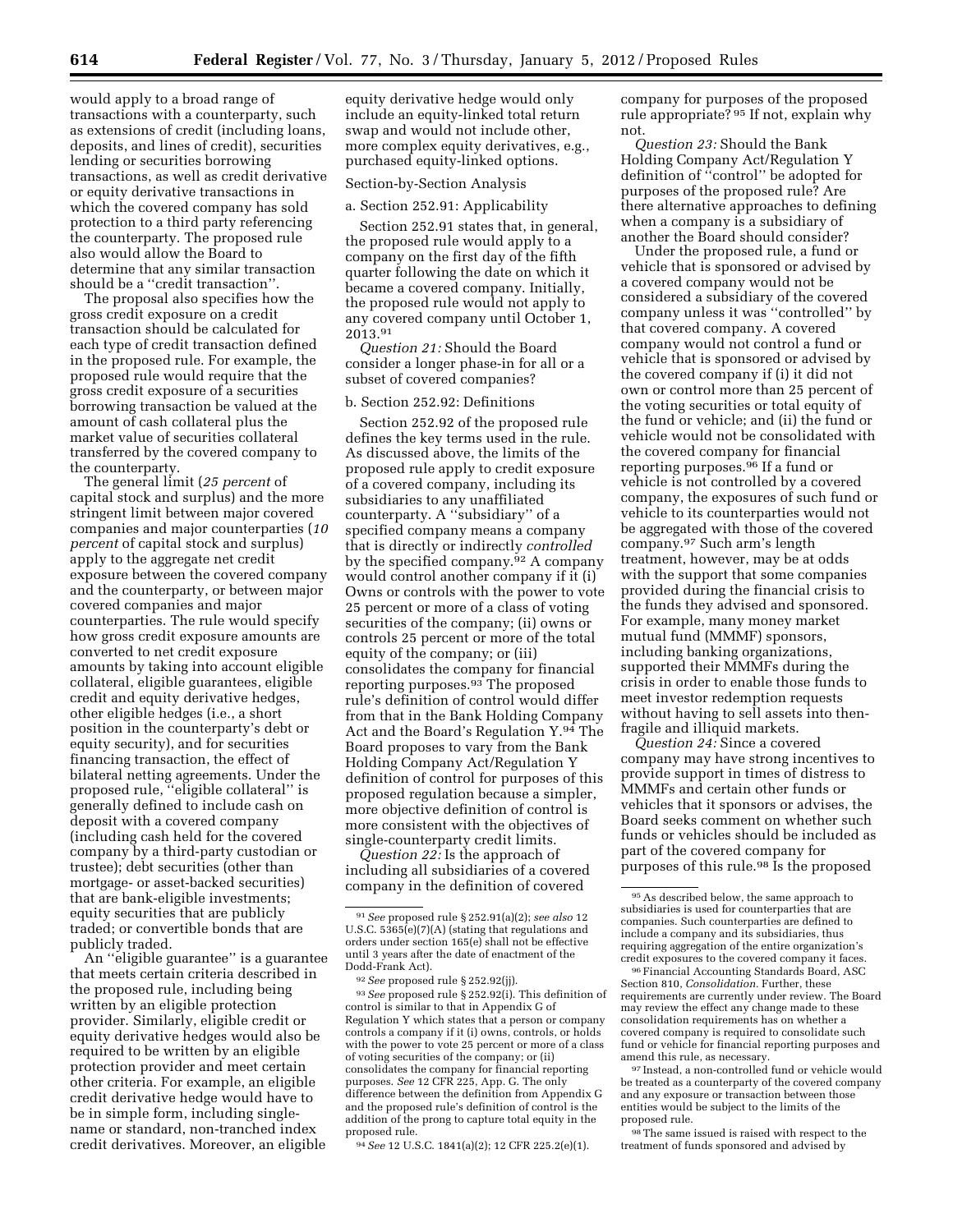rule's definition of ''control'' effective, and should the proposal's definition of ''subsidiary'' be expanded to include any investment fund or vehicle advised or sponsored by a covered company or any other entity?

The proposed rule would establish limits on the credit exposure of a covered company to a single ''counterparty''.99 ''Counterparty'' would be defined to mean (i) With respect to a natural person, the person and members of the person's immediate family, collectively; <sup>100</sup> (ii) with respect to a company, the company and all of its subsidiaries, collectively; (iii) with respect to the United States, the United States and all of its agencies and instrumentalities (but not including any State or political subdivision of a State), collectively; (iv) with respect to a State, the State and all of its agencies, instrumentalities, and political subdivisions (including municipalities), collectively; and (v) with respect to a foreign sovereign entity, the foreign sovereign entity and all of its agencies, instrumentalities, and political subdivisions, collectively.101

Section 165(e) directs the Board to limit credit exposure of a covered company to ''*any unaffiliated company''.*102 The Board included sovereign entities in the definition of counterparty to limit the vulnerability of a covered company to default by a single sovereign state, because the Board believes that credit exposures of a covered company to such governmental entities create risks to the covered company that are similar to those created by large exposures to other types of entities. The severe distress or failure of a sovereign entity could have effects on a covered company that are comparable to those caused by the failure of a financial firm or nonfinancial corporation to which the covered company has a large credit exposure. For these reasons, credit exposures to sovereign governments are made subject to the credit exposure limits in the same manner as credit exposures to companies. The Board

believes that the authority in the Dodd-Frank Act and the Board's general safety and soundness authority in associated banking laws are sufficient to encompass sovereign governments in the definition of counterparty in this manner.<sup>103</sup>

As discussed below, certain credit exposures of a covered company to the U.S. government are exempt from the credit exposure limits.104 There is no similar exemption, however, for exposures to U.S. state or local governments or foreign sovereigns. Accordingly, credit exposures to U.S. state and local governments and foreign sovereigns would be subject to the proposed limits.

*Question 25:* Should the definition of ''counterparty'' differentiate between types of exposures to a foreign sovereign entity including exposures to local governments? Should exposures to a company controlled by a foreign sovereign entity be included in the exposure to that foreign sovereign entity?

*Question 26:* Should certain credit exposures to foreign sovereign entities be exempted from the limitations of the proposed rule—for example, exposures to foreign central banks necessary to facilitate the operation of a foreign banking business by a covered company?

The Board also notes that difficult issues are raised in connection with the valuation of credit exposure arising from direct investments in or indirect exposures to a collateralized debt obligation (CDO) or other obligation issued by a special purpose vehicle (SPV). The failure to look through an

104*See generally* proposed rule § 252.97 (exempting direct claims on, and portions of claims that are directly and fully guaranteed as to principal and interest by, the United States and its agencies and direct claims on, and portions of claims that are directly and fully guaranteed as to principal and interest by, the Federal National Mortgage Association and the Federal Home Loan Mortgage Corporation, only while operating under the conservatorship or receivership of the Federal Housing Finance Agency, and any additional obligations by a U.S. government sponsored entity as determined by the Board.)

SPV to its sponsor or to the issuer of the underlying assets may serve at times to improperly mask a covered company's exposure to those parties. Accordingly, under the proposed reservation of authority, the Board may look through some SPVs either to the issuer of the underlying assets in the vehicle or to the sponsor. In the alternative, the Board may require covered companies to look through to the underlying assets of an SPV but only if the SPV failed certain discrete concentration tests (such as having more than 20 underlying exposures).

*Question 27:* How should exposures to SPVs and their underlying assets and sponsors be treated? What other alternatives should the Board consider?

The credit exposure of a covered company to an unaffiliated counterparty is limited to a percentage of the capital stock and surplus of the covered company.105 Under the proposed rule, ''capital stock and surplus'' of a bank holding company is the sum of the company's total regulatory capital as calculated under the risk-based capital adequacy guidelines applicable to that bank holding company under Regulation  $\check{Y}$  (12 CFR part 225) and the balance of the allowance for loan and lease losses of the bank holding company not included in tier 2 capital under the capital adequacy guidelines applicable to that bank holding company under Regulation Y (12 CFR part 225).106 This definition of capital stock and surplus is generally consistent with the definition of the same term in the Board's Regulations O and W and the OCC's national bank lending limit regulation.107 For a nonbank covered company, ''capital stock and surplus'' includes the total regulatory capital of such company on a consolidated basis, as determined under the risk-based capital rules the company is subject to by rule or order of the Board.108

An alternative measure of ''capital stock and surplus'' might focus on common equity and, in that respect, be consistent with the post-crisis global regulatory move toward tier 1 common equity as the primary measure of loss absorbing capital for internationally active banking firms. For example, Basel III introduces for the first time a specific tier 1 common equity requirement and uses tier 1 common equity measures in its capital conservation buffer and

counterparties. Such funds or vehicles similarly would not be considered to be part of the counterparty under the proposed rule's definition of control.

<sup>99</sup>*See* proposed rule § 252.93.

<sup>100</sup> ''Immediate family'' is defined in section 252.92(y) of the proposed rule.

<sup>101</sup>*See* proposed rule § 252.92(k); *see also*  proposed rule § 252.92(hh) (defining ''sovereign entity'').

<sup>102</sup> 12 U.S.C. 5365(e)(2)–(3). ''Company'' is defined for purposes of the proposed rule to mean a corporation, partnership, limited liability company, depository institution, business trust, special purpose entity, association, or similar organization. *See* proposed rule § 252.92(h).

<sup>103</sup>*See* 12 U.S.C. 5365(b)(1)(B)(iv) (allowing the Board to establish additional prudential standards for covered companies as the Board, on its own or pursuant to a recommendation made by the Council in accordance with section 115, determines are appropriate) and 5368 (providing the Board with general rulemaking authority); *see also* section 5(b) of the BHC Act of 1956, as amended (12 U.S.C. 1844(b)); and section 8(b) of FDI Act (12 U.S.C. 1818(b)). Section 5(b) of the BHC Act provides the Board with the authority to issue such regulations and orders as may be necessary to enable it to administer and carry out the purposes of the BHC Act. Section 8(b) of the FDI Act allows the Board to issue to bank holding companies an order to cease and desist from unsafe and unsound practices.

<sup>105</sup>*See* 12 U.S.C. 5365(e)(2); *see also* proposed rule § 252.93.

<sup>106</sup>*See* proposed rule § 252.92(g); *see also*  proposed rule § 252.92(kk) (defining ''total capital'').

<sup>107</sup>*See* 12 CFR 12 CFR 215.3(i); 223.3(d); *see also*  12 CFR 32.2(b).

<sup>108</sup>*See* proposed rule § 252.92(g).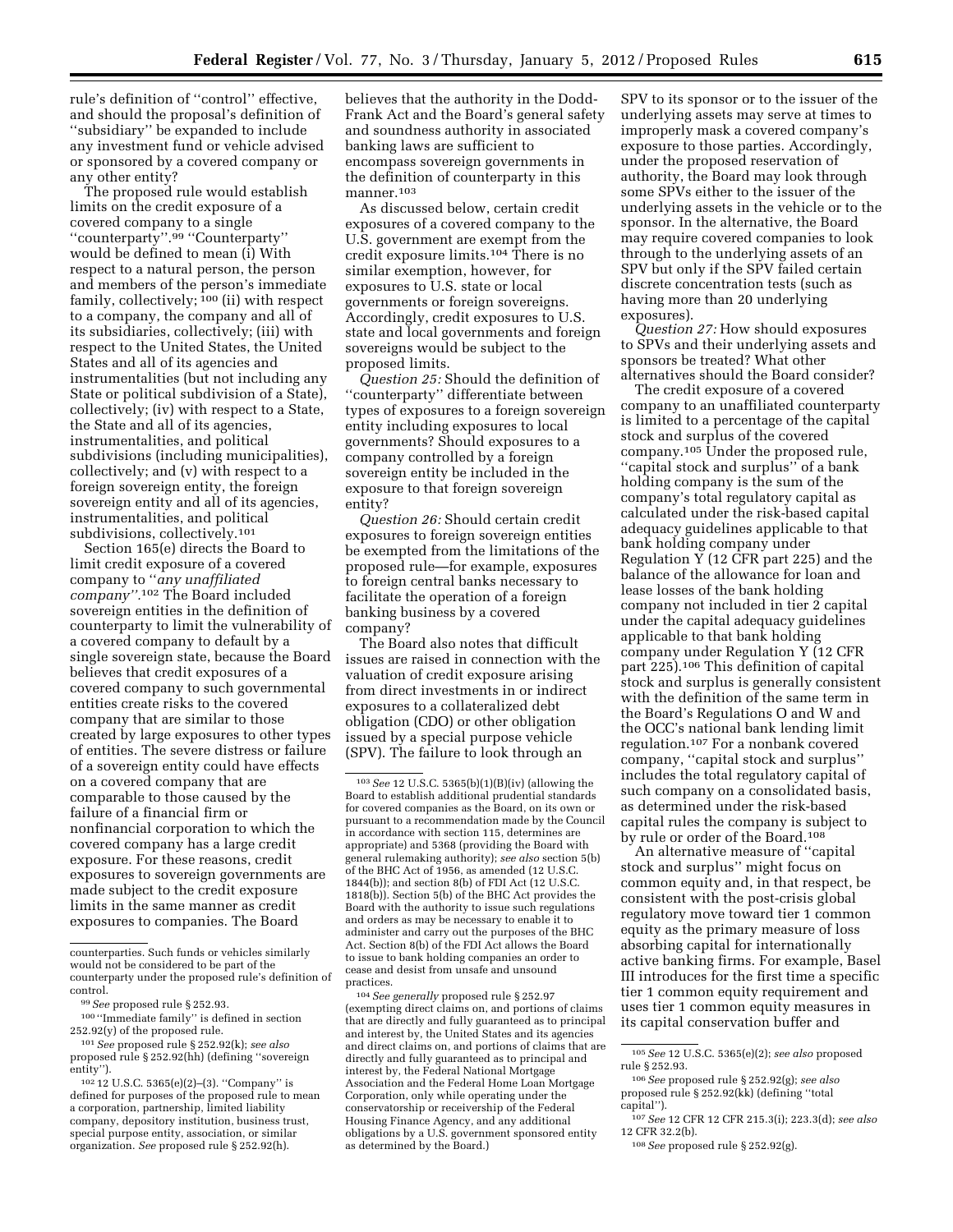countercyclical buffer.109 In addition the, the BCBS capital surcharge framework for G–SIBs builds on the tier 1 common equity requirement in Basel III.110 In addition, the Federal Reserve focused on tier 1 common equity in the SCAP conducted in early 2009 and again in the CCAR conducted in early 2011 to assess the capacity of bank holding companies to absorb projected losses.<sup>111</sup>

*Question 28:* Are the measures of ''capital stock and surplus'' in the proposed rule effective in light of the intent and purpose of section 165(e) or would a measure of ''capital stock and surplus'' that focuses on tier 1 common equity be more effective? What other alternatives to the proposed definition of ''capital stock and surplus'' should the Board consider?

c. Section 252.93: Credit Exposure Limit

Section 252.93 of the proposed rule contains the key quantitative limitations on credit exposure of a covered company to a single counterparty.112 As noted above, the Board has determined to limit the ''aggregate net credit exposure'' of a covered company to a counterparty. ''Aggregate net credit exposure'' is defined to mean the sum of all net credit exposures of a covered company to a single counterparty.113 As described in detail below, sections 252.94 and 252.95 of the proposed rule explain how to calculate gross and net credit exposure in order to arrive at the aggregate net credit exposure relevant to the single-counterparty credit limit in section 252.93.114

There are two separate limits contained in section 252.93 of the proposed rule. The general limit provides that no covered company may have aggregate net credit exposure to any unaffiliated counterparty that exceeds 25 percent of the capital stock and surplus of the covered company.115 There is also a second, more stringent limit for aggregate net credit exposure between major covered companies and major counterparties. Specifically, no major covered company may have aggregate net credit exposure to any unaffiliated major counterparty that exceeds 10 percent of the capital stock

and surplus of the major covered company.116 As discussed above, the Dodd-Frank Act grants the Board authority to impose stricter limits on covered companies with a larger systemic footprint and indeed requires the Board to impose stricter singlecounterparty credit limits on covered companies with a larger systemic footprint.

*Question 29:* What other limits or modifications to the proposed limits on aggregate net credit exposure should the Board consider?

In accord with the directive of section 165, the proposed rule imposes a more conservative limit on larger covered companies that have a larger systemic footprint.117 The Board recognizes, however, that size is only a rough proxy for the systemic footprint of a company. Additional factors specific to a firm, including the nature, scope, scale, concentration, interconnectedness, mix of its activities, its leverage, and its offbalance-sheet exposures, among other factors, may be determinative of a company's systemic footprint.118 The BCBS proposal on capital surcharges for systemically important banking organizations, for example, uses a twelve factor approach to determine the systemic importance of a global banking organization.119 Moreover, the Board recognizes that drawing one line through the covered company population and imposing stricter limits on exposures between major covered companies and major counterparties may not take into account nuances that might be captured by other approaches.

*Question 30:* Should the Board adopt a more nuanced approach, like the BCBS approach, in determining which covered companies should be treated as major covered companies or which counterparties should be considered major counterparties?

*Question 31:* Should the Board introduce more granular categories of covered companies to determine to appropriate net credit exposure limit? If so, how could such granularity best be accomplished?

Section 165(e) provides the Board with discretion to determine how a covered company measures the amount of credit exposure in various transaction types. As noted above, the proposed rule limits *aggregate net* credit exposure of a covered company to an unaffiliated counterparty. ''Aggregate net credit exposure'' is defined in the proposed

rule to be a measure that recognizes certain credit risk mitigants, including netting agreements for certain types of transactions, most forms of collateral with a haircut, and guarantees and other forms of credit protection.120 The Board recognizes that while net credit exposure limits reduce the risk that the failure of a single counterparty could significantly undermine the financial strength of a covered company, net limits also understate the level of interconnectedness among financial companies. While gross credit exposure limits might more effectively capture interconnectedness among financial companies, the Board has not proposed supplementary gross limits at this time due to the tendency of gross limits to significantly overstate the credit risk inherent in any given transaction.

*Question 32:* Should the Board supplement the net credit exposure limit with limits on gross credit exposure for all covered companies or a subset of covered company, i.e., major covered companies? Explain why or why not.

# d. Section 252.94: Gross Credit Exposure

Section 252.94 of the proposed rule explains how a covered company would be required calculate its ''gross credit exposure'' on a credit transaction with a counterparty. ''Gross credit exposure'' is defined to mean, with respect to any credit transaction, the credit exposure of the covered company to the counterparty before adjusting for the effect of qualifying master netting agreements, eligible collateral, eligible guarantees, eligible credit derivatives and eligible equity derivatives, and other eligible hedges, i.e., a short position in the counterparty's debt or equity security.121 Consistent with the statutory definition of credit exposure, the proposed rule defines ''credit transaction'' to mean, with respect to a counterparty, any (i) Extension of credit to the counterparty, including loans, deposits, and lines of credit, but excluding advised or other uncommitted lines of credit; (ii) repurchase or reverse repurchase agreement with the counterparty; (iii) securities lending or securities borrowing transaction with the counterparty; (iv) guarantee, acceptance, or letter of credit (including any

<sup>109</sup>See Basel III framework, *supra* note 34. 110*See* BCBS capital surcharge framework, *supra*  note 35.

<sup>111</sup>*See, e.g., The Supervisory Capital Assessment Program: Overview of Results* (May 7, 2009), available at *[http://www.federalreserve.gov/](http://www.federalreserve.gov/newsevents/press/bcreg/bcreg20090507a1.pdf)  [newsevents/press/bcreg/bcreg20090507a1.pdf](http://www.federalreserve.gov/newsevents/press/bcreg/bcreg20090507a1.pdf)*  (hereinafter SCAP Overview of Results); and 76 FR 74631, 74636 (December 1, 2011).

<sup>112</sup>*See* proposed rule § 252.93.

<sup>113</sup>*See* proposed rule § 252.92(c).

<sup>114</sup>*See* proposed rule §§ 252.94 & 252.95.

<sup>115</sup>*See* proposed rule § 252.93(a).

<sup>116</sup>*See* proposed rule § 252.93(b).

<sup>117</sup>*See* 12 U.S.C. 5365(a).

<sup>118</sup>*See, e.g.,* 12 U.S.C. 5323(a).

<sup>119</sup>*See* BCBS capital surcharge framework, *supra*  note 35.

<sup>120</sup>*See* proposed rule § 252.92(c) (defining ''aggregate net credit exposure'') and § 252.95 (describing how to calculate aggregate net credit exposure taking into accounting netting, collateral, guarantees and other forms of credit protection).

<sup>121</sup>*See* proposed rule § 252.92(x). Section 252.95 of the proposed rule explains how these adjustments are made.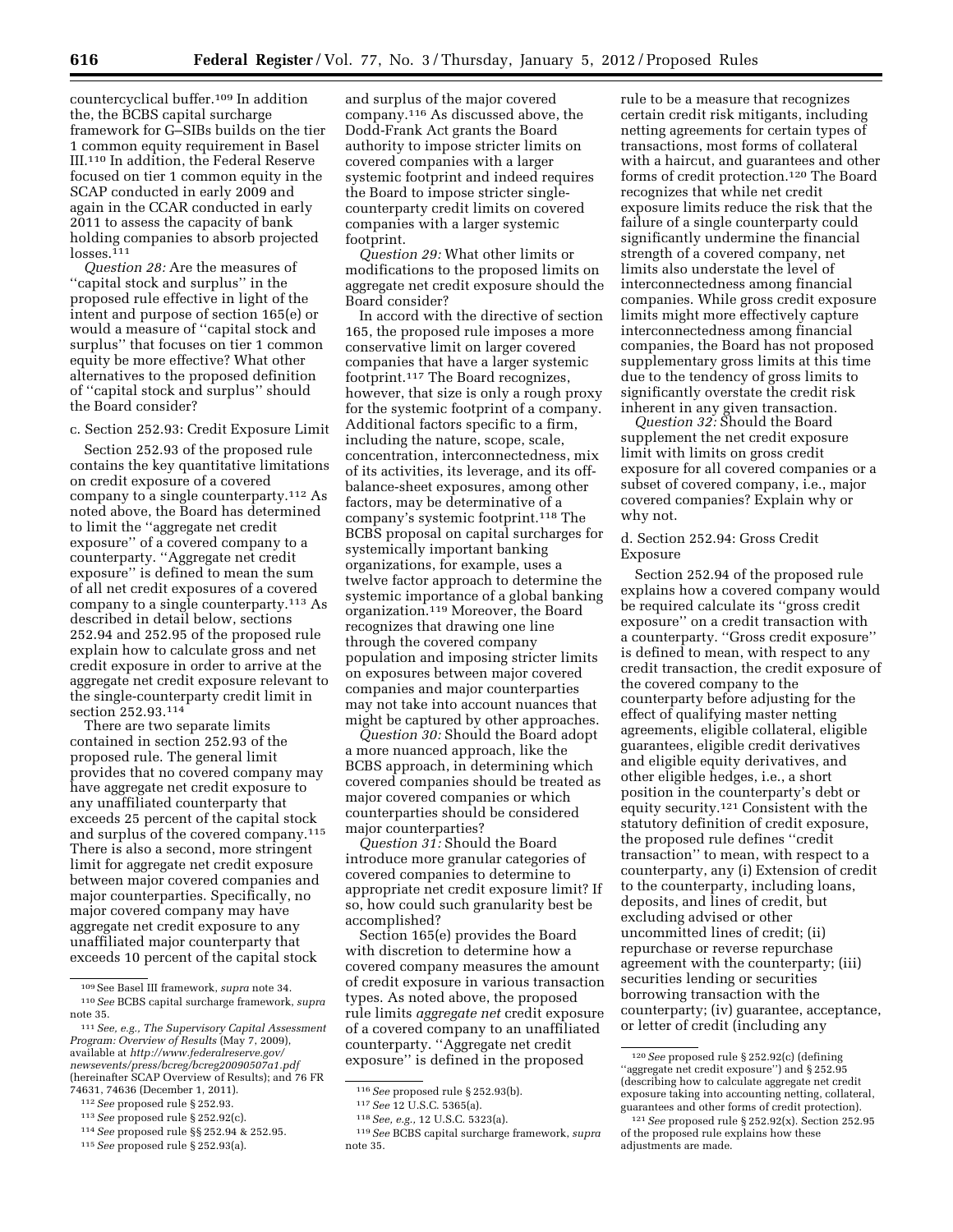confirmed letter of credit or standby letter of credit) issued on behalf of the counterparty; (v) purchase of, or investment in, securities issued by the counterparty; (vi) credit exposure to the counterparty in connection with a derivative transaction between the covered company and the counterparty; (vii) credit exposure to the counterparty in connection with a credit derivative or equity derivative transaction between the covered company and a third party, the reference asset of which is an obligation or equity security issued by the counterparty; 122 and (viii) any transaction that is the functional equivalent of the above, and any similar transaction that the Board determines to be a credit transaction for purposes of this subpart.123

*Question 33:* Are the definitions of ''credit transaction'' appropriate in light of the purpose and intent of the Dodd-Frank Act? If not, explain why not?

*Question 34:* What transactions, if any, should be exempt from the definition of credit transaction?

Section 252.94 describes how the gross credit exposure of a covered company to a counterparty on a credit transaction should be calculated for each type of credit transaction described above.124 In particular, section 252.94(a) of the proposed rule provides that, for purposes of calculating gross credit exposure:

(i) The value of loans by a covered company to a counterparty (and leases in which the covered company is the lessor and the counterparty is the lessee) is equal to the amount owed by the counterparty to the covered company under the transaction.

(ii) The value of debt securities held by the covered company that are issued by the counterparty is equal to the greater of (i) the amortized purchase price or market value for trading and available for sale securities, or (ii) the amortized purchase price for securities held to maturity.

(iii) The value of equity securities held by the covered company that are issued by the counterparty is equal to the greater of the purchase price or market value.

(iv) The value of repurchase agreements is equal to (i) the market value of the securities transferred by the covered company to the counterparty

plus (ii) an add-on equal to the market value of the securities transferred multiplied by the collateral haircut set forth in section 252.95 (Table 2) that is applicable to the securities transferred.

(v) The value of reverse repurchase agreements is equal to the amount of cash transferred by the covered company to the counterparty.

(vi) Securities borrowing transactions are valued at the amount of cash collateral plus the market value of securities collateral transferred by the covered company to the counterparty.

(vii) Securities lending transactions are valued at (i) the market value of the securities lent by the covered company to the counterparty plus (ii) an add-on equal to the market value of the securities lent multiplied by the collateral haircut set forth in section 252.95 (Table 2) that is applicable to the securities lent.

(viii) Committed credit lines extended by a covered company to the counterparty are valued at the face amount of the credit line.

(ix) Guarantees and letters of credit issued by a covered company on behalf of the counterparty are equal to the maximum potential loss to the covered company on the transaction.

(x) Derivative transactions between the covered company and the counterparty not subject to a qualifying master netting agreement, are valued in an amount equal to the sum of (i) the current exposure of the derivatives contract equal to the greater of the markto-market value of the derivative contract or zero and (ii) the potential future exposure of the derivatives contract, calculated by multiplying the notional principal amount of the derivative contract by the appropriate conversion factor, set forth in section 252.94 (Table 1).

(xi) Derivative transactions between the covered company and the counterparty subject to a qualifying master netting agreement, are valued in an amount equal to the exposure at default amount calculated under 12 CFR part 225, appendix G, § 32(c)(6).

(xii) Credit or equity derivative transactions between the covered company and a third party where the covered company is the protection provider and the reference asset is an obligation or equity security of the counterparty, are valued in an amount equal to the lesser of the face amount of the transaction or the maximum potential loss to the covered company on the transaction.

*Question 35:* What alternative or additional valuation rules should the Board consider for calculating gross credit exposure?

*Question 36:* What impediments to calculating gross credit exposure in the manner described above would covered companies face?

In the valuation rules described above, trading and available-for-sale debt securities held by the covered company are valued at the greater of amortized purchase price or market value in section 252.94(a)(2) of the proposed rule. Similarly, equity securities held by the covered company are valued at the greater of purchase price or market value in section 252.94(a)(3) of the proposed rule. The valuation rule for these types of securities requires a covered company to revalue upwards the amount of an investment in such securities when the market value of the securities increases. In these circumstances, the valuation rule merely reflects the covered company's greater financial exposure to the counterparty and reduces the covered company's ability to engage in additional transactions with a counterparty as the covered company's exposure to the counterparty increases.

The valuation rules also provide that the amount of the covered company's investment in these securities can be no less than the purchase price paid by the covered company for the securities, even if the market value of the securities declines below the purchase price. Using the purchase price of the securities as a floor for valuing them would appear to be appropriate for several reasons. First, it ensures that the value of the securities never falls below the amount of funds actually transferred by the covered company to the counterparty in connection with the investment. Second, the purchase price floor would limit the ability of a covered company to provide additional funding to a counterparty as the counterparty approaches insolvency. If the proposed rule were to value investments in securities issued by a counterparty strictly at market value, the covered company could lend substantially more funds to the counterparty as the counterparty's financial condition worsened. As the financial condition of the counterparty declines, the market value of the counterparty's securities held by the covered company would also likely decline, allowing the covered company to provide additional funding to the counterparty under the proposed rule. This type of increasing support for a counterparty in distress could vitiate the public policy goals of section 165(e) by permitting a covered company to exceed the regulatory singlecounterparty limits through serial credit extensions to a collapsing counterparty.

<sup>122</sup> ''Credit derivative'' and ''equity derivative'' are defined in sections 252.92(m) and (v) of the proposed rule, respectively.

<sup>123</sup>*See* proposed rule § 252.92 (n). The definition of ''credit transaction'' in the proposed rule is similar to the definition of ''credit exposure'' in section 165(e) of the Dodd-Frank Act. *See* 12 U.S.C. 5365(e)(3).

<sup>124</sup>*See* proposed rule § 252.94(a)(1)–(12).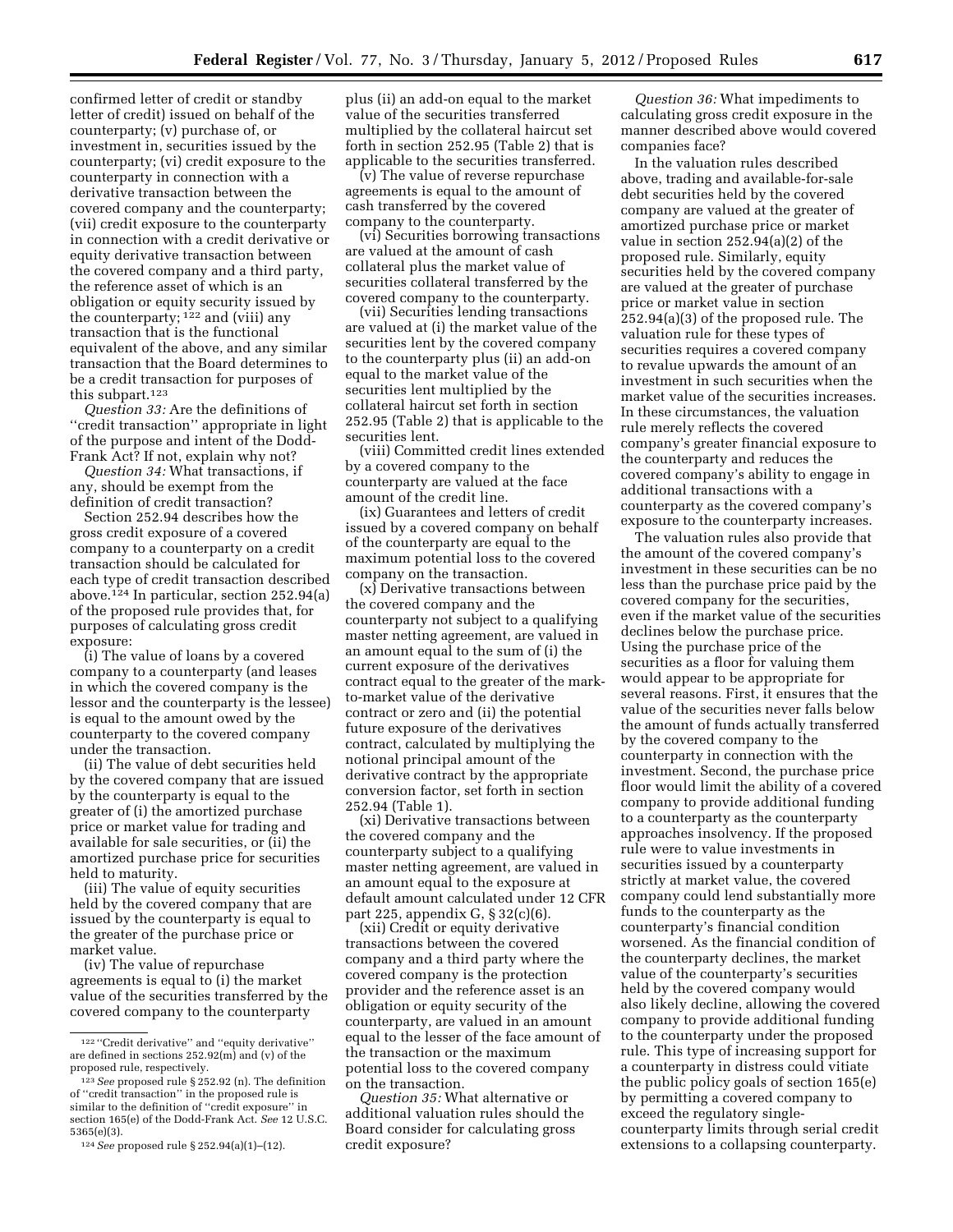*Question 37:* Does the requirement to use the greater of purchase price or market value introduce significant burden for covered companies? Would the use of the market value alone be consistent with the purposes of section 165(e)?

The add-on included in the gross valuation rule for repurchase agreements and securities lending transactions (set forth in sections 252.94(a)(4) and 252.94(a)(7)) of the proposed rule is intended to capture the market volatility (and associated potential increase in counterparty exposure amount) of the securities transferred or lent by the covered company in these transactions.

The final gross credit exposure calculation amounts noted in sections  $252.94(a)(10)–(12)$  of the proposed rule address derivative transactions. The proposed rule addresses both credit exposure of a covered company to a derivative counterparty, which is valued as the sum of the current exposure and the potential future exposure of the contract, and credit exposure of a covered company to the issuer of the reference obligation of certain credit and equity derivatives when the covered company is the protection provider, which is valued on a notional basis.125

*Question 38:* The Board seeks comment on all aspects of the proposed approach to calculating gross credit exposures for securities financing and derivative transactions, including the add-on in the proposed gross valuation rule for repurchase agreements and securities lending transactions.

• The Board recognizes that the credit risk targeted by the valuation rule for securities lending transactions and repurchase agreements—i.e., that a counterparty would fail at the same time that the underlying securities are rising in value—may be smaller than the credit risk associated with reverse repurchase agreements or securities borrowing transactions. Should the Board consider a lower add-on than the haircuts in section 252.95 (Table 2) to reflect this difference? If so, how should the Board calibrate the add-on?

• Will the proposed add-on approach to valuing credit exposure for securities lending transactions and repurchase agreements lead to significant changes in current practices in those markets?

• Is the valuation approach for a derivative transaction between a covered company and a counterparty i.e., a combination of the current exposure and a measure of potential future exposure of the contract appropriate? What alternative valuation approaches for derivative transactions should the Board consider?

• Is the valuation approach for a derivative transaction between a covered company and a third party appropriate in the case of a derivative transaction where the covered company is the protection provider and the reference asset is issued by the counterparty?

The proposed rule generally allows covered companies to calculate gross credit exposure to a counterparty for derivatives contracts with that counterparty subject to a qualifying master netting agreement by using the Basel II-based exposure at default calculation set forth in the Board's advanced approaches capital rules (12 CFR part 225, appendix  $G$ , § 32(c)(6)).<sup>126</sup>

With respect to cleared and uncleared derivatives, the amount of initial margin and excess variation margin (i.e., variation margin in excess of that needed to secure the mark-to-market value of a derivative) posted to a counterparty should be treated as credit exposure to the counterparty unless the margin is held in a segregated account at a third party custodian. In the case of cleared derivatives, a covered company's contributions to the guaranty fund of a central counterparty (CCP) would be considered a credit exposure to the CCP and valued at notional amount.127

*Question 39:* Should margin posted and contributions to a CCP guaranty fund be considered a credit exposure for purposes of the proposed rule? The Board recognizes that there are competing policy concerns in considering whether to limit a covered company's exposure to central counterparties. The Board seeks comment on the benefits and drawbacks of such limits.

Section 252.94(b) of the proposed rule includes the statutory attribution rule that provides that a covered company

must treat a transaction with any person as a credit exposure to a counterparty to the extent the proceeds of the transaction are used for the benefit of, or transferred to, that counterparty.128

The Board notes that an overly broad interpretation of the attribution rule in the context of section 165(e) would lead to inappropriate results and would create a daunting tracking exercise for covered companies. For example, if a covered company makes a loan to a counterparty that in turn uses the loan to purchase goods from a third party, the attribution rule could be read to mean that the covered company would have a credit exposure to that third party, because the proceeds of the loan with the counterparty are used for the benefit of, or transferred to, the third party. The Board recognizes the difficulty in monitoring such transactions and the limited value in tracking such money flows for purposes of maintaining the integrity of the single-counterparty credit limit regime. The Board thus proposes to minimize the scope of application of this attribution rule consistent with preventing evasion of the singlecounterparty credit limit.

*Question 40:* The Board requests comment on whether the proposed scope of the attribution rule is appropriate or whether additional regulatory clarity around the attribution rule would be appropriate. What alternative approaches to applying the attribution rule should the Board consider? What is the potential cost or burden of applying the attribution rule as described above?

# e. Section 252.95: Net Credit Exposure

As discussed above, the proposed rule imposes limits on a covered company's net credit exposure to a counterparty. ''Net credit exposure'' is defined to mean, with respect to any credit transaction, the gross credit exposure of a covered company calculated under section 252.94, as adjusted in accordance with section 252.95.129 Section 252.95 of the proposed rule explains how to convert gross credit exposure amounts to net credit exposure amounts by taking into account eligible collateral, eligible guarantees, eligible credit and equity derivatives, other eligible hedges (i.e., a short position in the counterparty's debt or equity security), and for securities financing transactions, the effect of bilateral netting agreements.130

<sup>125</sup>*See* proposed rule § 252.94(a)(10)–(12). ''Credit derivative'' is defined in section 252.92(m) of the proposed rule, and ''equity derivative'' is defined in section 252.92(v) of the proposed rule. ''Derivative transaction'' is defined in section 252.92(p) of the proposed rule in the same manner as it is defined in section 610 of the Dodd-Frank Act. *See* Dodd-Frank Act, Public Law 111–203, § 610, 124 Stat. 1376, 1611 (2010).

<sup>126</sup>*See* proposed rule § 252.95(a). ''Qualifying master netting agreement'' is defined in section 252.92(ee) of the proposed rule in a manner consistent with the Board's advanced risk-based capital rules for bank holding companies.

<sup>127</sup>The Board notes that it has the authority to deem margin posted to be a credit exposure as such exposure is part of counterparty credit exposure to the covered company arising in connection with a derivative transaction. The Board also has broad authority in section 165(e) to determine that any similar transaction is a credit exposure. 12 U.S.C. 5365(e)(3)(E)–(F).

<sup>128</sup>*See* proposed rule § 252.94(b); *see also* 12 U.S.C. 5365(e)(4).

<sup>129</sup>*See* proposed rule § 252.92(bb). 130*See* proposed rule § 252.95.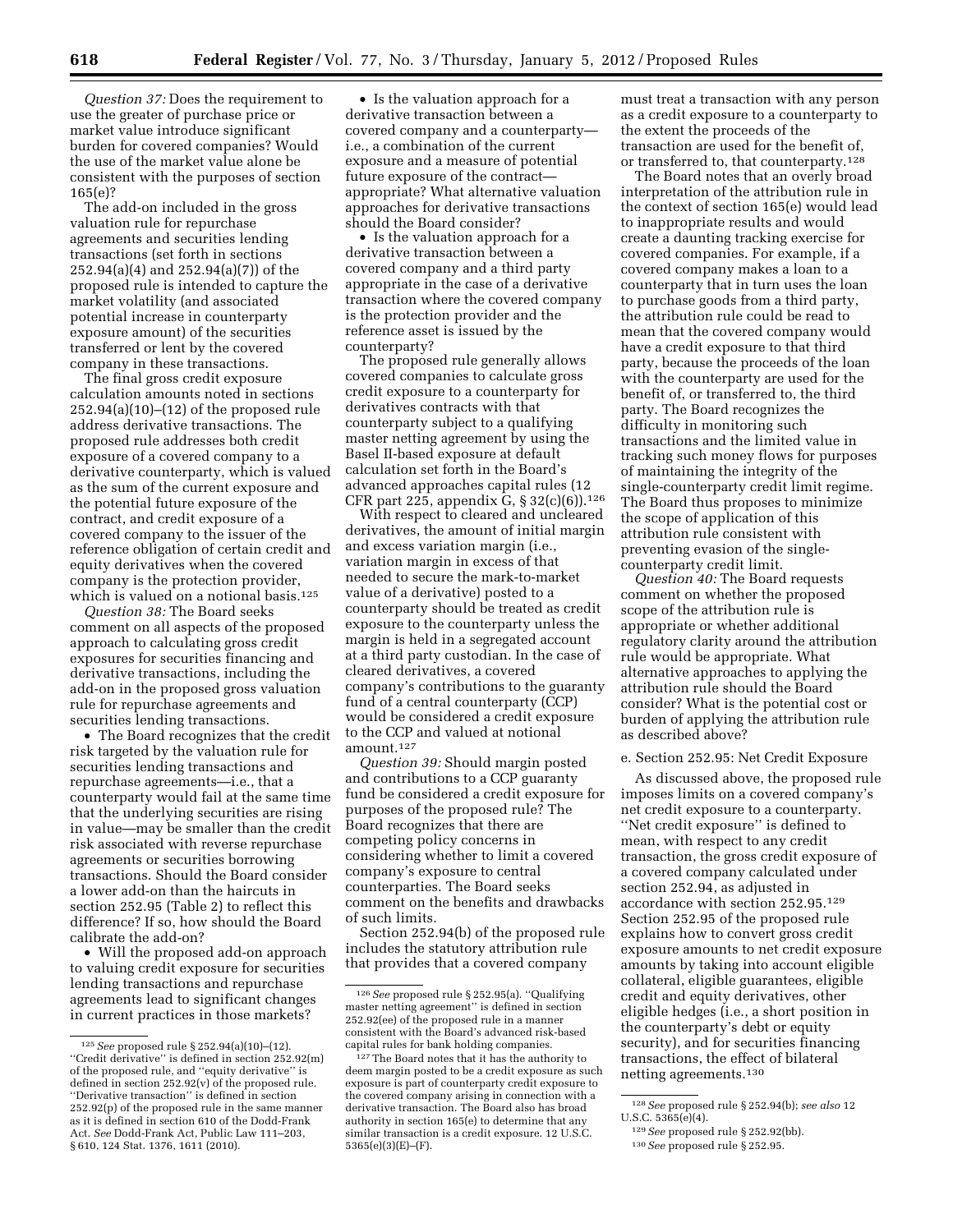# Collateral

Section 252.95(b) of the proposed rule explains the impact of eligible collateral when calculating net credit exposure. ''Eligible collateral'' is defined to include (i) Cash on deposit with a covered company (including cash held for the covered company by a thirdparty custodian or trustee); (ii) debt securities (other than mortgage- or assetbacked securities) that are bank-eligible investments; (iii) equity securities that are publicly traded; or (iv) convertible bonds that are publicly traded.131 For any of these asset types to count as eligible collateral for a credit transaction, the covered company generally must have a perfected, first priority security interest in the collateral (or, if outside of the United States, the legal equivalent thereof). This list of eligible collateral is similar to the list of eligible collateral in the Basel II standardized capital rules.

*Question 41:* Should the list of eligible collateral be broadened or narrowed?

In computing its net credit exposure to a counterparty for a credit transaction, a covered company may reduce its gross credit exposure on a transaction by the adjusted market value of any eligible collateral.132 ''Adjusted market value'' is defined in section 252.92(a) of the proposed rule to mean, with respect to any eligible collateral, the fair market value of the eligible collateral after application of the applicable haircut specified in section 252.95 (Table 2) for that type of eligible collateral. The haircuts in Table 2 are consistent with the standard supervisory market price volatility haircuts in Appendix G to Regulation Y.

*Question 42:* Should a covered company be able to use its own internal estimates for collateral haircuts as permitted under Appendix G to Regulation Y?

A covered company *has the choice* of whether to reduce its gross credit exposure to a counterparty by the adjusted market value of any eligible collateral.133 If a covered company chooses to reduce its gross credit exposure by the adjusted market value of eligible collateral, however, the covered company would be required to include the adjusted market value of the eligible collateral when calculating its

gross credit exposure to *the issuer of the collateral.* In effect, the covered company would have shifted its credit exposure from the original counterparty to the issuer of the eligible collateral. The amount of credit exposure to the original counterparty and the issuer of the eligible collateral will fluctuate over time based on the adjusted market value of the eligible collateral. Collateral that previously met the definition of eligible collateral under the proposed rule but over time ceases to do so would no longer be eligible to reduce gross credit exposure.

A covered company would have the option of whether or not to use eligible collateral as a credit risk mitigation tool in recognition of the fact that tracking the market movements of a diverse pool of collateral can, in some circumstances, be operationally burdensome. In this respect, a covered company may opt not to recognize eligible collateral and thus avoiding potentially burdensome tracking of collateral.

*Question 43:* Is recognizing the fluctuations in the value of eligible collateral the correct approach, and what would be the burden on covered companies in calculating such changes on a daily basis?

*Question 44:* What is the burden on a covered company associated with the proposed rule's approach to changes in the eligibility of collateral? Should the Board instead consider introducing stricter collateral haircuts for collateral that ceases to be eligible collateral?

So as not to dis-incentivize overcollateralization, the credit exposure to the collateral issuer is capped so that it will never exceed the credit exposure to the original counterparty.134 A covered company would, in every case, continue to have credit exposure to the original counterparty to the extent that the adjusted market value of the eligible collateral does not equal the full amount of the credit exposure to the original counterparty.

For example, under the proposed rule, the treatment of eligible collateral would work as follows. Assume a covered company makes a \$1,000 loan to a counterparty, creating \$1,000 of gross credit exposure to that counterparty, and the counterparty provides eligible collateral issued by a third party that has \$700 of adjusted market value. The covered company may choose to reduce its credit exposure to the original counterparty by the adjusted market value of the eligible collateral. As a result, the covered company would have gross credit

exposure of \$700 to the issuer of the collateral and \$300 net credit exposure to the original counterparty that posted the collateral.

As noted above, the amount of credit exposure to the original counterparty and the issuer of the eligible collateral will fluctuate over time based on movements in the adjusted market value of the eligible collateral. For example, if the adjusted market value of the eligible collateral decreases to \$400 in the previous example, the covered company's net credit exposure to the original counterparty would increase to \$600, and its gross credit exposure to the collateral issuer would decrease to \$400. By contrast, in the event of an increase in the adjusted market value of the eligible collateral to \$800, the covered company's gross credit exposure to the issuer of the eligible collateral would increase to \$800 and its net credit exposure to the original counterparty would decline to \$200. In each case, the covered company's credit exposure would be capped at the original amount of the exposure created by the loan or \$1,000—even if the adjusted market value of the eligible collateral exceeded \$1,000.

*Question 45:* Is the approach to eligible collateral that allows the covered company to choose whether or not to recognize eligible collateral and shift credit exposure to the issuer of eligible collateral appropriate? What alternatives to this approach should the Board consider?

*Question 46:* Alternatively, should eligible collateral be treated the same way eligible guarantees and eligible credit and equity derivative hedges are treated (as described below), thus requiring a mandatory look-through to eligible collateral?

# Unused Credit Lines

Section 252.95(c) of the proposed rule concerns the unused portion of certain extensions of credit. In computing its net credit exposure to a counterparty for a credit line or revolving credit facility, a covered company may reduce its gross credit exposure by the amount of the unused portion of the credit extension to the extent that the covered company does not have any legal obligation to advance additional funds under the facility until the counterparty provides qualifying collateral equal to or greater than the entire used portion of the facility.135 To qualify for this reduction, the credit contract must specify that any used portion of the credit extension must be fully secured at all times by collateral that is either (i) Cash; (ii)

<sup>131</sup>*See* proposed rule § 252.92(q); *see also*  proposed rule § 252.92(dd) (defining ''publicly traded'').

<sup>132</sup>*See* proposed rule § 252.95(b).

<sup>133</sup>The Board notes that it has the authority to treat eligible collateral as a gross credit exposure to the collateral issuer as a consequence of the broad grant of authority to the Board in section 165(e) to determine that any other similar transaction is a credit exposure. *See* 12 U.S.C. 5365(e)(3)(F). 134*See* proposed rule § 252.95(b). 135*See* proposed rule § 252.95(c).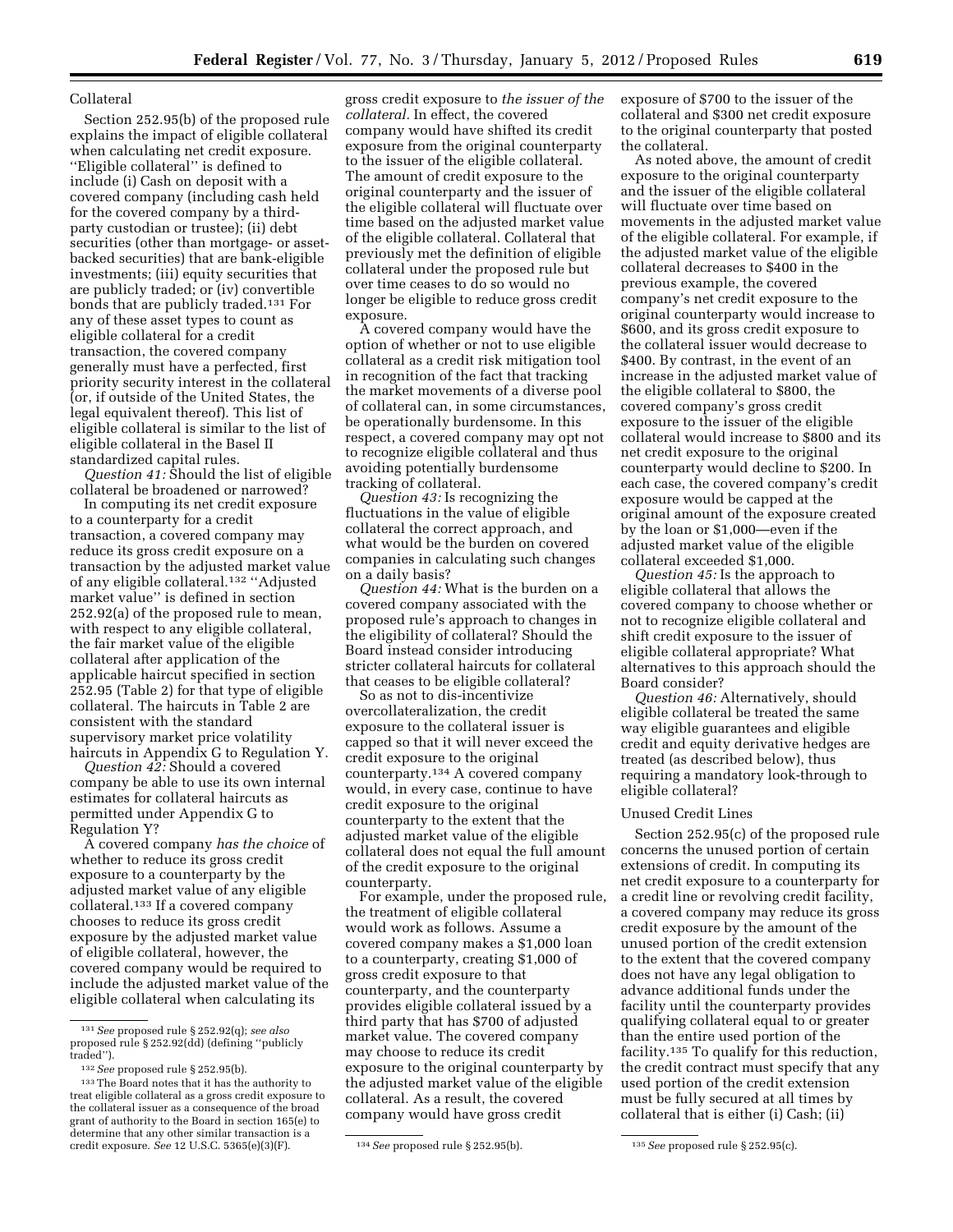obligations of the United States or its agencies; or (iii) obligations directly and fully guaranteed as to principal and interest by, the Federal National Mortgage Association or the Federal Home Loan Mortgage Corporation, only while operating under the conservatorship or receivership of the Federal Housing Finance Agency, and any additional obligations issued by a U.S. government sponsored entity as determined by the Board.136

*Question 47:* What alternative approaches, if any, to the proposed treatment of the unused portion of certain credit facilities should the Board consider?

#### Eligible Guarantees

Section 252.95(d) of the proposed rule describes how to reflect eligible guarantees in calculations of net credit exposure to a counterparty.137 Eligible guarantees are guarantees that meet certain conditions, including having been written by an eligible protection provider.138 An eligible protection provider includes a sovereign entity, the Bank for International Settlements, the International Monetary Fund, the European Central Bank, the European Commission, a multilateral development bank, a Federal Home Loan Bank, the Federal Agricultural Mortgage Corporation, a depository institution, a bank holding company, a savings and loan holding company, a securities broker or dealer registered with the SEC, an insurance company that is subject to supervision by a State insurance regulator, a foreign banking organization, a non-U.S.-based securities firm or non-U.S.-based insurance company that is subject to consolidated supervision and regulation comparable to that imposed on U.S. depository institutions, securities broker-dealers, or insurance companies (as the case may be), and a qualifying central counterparty.139

*Question 48:* In what ways should the definition of eligible protection provider be expanded or narrowed?

*Question 49:* Are there any additional or alternative requirements the Board should place on eligible protection providers to ensure their capacity to perform on their guarantee obligations?

In calculating its net credit exposure to the counterparty, a covered company

would be required to reduce its gross credit exposure to the counterparty by the amount of any eligible guarantee from an eligible protection provider.140 The covered company would then have to include the amount of the eligible guarantee when calculating its gross credit exposure to the eligible protection provider.141 Also, as is the case with eligible collateral, in no event would a covered company's gross credit exposure to an eligible protection provider with respect to an eligible guarantee be in excess of its gross credit exposure to the original counterparty on the credit transaction prior to the recognition of the eligible guarantee.142 The exposure to the eligible protection provider is effectively capped at the amount of the credit exposure to the original counterparty even if the amount of the eligible guarantee is larger than the original exposure. A covered company would continue to have credit exposure to the original counterparty to the extent that the eligible guarantee does not equal the full amount of the credit exposure to the original counterparty.

For example, assume a covered company makes a \$1,000 loan to an unaffiliated counterparty and obtains a \$700 eligible guarantee on the loan from an eligible protection provider. The covered company would have gross credit exposure of \$700 to the protection provider as a result of the eligible guarantee and \$300 net credit exposure to the original counterparty. As a second example, assume a covered company makes a \$1,000 loan to an unaffiliated counterparty and obtains a \$1,500 eligible guarantee from an eligible protection provider. The covered company would have \$1,000 gross credit exposure to the protection provider (capped at the amount of the original exposure), but the covered company would have no net credit exposure to the original counterparty as a result of the eligible guarantee.

The Board proposes to require a covered company to reduce its gross exposure to a counterparty by the amount of an eligible guarantee in order to ensure that concentrations in exposures to guarantors are captured by the regime. This requirement is meant to limit the ability of a covered company to extend loans or other forms of credit to a large number of high risk borrowers that are guaranteed by a single guarantor. The proposed rule also would narrow the set of eligible protection providers to sovereign

entities and regulated financial companies in order to limit the ability of covered companies to arbitrage the rule by obtaining multiple small guarantees (each beneath the covered company's limit) from high-risk guarantors to offset a large exposure (exceeding the covered company's limit) to a single counterparty.

*Question 50:* Should covered companies have the choice of whether or not to fully shift exposures to eligible protection providers in the case of eligible guarantees or to divide an exposure between the original counterparty and the eligible protection provider in some manner?

*Question 51:* Would a more conservative approach to eligible guarantees be more appropriate to penalize financial sector interconnectedness–for example, one in which the covered company would be required to recognize gross credit exposure both to the original counterparty and the eligible protection provider in the full amount of the original credit exposure? What other alternative approaches to the treatment of eligible guarantees should the Board consider?

# Eligible Credit and Equity Derivative Hedges

Section 252.95(e) describes the treatment of eligible credit and equity derivatives in the case where the covered company is the protection purchaser.143 In the case where a covered company is a protection purchaser, such derivatives can be used to mitigate gross credit exposure and are treated in the same manner as an eligible guarantee. A covered company may only recognize *eligible* credit and equity derivative hedges for purposes of calculating net credit exposure.144 These derivatives must meet certain criteria, including having been written by an eligible protection provider.145 An eligible credit derivative hedge must be simple in form, including single-name or standard, non-tranched index credit derivatives. An eligible equity derivative hedge may only include an

<sup>136</sup> *Id.* 

<sup>137</sup>*See* proposed rule § 252.95(d). 138*See* proposed rule § 252.92(t) for the definition of ''eligible guarantee'' and for a description of the

<sup>&</sup>lt;sup>139</sup> See proposed rule § 252.29(u). Eligible credit and equity derivatives, as described below, also must be written by eligible protection providers. ''Qualifying central counterparty'' is defined in section 252.92(ee) of the proposed rule.

<sup>140</sup>*See* proposed rule § 252.95(d).

<sup>141</sup>*See* proposed rule § 252.95(d)(1).

<sup>142</sup>*See* proposed rule § 252.95(d)(2).

<sup>143</sup>*See* proposed rule § 252.95(e).

<sup>144</sup>By contrast, in section 252.94(a)(12) of the proposed rule, where the covered company is the protection provider, *any* credit or equity derivative written by the covered company is included in the calculation of the covered company's gross credit exposure to the reference obligor.

<sup>145</sup>*See* proposed rule § 252.92(r) and (s) defining ''eligible credit derivative'' and ''eligible equity derivative'', respectively. ''Eligible protection provider" is defined in § 252.92(u) of the proposed rule. The same types of organizations that are eligible protection providers for the purposes of eligible guarantees are eligible protection providers for purposes of eligible credit and equity derivatives.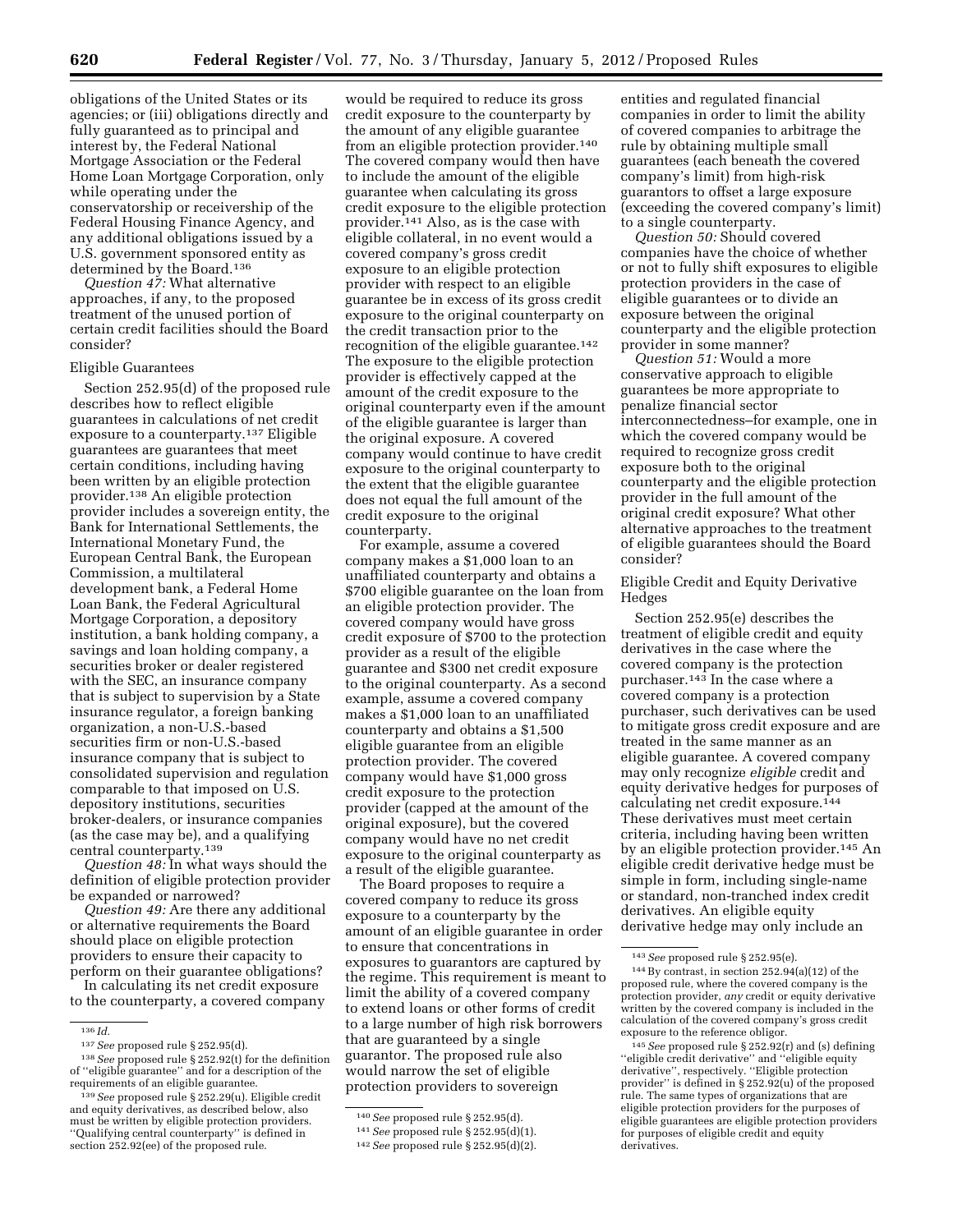equity-linked total return swap and does not include other more, complex forms of equity derivatives, such as purchased equity-linked options.

*Question 52:* What types of derivatives should be eligible for mitigating gross credit exposure and, in particular, are there are more complex forms of derivatives that should be eligible hedges?

The treatment of eligible credit and equity derivative hedges in the proposed rule is much like that of guarantees. A covered company would be required to reduce its gross credit exposure to a counterparty by the notional amount of any eligible credit or equity derivative hedge that references the counterparty if the covered company obtains the derivative from an eligible protection provider.146 In these circumstances, the covered company would be required to include the notional amount of the eligible credit or equity derivative hedge in calculating its gross credit exposure to the eligible protection provider.147 As is the case for eligible collateral and eligible guarantees, the gross exposure to the eligible protection provider may in no event be greater than it was to the original counterparty prior to recognition of the eligible credit or equity derivative.148

For example, a covered company holds \$1,000 in bonds issued by Company A, and the covered company purchases an eligible credit derivative in a notional amount of \$800 from Protection Provider X, which is an eligible protection provider, to hedge its exposure to Company A. The covered company would now treat Protection Provider X as its counterparty, and has an \$800 credit exposure to it. The covered company also continues to have credit exposure of \$200 to Company A. Similarly, consider the case of an eligible equity derivative, where a covered company holds \$1,000 in equity securities issued by Company B and purchases an eligible equity-linked total return swap in a notional amount of \$700 from Protection Provider Y, an eligible protection provider, to hedge its exposure to Company B. The covered company would now treat Protection Provider Y as its counterparty, and has a credit exposure to it of \$700. The covered company also has credit exposure to Company B of \$300.

The proposed rule generally treats eligible credit and equity derivatives in the same manner as non-derivative credit enhancement instruments such as eligible guarantees, and requires covered companies generally to consider themselves as having credit exposure to the protection provider in an amount equal to the notional or face value of the hedge instrument. In essence, the rule only recognizes simple derivative hedges on a transaction-totransaction basis. The rule does not accommodate proxy hedging or portfolio hedging and uses a simple substitution approach of guarantor for obligor.

*Question 53:* What alternative approaches, if any, should the Board consider to capture the risk mitigation benefits of proxy or portfolio hedges or to permit covered companies to use internal models to measure potential exposures to sellers of credit protection?

*Question 54:* Should covered companies have the choice to recognize and shift exposures to protection providers in the case of eligible credit or equity derivative hedges or to apportion the exposure between the original counterparty and the eligible protection provider?

*Question 55:* Would a more conservative approach to eligible credit or equity derivative hedges be more appropriate, such as one in which the covered company would be required to recognize gross notional credit exposure both to the original counterparty and the eligible protection provider?

# Other Eligible Hedges

In addition to eligible credit and equity derivatives, a covered company may reduce exposure to a counterparty by the face amount of a short sale of the counterparty's debt or equity security.

*Question 56:* Rather than requiring firms to calculate gross trading exposures and offset that exposure with eligible credit and equity derivatives or short positions, should the Board allow covered companies to use internal pricing models to calculate the net mark-to-market loss impact of an issuer default, applying a zero percent recovery rate assumption, to all instruments and positions in the trading book? Under this approach, gains and losses would be estimated using full revaluation to the greatest extent possible, and simply summed. For derivatives products, all pricing inputs other than those directly related to the default of the issuer would remain constant. Similar to the proposed approach, only single-name and index credit default swaps, total return swaps, or equity derivatives would be included in this valuation. Would such a modelsbased approach better reflect traded credit exposures? If so, why?

Netting of Securities Financing Transactions

In calculating its credit exposure to a counterparty, a covered company may net the gross credit exposure amounts of (i) its repurchase and reverse repurchase transactions with a counterparty, and (ii) its securities lending and borrowing transactions with a counterparty, in each case, where the transactions are subject to a bilateral netting agreement with that counterparty.

#### e. Section 252.96: Compliance

Section 252.96(a) of the proposed rule indicates that a covered company must comply with the requirements of the proposed rule on a daily basis as of the end of each business day and must submit a monthly compliance report.<sup>149</sup> Section 252.96(b) addresses the consequences if a covered company fails to comply with the proposed rule.<sup>150</sup> This section states that if a covered company is not in compliance with respect to a counterparty due to a decrease in the covered company's capital, the merger of a covered company with another covered company, or the merger of two unaffiliated counterparties of the covered company, the covered company will not be subject to enforcement actions with respect to such noncompliance for a period of 90 days (or such shorter or longer period determined by the Board to be appropriate to preserve the safety and soundness of the covered company or financial stability) if the company uses reasonable efforts to return to compliance with the proposed rule during this period. The covered company may not engage in any additional credit transactions with such a counterparty in contravention of this rule during the compliance period, except in cases where the Board determines that such additional credit transactions are necessary or appropriate to preserve the safety and soundness of the covered company or financial stability. In granting approval for any such special temporary exceptions, the Board may impose supervisory oversight and reporting measures that it determines are appropriate to monitor compliance with the foregoing standards. The Board notes that section 165(e) of the Dodd-Frank Act contains a provision allowing the Board to exempt transactions, in whole or part, from the definition of the term ''credit exposure'' if the Board finds that the exemption is in the public

<sup>146</sup>*See* proposed rule § 252.95(e).

<sup>147</sup>*See* proposed rule § 252.95(e)(1).

<sup>148</sup>*See* proposed rule § 252.95(e)(2).

<sup>149</sup>*See* proposed rule § 252.96(a). Also, *see supra*  note 17.

<sup>150</sup>*See* proposed rule § 252.96(b).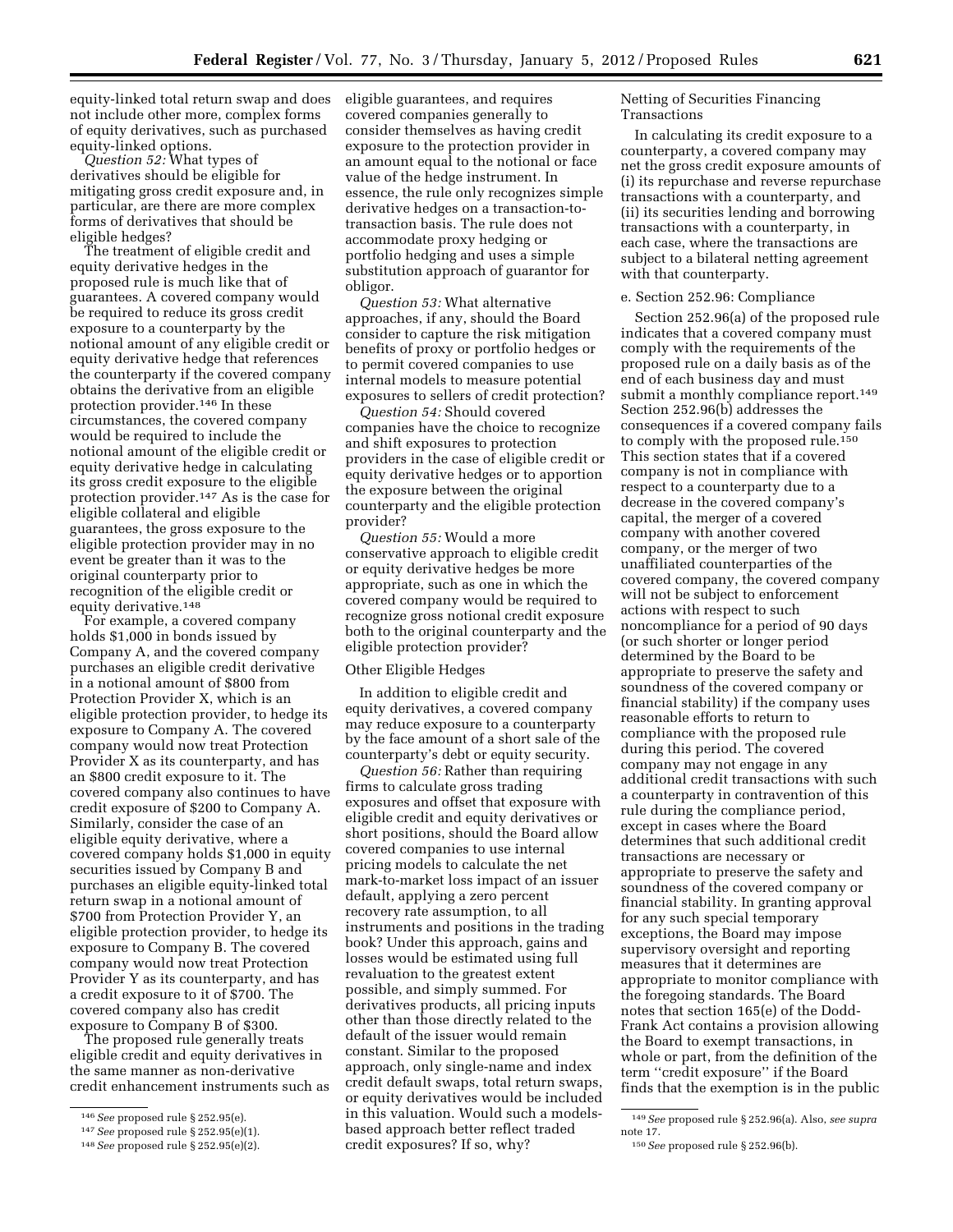interest and is consistent with the purposes of this subsection.151

*Question 57:* Are there additional non-compliance circumstances for which some cure period should be provided?

*Question 58:* Is the 90-day cure period appropriate and is it appropriate to generally prohibit additional credit transactions with the affected counterparty during the cure period? If not, why not?

#### Section 252.97: Exemptions

Section 252.97 of the proposed rule sets forth certain exemptions.152 Section 165(e)(6) of the Dodd-Frank Act states that the Board may, by regulation or order, exempt transactions, in whole or in part, from the definition of the term ''credit exposure'' for purposes of this subsection, if the Board finds that the exemption is in the public interest and is consistent with the purposes of this subsection.153

The first exemption is for direct claims on, and the portions of claims that are directly and fully guaranteed as to principal and interest by the United States and its agencies.154 The exemption in section 252.97 of the proposed rule clarifies that, despite the fact that the United States is defined as a counterparty, a covered company's credit exposures to the U.S. government are exempt. Thus, exposures to the U.S. government will not be subject to the limits of the proposed rule. This includes direct holdings of securities issued by the U.S. government and indirect exposure such as the case where U.S. government securities are pledged as collateral. Section 252.95(b) of the proposed rule provides a covered company with the option to shift credit exposure to the issuer of eligible collateral.155 Where the eligible collateral pledged is U.S. government securities that are directly and fully guaranteed as to principal and interest by the United States and its agencies, the credit exposure would be exempted.

*Question 59:* Is the scope of the exemption for direct claims on, and the portions of claims that are directly and fully guaranteed as to principal and interest by, the United States and it agencies appropriate? If not, explain the reasons why in detail and indicate whether there are alternatives the Board should consider. Are there other governmental entities that should

153*See* 12 U.S.C. 5365(e)(6).

receive an exemption from the limits of the proposed rule?

A second exemption from the proposed rule is for direct claims on, and the portions of claims that are directly and fully guaranteed as to principal and interest by, the Federal National Mortgage Association and the Federal Home Loan Mortgage Corporation, while these entities are operating under the conservatorship or receivership of the Federal Housing Finance Agency.156 This provision reflects a policy decision that credit exposures to these governmentsponsored entities should not be subject to a regulatory limit for so long as the entities are in the conservatorship or receivership of the U.S. government. As determined by the Board, obligations issued by another U.S. governmentsponsored entity would also be exempt. The Board requests comment on whether these exemptions are appropriate.

The third exemption from the proposed rule is for intraday credit exposure to a counterparty.157 As noted above, the proposed rule requires compliance on a daily end-of-business day basis.158 This exemption would help minimize the impact of the rule on the payment and settlement of financial transactions. The Board requests comment on whether the exemption for intraday transactions is appropriate in light of the intent and purpose of the proposed rule.

The fourth exemption implements section 165(e)(6) of the Dodd-Frank Act and provides a catchall category to exempt any transaction which the Board determines to be in the public interest and consistent with the purposes of section 165(e).159

*Question 60:* Should other credit exposures be exempted from the limitations of the proposed rule. If so, explain why?

Section 252.97(b) of the proposed rule implements section 165(e)(6) of the Dodd-Frank Act, which provides an exemption for Federal Home Loan Banks.

# **VI. Risk Management**

#### *A. Background*

The recent financial crisis highlighted the need for large, complex financial companies to have more robust, enterprise-wide risk management. A number of companies that experienced material financial distress or failed

during the crisis had significant deficiencies in key areas of risk management. Two recent reviews of risk management practices of banking companies conducted by the Senior Supervisors Group (SSG) illustrated these deficiencies.160

The SSG found that effective oversight of an organization as a whole is one of the most fundamental requirements of prudent risk management. For example, the SSG found that business line and senior risk managers did not jointly act to address a company's risks on an enterprise-wide basis; business line managers made decisions in isolation and at times increased, rather than mitigated, risk; and treasury functions were not closely aligned with risk management processes, preventing market and counterparty risk positions from being readily assessed on an enterprise-wide  $basis.<sup>161</sup>$ 

The SSG reviews also revealed that solid senior management oversight and engagement was a key factor that differentiated companies' performance during the crisis. Senior managers at successful companies were actively involved in risk management, which includes determining the company's overall risk preferences and creating the incentives and controls to induce employees to abide by those preferences. Successful risk management also depends on senior managers having access to adaptive management information systems to identify and assess risks based on a range of dynamic measures and assumptions. In addition, the SSG found that active involvement of the board of directors in determining a company's risk tolerance was critical to effective risk management and curbing of excessive risk taking. The SSG reported that ''firms are more likely to maintain a risk profile consistent with the board and senior management's tolerance for risk if they establish risk management committees that discuss all significant risk exposures across the firm \* \* \* [and] meet on a frequent basis \* \* \*.'' 162

Section 165(b)(1)(A) of the Dodd-Frank Act requires the Board to establish overall risk management requirements as part of the prudential standards to ensure that strong risk management standards are part of the regulatory and supervisory framework

<sup>151</sup>*See* 12 U.S.C. 5365(e)(6).

<sup>152</sup>*See* proposed rule § 252.97.

<sup>154</sup>*See* proposed rule § 252.97(a)(1).

<sup>155</sup>*See* proposed rule § 252.95(b).

<sup>156</sup>*See* proposed rule § 252.97(a)(2).

<sup>157</sup>*See* proposed rule § 252.97(a)(3).

<sup>158</sup>*See* proposed rule § 252.96(a).

<sup>159</sup>*See* 12 U.S.C. 5365(e)(6); proposed rule § 252.97(a)(4).

<sup>160</sup>*See* 2008 SSG Report and 2009 SSG, *supra*  notes 58 and 59.

<sup>161</sup>*See* 2008 SSG Report, *supra* note 58, at 3–5. 162*See* 2008 SSG Report, *supra* note 58, at 8; *see also* 2009 SSG Report, *supra* note 59, at 2–5.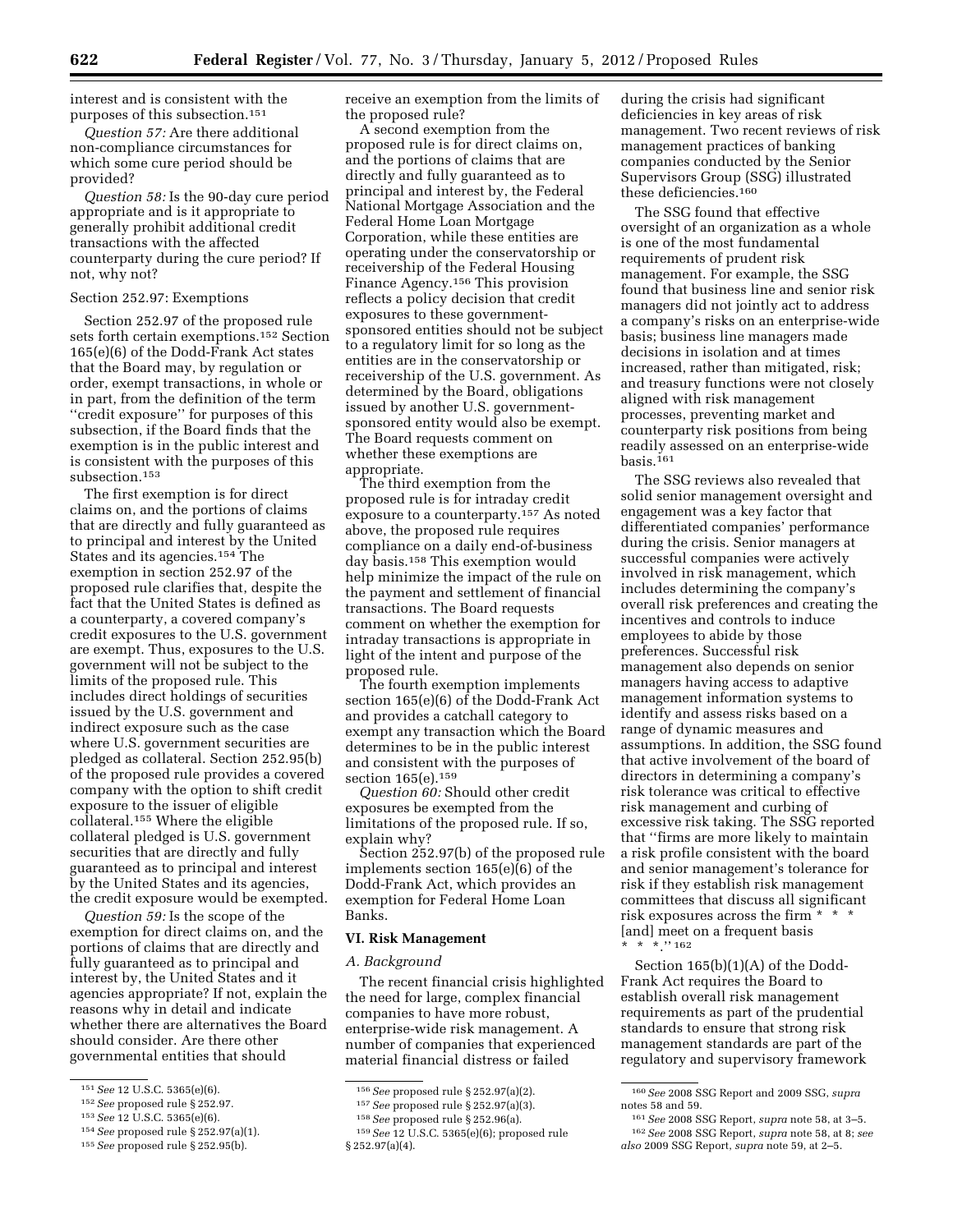for covered companies.163 More generally, section 165(h) of the Dodd-Frank Act directs the Board to issue regulations requiring publicly traded nonbank covered companies and publicly traded bank holding companies with total consolidated assets of \$10 billion or more to establish risk committees.164 Under the statute, a risk committee required by section 165(h) must be responsible for the oversight of enterprise-wide risk management practices of the company, include such number of independent directors as the Board may determine appropriate, and include at least one risk management expert having experience in identifying, assessing, and managing risk exposures of large, complex financial firms.

The Board is proposing to address the risk management weaknesses observed during the recent crisis and implement the risk management requirements of the Dodd-Frank Act by establishing risk management standards for all covered companies that would (i) Require oversight of enterprise-wide risk management by a stand-alone risk committee of the board of directors and chief risk officer (CRO); (ii) reinforce the independence of a firm's risk management function; and (iii) ensure appropriate expertise and stature for the chief risk officer. The proposal would also require bank holding companies with total consolidated assets of \$10 billion or more that are publicly traded and are not covered companies (over \$10 billion bank holding companies) to establish an enterprise-wide risk committee of the board of directors. Over \$10 billion bank holding companies that are not covered companies and are not publicly traded would not be subject to the risk management requirements in this proposal.

The proposed rule seeks to address the risk management problems noted by the SSG and others by mandating the major responsible parties within a company for its enterprise-wide risk management: the risk committee and the CRO. The proposal sets out certain responsibilities of a risk committee, which include the oversight and documentation of the enterprise-wide risk management practices of the company. The proposal also would establish various requirements for a risk committee, including membership with appropriate risk management expertise and an independent chair. The proposed rule also requires a covered company to employ a CRO who will implement appropriate enterprise-wide

risk management practices and report to the covered company's risk committee and chief executive officer.

These standards should help address the risk management failures observed during the crisis and their potential contribution to the failure or instability of financial companies by mandating an enterprise-wide structure for managing risk and identifying the responsible parties that supervisors will look to when evaluating a company's risk management practices. This should facilitate more effective identification and management of the company's risk as well as supervisors' ability to monitor the risk management of companies subject to the rule.

In addition, the proposed standards seek to meet the requirements of the Dodd-Frank Act by imposing regulatory standards for risk management on covered companies and over \$10 billion bank holding companies that are publicly traded. The Board does not currently impose regulatory risk management standards on bank holding companies generally; the Board traditionally has addressed risk management through supervisory guidance. The proposed standards would be more stringent for risk committees of covered companies than for risk committees of over \$10 billion bank holding companies. The Board expects the expertise of the risk committee membership to be commensurate with the complexity and risk profile of the organizations. Thus, the requirements of the proposed rule would increase in stringency with the systemic footprint of the company.

The Board emphasizes that the risk committee and overall risk management requirements contained in the proposed rule supplement the Board's existing risk management guidance and supervisory expectations.165 All banking organizations supervised by the Board should continue to follow such guidance to ensure appropriate oversight of and limitations on risk.

# *B. Overview of the Proposed Rule*

#### 1. Risk Committee Requirements

The proposed rule would require that each covered company and each over \$10 billion bank holding company establish a risk committee of the board of directors to document and oversee, on an enterprise-wide basis, the risk management practices of the company's worldwide operations. Additional proposed requirements relating to the structure and responsibilities of such risk committees are described below.

# a. Structure of Risk Committee

Section 252.126(b) of the proposed rule establishes requirements governing the membership and proceedings of a company's risk committee. Consistent with section 165(h)(3)(B) of the Act, the Board proposes that a covered company and over \$10 billion bank holding company's risk committee must be chaired by an independent director. The Board views the active involvement of independent directors as vital to robust oversight of risk management and encourages companies generally to include additional independent directors as members of their risk committees.

The concept of director independence is a concept familiar in federal securities law. To promote consistency, the Board proposes to refer to the definition of ''independent director'' in the Securities and Exchange Commission's (SEC) Regulation S–K for companies that are publicly traded in the United States. Under this definition, the Board would not consider a director to be independent unless the company indicates in its securities filings, pursuant to the SEC's Regulation S–K, that the director satisfies the applicable independence requirements of the securities exchange on which the company's securities are listed. These independence requirements generally include limitations on compensation paid to the director or director's family members by the company and prohibitions on material business relationships between the director and the company. In all cases, and consistent with the listing standards of many securities exchanges, the proposed rule excludes from the definition of ''independent director'' a director who is or recently was employed by the company or whose immediate family member is or recently was an executive officer of the company.

In the case of a director of a covered company that is not publicly traded in the United States, the proposed rule would provide that the director is independent only if the company demonstrates to the satisfaction of the Federal Reserve that such director would qualify as an independent director under the listing standards of a securities exchange, if the company were publicly traded on such an exchange. The Board proposes to make these determinations on a case-by-case basis, as appropriate. At a minimum, the

 $\overline{163}$  12 U.S.C. 5365(b)(1)(A).

<sup>164</sup> 12 U.S.C. 5365(h).

<sup>165</sup>*See* Supervision and Regulation Letter SR 08– 8 (Oct. 16, 2008), *available at [http://](http://www.federalreserve.gov/boarddocs/srletters/2008/SR0808.htm)  [www.federalreserve.gov/boarddocs/srletters/2008/](http://www.federalreserve.gov/boarddocs/srletters/2008/SR0808.htm)* 

*[SR0808.htm,](http://www.federalreserve.gov/boarddocs/srletters/2008/SR0808.htm)* and Supervision and Regulation Letter SR 08–9 (Oct. 16, 2008), *available at [http://](http://www.federalreserve.gov/boarddocs/srletters/2008/SR0809.htm) [www.federalreserve.gov/boarddocs/srletters/2008/](http://www.federalreserve.gov/boarddocs/srletters/2008/SR0809.htm) [SR0809.htm.](http://www.federalreserve.gov/boarddocs/srletters/2008/SR0809.htm)*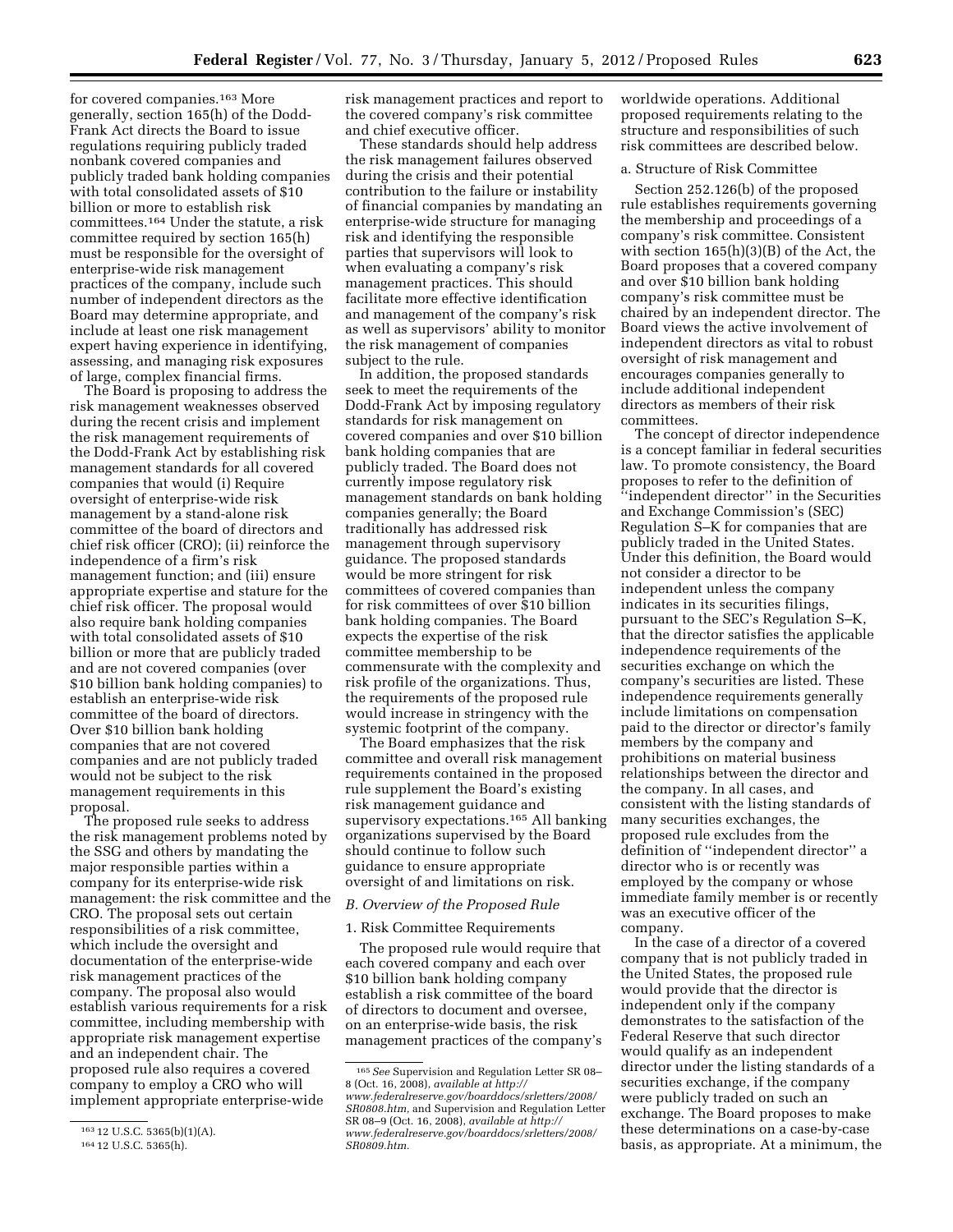proposed rule provides that the Board would not find a director to be independent if the director or a member of the director's immediate family member is or recently was an executive officer of the company. In making independence determinations, the Board expects to analyze other indicia of independence, including compensation limitations and business relationship prohibitions discussed above.

In addition to the independent director requirements, the proposed rule would require at least one member of a company's risk committee to have risk management expertise that is commensurate with the company's capital structure, risk profile, complexity, activities, size, and other appropriate risk-related factors. However, given the importance of risk management oversight, the Board expects that a risk committee's members generally will have an understanding of risk management principles and practices relevant to the company. Risk committee members should also have experience developing and applying risk management practices and procedures, measuring and identifying risks, and monitoring and testing risk controls with respect to banking organizations (or, if applicable, nonbank financial companies).

The Board believes that the requisite level of risk management expertise for a company's risk committee can vary depending on the risks posed by the company to the stability of the U.S. financial system. The Board expects that a company's risk committee members should have risk management expertise commensurate with the company's capital structure, risk profile, complexity, activities, size and other appropriate risk-related factors. Thus, the Board expects that the risk committees of covered companies that pose greater risks to the U.S. financial system would have members with commensurately greater risk management expertise than the risk committees of other companies that pose less risk.

The proposed rule also would establish certain procedural requirements for risk committees. Specifically, the proposed rule would require a company's risk committee to have a formal, written charter that is approved by the company's board of directors. In addition, the proposed rule would require that a risk committee meet regularly and as needed, and that the company fully document and maintain records of such proceedings, including risk management decisions. The Board expects that these procedural requirements will help ensure that a company's risk management has the appropriate stature within the company's corporate governance framework.

*Question 61:* Should the Board consider specifying by regulation additional qualifications for director independence? If so, what factors should the Board consider in establishing these qualifications?

*Question 62:* Would it be appropriate for the Board to require the membership of a risk committee to include more than one independent director under certain circumstances? If so, what factors should the Board consider in establishing these requirements?

*Question 63:* Should the Board consider specifying by regulation the minimum qualifications, including educational attainment and professional experience, for risk management expertise on a risk committee?

*Question 64:* What alternatives to the requirements for the structure of the risk committee and related requirements should the Board consider?

#### b. Responsibilities of Risk Committee

Section 252.126(c) of the proposed rule sets out certain responsibilities of a risk committee. The proposed rule would generally require a company's risk committee to document and oversee the enterprise-wide risk management policies and practices of the company. Consistent with the enterprise-wide risk management requirement in section  $165(h)(3)(A)$  of the Act, a company's risk committee would be required to take into account both its U.S. and foreign operations as part of its risk management oversight.

The proposed rule would require a risk committee to review and approve an appropriate risk management framework that is commensurate with the company's capital structure, risk profile, complexity, activities, size, and other appropriate risk-related factors. The proposed rule specifies that a company's risk management framework must include: Risk limitations appropriate to each business line of the company; appropriate policies and procedures relating to risk management governance, risk management practices, and risk control infrastructure; processes and systems for identifying and reporting risks, including emerging risks; monitoring compliance with the company's risk limit structure and policies and procedures relating to risk management governance, practices, and risk controls; effective and timely implementation of corrective actions; specification of management's authority and independence to carry out risk

management responsibilities; and integration of risk management and control objectives in management goals and the company's compensation structure.

In general, the Board believes that larger and more complex companies should have more robust risk management practices and frameworks than smaller, less complex companies. Accordingly, as a company grows or increases in complexity, the company's risk committee should ensure that its risk management practices and framework adapt to changes in the company's operations and the inherent level of risk posed by the company to the U.S. financial system.

*Question 65:* What is the appropriate role of the members of the risk committee in overseeing enterprisewide risk management practices at the company and is that role effectively addressed by this proposal?

*Question 66:* Is the scope of review of enterprise-wide risk management that this proposal would require appropriate for a committee of the board of directors? Why or why not?

*Question 67:* How can the Board ensure that risk committees at companies have sufficient resources to effectively carry out the oversight role described in this proposal?

# 2. Additional Enhanced Risk Management Standards for Covered Companies

Consistent with section 165(b)(1)(A)(iii) of the Dodd-Frank Act, the proposed rule establishes certain overall risk management standards for covered companies. These enhanced standards are in addition to, and in some cases expand upon, the risk committee requirements discussed above that apply to covered companies and over \$10 billion bank holding companies.

#### a. Appointment of CRO

The Board believes that, in light of the complexity and size of a covered company's operations, it is important for each covered company to have a designated executive officer in charge of implementing and maintaining the risk management framework and practices approved by the risk committee. Accordingly, section 252.126(d) of the proposed rule directs each covered company to appoint a CRO to implement and maintain appropriate enterprise-wide risk management practices for the company.

The proposed rule provides that the specific responsibilities of a covered company's CRO must include direct oversight for: allocating delegated risk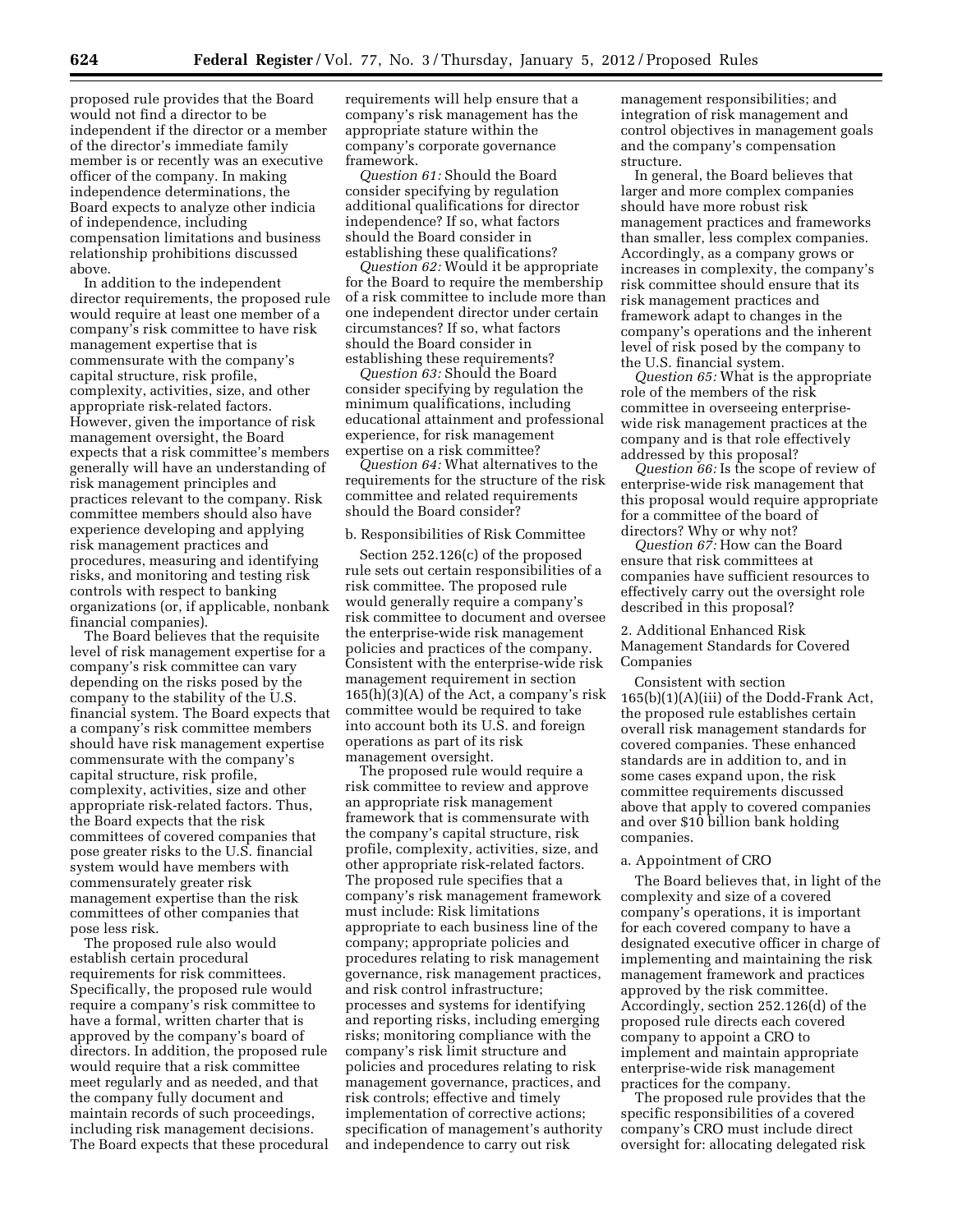limits and monitoring compliance with such limits; establishing appropriate policies and procedures relating to risk management governance, practices, and risk controls; developing appropriate processes and systems for identifying and reporting risks, including emerging risks; managing risk exposures and risk controls; monitoring and testing risk controls; reporting risk management issues and emerging risks; and ensuring that risk management issues are effectively resolved in a timely manner. The proposed rule specifies that these responsibilities are to be executed on an enterprise-wide basis.

Under the proposed rule, a CRO would be required to have risk management expertise that is commensurate with the covered company's capital structure, risk profile, complexity, activities, size, and other appropriate risk related factors. For example, the Board would expect that an executive whose qualifications and experience are highly focused in a specific area (e.g., an executive whose primary skills relate to the risks taken by a firm engaged predominantly in consumer or commercial lending) would be unlikely to possess the expertise necessary to effectively manage the risks taken by a firm engaged in more diverse activities (e.g., a large, more complex universal banking organization).

In light of the CRO's central role in ensuring the effective implementation of a covered company's risk management practices, the proposed rule would require a covered company's CRO to report directly to the risk committee and the chief executive officer. Further, the proposed rule would require that the compensation of a covered company's CRO be appropriately structured to provide for an objective assessment of the risks taken by the covered company. This requirement supplements existing Board guidance on incentive compensation.

*Question 68:* Should the Board consider specifying by regulation the minimum qualifications, including educational attainment and professional experience, for a CRO? If so, what type of additional experience or education is generally expected in the industry for positions of this importance?

*Question 69:* What alternative approaches to implementing the risk committee requirements established pursuant to the Dodd-Frank Act should the Board consider?

b. Additional Risk Committee Requirements for Covered Companies

The Board proposes that risk committees of covered companies

should meet certain additional requirements beyond those described above to ensure that covered companies' risk committees are appropriately structured to oversee the risk of a company with a significant role in the U.S. financial system. Specifically, the Board believes that best practices for covered companies require a risk committee that reports directly to the Board and not as part of or combined with another committee. Thus, section 252.126(b)(5)(i) of the proposed rule would require that a covered company's risk committee not be housed within another committee or be part of a joint committee. In addition, section 252.126(b)(5)(ii) of the proposed rule would require a covered company's risk committee to report directly to the covered company's board of directors.

As mentioned above, the proposed rule requires a covered company's CRO to report to the company's risk committee. To ensure that a covered company's risk committee appropriately considers and evaluates the information it obtains from the CRO, the proposed rule would direct a covered company's risk committee to receive and review regular reports from the covered company's CRO.

#### Request for Comment

The Board requests comment on all aspects of this proposal.

# **VII. Stress Test Requirements**

#### *A. Background*

As part of the effort during the recent crisis to stabilize the U.S. financial system, the Federal Reserve began stress testing large, complex bank holding companies as a forward-looking exercise designed to estimate losses, revenues, allowance for loan losses and capital needs under various economic and financial market scenarios. In early 2009, the Federal Reserve led the Supervisory Capital Assessment Program (SCAP) as a key element of the plan to stabilize the U.S. financial system. By looking at the broad capital needs of the financial system and the specific needs of individual companies, these stress tests provided valuable information to market participants and had an overall stabilizing effect.

Building on SCAP and other supervisory work coming out of the crisis, the Federal Reserve initiated the annual Comprehensive Capital Analysis and Review (CCAR) in late 2010 to assess the capital adequacy and evaluate the internal capital planning processes of large, complex bank holding companies. The CCAR represents a substantial strengthening of previous

approaches to assessing capital adequacy and aiming to ensure that large organizations have thorough and robust processes for managing and allocating their capital resources. The CCAR also focuses on the risk measurement and management practices supporting organizations' capital adequacy assessments, including their ability to deliver credible inputs to their loss estimation techniques.

Building on the SCAP and CCAR, the Board proposes to implement section 165(i)(1) of the Dodd-Frank Act, which requires the Board to conduct annual analyses of the financial condition of covered companies to evaluate the potential effect of adverse economic and financial market conditions on the capital of these companies (supervisory stress tests). The Board also proposes to implement section 165(i)(2) of the Act, which requires the Board to issue regulations that (i) require financial companies with total consolidated assets of more than \$10 billion and for which the Board is the primary federal financial regulatory agency to conduct stress tests on an annual basis, and (ii) require covered companies to conduct semi-annual stress tests (together company-run stress tests).

The supervisory stress tests involve the Board's analyses of the capital of each covered company, on a total consolidated basis, and an evaluation of the ability of the covered company to absorb losses as a result of adverse economic and financial conditions. The Act requires the Board to provide for at least three different possible sets of conditions—baseline, adverse, and severely adverse conditions—under which the Board would conduct this evaluation.166 The Act also requires the Board to publish a summary of the supervisory stress test results.167

For the company-run stress tests, the Act requires that the Board issue regulations that: (i) Define the term ''stress test'' for purposes of the regulations; (ii) establish methodologies for the conduct of the company-run stress tests that provide for at least three different sets of conditions, including baseline, adverse, and severely adverse conditions; (iii) establish the form and content of a required report on the company-run stress tests that companies subject to the regulation must submit to the Board; and (iv) require subject companies to publish a summary of the results of the required stress tests.168

<sup>166</sup>*See* 12 U.S.C. 5365(i)(1).

<sup>167</sup> *Id.* 

<sup>168</sup>*See* 12 U.S.C. 5365(i)(2).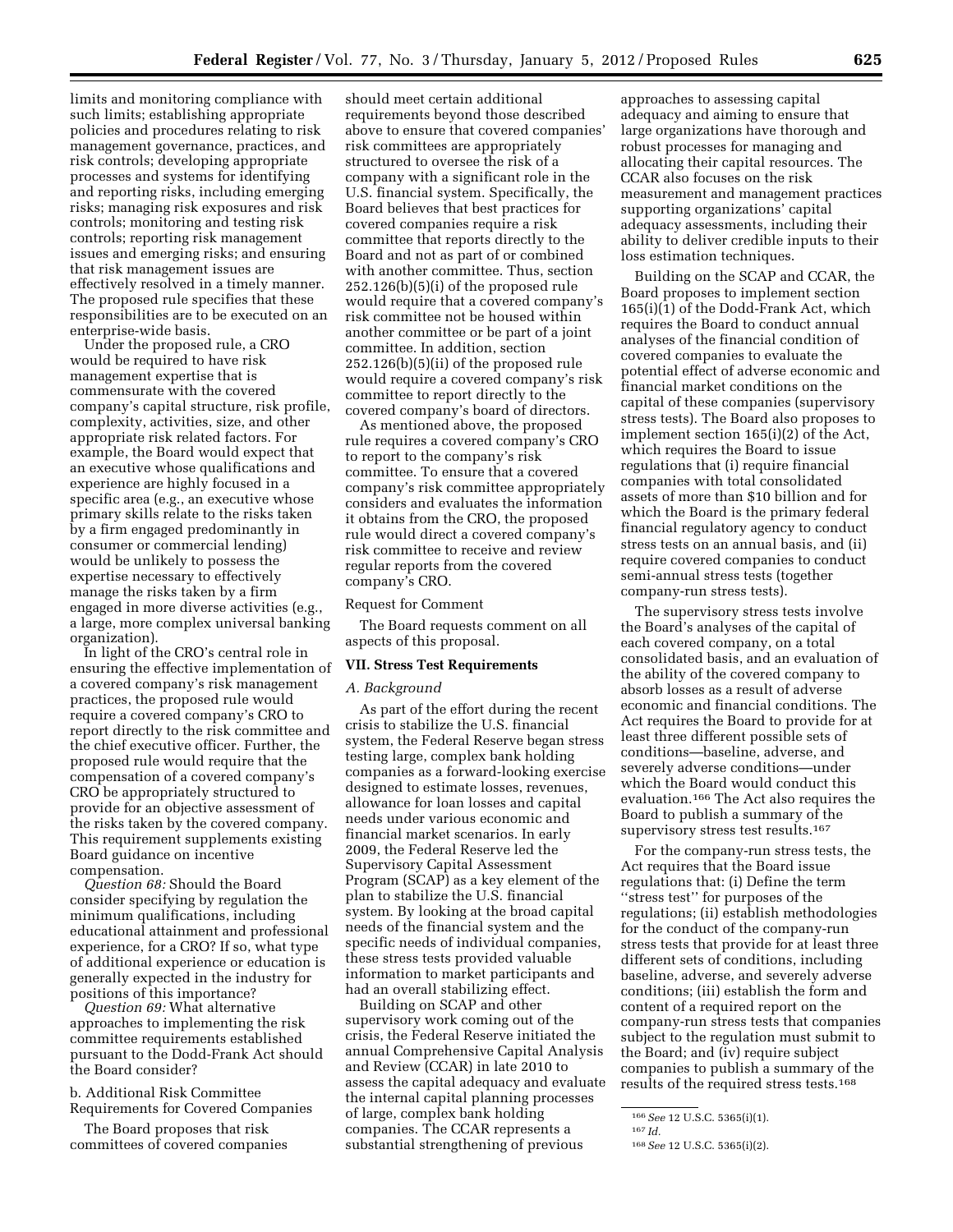# *B. Overview of the Proposed Rule*

# 1. Annual Supervisory Stress Tests Conducted by the Board

#### a. Purpose

The Board has long held the view that bank holding companies generally should operate with capital positions well above the minimum regulatory capital ratios, with an amount of capital that is commensurate with each bank holding company's risk profile.169 Bank holding companies should have internal processes for assessing their capital adequacy that reflect a full understanding of the risks associated with all aspects of their operations and ensure that they hold capital commensurate with those risks.170 Stress testing is one tool that helps both supervisors and supervised companies ensure that there is adequate capital through periods of stress.

The stress testing requirements described below are designed to work in tandem with the Board's capital plan rule 171 to allow the Federal Reserve and covered companies to better understand the full range of their risks and the potential impact of stressful events and circumstances on their overall capital adequacy and financial condition. The Board and the other federal banking agencies previously have highlighted the use of stress testing as a means to better understand the range of a banking organization's potential risk exposures.172 The 2007–2009 financial crisis further underscored the need for banking organizations to incorporate stress testing into their risk management, as banking organizations that are unprepared for stressful events and circumstances are more vulnerable to acute threats to their financial condition and viability.173

The supervisory stress tests would provide supervisors with forwardlooking information to help them identify downside risks and the potential impact of adverse outcomes on capital adequacy at covered companies. Supervisory stress tests would also provide a means to assess capital adequacy across companies more fully and support the Board's financial stability efforts. In addition, the publication of summary results from supervisory stress tests would enhance public disclosure of information about covered companies' financial condition and the ability of those companies to absorb losses as a result of adverse economic and financial conditions. Inputs from the supervisory stress tests, along with the results of any companyrun stress tests, would be used by the Federal Reserve in its supervisory evaluation of a covered company's capital plan.

TABLE 1—PROCESS OVERVIEW OF ANNUAL SUPERVISORY STRESS TEST AND CAPITAL PLAN CYCLE

| Supervisory stress test steps                                                               | Capital plan steps                                                                      | Proposed timeframe              |
|---------------------------------------------------------------------------------------------|-----------------------------------------------------------------------------------------|---------------------------------|
| Regulatory reports submitted (using data as of Sept. 30<br>and other required information). |                                                                                         | By Mid-November.                |
|                                                                                             | Capital plan submitted (including individual results of com-<br>pany-run stress tests). | By January 5.                   |
| Board communicates results to each covered company                                          |                                                                                         | By early March.<br>By March 31. |
| Board publishes summary results of the supervisory stress<br>test.                          |                                                                                         | By Mid-April.                   |

The design of the supervisory stress tests focuses on determining post-stress capital positions at covered companies to inform assessments of capital adequacy. Because the Board's supervisory stress tests would be standardized across covered companies and not adjusted for each company, they are not expected to fully capture all potential risks that may affect a specific company's capital position. Supervisory stress tests are one of several supervisory assessment tools, accordingly, a full assessment of a company's capital adequacy should be informed by a broad range of information including a covered

company's internal capital adequacy processes and the results of its own internal stress tests. In particular, a full assessment of a company's capital adequacy must take into account a range of factors, including idiosyncratic aspects of individual companies that a standardized supervisory stress test applicable across companies cannot be expected to cover as sufficiently as the companies' internal stress testing practices. Idiosyncratic factors would include evaluation of a company's internal stress testing results, its capital planning processes, the governance over those processes, regulatory capital measures, and market assessments. As

the parties primarily responsible for the financial condition of a covered company, its board of directors and senior management bear the primary responsibility for developing, implementing, and monitoring a covered company's capital planning strategies and internal capital adequacy processes and are in the best position to oversee these processes. Thus, along with the results of a covered company's capital plan, any company-run stress tests, and other supervisory information, the Board would use the results of the supervisory stress tests as one factor in the overall supervisory assessment of a covered company's capital adequacy.174

173*See* Basel Committee on Banking Supervision, *Principles for Sound Stress Testing Practices and Supervision* (May 2009), *available at [http://](http://www.bis.org/publ/bcbs155.htm) [www.bis.org/publ/bcbs155.htm.](http://www.bis.org/publ/bcbs155.htm)* 

<sup>169</sup>*See* 12 CFR part 225, appendix A; *see also*  Supervision and Regulation Letter SR 99–18 (July 1, 1999), *available at [http://](http://www.federalreserve.gov/boarddocs/srletters/1999/SR9918.htm)* 

*[www.federalreserve.gov/boarddocs/srletters/1999/](http://www.federalreserve.gov/boarddocs/srletters/1999/SR9918.htm) [SR9918.htm](http://www.federalreserve.gov/boarddocs/srletters/1999/SR9918.htm)* (hereinafter SR 99–18).

<sup>170</sup>*See* Supervision and Regulation Letter SR 09– 4 (revised March 27, 2009), *available at [http://](http://www.federalreserve.gov/boarddocs/srletters/2009/SR0904.htm) [www.federalreserve.gov/boarddocs/srletters/2009/](http://www.federalreserve.gov/boarddocs/srletters/2009/SR0904.htm) [SR0904.htm](http://www.federalreserve.gov/boarddocs/srletters/2009/SR0904.htm)* (hereinafter SR 09–4).

<sup>171</sup>*See* 12 CFR 225.8.

<sup>172</sup>*See, e.g.,* 76 FR 35072 (June 15, 2011); Supervision and Regulation Letter SR 10–6, *Interagency Policy Statement on Funding and Liquidity Risk Management* (March 17, 2010),

*available at [http://www.federalreserve.gov/](http://www.federalreserve.gov/boarddocs/srletters/2010/sr1006.htm)  [boarddocs/srletters/2010/sr1006.htm;](http://www.federalreserve.gov/boarddocs/srletters/2010/sr1006.htm)* Supervision and Regulation Letter SR 10–1, *Interagency Advisory on Interest Rate Risk* (January 11, 2010), *available at [http://www.federalreserve.gov/](http://www.federalreserve.gov/boarddocs/srletters/2010/sr1001.htm)  [boarddocs/srletters/2010/sr1001.htm;](http://www.federalreserve.gov/boarddocs/srletters/2010/sr1001.htm)* SR 09–4, *supra* note 170; Supervision and Regulation Letter SR 07–1, *Interagency Guidance on Concentrations in Commercial Real Estate* (January 4, 2007), *available at [http://www.federalreserve.gov/](http://www.federalreserve.gov/boarddocs/srletters/2007/SR0701.htm)  [boarddocs/srletters/2007/SR0701.htm;](http://www.federalreserve.gov/boarddocs/srletters/2007/SR0701.htm)* SR 99–18, *supra* note 169; *Supervisory Guidance: Supervisory Review Process of Capital Adequacy (Pillar 2) Related to the Implementation of the Basel II* 

*Advanced Capital Framework,* 73 FR 44620 (July 31, 2008); *SCAP Overview of Results, supra* note 111; and *Comprehensive Capital Analysis and Review: Objectives and Overview* (March 18, 2011), *available at [http://www.federalreserve.gov/](http://www.federalreserve.gov/newsevents/press/bcreg/bcreg20110318a1.pdf)  [newsevents/press/bcreg/bcreg20110318a1.pdf.](http://www.federalreserve.gov/newsevents/press/bcreg/bcreg20110318a1.pdf)* 

<sup>174</sup>The Board notes that the design of the supervisory stress tests focuses on capital adequacy and does not focus on all aspects of financial condition.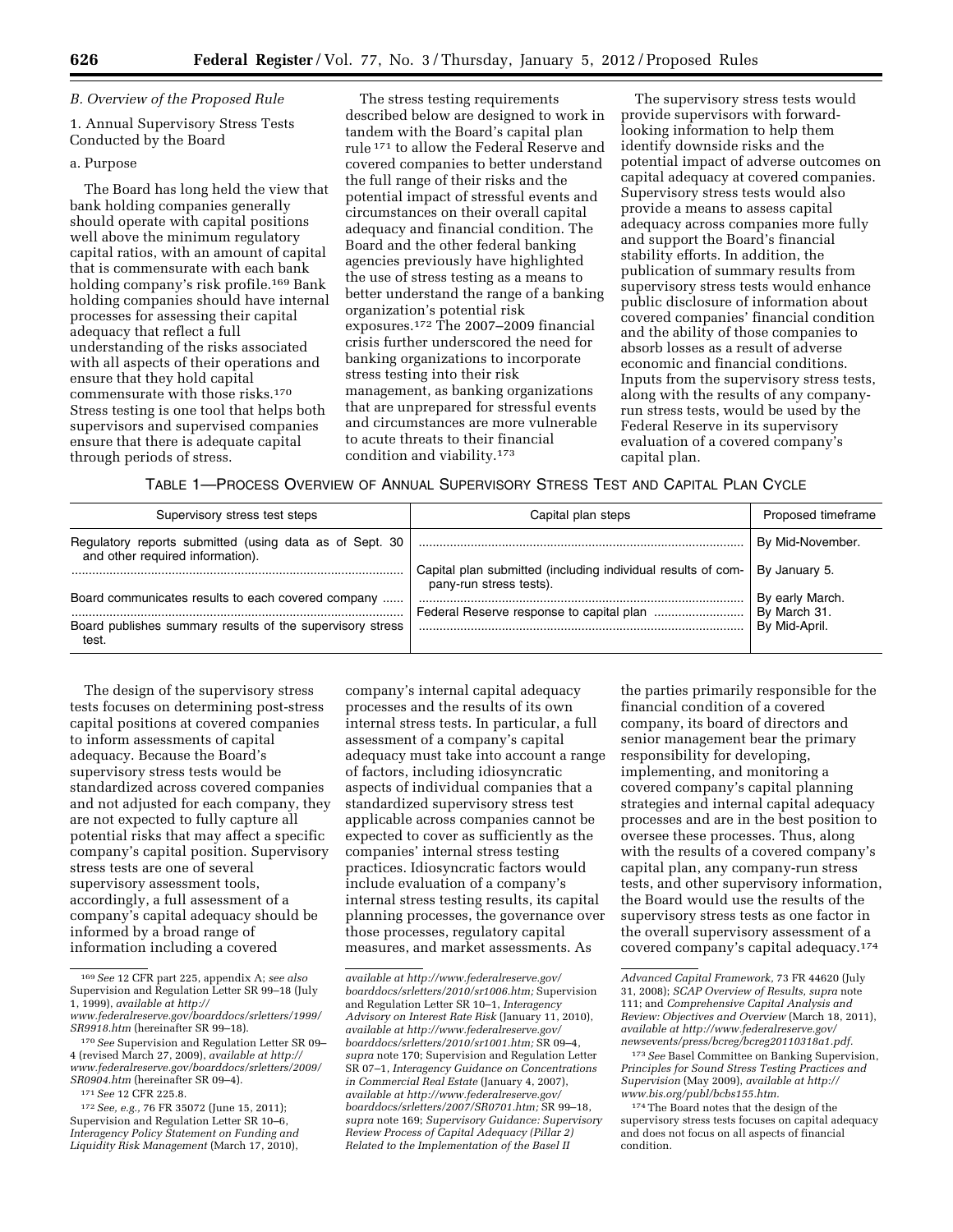# b. Applicability

Except as otherwise provided in the proposed rule, a bank holding company that becomes a covered company no less than 90 days before September 30 of a calendar year must comply with the requirements of the proposed rule regarding stress tests, including the timing of required submissions to the Board, from that September 30 forward. With respect to initial applicability, a bank holding company that is a covered company on the effective date of the proposed rule must comply with the proposed requirements as of the effective date of the rule, including the timing of required submissions to the Board. A company that the Council designates for supervision by the Board on a date 180 days before September 30 of a calendar year must comply with the requirements of the proposed rule regarding stress tests, including the timing of required submissions to the Board, from that September 30 forward.

*Question 70:* Are the timing requirements of this proposal sufficient to allow a covered company or nonbank covered company to prepare, collect, and submit to the Board the information necessary to support the supervisory stress test? If not, what alternative timing should the Board consider?

c. Process Overview of Annual Supervisory Stress Test Cycle

The Board expects to use the following general process and timetables in connection with the supervisory stress tests.

i. Information Collection From Covered Companies

For a supervisory stress test conducted within any given calendar

year, covered companies would be required to submit to the Board data and other information to support the conduct of that year's tests. To the greatest extent possible, the data schedules, and any other data requests, would be designed to minimize burden on the covered company and to avoid duplication, particularly in light of other reporting requirements that may be imposed by the Board. The Board envisions collecting the requisite information from covered companies primarily through the regulatory reporting process, and these reports may change from time to time. The confidentiality of any information submitted to the Board for the supervisory stress tests will be determined in accordance with the Board's rules regarding availability of information.175 As discussed below in section e.iv., the Board proposes to publish a summary of the results the supervisory stress test, as required by the Dodd-Frank Act.176 The Board may obtain supplemental information, as needed, through the supervisory process. The Board plans to publish for notice and comment any new or revised data requirements and related reporting instructions in a separate information collection proposal.177

*Question 71:* What is the potential burden on covered companies stemming from the requirements to submit internal data to support the supervisory stress tests?

ii. Publication of Scenarios and Methodologies

The Board plans to publish the scenarios in advance of conducting the annual stress tests. The Board also plans to publish an overview of its related stress testing methodologies.

#### iii. Conducting Stress Tests

The Board intends to conduct the supervisory stress tests using data collected from covered companies as well as supplemental information. In the course of conducting the stress tests, the Board intends to consult with covered companies as necessary throughout the process, particularly if the company's data submissions or other information provided are unclear or the supervisory stress test raises questions more generally. After conducting its analyses, the Board plans to communicate to each covered company the results within a reasonable period of time.

# iv. Publishing Results

Subsequent to communicating results of the analyses to each covered company, the Board would publish a summary of the supervisory stress test results, as discussed further below.

v. Proposed Steps for Annual and Additional Stress Tests

Table 2 describes proposed steps in the Board's annual supervisory stress test cycle, including proposed general timeframes for each step. The Board devised this proposed process in conjunction with the proposed process outlined below for the company-run stress tests, given the overlap in applicability for certain companies. As noted above, the timeline is also intended to facilitate the use of supervisory stress tests to inform the Board's analysis of companies' capital plan submissions under the annual CCAR process, where applicable. The proposed timeframes are illustrative and are subject to change.

# TABLE 2—PROCESS OVERVIEW OF ANNUAL SUPERVISORY STRESS TESTING CYCLE

[Using data collected as of September 30, except for trading and counterparty data, for a planning horizon of at least nine calendar quarters]

| Step | Proposed timeframe                                                  |
|------|---------------------------------------------------------------------|
|      | No later than mid-November.<br>By mid-November.<br>By mid-February. |

175*See generally* 12 CFR part 261; *see also* 5

177To minimize burden on covered companies, the Board plans to leverage, to the extent possible, any pre-existing data collections that are relevant for the proposed rule's stress testing purposes (for example, see the proposed agency information collection available at *[http://](http://www.federalreserve.gov/reportforms/formsreview/FRY14Q_FRY14A_20110907_ifr.pdf)* 

*[www.federalreserve.gov/reportforms/formsreview/](http://www.federalreserve.gov/reportforms/formsreview/FRY14Q_FRY14A_20110907_ifr.pdf) FRY14Q*\_*FRY14A*\_*[20110907](http://www.federalreserve.gov/reportforms/formsreview/FRY14Q_FRY14A_20110907_ifr.pdf)*\_*ifr.pdf*).

U.S.C. 552(b).

<sup>176</sup> 12 U.S.C. 5365(i)(1)(B)(v).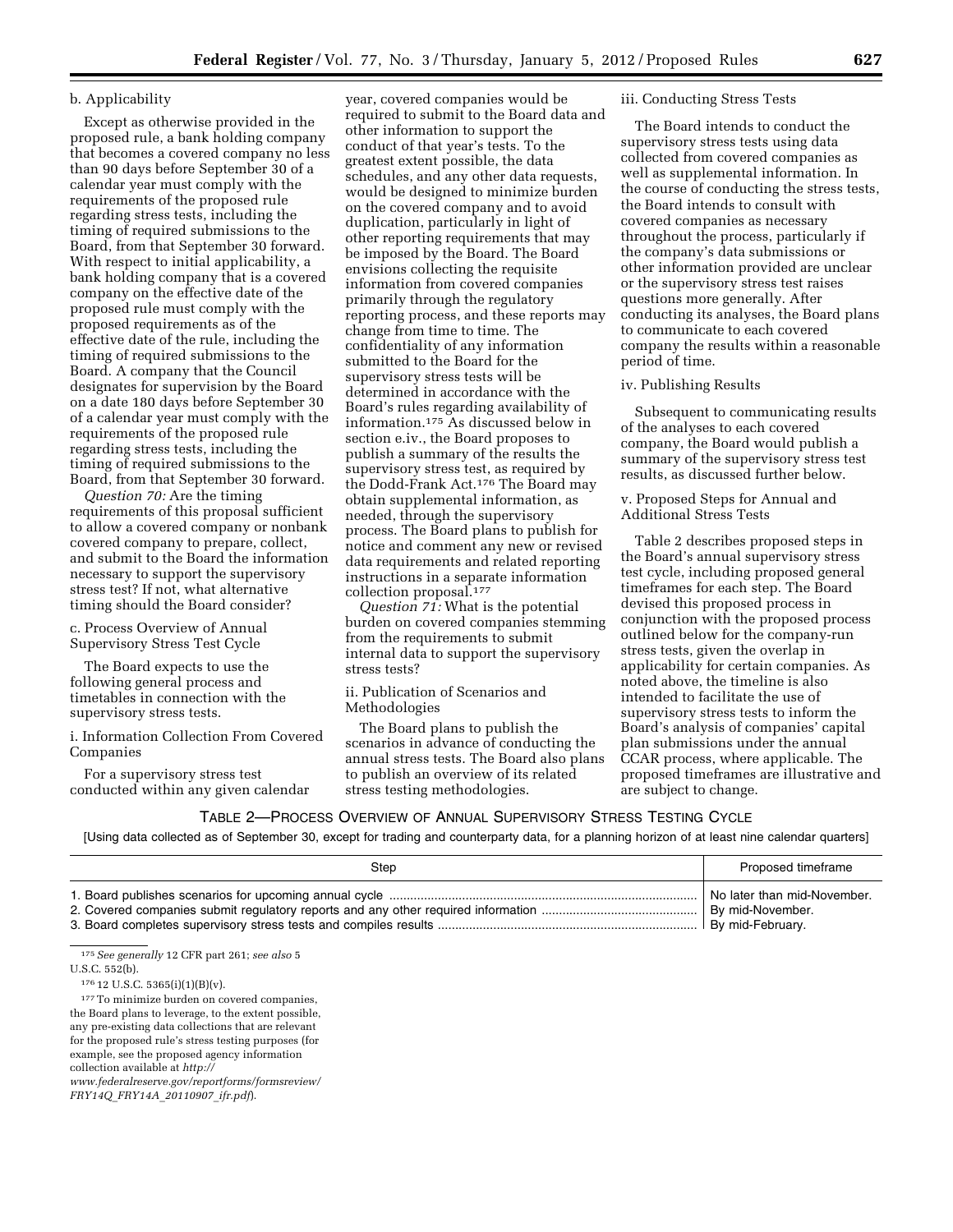TABLE 2—PROCESS OVERVIEW OF ANNUAL SUPERVISORY STRESS TESTING CYCLE—Continued [Using data collected as of September 30, except for trading and counterparty data, for a planning horizon of at least nine calendar quarters]

| Step | Proposed timeframe |
|------|--------------------|
|      | By early March.    |
|      | By early April.    |

### d. General Approach to Supervisory Stress Tests

The Board anticipates that its framework for conducting its annual stress test of covered companies would assess the impact of different economic and financial market scenarios on the consolidated capital of each covered company over a forward-looking planning horizon, taking into account all relevant exposures and activities of that company. The proposed rule defines the planning horizon as the period of time over which the supervisory stress test projections would extend, specifically at least nine quarters. The key feature of this framework would be an estimate of projected net income and other factors affecting capital in each quarter of the stress test planning horizon, leading to an estimate of how each covered company's capital resources would be affected under the scenarios. The primary outputs produced under the framework would be pro forma projections of capital positions (including capital levels and regulatory and other capital ratios) for each quarter-end over the planning horizon.

# i. Scenarios

Under the proposed rule, prior to conducting the analyses of covered companies, the Board would publish a minimum of three different sets of economic and financial conditions, including baseline, adverse, and severely adverse conditions (''scenarios''), under which the Board would conduct its annual analyses. As discussed above, the Board would update, make additions to, or otherwise revise these scenarios as appropriate, and would publish any such changes to the scenarios in advance of conducting each year's analyses. The Board expects that the stress test framework would produce at least three sets of projections using quarterly intervals over the planning horizon based upon the scenarios specified by the Board. The Board envisions that the scenarios would consist of future paths of a series of economic and financial variables over the stress test planning horizon, including projections for a range of macroeconomic and financial indicators, such as real GDP, the

unemployment rate, equity and property prices, and various other key financial variables. The Board recognizes that certain trading positions and tradingrelated exposures are highly sensitive to adverse market events, potentially leading to large short-term volatility in covered companies' earnings. As a result, to address these scenarios, the Board would supplement the scenarios in some cases with market price and rate ''shocks'' that are consistent with historical or other adverse market events specified by the Board. The scenarios, in some cases, may also include stress factors that may not be directly correlated to macroeconomic or financial assumptions but nevertheless can materially affect covered companies' risks, such as factors that affect operational risks.

Each year, the scenarios specified by the Board would reflect changes in the outlook for economic and financial conditions. In general, the baseline scenario would consider the most recently available views of the macroeconomic outlook expressed by government agencies, other publicsector organizations, and private-sector forecasters as of the beginning of the annual stress-test cycle. The adverse scenario could include economic and financial conditions consistent with a recession of at least moderate intensity, including a shortfall of economic activity and increase in unemployment relative to the baseline scenario, weakness in household incomes, declines in asset prices (including equities, corporate bonds, and property prices) and changes in short- and longterm yields on government bonds. The severely adverse scenario would consist of economic and financial conditions that are more unfavorable than those of the adverse scenario and that also include, in some instances, salient factors that are likely to place notable strains on at least some lines of business. For example, such severely adverse conditions could include precipitous declines in property or other asset prices; shifts in the shape of the yield curve; marked changes in the propensity of households or firms to enter bankruptcy; or strains on households, businesses, or real property

markets in particular regions of the United States.

# ii. Data and Information Requirements of Covered Companies

The Board's stress test framework would rely on consolidated data and other information supplied by each covered company. The proposed rule would require each covered company to provide data and information to the Board, generally no later than 40 days after the end of each calendar quarter, although some items may need to be collected only on an annual basis and others may need to be collected on a monthly basis. For data related to trading and counterparty exposures, the Board expects to communicate the as-of date for those exposures during the fourth quarter of each year. Covered companies would need to provide such data and other information in the manner and form prescribed by the Board to enable the Board to estimate net income, losses, and pro-forma capital levels and ratios for those companies over the planning horizon under baseline, adverse, and severely adverse scenarios (or other such conditions as determined appropriate by the Board). This data would include information:

(i) Related to the covered company's on- and off-balance sheet exposures, including in some cases information on individual items (such as loans and securities) held by the company, and including exposures in the covered company's trading portfolio, other trading-related exposures (such as counterparty-credit risk exposures) or other items sensitive to changes in market factors, including, as appropriate, information about the sensitivity of positions in the trading portfolio—including counterparty credit exposures—to changes in market prices and interest rates;

(ii) To assist the Board in estimating the sensitivity of the covered company's revenues and expenses to changes in economic and financial conditions; and

(iii) To assist the Board in estimating the likely evolution of the covered company's balance sheet (such as the composition of its loan and securities portfolios) and allowance for loan losses, in response to changes in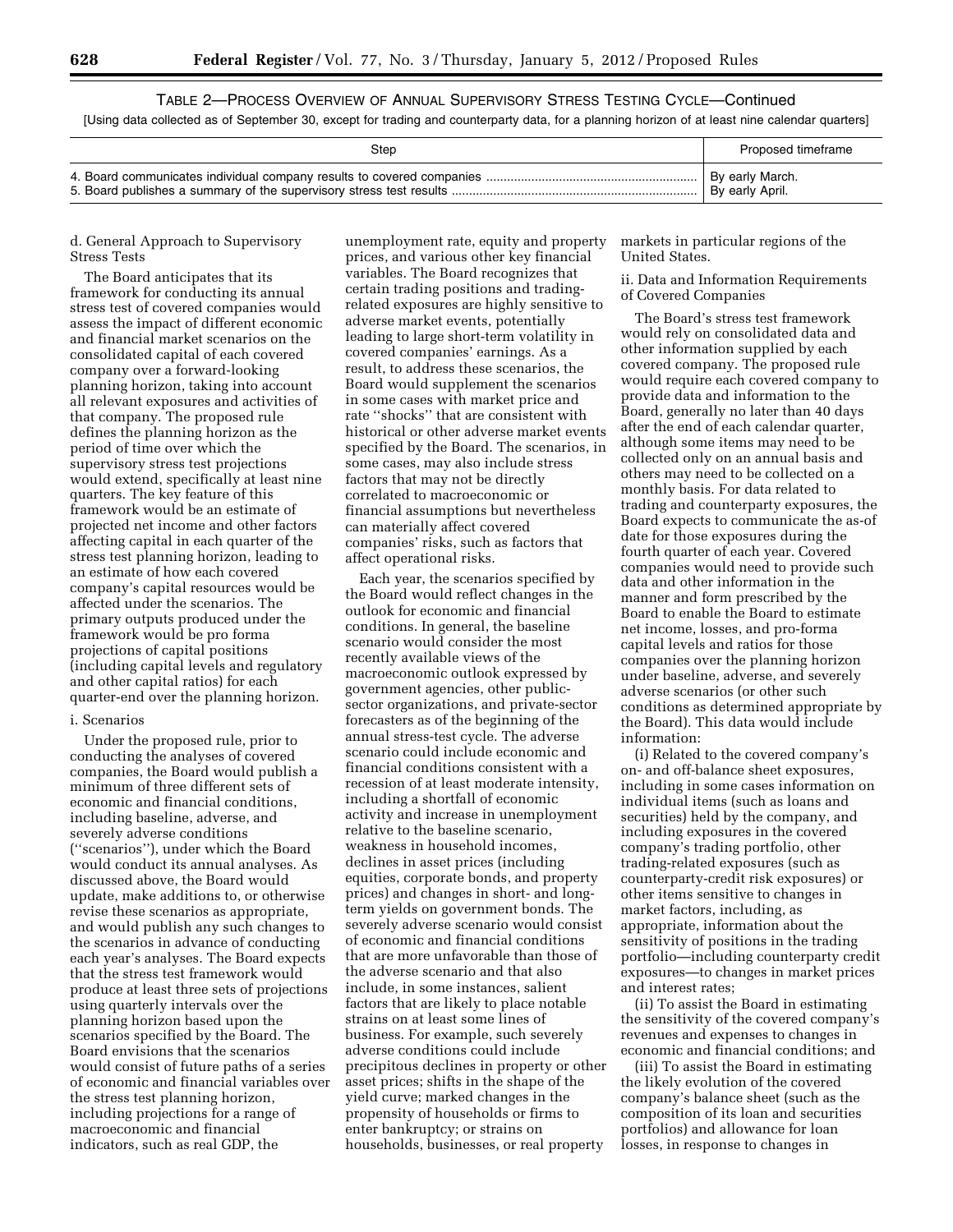economic and financial conditions in each of the scenarios provided.

As noted above, the Board plans to issue a separate information collection proposal to support its annual supervisory stress test analyses.178 The specific data requirements would be outlined in that proposal and the Board would publish any updates to its information requirements in a manner that provides covered companies with sufficient lead time to implement the changes. In addition, under the proposed rule, the Board may require a covered company to submit any other information the Board deems necessary in order to: (i) Ensure that the Board has sufficient information to conduct its analysis; and (ii) derive robust projections of a company's losses, preprovision net revenues, allowance for loan losses, and future pro forma capital positions under the baseline, adverse, and severely adverse scenarios (or other such conditions as determined appropriate by the Board). The confidentiality of any information submitted to the Board for the supervisory stress tests will be determined in accordance with the Board's rules regarding availability of information.179 As discussed below in section e.iv., the Board proposes to publish a summary of the results of the supervisory stress test, as required by the Dodd-Frank Act.180

# iii. Methodology for Estimating Losses and Revenues

While the Board expects to publish an overview of its methodology for the supervisory stress tests, the Board believes it is useful to provide, as part of this proposal, a general overview of the anticipated methodology in advance of that publication. The Board would calculate each covered company's projected losses, revenues, and other factors affecting capital using a series of models and estimation techniques that relate the economic and financial variables in the baseline, adverse, and severely adverse scenarios to the company's losses and revenues. The Board would develop a series of models to estimate losses on various types of loans and securities held by the covered company, using data submitted by that company. These models may be adjusted over time. The Board would

use a separate methodology or a combination of methodologies potentially including covered companies' internal models, if appropriate—to estimate projected losses related to covered companies' trading portfolio or counterparty creditrisk exposures in the event of an adverse market shock, taking into account the complexity and idiosyncrasy of each covered company's positions. The framework may also incorporate an approach to estimate potential losses from stress factors specifically affecting the covered companies' other risks. Finally, the framework would include a set of methodologies to assess the impact of losses, pre-provision net revenue, allowance for loan losses, and other factors on future pro forma capital levels and ratios.

Another element of the framework would be a set of models or rules to describe how a covered company's balance sheet would change over time, as well as a set of assumptions or models for other actions or decisions by the covered company that affect capital, such as its provisioning, dividend, and share repurchase policy. Information about planned future acquisitions and divestitures by the companies would also be incorporated. These projections would then be analyzed to assess their combined impact on the company's capital positions, including projected capital levels and capital ratios, at the end of each quarter in the planning horizon. The framework would thus incorporate all minimum regulatory capital requirements, including all appropriate limits and deductions. These projections used in the supervisory stress tests also would incorporate, as appropriate, any significant changes in or the significant effects of accounting requirements during the planning period.

*Question 72:* What alternative models or methodologies for estimating a covered company's losses and revenues should the Board consider?

e. Results of Annual Analyses

i. Description of Supervisory Assessment

<sup>180</sup> 12 U.S.C. 5365(i)(1)(B)(v). **180 provision net revenue, allowance for** <sup>181</sup> 12 U.S.C. 5365(i)(1)(B)(v). The Board, through its annual analyses, would evaluate each covered company as to whether the covered company has the capital, on a total consolidated basis, necessary to absorb losses under economic and financial market conditions as contained in the designated scenarios. This evaluation would include, but would not be limited to, a review of the covered company's estimated losses, pre-

loan losses, and the extent of their impact on the company's capital levels and ratios, including regulatory capital ratios.

ii. Communication of Results to Covered Companies

The Board notes that, under the Dodd-Frank Act, it is required to publish a summary of the results of its annual analyses.181 Under the proposed rule, prior to publishing a summary of the results of its annual analyses, the Board would convey to each covered company the results of the Board's analyses of that company and explain to the firms information that the Board expects to make public.

iii. Post-Assessment Actions by Covered Companies

As a general matter, under the proposed rule, subsequent to receiving the results of the Board's annual analyses, each covered company must take the results of the analysis conducted by the Board under the proposed rule into account in making changes, as appropriate, to the company's capital structure (including the level and composition of capital); its exposures, concentrations, and risk positions; any plans of the company for recovery; and for improving overall risk management. In addition, each covered company must make such updates to its resolution plan (required to be submitted annually to the Board pursuant to the Board's Regulation QQ (12 CFR part 243)) as the Board, based on the results of its analyses of the company under this subpart, determines appropriate within 90 days of the Board publishing the results of its analyses. Additionally, each covered company that is subject to the requirement to submit a capital plan to the Board under section 225.8 of the Board's Regulation Y (12 CFR 225.8) would be required to consider the results of the analysis of the company conducted by the Board under the proposed rule when updating its capital plan. Stress testing results may also result in the application of early remediation requirements as described further below.

# iv. Publication of Results by the Board

Under the proposed rule, within a reasonable period of time after completing the annual analyses of covered companies (but no later than mid-April of a calendar year), the Board would publish a summary of the results of such analyses. The Board emphasizes that there are certain factors to bear in mind when interpreting any published

<sup>178</sup> To the greatest extent possible, the data templates, and any other data requests, would be designed to minimize burden on the bank holding company and to avoid duplication, particularly in light of potential new reporting requirements arising from the Dodd-Frank Act.

<sup>179</sup>*See generally* 12 CFR part 261; *see also* 5 U.S.C. 552(b).<br> $18012$  U.S.C. 5365(i)(1)(B)(v).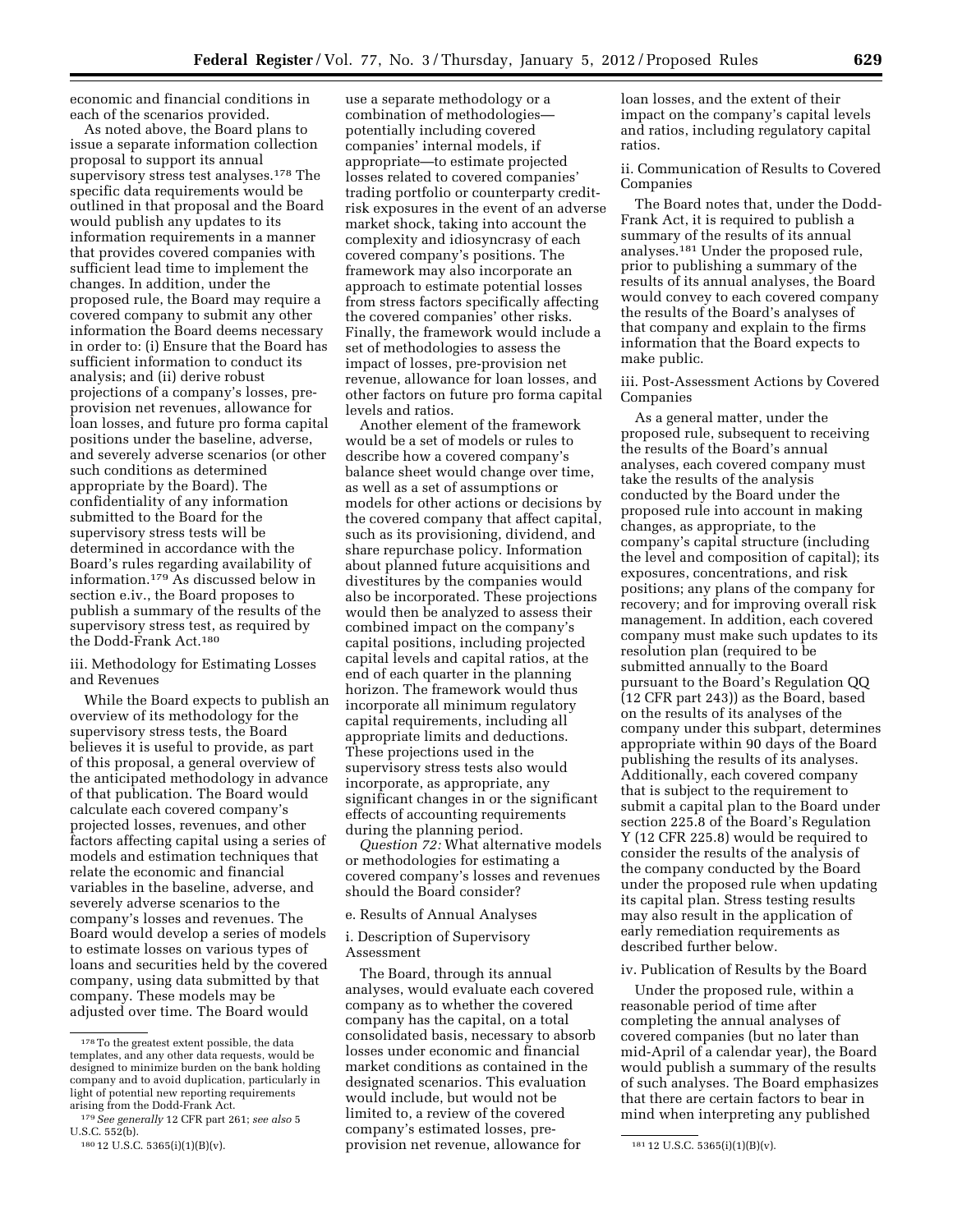results from the Board's annual analyses under the proposed rule. For example, the outputs of the analyses might not align with those produced by other parties conducting similar exercises, even if a similar set of assumptions were used. In addition, the outputs under the adverse and severely adverse scenarios should not be viewed as most likely forecasts or expected outcomes or as a measure of any covered company's solvency. Instead, those outputs are the resultant estimates from forwardlooking exercises that consider possible outcomes based on a set of different hypothetical scenarios.

The Board proposes to publish a highlevel summary of supervisory stress test results for each covered company, i.e., company-specific results. This will support one of the key objectives of the supervisory stress tests, namely to enhance transparency of covered companies' risks and financial condition and its ability to absorb loss as a result of adverse economic and financial conditions. The annual set of published results for each company for each quarter-end over the specified planning horizon is expected to include:

• Estimated losses, including overall losses on loans by subportfolio, available-for-sale and held-to-maturity securities, trading portfolios, and counterparty exposures;

• Estimated pre-provision net revenue;

• Estimated allowance for loan losses;

• Estimated pro forma regulatory and other capital ratios.

The Board recognizes that there are important considerations related to disclosure of such information that must be taken into account with respect to publishing company-specific results from supervisory stress tests, and has carefully analyzed the issues surrounding public disclosure of such results in formulating this proposal. The Board requests comment on its proposal to publish company-specific results.

*Question 73:* What are the benefits and drawbacks associated with company-specific disclosures? What, if any, company-specific items relating to the supervisory stress tests would present challenges or raise issues if disclosed, and what is the nature of those challenges or issues? What specific concerns about the possible release of a company's proprietary information exist? What alternatives to the company-specific disclosures being proposed should the Board consider?

2. Annual and Additional Stress Tests Conducted by the Companies

# a. Purpose

The Board views the company-run stress tests under the proposed rule as having a shared purpose with the supervisory stress tests. The companyrun stress tests would provide forwardlooking information to supervisors to assist in their overall assessments of a company's capital adequacy, help to better identify downside risks and the potential impact of adverse outcomes on the company's capital adequacy, and assist in achieving the financial stability goals of the Dodd-Frank Act. Further, the company-run stress tests are expected to improve companies' stress testing practices with respect to their own internal assessments of capital adequacy and overall capital planning.

The proposed rule would apply to two sets of companies: covered companies and over \$10 billion companies, as defined below. Covered companies would be required to conduct semi-annual company-run stress tests and over \$10 billion companies would be required to conduct annual company-run stress tests.

For purposes of the company-run stress tests, the proposed rule defines a stress test as a process to assess the potential impact on a covered company or an over \$10 billion company of economic and financial conditions (scenarios) on the consolidated earnings, losses and capital of the company over a set planning horizon, taking into account the current condition of the company and the company's risks, exposures, business strategies, and activities.

The Board expects that the companyrun stress tests required under the proposed rule would be one component of the broader stress testing activities conducted by covered companies and over \$10 billion companies. The broader stress testing activities should address the impact of a broad range of potentially adverse outcomes across a wide set of risk types beyond capital adequacy, affecting other aspects of a company's financial condition (e.g., liquidity risk). In addition, a full assessment of a company's capital adequacy must take into account a range of factors, including evaluation of its capital planning processes, the governance over those processes, regulatory capital measures, results of supervisory stress tests where applicable, and market assessments, among others. The Board notes that the company-run stress tests described in this proposed rule focus on capital

adequacy and do not focus on other aspects of financial condition.

# b. Applicability

#### i. General

The proposed rule would apply to covered companies and over \$10 billion companies. Over \$10 billion companies are defined as any bank holding company (other than a bank holding company that is a covered company), any state member bank, or any savings and loan holding company that (i) has more than \$10 billion in total consolidated assets, as determined based on the average of the total consolidated assets as reported on the bank holding company's four most recent FR Y–9C reports, the state member bank's four most recent Consolidated Report of Condition and Income (Call Report), or the savings and loan holding company's four most recent relevant quarterly regulatory reports; and (ii) since becoming an over \$10 billion company, has not had \$10 billion or less in total consolidated assets for four consecutive calendar quarters as reported on the bank holding company's four most recent FR Y–9C reports, the state member bank's four most recent Call Reports, or the savings and loan holding company's four most recent relevant quarterly regulatory reports.182 This calculation will be effective as of the due date of the company's most recent regulatory report.

# c. Process Overview

Except as otherwise provided in the proposed rule, a bank holding company that becomes a covered company or a bank holding company, savings and loan holding company (subject to the delayed effective date for savings and loan holding companies) or state member bank that becomes an over \$10 billion company no less than 90 days before September 30 of a calendar year must comply with the requirements, including the timing of required submissions to the Board, of the proposed rule from September 30 forward. In addition, except as otherwise provided in the rule, a bank holding company that becomes a covered company no less than 90 days before March 31 of a calendar year must

<sup>182</sup>Under section 165(i)(2), the requirements to conduct annual stress tests apply to any financial company with more than \$10 billion in total consolidated assets and that is regulated by a primary federal financial regulatory agency. 12 U.S.C. 5365(i)(2). The Dodd-Frank Act defines primary financial regulatory agency in section 2 of the Act. *See* 12 U.S.C. 5301(12). The Board, Office of the Comptroller of the Currency, and Federal Deposit Insurance Corporation have consulted on rules implementing section 165(i)(2).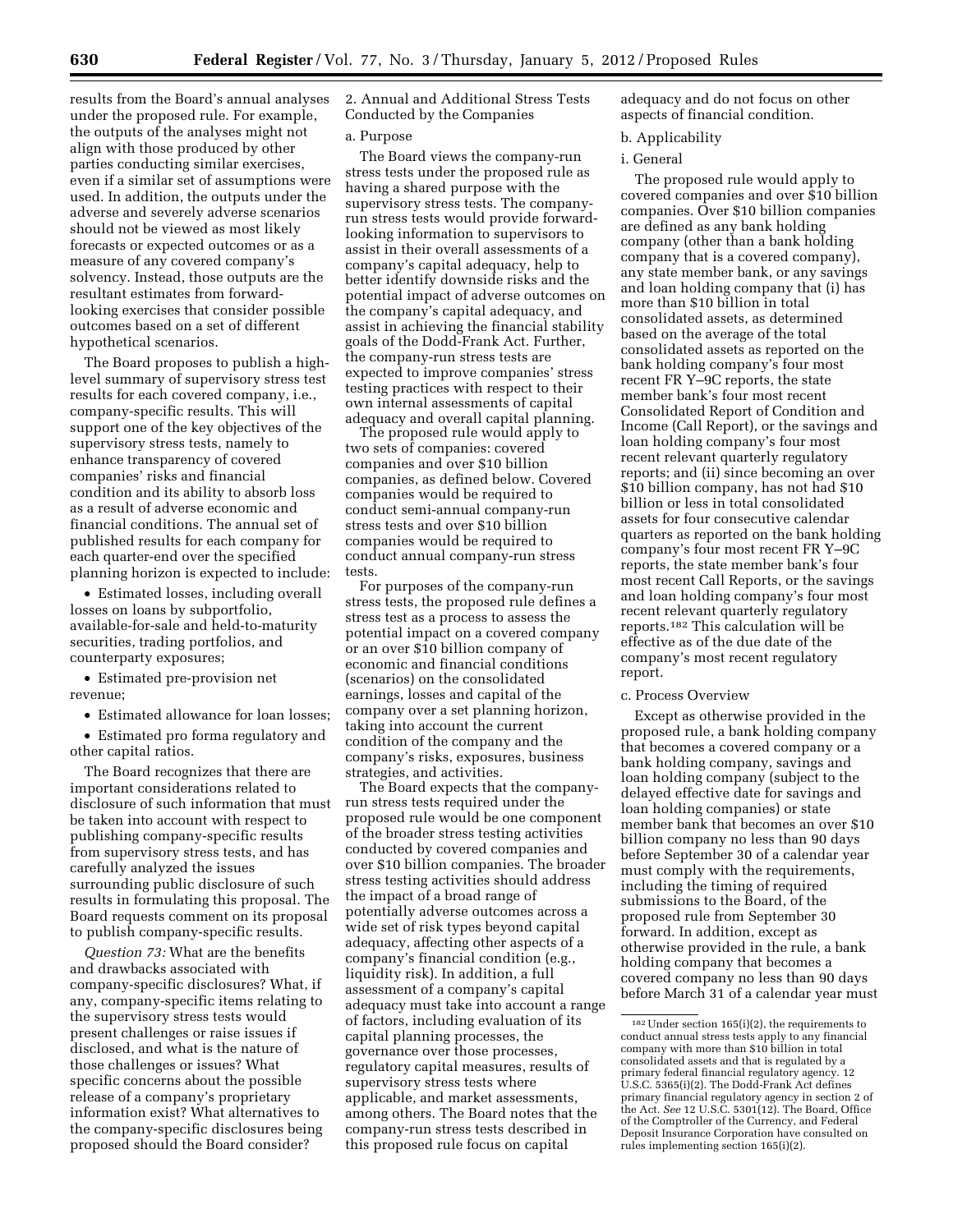comply with the requirements, including timing of required submissions to the Board, of the proposed rule from March 31 forward.

A company that the Council has determined shall be supervised by the Board on a date no less than 180 days before September 30 of a calendar year must comply with the requirements of this subpart, including timing of required submissions, from September 30 of that calendar year and thereafter. Further, a company that the Council has determined shall be supervised by the Board on a date no less than 180 days before March 31 of a calendar year must comply with the requirements of this subpart, including timing of the required submissions from March 31 of that calendar year and thereafter.

With respect to initial applicability, a bank holding company that is a covered company or a bank holding company or state member bank that is an over \$10 billion company on the effective date of the proposed rule would be subject to the proposed requirements as of the effective date, including timing of required submissions to the Board. Also with respect to initial applicability, a savings loan and holding company that is an over \$10 billion company on or after the effective date of the rule would not be subject to the proposed requirements, including timing of required submissions to the Board, until savings and loan holding companies are

subject to minimum risk-based capital and leverage requirements.

The Board expects to use the following general process and timetables in connection with the company-run stress tests.

#### i. Reporting by Companies

Under this proposal, the Board would collect the covered companies' and over \$10 billion companies' stress test results and additional qualitative and quantitative information about the tests on a confidential basis and may require companies to provide other information on a supplemental basis. The Board plans to publish for comment both specific requirements for the report to be submitted to the Board, as described below, and related instructions in a separate information collection proposal before requiring companies to perform the company-run stress tests that would be required under the proposed rule.

Following the stress test, each covered company and each over \$10 billion company would be required to publish a summary of its results as described further below.

#### ii. Annual Company-Run Stress Test

Each year, in advance of the annual company-run stress test required of all covered companies and over \$10 billion companies on a schedule to be established, the Board would provide to such companies at least three scenarios,

including baseline, adverse, and severely adverse, that each covered company and each over \$10 billion company must use to conduct its annual stress test required under the proposed rule. The Board expects that these will be the same scenarios published for use in supervisory stress tests also required by the Act.

iii. Additional Company-Run Stress Test Cycle for Covered Companies

Within a given year, covered companies (but not over \$10 billion companies) would be required to conduct one company-run stress test in addition to the annual stress test described above. For this additional company-run test, each covered company would be required to develop and employ scenarios reflecting a minimum of three sets of economic and financial conditions, including baseline, adverse, and severely adverse scenarios, and such additional conditions as the Board determines appropriate.

iv. Proposed Steps for Annual and Additional Company-Run Stress Tests

Table 3 below describes proposed steps for the company-run stress test cycle for covered companies and over \$10 billion companies, including proposed general timeframes for each step. The proposed timeframes are illustrative and are subject to change.

TABLE 3—PROCESS OVERVIEW OF ANNUAL AND ADDITIONAL COMPANY-RUN STRESS TEST CYCLES

[With annual test using data as of September 30 and additional test using data as of March 31]

| Step                                                                                                                                                                                                                                        | Proposed timeframe                                              |  |  |  |  |  |
|---------------------------------------------------------------------------------------------------------------------------------------------------------------------------------------------------------------------------------------------|-----------------------------------------------------------------|--|--|--|--|--|
| Annual company-run stress test cycle for all covered companies and over \$10 billion companies                                                                                                                                              |                                                                 |  |  |  |  |  |
| 1. Board provides covered companies and over \$10 billion companies with scenarios for annual stress tests<br>2. Covered companies and over \$10 billion companies submit required regulatory report to the Board on their<br>stress tests. | No later than mid-November.<br>By January 5.<br>By early April. |  |  |  |  |  |
| Additional company-run stress test cycle for covered companies                                                                                                                                                                              |                                                                 |  |  |  |  |  |
| 4. Covered companies submit required regulatory report to the Board on their additional stress tests                                                                                                                                        | By July 5.<br>By early October.                                 |  |  |  |  |  |

d. Overview of Stress Test Requirements

i. General Requirements for Company-Run Stress Tests

Under the proposed rule, each covered company and each over \$10 billion company would be required to conduct annual stress tests using the company's financial data as of September 30 of that year, with the exception of trading and counterparty exposures, to assess the potential impact of different scenarios on the consolidated earnings and capital of that company and certain related items over at least a nine-quarter forward-looking planning horizon taking into account all relevant exposures and activities.183 The Board would communicate the required as of date for data related to trading and counterparty exposures of a company during the fourth quarter of each calendar year. Each covered company would also be required to conduct an

additional stress test using the company's financial data as of March 31 of that year.

The Board recognizes that certain parent company structures of covered companies and over \$10 billion companies may include one or more subsidiary banks, each with total consolidated assets greater than \$10 billion. The company-run stress test requirements of Section 165(i)(2) would apply to the parent company and to each subsidiary regulated by a primary federal financial regulatory agency that

<sup>183</sup>The Board expects to communicate the as-of date for data on trading and counterparty exposures sometime in the fourth quarter of each year.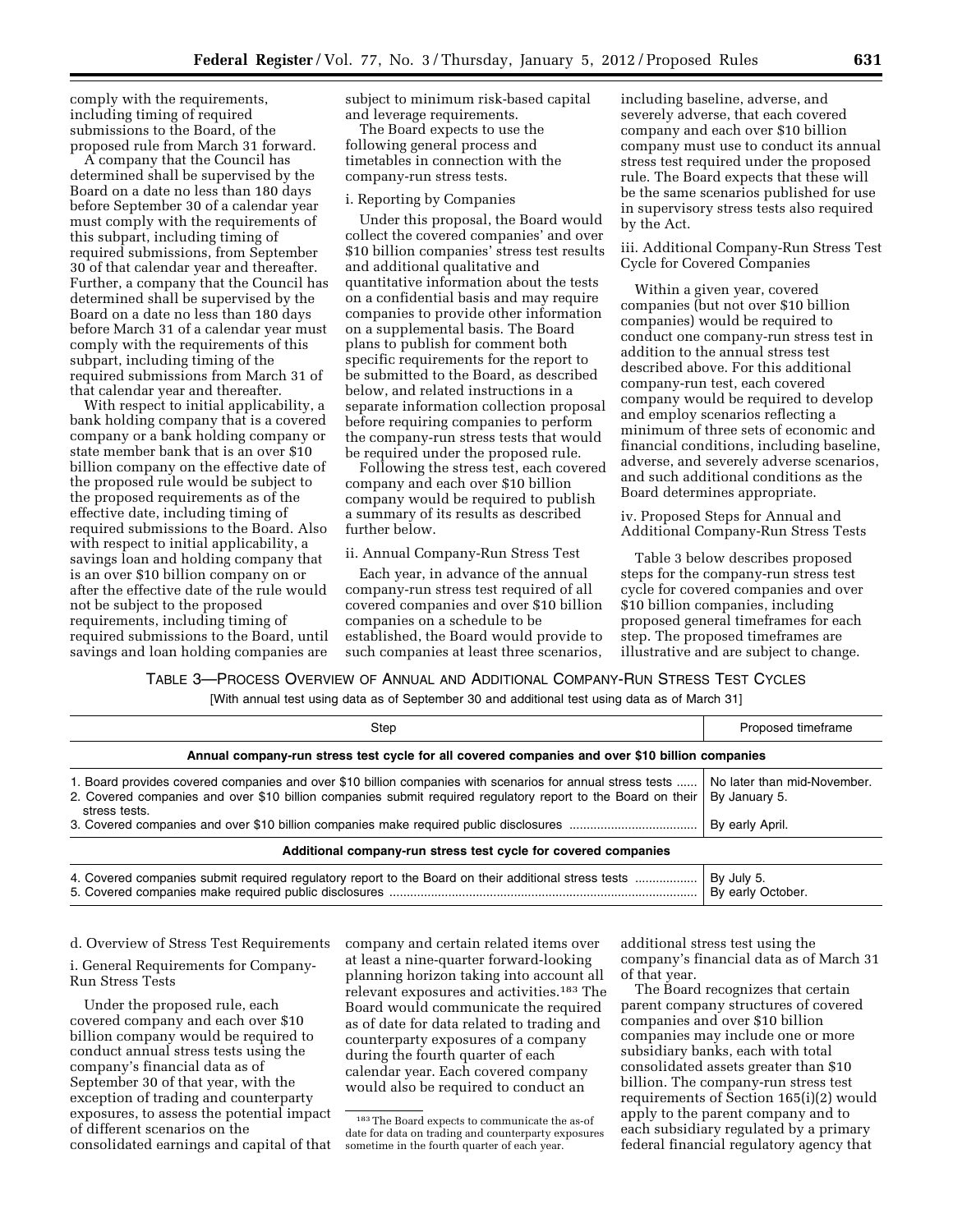has more than \$10 billion in total consolidated assets. To minimize any undue burden associated with multiple entities within one parent structure having to meet the proposed rule's requirements, the Board intends to coordinate with the other federal financial regulatory agencies, as appropriate. For example, the Board would aim to coordinate with the other federal financial regulatory agencies in providing scenarios to be used by multiple entities within a holding company structure when meeting the requirements of the annual stress tests described in the proposed rule.

# ii. Scenarios

The proposed rule would require each covered company and each over \$10 billion company to use a minimum of three sets of economic and financial conditions (scenarios), including baseline, adverse, and severely adverse conditions, or such additional conditions as the Board determines appropriate.

(1) Annual Company-Run Stress Tests

In advance of the annual stress tests, the Board would provide at least three scenarios (baseline, adverse, and severely adverse) that all covered companies and over \$10 billion companies would be required to use to conduct the stress tests required under the proposed rule. These scenarios would be expected to be the same as the scenarios used by the Board in conducting the supervisory stress tests.

(2) Additional Company-Run Stress Tests for Covered Companies

The Board would not provide scenarios to covered companies for the additional company-run stress tests. Rather, for the additional stress test, a covered company would be required to develop and employ its own scenarios reflecting a minimum of three sets of economic and financial conditions baseline, adverse, and severely adverse conditions—or such additional conditions as the Board determines appropriate.

#### iii. Methodologies and Practices

Under the proposed rule, each covered company and each over \$10 billion company would be required to use the applicable scenarios discussed above in conducting its stress tests to calculate, for each quarter-end within the planning horizon, potential losses, pre-provision revenues, allowance for loan losses, and future pro forma capital positions over the planning horizon, including the impact on capital levels and ratios. Each covered company and

over \$10 billion company would also be required to calculate, for each quarterend within the planning horizon, the potential impact of the specific scenarios on its capital ratios, including regulatory and any other capital ratios specified by the Board.

The proposed rule would require each covered company and over \$10 billion company to establish and maintain a system of controls, oversight, and documentation, including policies and procedures, designed to ensure that the stress testing processes used by the company are effective in meeting the requirements of the proposed rule. The company's policies and procedures must, at a minimum, outline the company's stress testing practices and methodologies, validation, use of stress test results and processes for updating the company's stress testing practices consistent with relevant supervisory guidance. Each covered company would also need to include in its policies information describing its processes for scenario development for the additional stress test required under the proposed rule. The board of directors and senior management of each covered company and each over \$10 billion company must approve and annually review the controls, oversight, and documentation, including policies and procedures, of the company established pursuant to the proposed rule.

iv. Stress Test Information and Results

1. Required Report to the Board of Stress Test Results and Related Information

On or before January 5 each year, each covered company and each over \$10 billion company would be required to report to the Board, in the manner and form prescribed in the proposed rule, the results of the stress tests conducted by the company. To the extent possible and where relevant, a covered company would be able to refer to information submitted in connection with capital plan rule requirements when submitting the report required under this rule. The Board plans to publish for comment a description of items to be included in the required report to the Board. The Board anticipates that the report would include (but not necessarily be limited to) the following qualitative and quantitative information. Qualitative information:

• A general description of the use of stress tests required by the proposed rule in the company's capital planning and capital adequacy assessments;

• A description of the types of risks (e.g., credit, market, operational, etc.) being captured in the stress test;

• A general description of the methodologies employed to estimate losses, pre-provision net revenues, allowance for loan losses, changes in capital levels and ratios, and changes in the company's balance sheet over the planning horizon;

• Assumptions about potential capital distributions over the planning horizon;

• For covered companies subject to additional stress tests, a description of scenarios developed by the company for its additional test, including key variables used; and

• Any other relevant qualitative information to facilitate supervisory assessment of the tests, upon request by the Board.

Quantitative information under each scenario:

• Estimated pro forma capital levels and capital ratios, including regulatory and any other capital ratios specified by the Board;

• Estimated losses by exposure category;

• Estimated pre-provision net revenue;

• Estimated allowance for loan losses; • Estimated total assets and risk-

weighted assets;

• Estimated aggregate loan balances; • Potential capital distributions over

the planning horizon; and • Any other relevant quantitative

information to facilitate supervisory understanding of the tests, upon request by the Board.

A covered company subject to an additional stress test would also be required to report to the Board the results of its additional test on or before July 5 each year, in a manner similar to its report required for its annual stress test. The Board may also request supplemental information as needed. Under the Dodd-Frank Act, companies are required to publish a summary of their stress test results (*see* discussion in section 3. below).184

2. Supervisory Review of Companies' Stress Test Processes and Results

Based on information submitted by a covered company or an over \$10 billion company in the required report to the Board described above as well as other relevant information, the Board would conduct an analysis of the quality of the company's stress tests processes and related results. The Board envisions that feedback about such analysis would be provided to a company through the supervisory process. In addition, each covered company and each over \$10 billion company would be required to take the results of the annual stress test (or additional stress tests in the case of a covered company), in conjunction

<sup>184</sup> 12 U.S.C. 5365(i)(2)(C)(iv).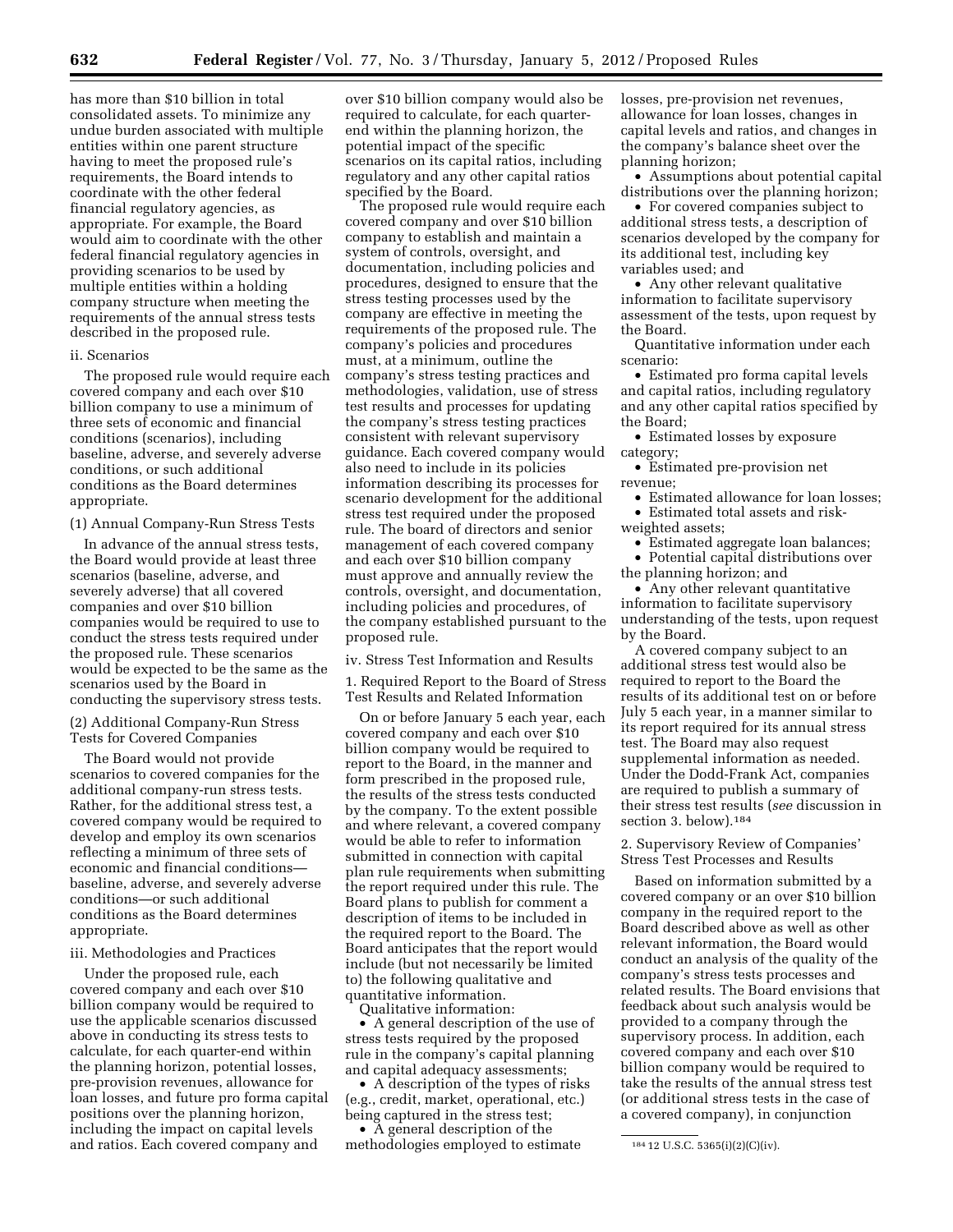with the Board's analyses of those results, into account in making changes, as appropriate, to the company's capital structure (including the level and composition of capital); its exposures, concentrations, and risk positions; any plans of the company for recovery and resolution; and to improve the overall risk management of the company. Additionally, each covered company would be required to consider the results of its company-run stress tests in developing and updating its capital plan. The Board may also require other actions consistent with safety and soundness of the company.

3. Publication of Results by the Company

Consistent with the requirements of the Act, the proposed rule would require each covered company and each over \$10 billion company to publish a summary of the results of its annual company-run stress tests within 90 days of submitting its required report to the Board. A covered company subject to the additional stress test would also be required to publish a summary of the results of its additional test within 90 days of submitting its required report to the Board for that test. The summary may be published on a covered company's or an over \$10 billion company's Web site or in any other forum that is reasonably accessible to the public; further, it is expected that an over \$10 billion company that is a subsidiary of another covered company or another over \$10 billion company could publish its summary on the parent company's Web site or in another form along with the parent company's summary. The required information publicly disclosed by each covered company and each over \$10 billion company, as applicable, would, at a minimum, include:

(i) A description of the types of risks being included in the stress test;

(ii) For each covered company, a highlevel description of scenarios developed by the company for its additional stress test, including key variables used (such as GDP, unemployment rate, housing prices);

(iii) A general description of the methodologies employed to estimate losses, revenues, allowance for loan losses, and changes in capital positions over the planning horizon;

(iv) Aggregate losses, pre-provision net revenue, allowance for loan losses, net income, and pro forma capital levels and capital ratios (including regulatory and any other capital ratios specified by the Board) over the planning horizon under each scenario;

*Question 74:* What alternative to the public disclosure requirements of the proposed rule should the Board consider? What are the potential consequences of the proposed public disclosures of the company-run stress test results?

# *C. Request for Comments*

The Board requests comment on all aspects of the proposed rule for the annual and additional company-run stress testing cycles.

*Question 75:* Is the proposed timing of stress testing appropriate, and why? If not, what alternatives would be more appropriate? What, if any, specific challenges exist with respect to the proposed steps and timeframes? What specific alternatives exist to address these challenges that still allow the Board to meet its statutory requirements? Please comment on the use of the ''as of'' date of September 30 (and March 31 for additional stress tests), the January 5 reporting date (and July 5 for additional stress test) the publication date, and the sufficiency of time for completion of the stress tests.

*Question 76:* Does the immediate effectiveness of the proposed rule provide sufficient time for an institution that is covered at the effective date of the rule to conduct its first annual stress test? Would over \$10 billion companies, in particular, have sufficient time to prepare for the first annual stress test, under either the proposed initial or proposed ongoing applicability rules?

# **VIII. Debt-to-Equity Limits for Certain Covered Companies**

#### *A. Background*

Section 165(j) provides that the Board must require a covered company to maintain a debt-to-equity ratio of no more than 15-to-1, upon a determination by the Council that such company poses a grave threat to the financial stability of the United States and that the imposition of such requirement is necessary to mitigate the risk that such company poses to the financial stability of the Unites States.185 The Act requires that, in making its determination, the Council must take into consideration the criteria in Dodd-Frank Act sections 113(a) and (b). These criteria include, among other things, the extent of the leverage of the company, the nature, scope, size, scale, concentration, interconnectedness, and mix of the activities of the company, and the importance of the company as a source of credit for U. S. households,

businesses, and State and local governments and as a source of liquidity for the U.S. financial system. The Board is required to promulgate regulations to establish procedures and timelines for compliance with section  $165(i).^{186}$ 

The Board seeks comment on this proposed rule that would establish procedures to notify a covered company that the Council has made a determination under section 165(j) that the company must comply with the 15 to-1 debt-to-equity ratio requirement (identified company), as well as procedures for terminating the requirement. The proposed rule also defines the components of the debt-toequity requirement and establishes a time period of 180 days for an identified company to comply with the debt-toequity ratio requirement, and provides that the time for compliance may be extended if an extension would be in the public interest.

### *B. Overview of the Proposed Rule*

The debt-to-equity limitation in section 165(j) applies to any covered company where the Council makes two findings: (i) That the covered company poses a grave threat to the financial stability of the United States; and (ii) that the imposition of the specified debt-to-equity requirement is necessary to mitigate that systemic risk. Under the proposal, ''debt'' and ''equity'' would have the same meaning as ''total liabilities'' and ''total equity capital'' respectively, as calculated in an identified company's reports of financial condition. The 15-to-1 debt-toequity would be calculated as the ratio of total liabilities to total equity capital minus goodwill.

Section 252.152(a) provides for notice to the identified company and establishes the maximum debt-to-equity ratio requirement for an identified company. An identified company would receive written notice from the Board that the Council has made a determination under section 165(j) that the company poses a grave threat to the financial stability of the United States and that the imposition of the statutory debt-to-equity ratio requirement is necessary. An identified company would be permitted 180 calendar days from the date of receipt of the notice to comply with the 15-to-1 debt-to-equity ratio requirement. The proposed rule does not establish a specific set of actions to be taken by a company in order to comply with the debt-to-equity ratio requirement; however, the Board would expect a company to come into compliance with the ratio in a manner

<sup>185</sup>The statute expressly exempts any federal home loan bank from the debt-to-equity ratio requirement. *See* 12 U.S.C. 5366(j)(1). <sup>186</sup> 12 U.S.C. 5366(j)(3).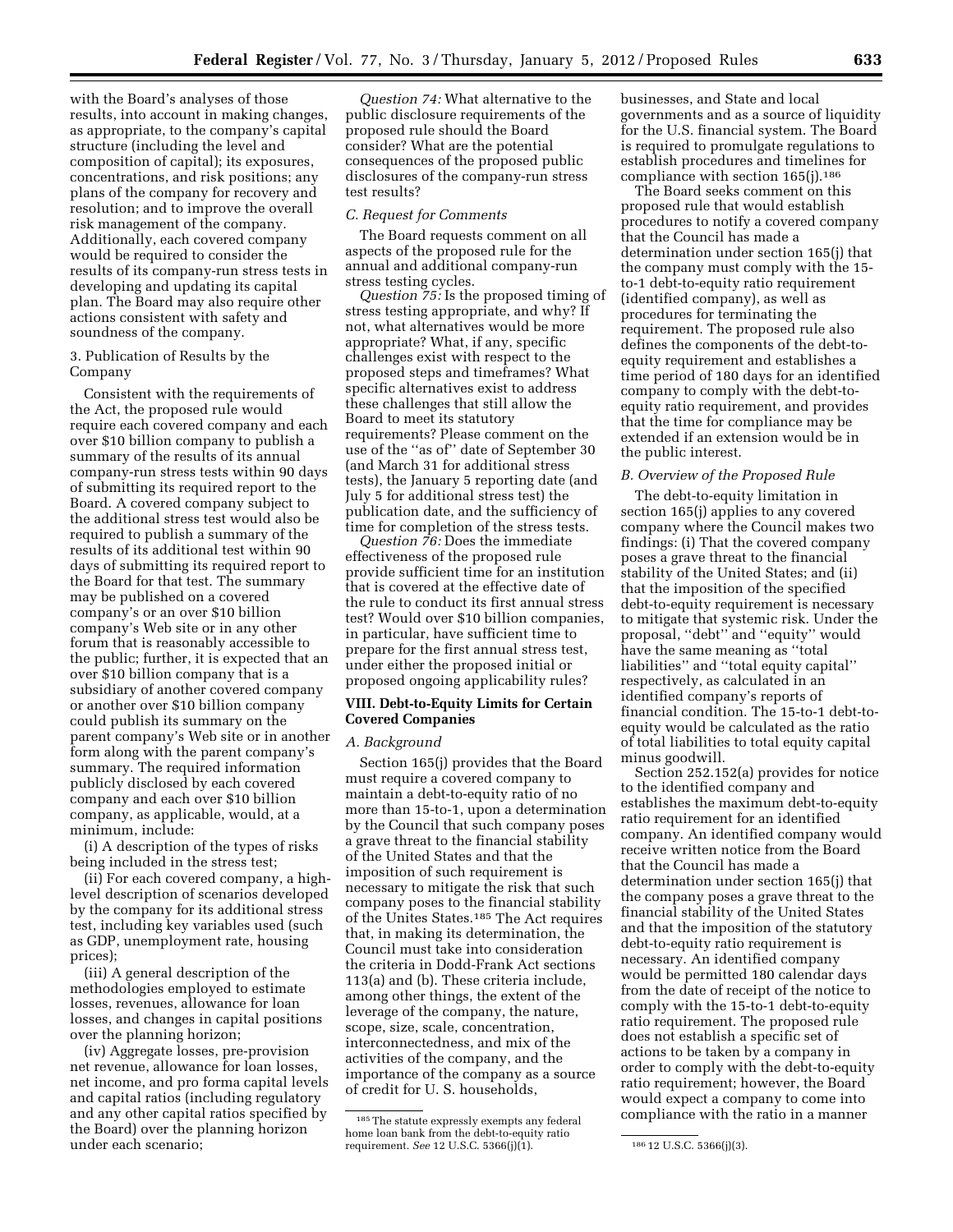that is consistent with the company's safe and sound operation and preservation of financial stability. For example, a company generally would be expected to make a good faith effort to increase equity capital through limits on distributions, share offerings, or other capital raising efforts prior to liquidating margined assets in order to achieve the required ratio.

While it is important that a company that presents a grave threat to U.S. financial stability take prompt action to reduce risks to financial stability, section 252.152(b) provides that an identified company may request an extension of time to comply with the debt-to-equity ratio requirement for up to two additional periods of 90 days each. Requests for an extension of time to comply must be received in writing by the Board not less than 30 days prior to the expiration of the existing time period for compliance, and must provide information sufficient to demonstrate that the company has made good faith efforts to comply with the debt-to-equity ratio requirement and that each extension would be in the public interest. The proposed 180-day period is intended to provide sufficient time for an identified company to take appropriate action to comply with the debt-to-equity ratio requirement. In the event that an extension of time is requested, the Board would review the request in light of the relevant facts and circumstances, including the extent of the identified company's efforts to comply with the ratio and whether the extension would be in the public interest.

Section 252.152(c) provides that an identified company would no longer be subject to the debt-to-equity ratio requirement of this subpart as of the date it receives notice of a determination by the Council that the company no longer poses a grave threat to the financial stability of the United States and that the imposition of a debtto-equity requirement is no longer necessary.

The Board requests comment on all aspects of the proposed rule, and specifically on the definitions of debt and equity and on whether the proposed 180-day time period for compliance is appropriate.

*Question 77:* What alternatives to the definitions and procedural aspects of this proposed rule should the Board consider?

# **IX. Early Remediation**

# *A. Background*

The recent financial crisis revealed that the condition of large banking

organizations can deteriorate rapidly even during periods when their reported capital ratios are well above minimum requirements. The crisis also revealed fundamental weaknesses in the U.S. regulatory community's tools to deal promptly with emerging issues. As detailed in the Government Accountability Office's (GAO) June 2011 study on the effectiveness of the prompt corrective action (PCA) regime, the PCA regime's triggers, based primarily on regulatory capital ratios, limited its ability to promptly address problems at insured depository intuitions.187 The study also concluded that the PCA regime failed to prevent widespread losses to the deposit insurance fund, and that while supervisors had the discretion to act more quickly, they did not consistently do so.188

Section 166 of the Dodd-Frank Act was designed to address these problems by directing the Board to promulgate regulations providing for the early remediation of financial weaknesses at covered companies. The Dodd-Frank Act requires the Board to define measures of a covered company's financial condition, including, but not limited to, regulatory capital, liquidity measures and other forward-looking indicators that would trigger remedial action. The Act also mandates that remedial action requirements increase in stringency as the financial condition of a covered company deteriorates and include: (i) limits on capital distributions, acquisitions and asset growth in the early stages of financial decline; and (ii) capital restoration plans, capital raising requirements, limits on transactions with affiliates, management changes and asset sales in the later stages of financial decline.189

# *B. Overview of the Proposed Rule*

The proposed rule establishes a regime for the early remediation of financial distress at covered companies that includes four levels of remediation requirements and several forwardlooking triggers designed to identify emerging or potential issues before they develop into larger problems. The four levels of remediation are: (i) Heightened supervisory review, in which the Board would conduct a targeted review of the covered company to determine if it

should be moved to the next level of remediation; (ii) initial remediation, in which a covered company would be subject to restrictions on growth and capital distributions; (iii) recovery, in which a firm would be subject to a prohibition on growth and capital distributions, limits on executive compensation, and requirements to raise additional capital, and additional requirements on a case-by-case basis; and (iv) recommended resolution, in which the Board would consider whether to recommend to the Treasury Department and the FDIC that the firm be resolved under the orderly liquidation authority provided for in Title II of the Dodd-Frank Act.

While the proposed framework includes regulatory capital triggers, which the Board recognizes can be a lagging indicator, non-discretionary restrictions on growth and capital distributions would occur once a covered company's capital levels fall below the ''well capitalized'' threshold. In contrast, similar actions do not occur under the PCA regime until a depository institution falls below the ''adequately capitalized'' level.190

Further, in December 2010, the BCBS adopted a series of reforms directed at improving the quantity and quality of capital held by internationally active banking organizations. Specifically, the Basel III reforms introduce a minimum tier 1 common risk-based capital ratio, heighten the qualification standards for regulatory capital, introduce a capital conservation buffer on top of minimum regulatory capital ratios, and raise the minimum tier 1 capital risk-based requirement. In addition, under the Basel II-based advanced approaches rule, companies are required to estimate expected credit losses and deduct from capital the amount by which expected credit losses exceed eligible credit reserves, as defined in the rule.191 The reforms are expected to result in regulatory capital ratios that provide a more accurate reflection of a company's condition. As noted above, the Board and the other federal banking agencies are in the process of developing a proposal to implement the Basel III framework in the United States. The Board expects to evaluate the interaction between the early remediation framework for covered companies and any revised capital standards as those standards are incorporated into U.S. regulation, and may propose conforming changes to the

<sup>187</sup>*See* Government Accountability Office, *Modified Prompt Corrective Action Framework Would Improve Effectiveness,* GAO–11–612 (June 23, 2011), *available at [http://www.gao.gov/](http://www.gao.gov/new.items/d11612.pdf) [new.items/d11612.pdf](http://www.gao.gov/new.items/d11612.pdf)* (hereinafter GAO Study). PCA is required by section 38 of the Federal Deposit Insurance Act. 12 U.S.C. 1831(*o*). PCA applies only to insured depository institutions, rather than to consolidated banking organizations.

<sup>188</sup>*See id.* 

<sup>189</sup> 12 U.S.C. 5366.

<sup>190</sup>*See* 12 CFR 208.45.

<sup>191</sup>*See* 12 CFR part 225, appendix G.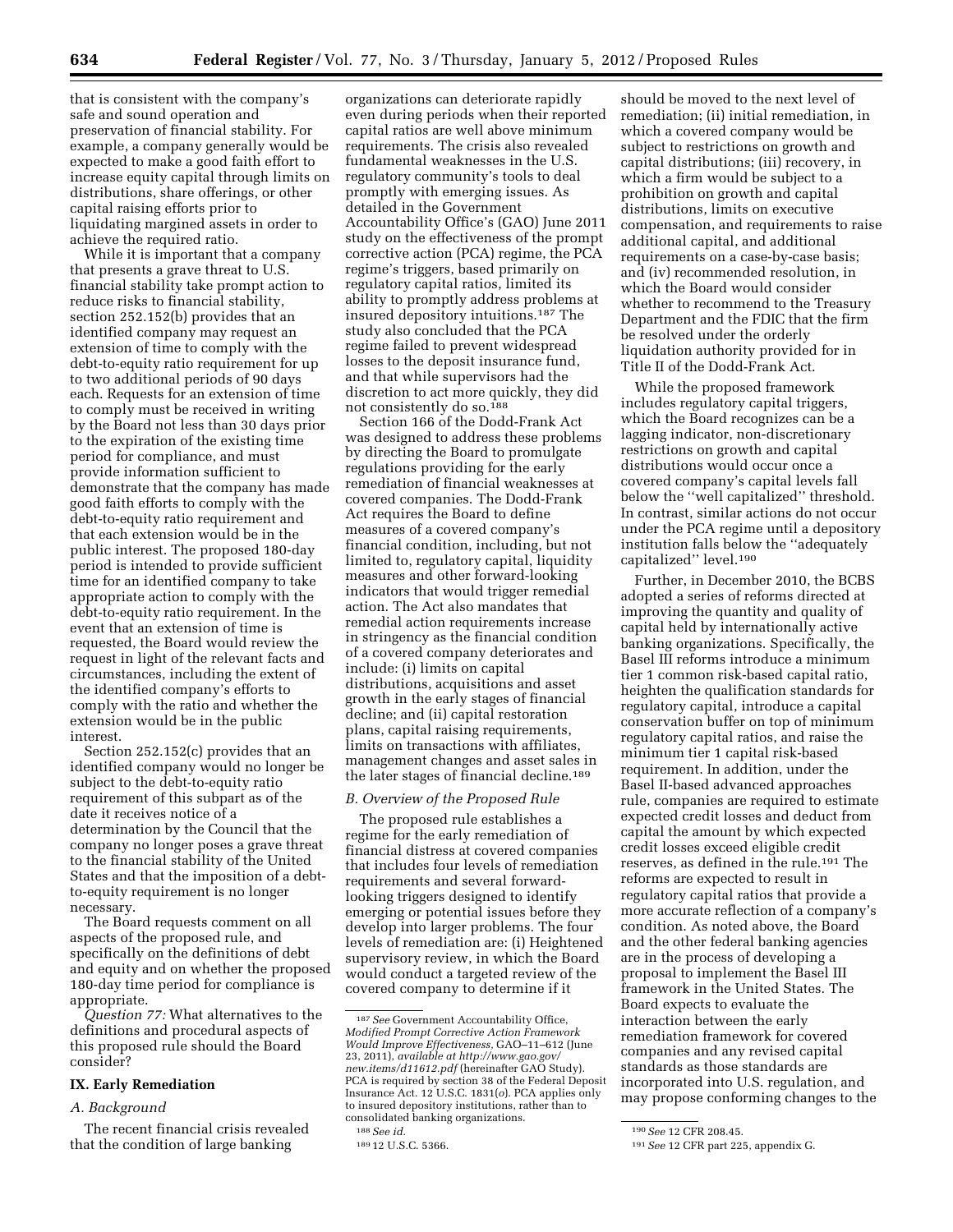early remediation framework at that time.

In addition to regulatory capital-based triggers, the proposed rule includes forward-looking triggers based on (i) supervisory stress tests, which provide an assessment of the covered company's ability to withstand adverse economic and financial market conditions; and (ii) market indicators, which provide a third-party assessment of the covered company's financial position. The Board also has sought to harmonize the proposed rule with the risk management and risk committee requirements as well as the liquidity risk management standards that would be applicable to covered companies under this proposed rule. Identified weakness in any of the enhanced risk management and liquidity risk management standards may also trigger supervisory actions, including non-discretionary actions specified in the early remediation regime.

The Board considered including an explicit quantitative liquidity trigger in the proposal, but is concerned that such a trigger could exacerbate funding pressures at affected covered companies, rather than provide for early remediation of issues. The Board also considered including certain balance sheet measures as triggers, including nonperforming loans and loan concentrations, in the early remediation regime. In its recent study, the GAO identified asset quality as an important predictor of future bank failure.192 However, the Board is concerned that such triggers would be inappropriate for firms engaged predominantly in activities other than commercial banking, and therefore would provide limited value in an early remediation regime applicable to all covered companies.

In implementing the proposed rule, the Board expects to notify the primary regulators of a covered company's subsidiaries and the FDIC as the covered company enters into or changes remediation levels.

*Question 78:* The Board recognizes that liquidity ratios can provide an early indication of difficulties at a covered company and seeks comment on the costs and benefits of including a quantitative liquidity trigger in the early remediation regime. If the Board were to include a quantitative liquidity trigger in the regime, what quantitative liquidity trigger should be used and how should it be calibrated?

*Question 79:* The Board also seeks comment on the value of including balance sheet measures, such as nonperforming loans and loan concentrations, in the early remediation regime as triggers. What balance sheet measures, if any, should the Board include, and how should they be calibrated?

Tables 4 and 5 below provide a summary of all triggers and associated remediation actions in this proposed rule.

|                                                             | Risk-based capital/le-<br>verage                                                                                                                                                                                                                                                                                                                   | Stress tests                                                                                                                                                                                                                                                              | Enhanced risk man-<br>agement and risk<br>committee standards                                                                                                                       | Enhanced liquidity<br>risk management<br>standards                                                                                                                        | Market indicators                                                                                                                                  |
|-------------------------------------------------------------|----------------------------------------------------------------------------------------------------------------------------------------------------------------------------------------------------------------------------------------------------------------------------------------------------------------------------------------------------|---------------------------------------------------------------------------------------------------------------------------------------------------------------------------------------------------------------------------------------------------------------------------|-------------------------------------------------------------------------------------------------------------------------------------------------------------------------------------|---------------------------------------------------------------------------------------------------------------------------------------------------------------------------|----------------------------------------------------------------------------------------------------------------------------------------------------|
| Level 1 (Heightened<br><b>Supervisory Review</b><br>(HSR)). | Meets all risk-based<br>and leverage re-<br>quirements for a<br>well capitalized<br>covered company:<br>Tier 1 RBC ratio<br>$>6.0\%$ .<br>Total RBC ratio<br>$>10.0\%$ .<br>Tier 1 Leverage<br>ratio $> 5.0\%$ .<br>However, the<br>covered com-<br>pany has dem-<br>onstrated cap-<br>ital structure or<br>capital plan-<br>ning weak-<br>nesses. | Covered company's<br>regulatory capital<br>ratios exceed min-<br>imum requirements<br>under the super-<br>visory stress test<br>severely adverse<br>scenario but it is<br>otherwise in non-<br>compliance with the<br>Board's capital plan<br>or stress testing<br>rules. | Covered company<br>has manifested<br>signs of weakness<br>in meeting en-<br>hanced risk man-<br>agement or risk<br>committee require-<br>ments for covered<br>companies.            | Covered company<br>has manifested<br>signs of weakness<br>in meeting the en-<br>hanced liquidity risk<br>management<br>standards for cov-<br>ered companies.              | The median value of<br>any of the covered<br>company's market<br>indicators exceeds<br>the trigger thresh-<br>old for the entire<br>breach period. |
| Level 2 (Initial Reme-<br>diation).                         | Fails to meet any one<br>of the Level 1 cap-<br>ital levels and<br>maintains:<br>Tier 1 RBC ratio<br>$>4.0\%$<br>Total RBC ratio<br>$>8.0\%$<br>Tier 1 Leverage<br>ratio $> 4.0\%$                                                                                                                                                                 | Under the supervisory<br>stress test severely<br>adverse scenario,<br>the company's Tier<br>1 common RBC<br>ratio falls below 5%<br>during any quarter<br>of the nine quarter<br>planning horizon.                                                                        | Covered company<br>has demonstrated<br>multiple defi-<br>ciencies in meeting<br>the enhanced risk<br>management and<br>risk committee re-<br>quirements for cov-<br>ered companies. | Covered company<br>has demonstrated<br>multiple defi-<br>ciencies in meeting<br>the enhanced li-<br>quidity risk man-<br>agement standards<br>for covered compa-<br>nies. | n.a.                                                                                                                                               |

# TABLE 4—EARLY REMEDIATION TRIGGERS

<sup>192</sup>*See* GAO Study, *supra* note 187, at 2.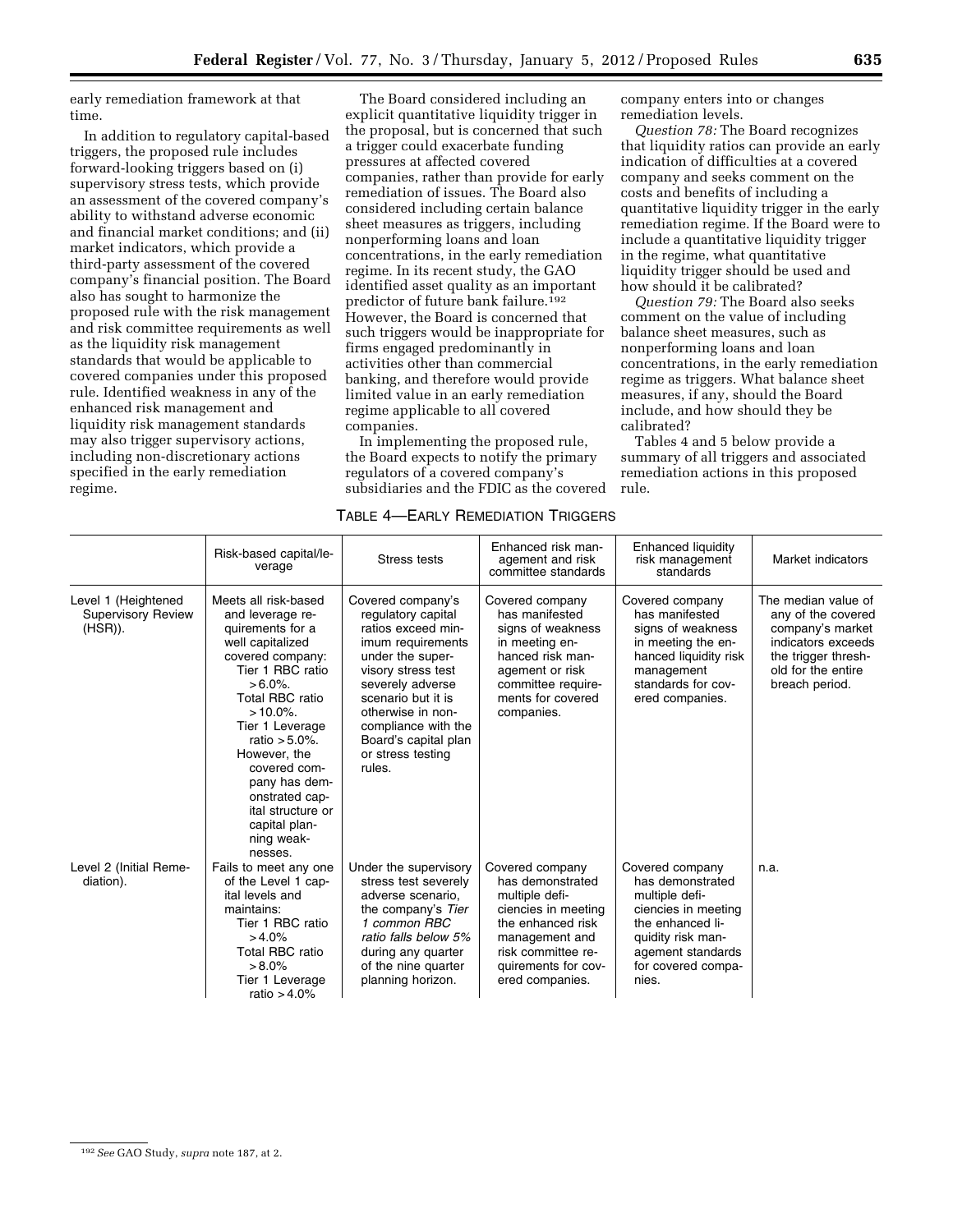|                                             | Risk-based capital/le-<br>verage                                                                                                                                                                                                                                                                                                                                                             | Stress tests                                                                                                                                                                             | Enhanced risk man-<br>agement and risk<br>committee standards                                                                                                   | <b>Enhanced liquidity</b><br>risk management<br>standards                                                                                      | Market indicators |
|---------------------------------------------|----------------------------------------------------------------------------------------------------------------------------------------------------------------------------------------------------------------------------------------------------------------------------------------------------------------------------------------------------------------------------------------------|------------------------------------------------------------------------------------------------------------------------------------------------------------------------------------------|-----------------------------------------------------------------------------------------------------------------------------------------------------------------|------------------------------------------------------------------------------------------------------------------------------------------------|-------------------|
| Level 3 (Recovery)                          | Fails to meet any one<br>of the Level 2 cap-<br>ital levels and<br>maintains:<br>Tier 1 RBC ratio<br>$>3.0\%$<br>Total RBC ratio<br>$> 6.0\%$<br>Tier 1 Leverage<br>ratio $>3.0\%$<br>Or institution's<br>risk-based cap-<br>ital ratios re-<br>main below<br>6.0% Tier 1<br>RBC, 10.0%<br>Total RBC, or<br>5.0% Lever-<br>age, for more<br>than two com-<br>plete consecu-<br>tive calendar | Under the severely<br>adverse scenario,<br>the covered com-<br>pany's Tier 1 com-<br>mon RBC ratio falls<br>below 3% during<br>any quarter of the<br>nine quarter plan-<br>ning horizon. | Covered company is<br>in substantial non-<br>compliance with<br>enhanced risk man-<br>agement and risk<br>committee require-<br>ments for covered<br>companies. | Covered company is<br>in substantial non-<br>compliance with<br>enhanced liquidity<br>risk management<br>standards for cov-<br>ered companies. | n.a.              |
| Level 4 (Rec-<br>ommended resolu-<br>tion). | quarters.<br>Covered company's<br>regulatory capital<br>ratios are below<br>any of the following<br>thresholds:<br>3.0% Tier 1 RBC<br>6.0% Total RBC<br>3.0% Tier 1 Le-<br>verage ratio                                                                                                                                                                                                      | n.a                                                                                                                                                                                      | n.a                                                                                                                                                             | n.a                                                                                                                                            | n.a.              |

| TABLE 4—EARLY REMEDIATION TRIGGERS—Continued |
|----------------------------------------------|
|----------------------------------------------|

# TABLE 5—REMEDIATION ACTIONS

|                                             | Risk-based capital/<br>leverage                                                                                                                                                                                                                                                                                                                                                                                                                                                                                                                                                                                            | Stress tests | Enhanced risk man-<br>agement and risk<br>committee require-<br>ments | Enhanced liquidity<br>risk management<br>standards | Market indicators |
|---------------------------------------------|----------------------------------------------------------------------------------------------------------------------------------------------------------------------------------------------------------------------------------------------------------------------------------------------------------------------------------------------------------------------------------------------------------------------------------------------------------------------------------------------------------------------------------------------------------------------------------------------------------------------------|--------------|-----------------------------------------------------------------------|----------------------------------------------------|-------------------|
| Level 1 (Heightened<br>Supervisory Review). | <b>Heightened Super-</b><br>visory Review<br>(HSR):<br>The Board will<br>produce an in-<br>ternal report on<br>the elements<br>evidencing de-<br>terioration with-<br>in 30 days of a<br>Level 1 trigger<br>breach and de-<br>termine wheth-<br>er the institu-<br>tion should be<br>elevated to a<br>higher level of<br>remediation.                                                                                                                                                                                                                                                                                      | <b>HSR</b>   | <b>HSR</b>                                                            | HSR                                                | HSR.              |
| Level 2 (Initial Reme-<br>diation).         | All capital distributions (e.g., dividends and buybacks) are restricted to no more than 50% of<br>the average of the covered company's net income in the previous two quarters.<br>Covered company faces restrictions on growth (no more than 5% growth in total assets or total<br>RWA per quarter or per annum), and is generally prohibited from directly or indirectly acquiring<br>controlling interest in any company.<br>Covered company will be subject to a non-public MOU.<br>Covered company may be subject to other limitations and conditions on its conduct or activities<br>as the Board deems appropriate. | n.a.         |                                                                       |                                                    |                   |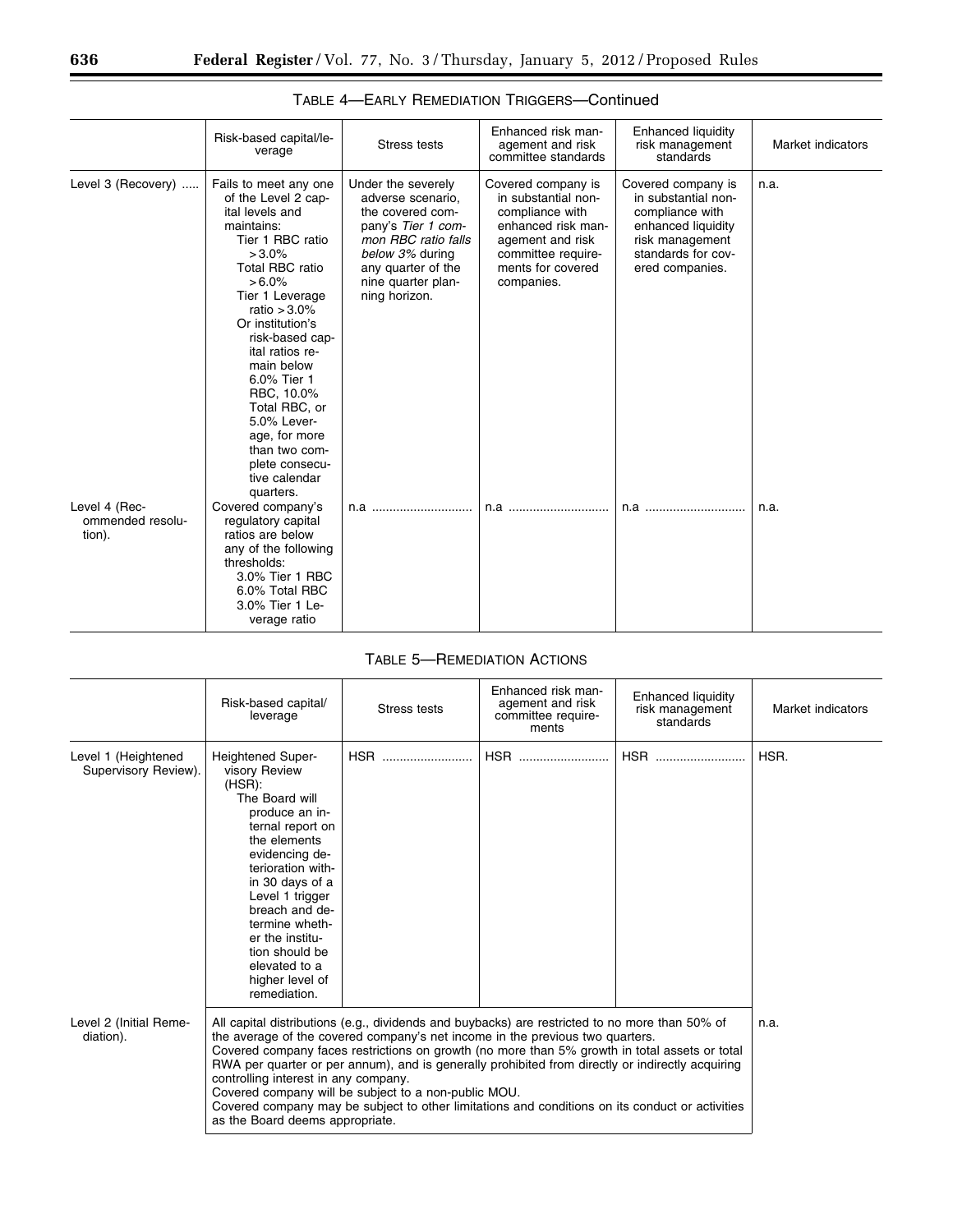|                                             | Risk-based capital/<br>leverage                                                                                                                                                                                                                                                                                                                                                                                                                                                                                                                                                                                                                                                                                                                                                                                                                     | Stress tests | Enhanced risk man-<br>agement and risk<br>committee require-<br>ments | Enhanced liquidity<br>risk management<br>standards | Market indicators |
|---------------------------------------------|-----------------------------------------------------------------------------------------------------------------------------------------------------------------------------------------------------------------------------------------------------------------------------------------------------------------------------------------------------------------------------------------------------------------------------------------------------------------------------------------------------------------------------------------------------------------------------------------------------------------------------------------------------------------------------------------------------------------------------------------------------------------------------------------------------------------------------------------------------|--------------|-----------------------------------------------------------------------|----------------------------------------------------|-------------------|
| Level 3 (Recovery)                          | Covered company is placed under a written agreement that prohibits all capital distributions,<br>any quarterly growth of total assets or RWA, and material acquisitions. The written agreement<br>will also include a requirement to raise additional capital to restore the covered company's cap-<br>ital level to or above regulatory minimums. If written agreement timeframes are not met, the<br>covered company may be subject to divestiture requirements.<br>Covered company will also be subject to a prohibition on discretionary bonus payments and re-<br>strictions on pay increases.<br>Supervisors may also remove culpable senior management and limit transactions between af-<br>filiates.<br>Covered company may be subject to other limitations and conditions on its conduct or activities<br>as the Board deems appropriate. | n.a.         |                                                                       |                                                    |                   |
| Level 4 (Rec-<br>ommended Resolu-<br>tion). | The Board will con-<br>sider whether to<br>recommend to the<br>Treasury Depart-<br>ment and the FDIC<br>that the covered<br>company be re-<br>solved under the<br>orderly liquidation<br>authority provided<br>for in Title II of the<br>Dodd-Frank Act.                                                                                                                                                                                                                                                                                                                                                                                                                                                                                                                                                                                            | n.a.         |                                                                       |                                                    | n.a.              |

# TABLE 5—REMEDIATION ACTIONS—Continued

# 1. Early Remediation Requirements

a. Level 1 Remediation (Heightened Supervisory Review)

The proposed rule provides that the first level of remediation consists of heightened supervisory review. Level 1 remediation would be triggered when a covered company first shows signs of financial distress or material risk management weaknesses such that further decline of the company is probable. Level 1 remediation would require the Board to produce a report on the elements evidencing deterioration within 30 days and determine whether the institution should be elevated to a higher level of remediation.

In determining whether to elevate the covered company to a higher level of remediation, the Board would consider the extent to which the factors giving rise to a triggering event were caused by financial weakness or material risk management weaknesses at the covered company, such that further decline of the company is probable. The Board may also use other supervisory authority to cause the covered company to take appropriate actions to address the problems reviewed by the Board under level 1 remediation.

b. Level 2 Remediation (Initial Remediation)

The Dodd-Frank Act provides that remedial actions required of covered companies in the initial stages of financial decline shall include limits on

capital distributions, acquisitions and asset growth. The proposed rule provides that a covered company that triggers level 2 remediation (because it does not meet certain risk-based capital, leverage, or stress test thresholds, or has ongoing weaknesses in multiple requirements under the enhanced liquidity risk management standards and enterprise-wide risk management requirements included in this proposal) would be prohibited from distributing in any calendar quarter more than 50 percent of the average of its net income for the preceding two calendar quarters. The company would also be prohibited from permitting (i) its daily average total assets and daily average total riskweighted assets in any calendar quarter to exceed daily average total assets and daily average total risk-weighted assets, respectively, during the preceding calendar quarter by more than 5 percent; and (ii) its daily average total assets and daily average total risk-weighted assets in any calendar year to exceed daily average total assets and daily average total risk-weighted assets, respectively, during the preceding calendar year by more than 5 percent.

The covered company would also be prohibited from directly or indirectly acquiring a controlling interest in any company without the prior approval of the Board. This includes controlling interests in any nonbank company and the establishment or acquisition of any office or place of business. Non-

controlling acquisitions, such as the acquisition of less than 5 percent of the voting shares of a company, generally would not require prior approval. The covered company would also be required to enter into a non-public memorandum of understanding or undergo another enforcement action acceptable to the Board.

As part of level 2 remediation, the Board would also be able to impose limitations or conditions on the conduct or activities of the covered company or any of its affiliates as the Board deems appropriate and consistent with the purposes of Title I of the Dodd-Frank Act, including limitations or conditions deemed necessary to improve the safety and soundness of the covered company, promote financial stability, or limit the external costs of the potential failure of the covered company.

The restriction on capital distributions under level 2 remediation would apply to all capital distributions (common stock dividends and share repurchases) and would help to ensure that covered companies preserve capital through retained earnings during the earliest periods of financial stress, thereby building a capital cushion to absorb losses that the covered company may continue to accrue due to the weaknesses that caused it to enter level 2 remediation. This cushion is important to making the covered company's failure less likely, and also to minimize the external costs that the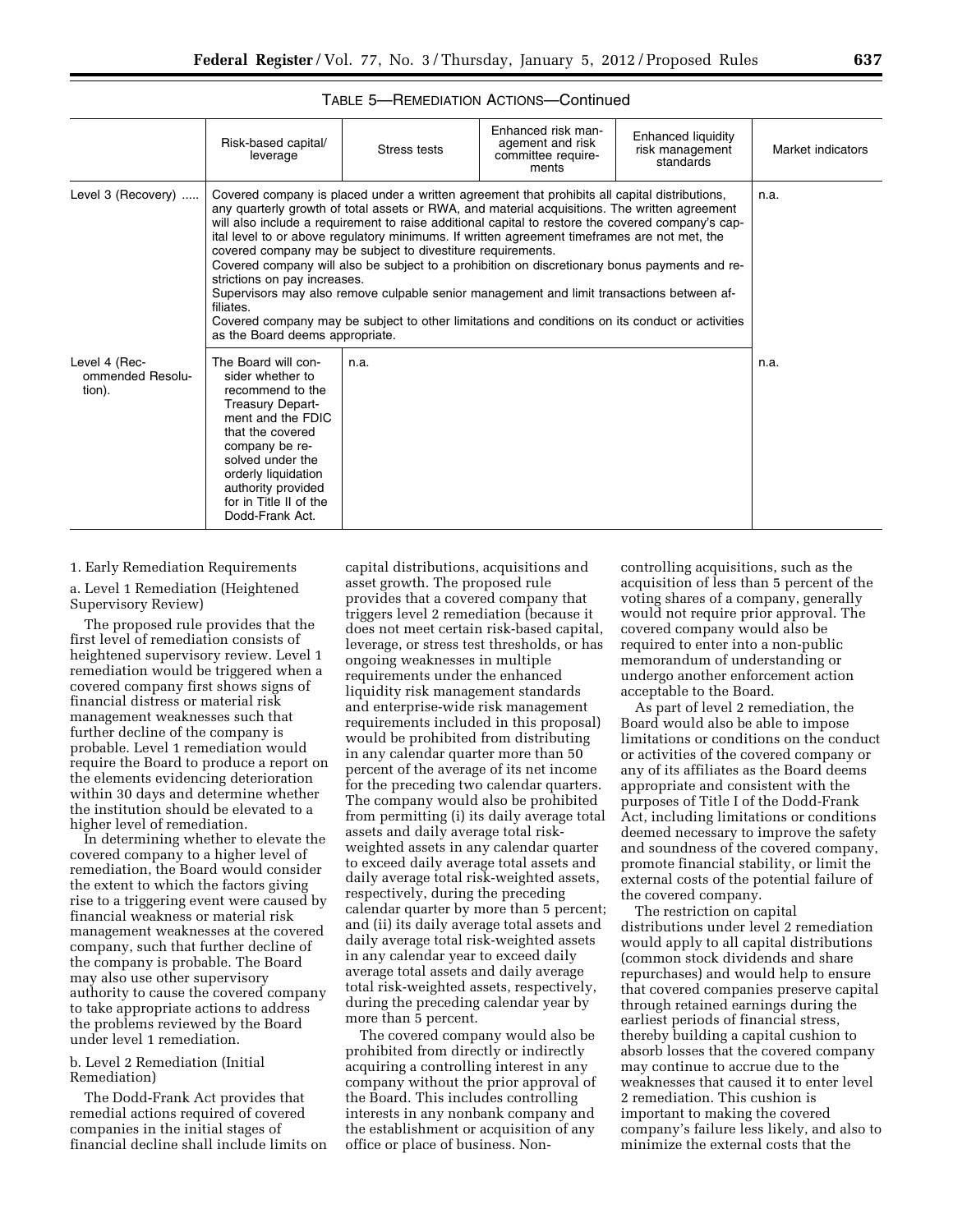covered company's distress or possible failure could impose on markets and the economy generally.

In developing this proposed rule, the Board considered the impact of the proposed restriction on capital distributions under level 2 remediation. According to data reviewed by the Board, prohibiting a weakened covered company from distributing more than 50 percent of its recent earnings should promote the important purpose of building a capital cushion at the covered company to absorb potential additional losses while still allowing the firm some room to pay dividends and repurchase shares. The Board notes that the capital conservation buffer under Basel III is similarly designed to impose increasingly stringent restrictions on capital distributions and employee bonus payments by banking organizations as their capital ratios approach regulatory minima.193

Furthermore, the level 2 remediation restrictions on asset growth is intended to prevent covered companies that are encountering the initial stages of financial difficulties from growing at a rate inconsistent with preserving capital and focusing on resolving material financial or risk management weaknesses. A 5 percent limit should generally be consistent with reasonable growth in the normal course of a covered company's business.

The level 2 remediation restriction on acquisitions of controlling interests in other companies without prior Board approval is also intended to prevent covered companies that are experiencing initial stages of financial difficulties from materially increasing their size or systemic interconnectedness. A company in early stages of financial stress needs to focus its energies on improving its financial condition, not on seeking major acquisition opportunities or integrating major new acquisitions. Under this provision, the Board would evaluate the materiality of acquisitions on a case-bycase basis to determine whether approval is warranted. Acquisition of non-controlling interests would continue to be permitted to allow covered companies to proceed with ordinary business functions (such as equity securities dealing) that may involve acquisitions of shares in other companies that do not rise to the level of control.

The proposed rule would also require covered companies that are subject to level 2 remediation to enter into a nonpublic memorandum of understanding with the Federal Reserve in order to

facilitate the establishment of a reasonable action plan for the covered company to improve its condition.

#### c. Level 3 Remediation (Recovery)

The Act provides that remediation actions required of covered companies in advanced stages of financial stress shall include a capital restoration plan and capital raising requirements, limits on transactions with affiliates, management changes and asset sales. Accordingly, under the proposed rule, a covered company that has entered level 3 remediation (because the covered company did not meet certain riskbased capital, leverage or stress test thresholds, or is in substantial noncompliance with the enhanced risk management or enhanced liquidity standards of this proposal) would be subject to a number of fixed limitations. The covered company would be prohibited from making any capital distributions and from increasing the compensation of, or paying any bonus to, its senior executive officers or directors. Additionally, the covered company could not permit its average total assets or average total riskweighted assets during any calendar quarter to exceed average total assets or average total risk-weighted assets during the previous quarter. The covered company would also be prohibited from (i) directly or indirectly acquiring any interest in any company; (ii) establishing or acquiring any office or other place of business; or (iii) engaging in any new line of business.

Furthermore, the covered company would be required to enter into a written agreement or other form of formal enforcement action with the Board that would specify that it must raise capital and take other actions to improve capital adequacy. If the covered company subsequently did not satisfy the requirements of the written agreement, the Board could require the company to divest assets identified by the Board as contributing to the covered company's financial decline or that pose substantial risk of contributing to the company's further financial decline.

Under the proposal, the Board could also require a covered company under level 3 remediation to conduct new elections for its board of directors, dismiss directors or senior executive officers that have been in office for more than 180 days, hire senior executive officers approved by the Board, or limit transactions with its affiliates.

The Board believes that these restrictions would appropriately limit a covered company's ability to increase its risk profile and ensure maximum capital conservation when its condition

or risk management failures have deteriorated to the point that it is subject to this level of remediation. These restrictions, while potentially disruptive to aspects of the company's business, are consistent with the purpose of section 166 of the Dodd-Frank Act: to arrest a covered company's decline and help to mitigate external costs associated with its potential failure.

Furthermore, to the extent that a covered company's management is a primary cause of its level 3 remediation status, the proposal would allow the Board to take appropriate action to ensure that such management could not increase the risk profile of the company or make its failure more likely. Taken together, the mandatory and optional restrictions and actions of level 3 remediation provide the Board with important tools to make a covered company's failure less likely and if failure were to occur, less costly to the financial system.

# d. Level 4 Remediation (Resolution Assessment)

Under the proposed rule, if level 4 remediation is triggered (because the covered company did not meet certain risk-based capital or leverage requirements), the Board would consider whether to recommend to the Treasury Department and the FDIC that the firm be resolved under the orderly liquidation authority provided for in Title II of the Dodd-Frank Act, based on whether the covered company is in default or in danger of default and poses a risk to the stability of the U.S. financial system pursuant to section 203 of the Dodd-Frank Act.

*Question 80:* The Board seeks comment on the proposed mandatory actions that would occur at each level of remediation. What, if any, additional or different restrictions should the Board impose on distressed covered companies?

#### 2. Early Remediation Triggering Events

The proposed rule provides triggering events based on the Board's existing definitions of minimum risk-based capital and leverage ratios, the results of the Board's supervisory stress tests under this proposed rule, weaknesses in complying with enhanced risk management and liquidity standards under this proposed rule and market indicators.

#### a. Risk-Based Capital and Leverage

The Act specifies that capital and leverage will be among the elements used to evaluate the financial condition of a covered company under the early

<sup>193</sup>*See* Basel III framework, *supra* note 34, at 60.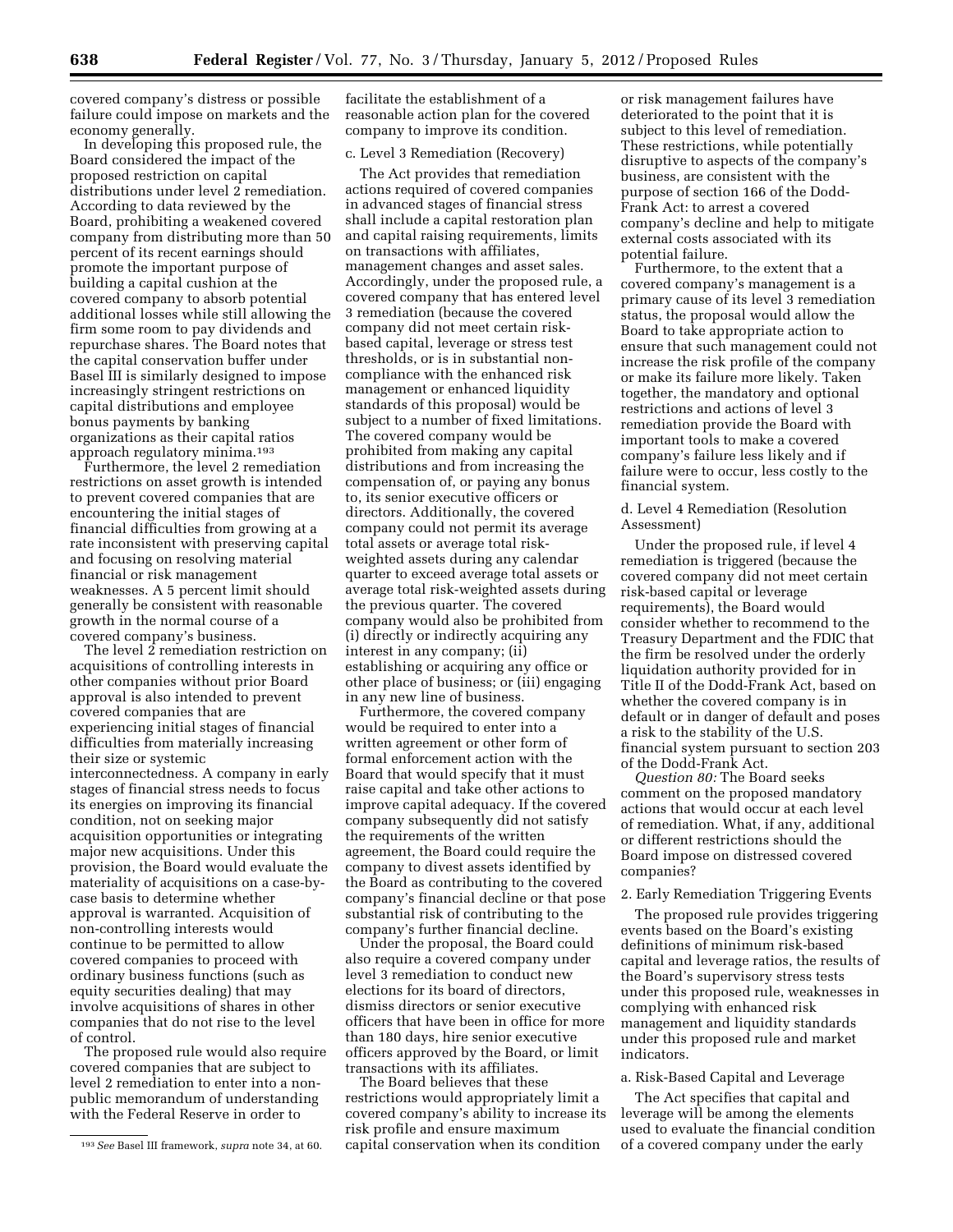remediation framework. The risk-based capital and leverage ratios for each covered company would be measured using periodic statements, in connection with inspections of a covered company, or upon request of the Board.

Although there is no fixed capitalrelated threshold for level 1 remediation, weaknesses in a covered company's capital structure or capital planning processes could lead to level 1 remediation, even where the covered company's capital ratios exceed the minimum levels for level 2 remediation. Thus, if a covered company maintains a total risk-based capital ratio of 10.0 percent or greater, a tier 1 risk-based capital ratio of 6.0 percent or greater, and a tier 1 leverage ratio of 5.0 percent or greater, but the Board determines that its financial condition is not commensurate with the risks posed by its activities, then level 1 remediation would apply. Level 2 remediation (initial remediation) would apply if a covered company has a total risk-based capital ratio of less than 10.0 percent and greater than or equal to 8.0 percent, a tier 1 risk-based capital ratio of less than 6.0 percent and greater than or equal to 4.0 percent, or a tier 1 leverage ratio of less than 5.0 percent and greater than or equal to 4.0 percent.

A covered company would be subject to level 3 remediation (recovery) if:

(i) For two complete consecutive quarters, the covered company has a total risk-based capital ratio of less than 10.0 percent, a tier 1 risk-based capital ratio of less than 6.0 percent, or a tier 1 leverage ratio of less than 5.0 percent; or

(ii) The covered company has a total risk-based capital ratio of less than 8.0 percent and greater than or equal to 6.0 percent, a tier 1 risk-based capital ratio of less than 4.0 percent and greater than or equal to 3.0 percent or a tier 1 leverage ratio of less than 4.0 percent and greater than or equal to 3.0 percent.

Finally, a covered company would be subject to level 4 remediation (resolution assessment) if it has a total risk-based capital ratio of less than 6.0 percent, a tier 1 risk-based capital ratio of less than 3.0 percent or a tier 1 leverage ratio of less than 3.0 percent. The Board believes that the remediation requirements listed above are reasonable restraints on covered companies that are unable to meet these regulatory capital thresholds.

*Question 81:* The Board seeks comment on the proposed risk-based capital and leverage triggers. What alternative or additional risk-based capital or leverage triggering events, if any, should the Board adopt? Provide a detailed explanation of such alternative triggering events with supporting data.

#### b. Stress Tests

As discussed more fully in section VII of this proposal, the supervisory stress test gauges a covered company's capital adequacy under baseline, adverse and severely adverse scenarios. The proposed rule would use the results of the stress test under the severely adverse scenario to trigger early remediation. A covered company whose tier 1 common risk-based capital ratio falls below certain minimum thresholds under the severely adverse scenario during any quarter of the planning horizon (which extends for at least nine quarters) would be subject to early remediation. Under the rule as proposed, the lower the tier 1 common risk-based capital ratio under the stress test, the more stringent the required remedial actions would be. Specifically:

(i) *Level 1 remediation.* A covered company would be subject to level 1 remediation if it is not in compliance with any regulations adopted by the Board relating to capital plans and stress tests.194 The Board believes that even if a covered company meets the minimum regulatory capital requirements under the severely adverse stress scenario, noncompliance with the Board's capital plan or stress testing regulations is sufficient to warrant level 1 remediation.

(ii) *Level 2 remediation.* A covered company would be subject to level 2 remediation if, under the results of the severely adverse stress test in any quarter of the planning horizon, the covered company's tier 1 common riskbased capital ratio fell below 5.0 percent and remained above 3.0 percent.

(iii) *Level 3 remediation.* A covered company would be subject to level 3 remediation if, under the results of the severely adverse stress test in any quarter of the planning horizon, the covered company's tier 1 common riskbased capital ratio fell below 3.0 percent.

*Question 82:* What additional factors should the Board consider when incorporating stress test results into the early remediation framework? Is the severely adverse scenario appropriately incorporated as a triggering event? Why or why not?

# c. Risk Management

The Board believes that material weaknesses and deficiencies in risk management could contribute significantly to a firm's decline and ultimate failure. The proposed rule

provides that, if the Board determines that a covered company has failed to comply with the enhanced risk management provisions of Subpart E of this proposed rule, it would be subject to level 1, 2, or 3 remediation, depending on the severity of the compliance failure.

Thus, for example, level 1 remediation would be appropriate if a covered company has manifested signs of weakness in meeting the proposal's enhanced risk management and risk committee requirements. Similarly, level 2 remediation would be appropriate if a covered company has demonstrated multiple deficiencies in meeting the enhanced risk management or risk committee requirements, and level 3 remediation would be appropriate if the covered company is in substantial noncompliance with the enhanced risk management and risk committee requirements.

*Question 83:* The Board seeks comment on triggers tied to risk management weaknesses. Should the Board consider specific risk management triggers tied to particular events? If so, what might such triggers involve? How should failure to promptly address material risk management weaknesses be addressed by the early remediation regime? Under such circumstances, should companies be moved to progressively more stringent levels of remediation, or are other actions more appropriate? Provide a detailed explanation.

#### d. Liquidity

The Dodd-Frank Act provides that the measures of financial condition to be included in the early remediation framework shall include liquidity measures. Under the proposal, a covered company would be subject to level 1, level 2, or level 3 remediation if the Board determines that the company's measurement or management of its liquidity risks is not in compliance with the requirements of Subpart C of this proposed rule. The level of remediation to which a covered company would be subject shall vary, at the discretion of the Board, depending on the severity of the compliance failure.

Thus, for example, level 1 remediation would be appropriate if a covered company has manifested signs of weakness in meeting the proposal's enhanced liquidity risk management standards. Similarly, level 2 remediation would be appropriate if a covered company has demonstrated multiple deficiencies in meeting the enhanced liquidity risk management standards, and level 3 remediation would be appropriate if the covered

<sup>194</sup>*See* 12 CFR 225.8.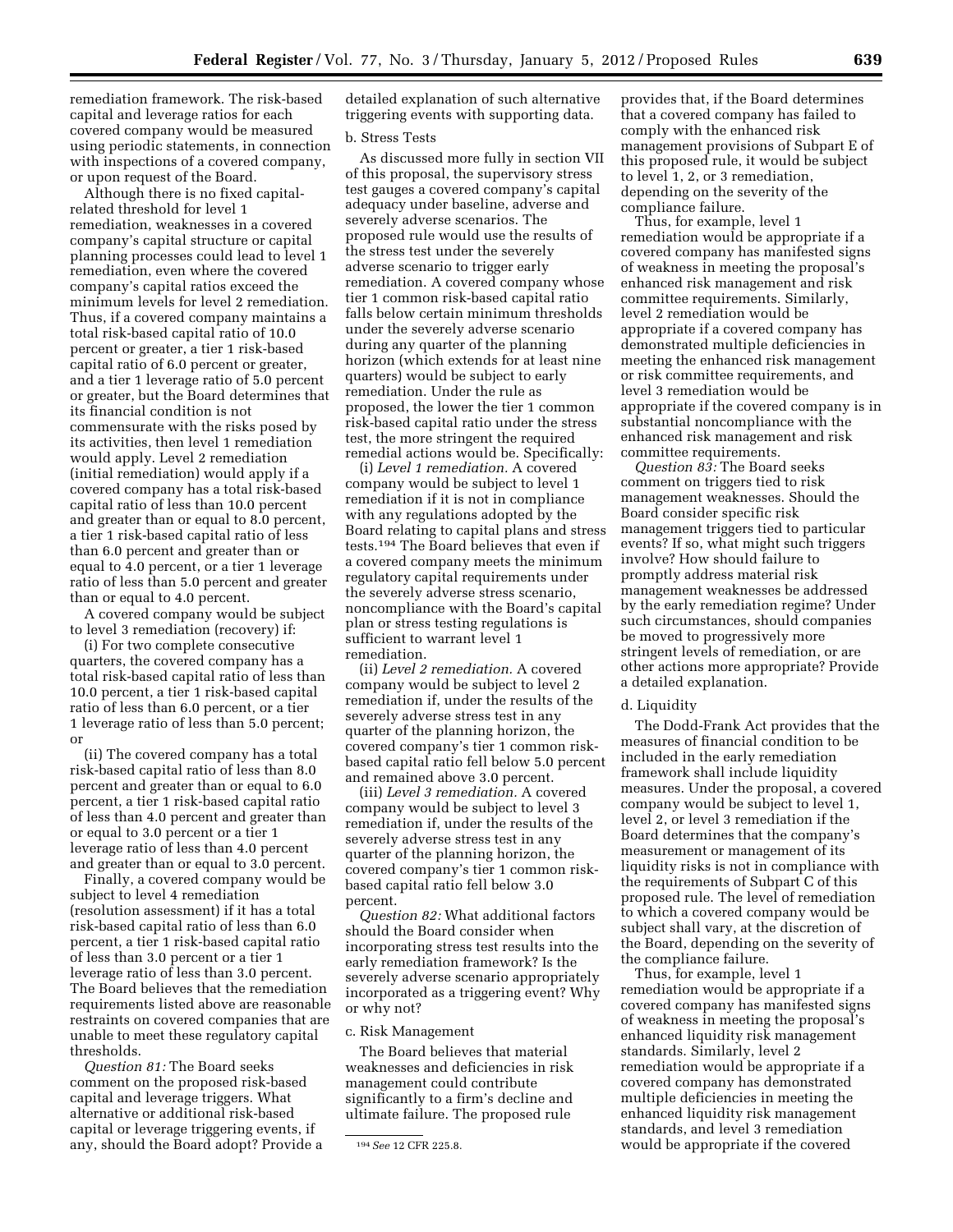company is in substantial noncompliance with the enhanced liquidity risk management standards.

# e. Market Indicators

Section 166(c)(1) of the Dodd-Frank Act directs the Board, in defining measures of a covered company's condition, to utilize ''other forwardlooking indicators''. A review of market indicators in the lead up to the recent financial crisis reveals that marketbased data often provided an early signal of deterioration in a company's financial condition. Moreover, numerous academic studies have concluded that market information is complementary to supervisory information in uncovering problems at financial companies.195 Accordingly, the Board proposes to use a variety of market-based triggers designed to capture both emerging idiosyncratic and systemic risk across covered companies in the early remediation regime. The Board proposes to implement a system of market-based triggers that prompts a heightened supervisory review (level 1 remediation) of a covered company's financial condition and risk management. The Board would produce a report on the elements evidencing deterioration within 30 days of a covered company hitting a market indicator trigger and determine whether the institution should be elevated to a higher level of remediation. In determining whether to elevate the covered company to a higher level of remediation, the Board would consider the extent the factors giving rise to a triggering event were caused by financial weakness or material risk management weaknesses at the covered company such that further decline of the company is probable. The Board may also use other supervisory authority to cause the covered company to take appropriate actions to address the problems reviewed by the Board under level 1 remediation.

The Board recognizes that marketbased early remediation triggers—like all early warning metrics—have the potential to trigger remediation for firms that have no material weaknesses (false positives) and fail to trigger remediation for firms whose financial condition has

deteriorated (false negatives), depending on the sample, time period and thresholds chosen. Further, the Board notes that if market indicators are used to trigger corrective actions in a regulatory framework, market prices may adjust to reflect this use and potentially become less revealing over time. Accordingly, the Board is not proposing to use market-based triggers to subject a covered company directly to early remediation levels 2, 3, or 4 at this time. The Board expects to review this approach after gaining additional experience with the use of market data in the supervisory process.

Given that the informational content and availability of market data will change over time, the Board also proposes to publish for notice and comment the market-based triggers and thresholds on an annual basis (or less frequently depending on whether the Board determines that changes to an existing regime would be appropriate), rather than specifying these triggers in this rule. In order to ensure transparency, the Board's disclosure of market-based triggers would include sufficient detail to allow the process to be replicated in general form by market participants. The Board seeks comment on the use of market indicators described below. Before commencing use of any particular market-based indicator the Board intends to publish such indicators for notice and comment.

# i. Proposed Market Indicators

In selecting market indicators to incorporate into the early remediation regime, the Board focused on indicators that have significant information content, i.e. for which prices quotes are available, and provide a sufficiently early indication of emerging or potential issues. The Board proposes to use the following or similar market-based indicators in its early remediation framework:

# 1. Equity-Based Indicators

*Expected default frequency (EDF).*  The EDF measures the expected probability of default in the next 365 days. The Board uses EDFs calculated using Moody's KMV RISKCALC model.

*Marginal expected shortfall (MES).*  The MES of a financial institution is defined as the expected loss on its equity when the overall market declines by more than a certain amount. Each financial institution's MES depends on the volatility of its stock price, the correlation between its stock price and the market return, and the co-movement of the tails of the distributions for its stock price and for the market return. The Board uses MES calculated

following the methodology of Acharya, Pederson, Phillipon, and Richardson [\(2010\). MES data are available at](http://www.vlab.stern.nyu.edu/welcome/risk) *http:// vlab.stern.nyu.edu/welcome/risk*.

*Market Equity Ratio.* The market equity ratio is defined as the ratio of market value of equity to market value of equity plus book value of debt.

*Option-implied volatility.* The optionimplied volatility of a firm's stock price is calculated from out-of-the-money option prices using a standard option pricing model, reported as an annualized standard deviation in percentage points by Bloomberg.

#### 2. Debt-Based Indicators

*Credit default swaps (CDS).* The Board uses CDS offering protection against default on a 5-year maturity, senior unsecured bond by a financial institution.

*Subordinated debt (bond) spreads.*  The Board uses financial companies' subordinated bond spreads with a remaining maturity of at least 5 years over the Treasury rate with the same maturity or the LIBOR swap rate published by Bloomberg.

The Board recognizes that all market indicators for different covered companies are not traded with the same frequency and therefore may not contain the same level of informational content.

*Question 84:* The Board seeks comment on the proposed approach to market-based triggers detailed below, alternative specifications of marketbased indicators, and the potential benefits and challenges of introducing additional market-based triggers for levels 2, 3, or 4 of the proposed early remediation regime. In addition, the Board seeks comment on the sufficiency of information content in market-based indicators generally.

#### ii. Proposed Trigger Design

The Board's proposed market indicator-based regime would trigger heightened supervisory review when any of the covered company's indicators cross a threshold based on different percentiles of historical distributions. The Board seeks comment on the use of both time-variant and time-invariant triggers, as follows:

Time-variant triggers capture changes in the value of a company's marketbased indicator relative to its own past performance and the past performance of its peers. Peer groups would be determined on an annual basis. Current values of indicators, measured in levels and changes, would be evaluated relative to a covered company's own time series (using a rolling 5-year window) and relative to the median of a group of predetermined low-risk peers

<sup>195</sup>*See, e.g.,* Berger, Davies, and Flannery, *Comparing Market and Supervisory Assessments of Bank Performance: Who Knows What When?*  Journal of Money, Credit, and Banking, 32 (3), at 641–667 (2000). Krainer and Lopez, *How Might Financial Market Information Be Used for Supervisory Purposes?,* FRBSF Economic Review, at 29–45 (2003). Furlong and Williams, *Financial Market Signals and Banking Supervision: Are Current Practices Consistent with Research Findings?,* FRBSF Economics Review, at 17–29 (2006).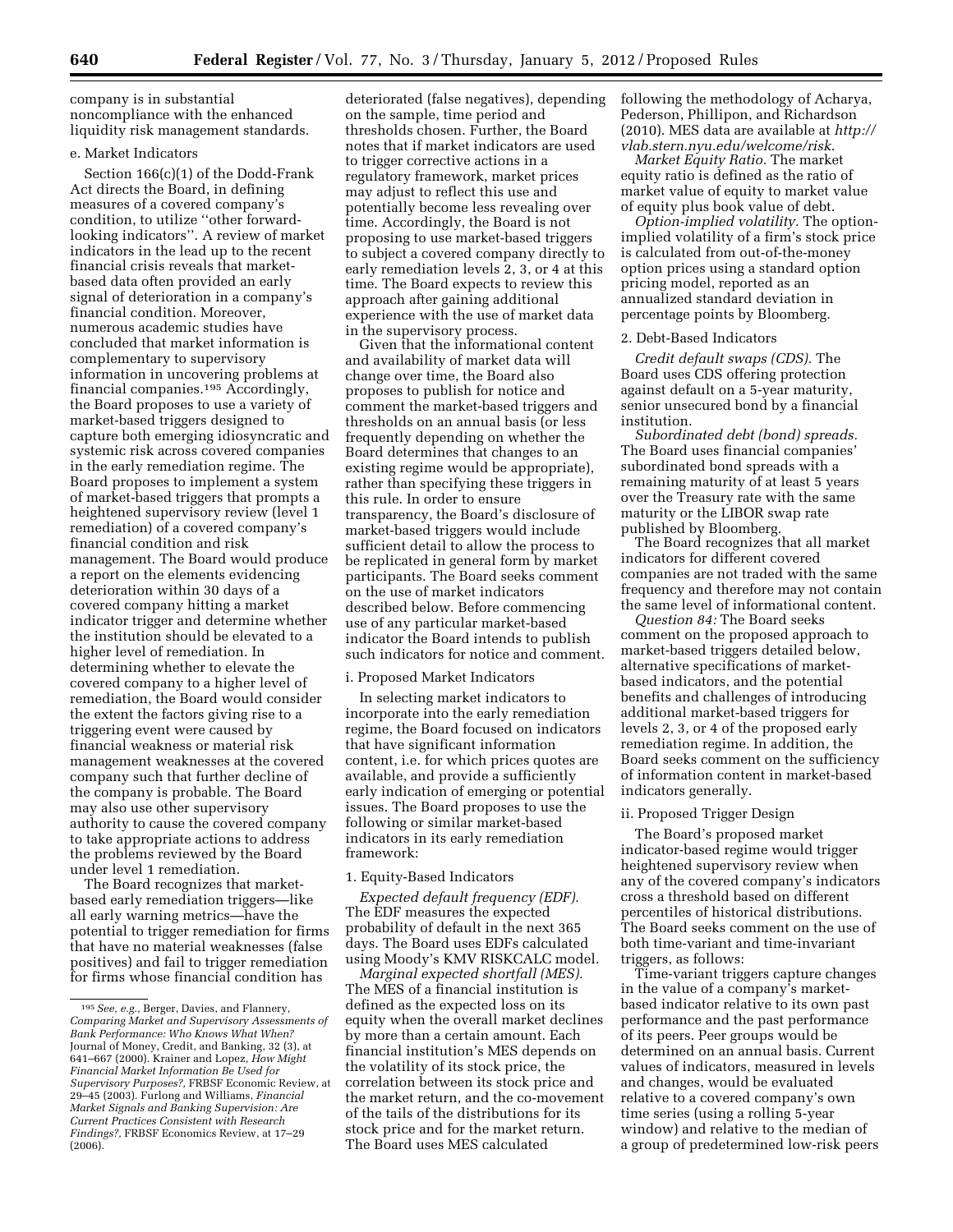(using a rolling 5-year window), and after controlling for market or systematic effects.196 The value represented by the percentiles for each signal varies over time as data is updated for each indicator.

For all time-variant triggers, heightened supervisory review would be required when the median value of at least one market indicator over a period of 22 consecutive business days, either measured as its level, its 1-month change, or its 3-month change, both absolute and relative to the median of a group of predetermined low-risk peers, is above the 95th percentile of the firm's or the median peer's market indicator 5 year rolling window time series. The Board proposes to use time-variant triggers based on all six market indicators listed above.

Time-invariant triggers capture changes in the value of a company's market-based indicators relative to the historical distribution of market-based variables over a specific fixed period of time and across a predetermined peer group. Time-invariant triggers are used to complement time-variant triggers since time-variant triggers could lead to excessively low or high thresholds in cases where the rolling window covers only an extremely benign period or a highly disruptive financial period. The Board acknowledges that a timeinvariant threshold should be subject to subsequent revisions when warranted by circumstances.

As currently contemplated, the Board would consider all pre-crisis panel data for the peer group (January 2000– December 2006), which contain observations from the subprime crisis in the late 1990s and early 2000s as well as the tranquil period of 2004–2006. For each market indicator, percentiles of the historical distributions would be computed to calibrate time-invariant thresholds. The Board would focus on five indicators for time-invariant triggers, calibrated to balance between their propensity to produce false positives and false negatives: CDS prices, subordinated debt spreads, option-implied volatility, EDF and MES. The market equity ratio is not used in the time-invariant approach because the cross-sectional variation of this variable was not found to be informative of early issues across financial companies. Time-invariant thresholds would trigger heightened supervisory review if the median value for a covered company over 22 consecutive business days was

above the threshold for any of the market indicators used in the regime.

In considering all thresholds for each time-invariant trigger, the Board evaluated the tradeoff between early signals and supervisory burden associated with potentially false signals. Data limitations in the time-invariant approach also require the construction of different thresholds for different market indicators. The Board proposes the following calibration:

*CDS.* The CDS price data used to create the distribution consist of an unbalanced panel of daily CDS price observations for 25 financial companies over the 2001- 2006 period. Taking the skewed distribution of CDS prices in the sample and persistent outliers into account, the threshold was set at 44 basis points, which corresponds to the 80th percentile of the distribution.

*Subordinated debt (bond) spreads.*  The data covered an unbalanced panel of daily subordinated debt spread observations for 30 financial companies. Taking the skewed distribution into account, the threshold was set to 124 basis points, which corresponds to the 90th percentile of the distribution.

*MES.* The data covered a balanced panel of daily observations for 29 financial companies. The threshold was set to 4.7 percent, which corresponds to the 95th percentile of the distribution.

*Option-implied volatility.* The data covered a balanced panel of daily option-implied volatility observations for 29 financial companies. The threshold was set to 45.6 percent, which corresponds to the 90th percentile of the distribution.

*EDF.* The monthly EDF data cover a balanced panel of 27 financial companies. The threshold was set to 0.57 percent, which corresponds to the 90th percentile of the distribution.

The Board invites comment on the use of market indicators to prompt early remediation actions.

*Question 85:* Should the Board include market indicators described above in the early remediation regime? If not, what other forward-looking indicators should the Board include?

*Question 86:* Are the indicators outlined above the correct set of indicators to consider? Should other market-based triggers be considered?

*Question 87:* How should the Board consider the liquidity of an underlying security when it chooses indicators?

*Question 88:* The Board proposes using both absolute levels and changes in indicators. Over what period should changes be calculated?

*Question 89:* Should the Board use both time-variant and time-invariant

indicators? What are the comparative advantages of using one or the other?

*Question 90:* Is the proposed trigger time (when the median value over a period of 22 consecutive business days crosses the predetermined threshold) to trigger heightened supervisory review appropriate? What periods should be considered and why?

*Question 91:* Should the Board use a statistical threshold to trigger heightened supervisory review or some other framework?

*Question 92:* Should the Board consider using market indicators to move covered companies directly to level 2 (initial remediation)? If so, what time thresholds should be considered for such a trigger? What would be the drawbacks of such a second trigger?

*Question 93:* To what extent do these indicators convey different information about the short-term and long-term performance of covered companies that should be taken into account for the supervisory review?

*Question 94:* Should the Board use peer comparisons to trigger heightened supervisory review? If so, should the Board consider only low-risk covered companies for the peer group or a broader range of financial companies? If a broader a range is more appropriate, how should the peer group be defined?

*Question 95:* How should the Board account for overall market movements in order to isolate idiosyncratic risk of covered companies?

#### *C. Notice and Remedies*

The proposed rule provides that the initiation of early remediation and the transfer of a covered company from one level of remediation to another would occur upon notice from the Board. Similarly, a covered company shall remain subject to the requirements imposed by early remediation until the Board notifies the covered company that its financial condition no longer warrants application of the requirement. Covered companies have an affirmative duty to notify the Board of triggering events and other changes in circumstances that could result in changes to the early remediation provisions that apply to it.

# *D. Relationship to Other Laws and Requirements*

The early remediation regime that would be established by the proposed rule would supplement rather than replace the Board's other supervisory processes with respect to covered companies. The proposed rule would not limit the existing supervisory authority vested in the Board, including the Federal Reserve's authority to

<sup>196</sup>Market or systemic effects are controlled by subtracting the median of corresponding changes from the peer group.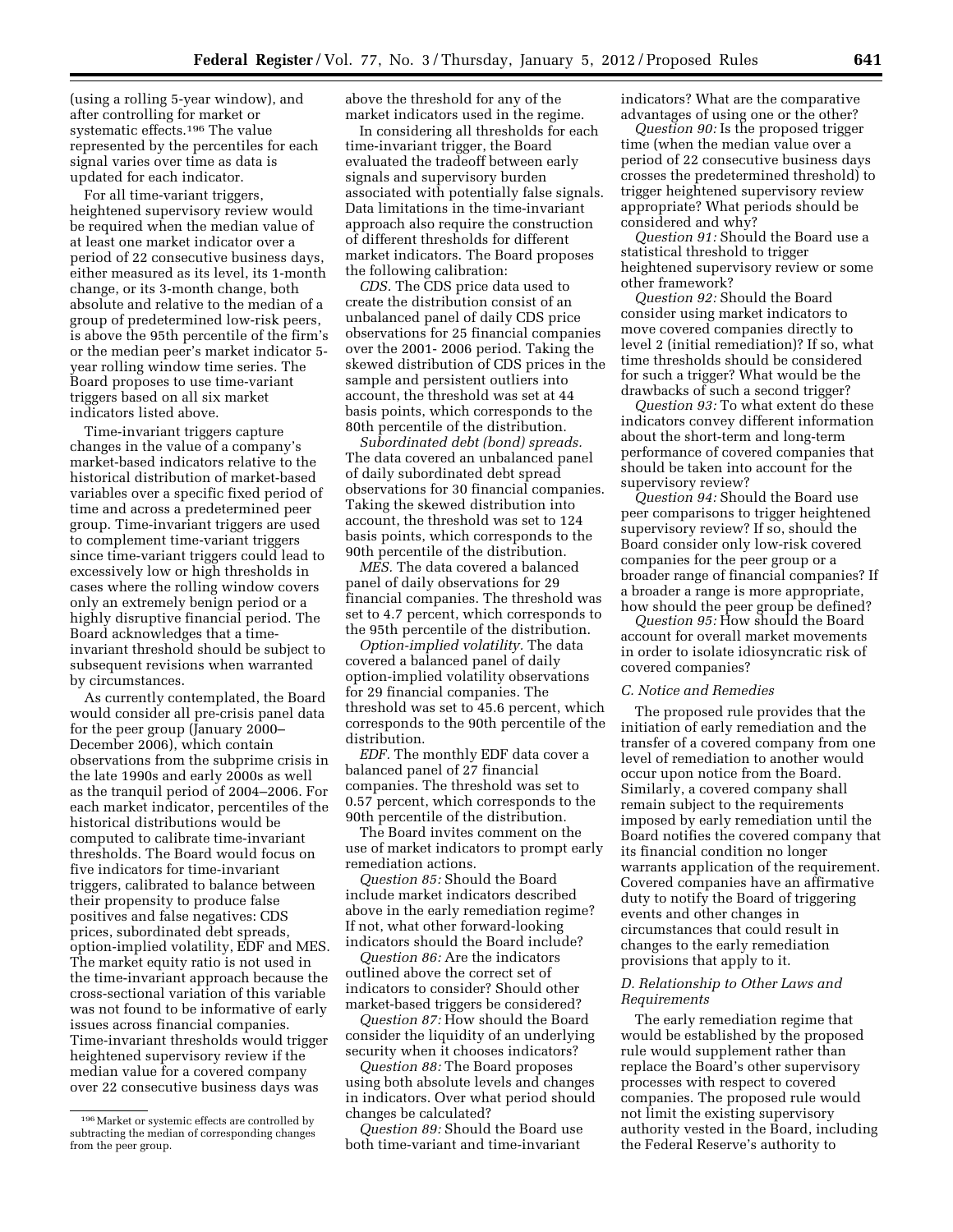initiate supervisory actions to address deficiencies, unsafe or unsound conduct, practices, or conditions, or violations of law. For example, the Board may respond to signs of a covered company's financial stress by requiring corrective measures in addition to remedial actions required under the proposed rule. The Board also may use other supervisory authority to cause a covered company to take remedial actions enumerated in the early remediation regime on a basis other than a triggering event.

# **X. Administrative Law Matters**

*A. Solicitation of Comments on the Use of Plain Language* 

Section 722 of the Gramm-Leach-Bliley Act (Pub. L. 106–102, 113 Stat. 1338, 1471, 12 U.S.C. 4809) requires the Federal banking agencies to use plain language in all proposed and final rules published after January 1, 2000. The Board has sought to present the proposed rule in a simple and straightforward manner, and invites comment on the use of plain language.

#### *B. Paperwork Reduction Act Analysis*

Request for Comment on Proposed Information Collection

In accordance with section 3512 of the Paperwork Reduction Act of 1995 (44 U.S.C. 3501–3521) (PRA), the Board may not conduct or sponsor, and a respondent is not required to respond to, an information collection unless it displays a currently valid Office of Management and Budget (OMB) control number. The Board reviewed the proposed rule under the authority delegated to the Board by OMB.

The proposed rule contains requirements subject to the PRA. The reporting requirements are found in section 252.164(b); the recordkeeping requirements are found in sections 252.61 197 and 252.145(b)(1); 198 and the disclosure requirements are found in section 252.148. The recordkeeping burden for the following sections is accounted for in the section 252.61 burden: 252.52(b)(3), 252.56, 252.58, 252.60(a), and 252.60(c). These

information collection requirements would implement section 165 and 166 of the Dodd-Frank Act, as mentioned in the Abstract below.

The reporting requirements found in section 252.136(b) have been addressed in the Resolution Plans Required Regulation (Reg QQ).199 The reporting requirements found in sections 252.13(a), 252.96(a), 252.134(a), 252.146(a), and 252.146(b) will be addressed in a separate **Federal Register**  notice at a later date.

Comments are invited on:

(a) Whether the proposed collections of information are necessary for the proper performance of the Federal Reserve's functions, including whether the information has practical utility;

(b) The accuracy of the Federal Reserve's estimate of the burden of the proposed information collections, including the validity of the methodology and assumptions used;

(c) Ways to enhance the quality, utility, and clarity of the information to be collected;

(d) Ways to minimize the burden of the information collections on respondents, including through the use of automated collection techniques or other forms of information technology; and

(e) Estimates of capital or start up costs and costs of operation, maintenance, and purchase of services to provide information.

All comments will become a matter of public record. Comments on aspects of this notice that may affect reporting, recordkeeping, or disclosure requirements and burden estimates should be sent to the addresses listed in the **ADDRESSES** section. A copy of the comments may also be submitted to the OMB desk officer for the Federal banking agencies: By mail to U.S. Office of Management and Budget, 725 17th Street, NW., #10235, Washington, DC 20503 or by facsimile to (202) 395–5806, Attention, Commission and Federal Banking Agency Desk Officer.

# Proposed Information Collection

*Title of Information Collection:*  Reporting, Recordkeeping, and Disclosure Requirements Associated with Regulation YY.

*Frequency of Response:* Annual, semiannual, and on occasion.

*Affected Public:* Businesses or other for-profit.

*Respondents:* U.S. bank holding companies, savings and loan holding companies, nonbank financial companies, and state member banks.

*Abstract:* Section 165 of the Dodd-Frank Act requires the Board to

implement enhanced prudential standards and section 166 requires the Board to implement an early remediation framework. The enhanced standards include risk-based capital and leverage requirements, liquidity standards, requirements for overall risk management (including establishing a risk committee), single-counterparty credit limits, stress test requirements, and debt-to-equity limits for companies that the Council has determined pose a grave threat to financial stability.

Section 252.61 would require a covered company to adequately document all material aspects of its liquidity risk management processes and its compliance with the requirements of Subpart C and submit all such documentation to the risk committee.

Section 252.145(b)(1) would require that each covered company or over \$10 billion company must establish and maintain a system of controls, oversight, and documentation, including policies and procedures, designed to ensure that the stress testing processes used by the covered company or over \$10 billion company are effective in meeting the requirements in Subpart G. These policies and procedures must, at a minimum, describe the covered company's or over \$10 billion company's stress testing practices and methodologies, validation and use of stress tests results, and processes for updating the company's stress testing practices consistent with relevant supervisory guidance. Policies of covered companies must describe processes for scenario development for the additional stress test required under section 252.144.

Section 252.148 would require public disclosure of results required for stress tests of covered companies and over \$10 billion companies. Within 90 days of submitting a report for its required stress test under section 252.143 and section 252.144, as applicable, a covered company and over \$10 billion company shall disclose publicly a summary of the results of the stress tests required under section 252.143 and section 252.144, as applicable. The information disclosed by each covered company and over \$10 billion company, as applicable, shall, at a minimum, include: (i) A description of the types of risks being included in the stress test; (ii) for each covered company, a high-level description of scenarios developed by the company under section 252.144(b), including key variables used (such as GDP, unemployment rate, housing prices); (iii) a general description of the methodologies employed to estimate losses, revenues, allowance for loan

<sup>197</sup>Most of the recordkeeping requirements for Subpart C—Liquidity Requirements have been addressed in the Funding and Liquidity Risk Management Guidance (FR 4198; OMB No. 7100– 0326). Only new recordkeeping requirements are being addressed with this proposed rulemaking.

<sup>198</sup>Some of the recordkeeping requirements for Subpart G—Company-Run Stress Test Requirements have been addressed in the proposed Recordkeeping and Disclosure Provisions Associated with Stress Testing Guidance (FR 4202). See the **Federal Register** notice published on June 15, 2011 (76 FR 35072). Only new recordkeeping requirements are being addressed with this

proposed rulemaking. 199*See* 76 FR 67323 (November 1, 2011).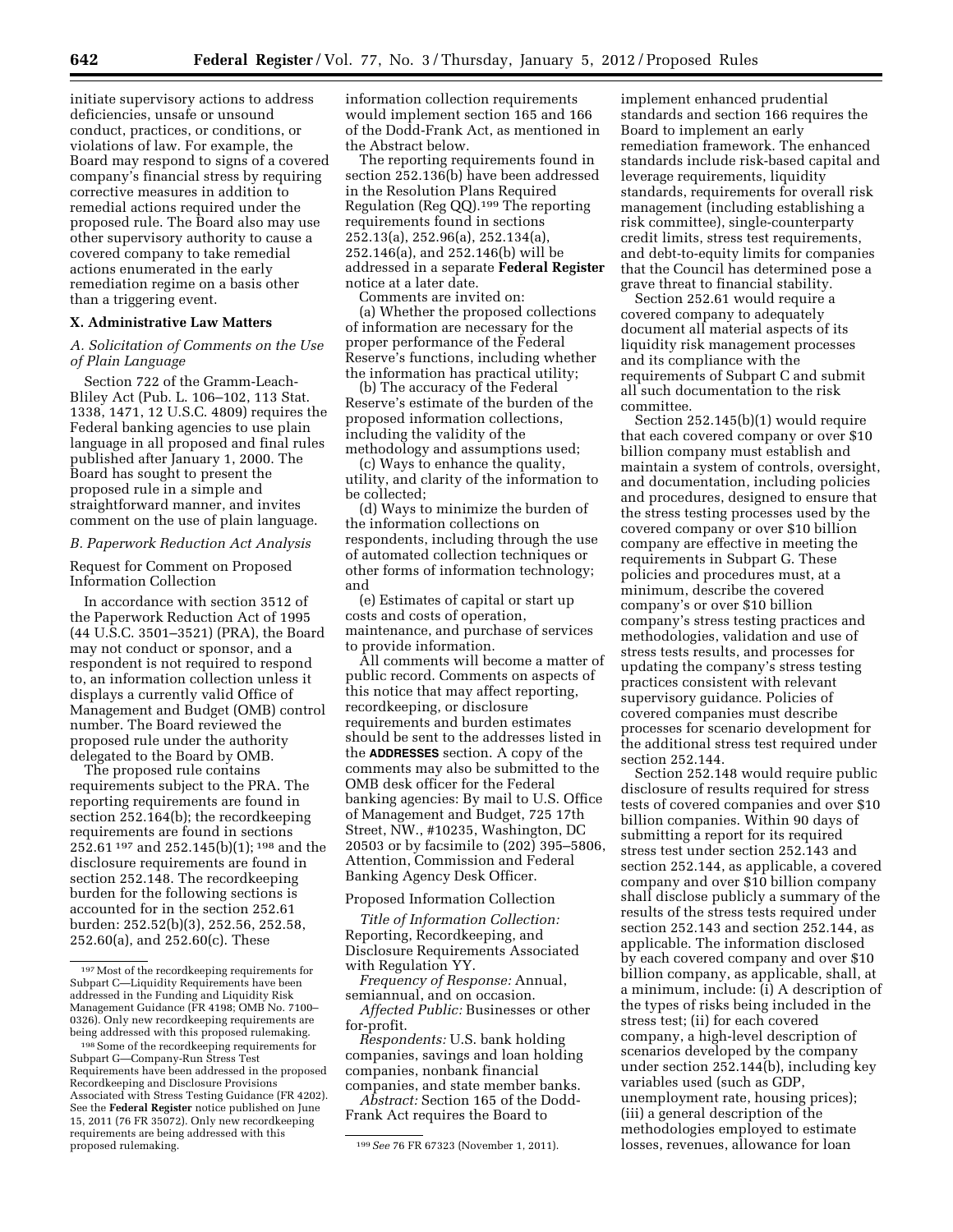losses, and changes in capital positions over the planning horizon; and (iv) aggregate losses, pre-provision net revenue, allowance for loan losses, net income, and pro forma capital levels and capital ratios (including regulatory and any other capital ratios specified by the Board) over the planning horizon, under each scenario.

Section 252.164(b) would require that when a covered company becomes aware of (i) one or more triggering events set forth in section 252.163; or (ii) a change in condition that it believes should result in a change in the remediation provisions to which it is subject, such covered company must provide notice to the Board within 5 business days, identifying the nature of the triggering event or change in circumstances.

# Estimated Paperwork Burden

*Estimated Burden per Response:*  Section 252.61 recordkeeping—200 hours (Initial setup 160 hours).

Section 252.145(b)(1) recordkeeping— 40 hours (Initial setup 280 hours for U.S. bank holding companies \$50 billion and over in total consolidated assets; 240 hours for institutions over \$10 million in total consolidated assets).

Section 252.148 disclosure—80 hour (Initial setup 200 hours).

Section 252.164(b) reporting—2 hours.

*Number of respondents:* 34 U.S. bank holding companies with total consolidated assets of \$50 billion or more, 39 U.S. bank holding companies with total consolidated assets over \$10 billion and less than \$50 billion, 21 state member banks with total consolidated assets over \$10 billion, 39 savings and loan holding companies with total consolidated assets over \$10 billion.

*Total estimated annual burden:*  97,736 hours (72,188 hours for initial setup and 25,548 hours for ongoing compliance).

#### *C. Regulatory Flexibility Act Analysis*

In accordance with section 3(a) of the Regulatory Flexibility Act 200 (RFA), the Board is publishing an initial regulatory flexibility analysis of the proposed rule. The RFA requires an agency either to provide an initial regulatory flexibility analysis with a proposed rule for which a general notice of proposed rulemaking is required or to certify that the proposed rule will not have a significant economic impact on a substantial number of small entities. Based on its analysis and for the reasons stated below, the Board believes that this

proposed rule will not have a significant economic impact on a substantial number of small entities. Nevertheless, the Board is publishing an initial regulatory flexibility analysis. A final regulatory flexibility analysis will be conducted after comments received during the public comment period have been considered.

In accordance with sections 165 and 166 of the Dodd-Frank Act, the Board is proposing to adopt Regulation YY (12 CFR 252 *et seq.*) to establish enhanced prudential standards and early remediation requirements applicable for covered companies.201 The enhanced standards include risk-based capital and leverage requirements, liquidity standards, requirements for overall risk management (including establishing a risk committee), single-counterparty credit limits, stress test requirements, and debt-to-equity limits for companies that the Council has determined pose a grave threat to financial stability.

Under regulations issued by the Small Business Administration (SBA), a ''small entity'' includes those firms within the ''Finance and Insurance'' sector with asset sizes that vary from \$7 million or less in assets to \$175 million or less in assets.202 The Board believes that the Finance and Insurance sector constitutes a reasonable universe of firms for these purposes because such firms generally engage in actives that are financial in nature. Consequently, bank holding companies or nonbank financial companies with assets sizes of \$175 million or less are small entities for purposes of the RFA.

As discussed in the **SUPPLEMENTARY INFORMATION**, the proposed rule generally would apply to a covered company, which includes only bank holding companies with \$50 billion or more in total consolidated assets, and nonbank financial companies that the Council has determined under section 113 of the Dodd-Frank Act must be supervised by the Board and for which such determination is in effect. However, the enterprise wide risk committee requirements required under section 165(h) of the Act would apply to any publicly traded bank holding company with total assets of \$10 billion or more. The company-run stress test requirements part of the proposal being established pursuant to section 165(i)(2) of the Act also would apply to any bank holding company, savings and loan holding company, and state member bank with more than \$10 billion in total assets. Companies that are subject to the proposed rule therefore substantially

at which a banking entity is considered a ''small entity'' under SBA regulations.203 The proposed rule would apply to a nonbank financial company designated by the Council under section 113 of the Dodd-Frank Act regardless of such a company's asset size. Although the asset size of nonbank financial companies may not be the determinative factor of whether such companies may pose systemic risks and would be designated by the Council for supervision by the Board, it is an important consideration.204 It is therefore unlikely that a financial firm that is at or below the \$175 million asset threshold would be designated by the Council under section 113 of the Dodd-Frank Act because material financial distress at such firms, or the nature, scope, size, scale, concentration, interconnectedness, or mix of it activities, are not likely to pose a threat to the financial stability of the United States.

exceed the \$175 million asset threshold

As noted above, because the proposed rule is not likely to apply to any company with assets of \$175 million or less, if adopted in final form, it is not expected to apply to any small entity for purposes of the RFA. The Board does not believe that the proposed rule duplicates, overlaps, or conflicts with any other Federal rules. In light of the foregoing, the Board does not believe that the proposed rule, if adopted in final form, would have a significant economic impact on a substantial number of small entities supervised. Nonetheless, the Board seeks comment on whether the proposed rule would impose undue burdens on, or have unintended consequences for, small organizations, and whether there are ways such potential burdens or consequences could be minimized in a manner consistent with sections 165 and 166 of the Dodd-Frank Act.

# **List of Subjects in 12 CFR Part 252 and 12 CFR Chapter II**

Administrative practice and procedure, Banks, Banking, Federal Reserve System, Holding companies, Reporting and recordkeeping requirements, Securities.

# **Authority and Issuance**

For the reasons stated in the **SUPPLEMENTARY INFORMATION**, the Board

<sup>200</sup> 5 U.S.C. 601 *et seq.* 

<sup>201</sup>*See* 12 U.S.C. 5365 and 5366. 202 13 CFR 121.201.

<sup>203</sup>The Dodd-Frank Act provides that the Board may, on the recommendation of the Council, increase the \$50 billion asset threshold for the application of certain of the enhanced standards. *See* 12 U.S.C. 5365(a)(2)(B). However, neither the Board nor the Council has the authority to lower such threshold.

<sup>204</sup>*See* 76 FR 4555 (January 26, 2011).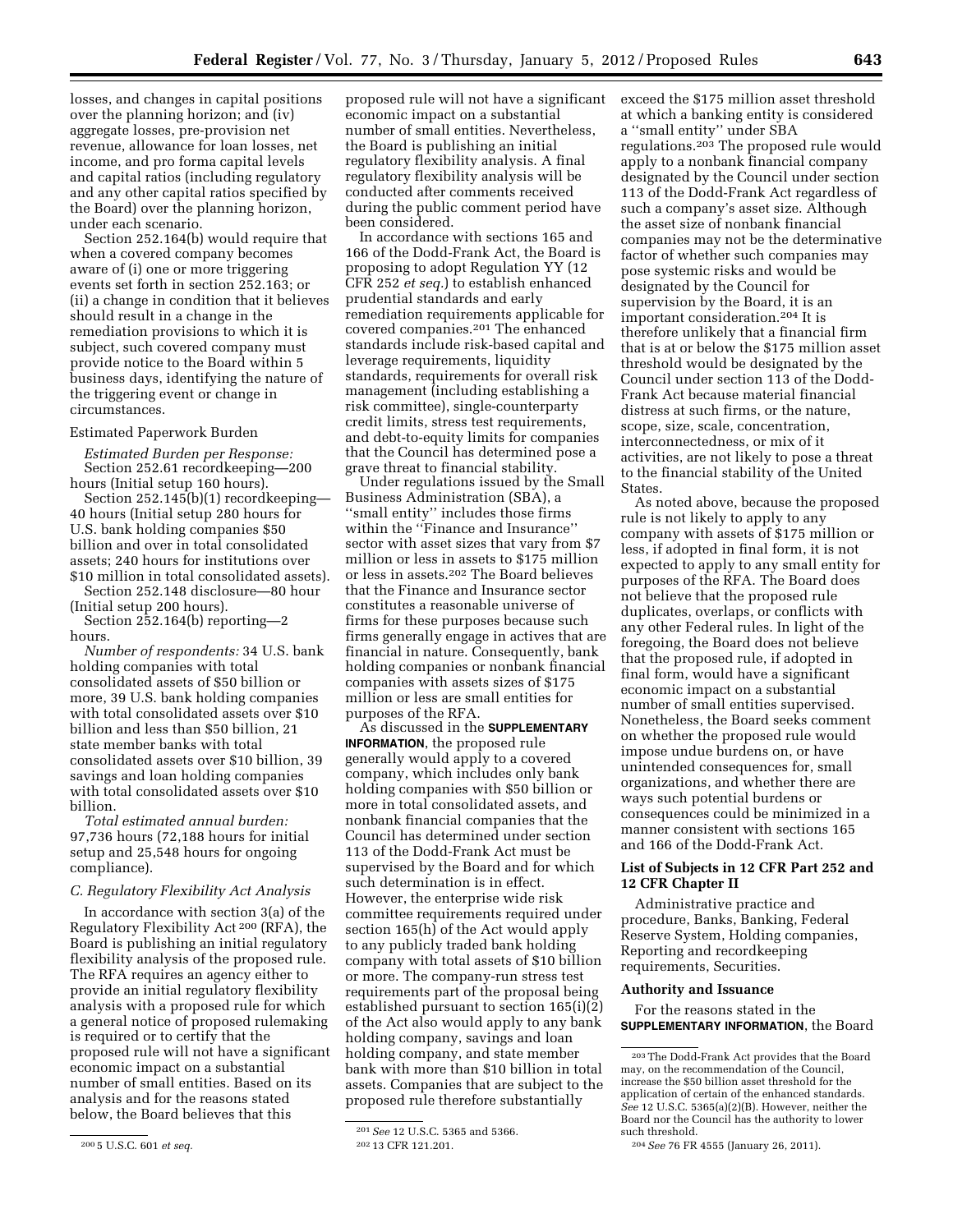of Governors of the Federal Reserve System proposes to add the text of the rule as set forth at the end of the **SUPPLEMENTARY INFORMATION** as part 252 to 12 CFR chapter II as follows:

# **PART 252—ENHANCED PRUDENTIAL STANDARDS (REGULATION YY)**

1. The authority citation for part 252 shall read as follows:

**Authority:** 12 U.S.C. 321–338a, 1467a(g), 1818, 1831p–1, 1844(b), 5365, 5366.

2. Part 252 is added to read as follows:

# **PART 252—ENHANCED PRUDENTIAL STANDARDS**

#### **Subpart A—General Provisions**

Sec.

252.1 Authority, purpose, applicability, and reservation of authority. 252.2 through 252.9 [Reserved]

# **Subpart B—Risk-Based Capital**

**Requirements and Leverage Limits** 

- 252.11 Applicability.
- 252.12 Definitions.
- 252.13 Enhanced risk-based capital and leverage requirements.
- 252.14 Nonbank covered companies: reporting and enforcement.

#### **Subpart C—Liquidity Requirements**

- 252.51 Definitions.
- 252.52 Board of directors and risk
- committee responsibilities.<br>252.53 Senior management rea
- Senior management responsibilities.
- 252.54 Independent review.<br>252.55 Cash flow projections
- 252.55 Cash flow projections.<br>252.56 Liquidity stress testing
- Liquidity stress testing.
- 252.57 Liquidity buffer.
- 252.58 Contingency funding plan.
- 252.59 Specific limits.
- 252.60 Monitoring.
- 252.61 Documentation.

#### **Subpart D—Single-Counterparty Credit Limits**

- 252.91 Applicability.
- 252.92 Definitions.
- 252.93 Credit exposure limit.
- 252.94 Gross credit exposure.
- Net Credit Exposure.
- 252.96 Compliance.
- 252.97 Exemptions.

# **Subpart E—Risk Management**

- 252.125 Definitions.
- 252.126 Establishment of risk committee and appointment of chief risk officer.

# **Subpart F—Supervisory Stress Test Requirements**

- 252.131 Applicability.
- 252.132 Definitions.
- 252.133 Annual analysis conducted by the Board.
- 252.134 Data and information required to be submitted in support of the Board's analyses.
- 252.135 Review of the Board's analysis; publication of summary results.
- 252.136 Post-assessment actions by covered companies.

#### **Subpart G—Company-Run Stress Test Requirements**

- 252.141 Applicability.
- 252.142 Definitions.
- 252.143 Annual stress test.
- 252.144 Additional stress test for covered companies.<br>252 145 - Metho
- Methodologies and practices.
- 252.146 Required report to the Board of stress test results and related information.
- 252.147 Post-assessment actions by covered companies.
- 252.148 Publication of results by covered companies and over \$10 billion companies.

#### **Subpart H—Debt-to-Equity Limits for Certain Covered Companies**

- 252.152 Debt-to-equity ratio limitation.
- **Subpart I—Early Remediation Framework** 
	- 252.161 Definitions.
	- 252.162 Remediation Actions.
	-
	- 252.163 Remediation triggering events.<br>252.164 Notice and remedies. Notice and remedies.

#### **Subpart A—General Provisions**

## **§ 252.1 Authority, purpose, applicability, and reservation of authority.**

(a) *Authority.* This part is issued by the Board of Governors of the Federal Reserve System (the Board) under sections 165 and 166 of Title I of the Dodd-Frank Wall Street Reform and Consumer Protection Act of 2010 (the Dodd-Frank Act) (Pub. L. 111–203, 124 Stat. 1376, 1423–32, 12 U.S.C. 5365 and 5366); section 9 of the Federal Reserve Act (12 U.S.C. 321–338a); section 5(b) of the Bank Holding Company Act of 1956, as amended (12 U.S.C. 1844(b)); section 10(g) of the Home Owners' Loan Act, as amended (12 U.S.C. 1467a(g)); and sections 8 and 39 of the Federal Deposit Insurance Act (12 U.S.C. 1818(b) and 1831p–1).

(b) *Purpose.* This part implements certain provisions of sections 165 and 166 of the Dodd-Frank Act (12 U.S.C. 5365 and 5366), which requires the Board to establish enhanced prudential standards for covered companies, as defined herein.

(c) *Applicability.* (1) *In general.*  Except as otherwise provided in this part, a covered company is subject to the requirements of this part beginning on the first day of the fifth quarter following the date on which it became a covered company.

(2) *Initial applicability.* Except as provided in this part, a company that is a covered company on the effective date of this subpart is subject to the requirements of this subpart beginning on the first day of the fifth quarter following the effective date.

(3) *U.S. bank holding company subsidiaries of foreign banking* 

*organizations.* Except with respect to the liquidity requirements in subpart C, the risk management requirements of subpart E, and the debt-to-equity limits in subpart H, the requirements of this part will not apply to any bank holding company subsidiary of a foreign banking organization that is currently relying on Supervision and Regulation Letter SR 01–01 issued by the Board (as in effect on May 19, 2010) until July 21, 2015.

(d) *Reservation of authority.* (1) *In general.* If the Board determines that compliance with the requirements of this part does not sufficiently mitigate the risks to U.S. financial stability posed by the failure or material financial distress of a covered company, the Board may require the covered company to be subject to additional or further enhanced prudential standards, including, but not limited to, additional capital or liquidity requirements, limits on exposures to single-counterparties, risk management requirements, stress tests, or other requirements or restrictions the Board deems necessary to carry out the purposes of this subpart or Title I of the Dodd-Frank Act.

(2) *Other supervisory authority.*  Nothing in this part limits the authority of the Board under any other provision of law or regulation to take supervisory or enforcement action, including action to address unsafe and unsound practices or conditions, or violations of law or regulation.

(3) *Application of enhanced prudential standards to bank holding companies in general.* In order to preserve the safety and soundness of a bank holding company and thereby mitigate risks to the stability of the U.S. financial system, the Board may determine that a bank holding company that is not a covered company shall be subject to one or more of the standards established under this part based on the company's capital structure, size, complexity, risk profile, scope of operations, or financial condition and any other risk related factors that the Board deems appropriate.

# **Subpart B—Risk-Based Capital Requirements and Leverage Limits**

# **§ 252.11 Applicability.**

(a) *Applicability.* A nonbank covered company is subject to the requirements of sections 252.13(b)(1) and (2) on the later of the effective date of this subpart or 180 days following the date on which the Council determined that the company shall be supervised by the Board. A company the Council has determined shall be supervised by the Board on a date no less than 180 days before September 30 of a calendar year

- 252.151 Definitions.
- 
-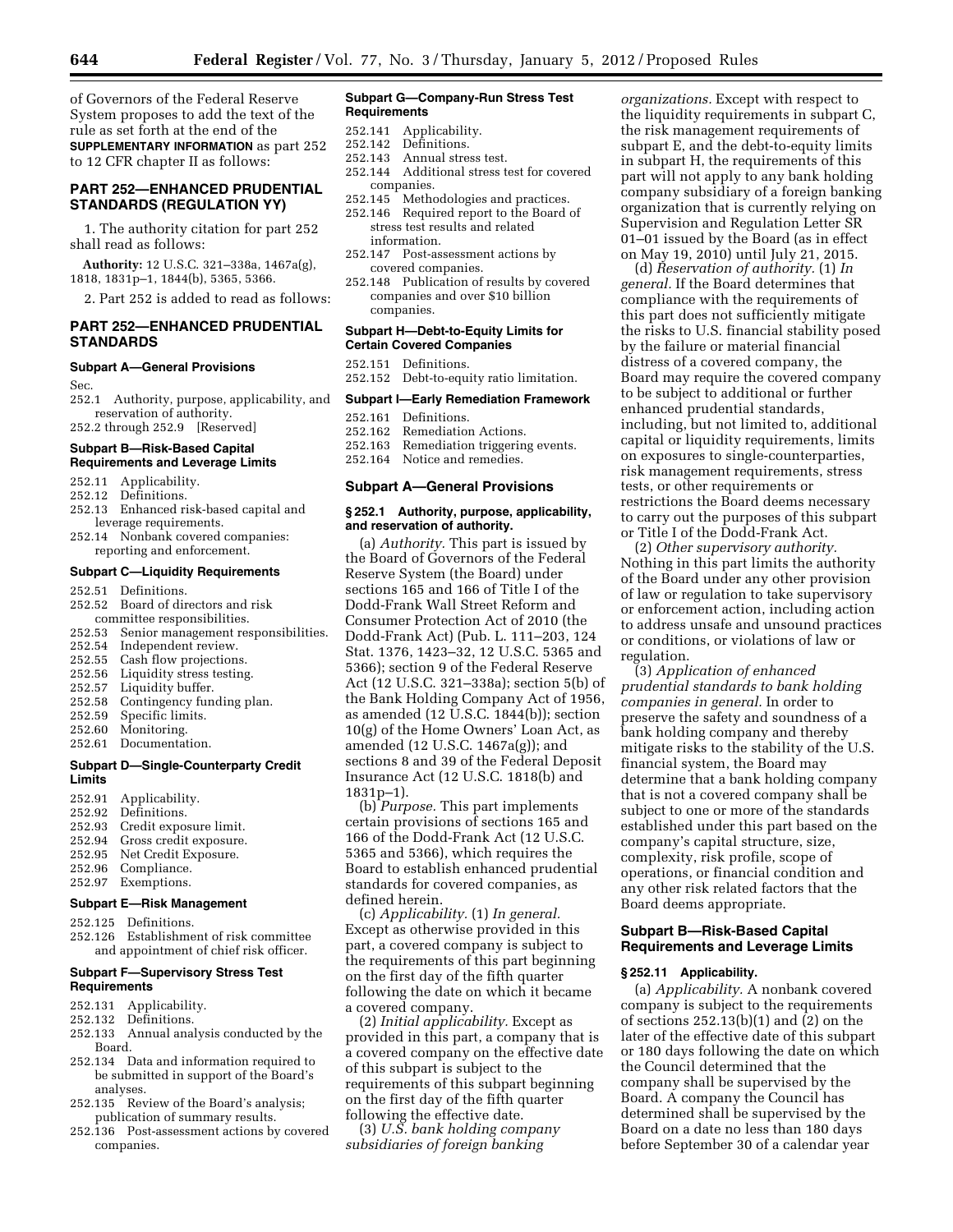must comply with the requirements of sections 252.13(b)(3) from September 30 of that calendar year and thereafter.

# **§ 252.12 Definitions.**

For purposes of this subpart: (a) *Bank holding company* is defined as in section 2 of the Bank Holding Company Act, as amended (12 U.S.C. 1841), and the Board's Regulation Y (12 CFR part 225).

(b) *Company* means a corporation, partnership, limited liability company, depository institution, business trust, special purpose entity, association, or similar organization.

(c) *Council* means the Financial Stability Oversight Council established by section 111 of the Dodd-Frank Act (12 U.S.C. 5321).

(d) *Covered company* means

(1) Any company organized under the laws of the United States or any State that the Council has determined under section 113 of the Dodd-Frank Act (12 U.S.C. 5323) shall be supervised by the Board and for which such determination is still in effect (nonbank covered company).

(2) Any bank holding company (other than a foreign banking organization), that has \$50 billion or more in total consolidated assets, as determined based on:

(i) The average of the bank holding company's total consolidated assets in the four most recent quarters as reported quarterly on the bank holding company's Consolidated Financial Statements for Bank Holding Companies (the Federal Reserve's FR Y–9C (FR Y– 9C)); or

(ii) The average of the bank holding company's total consolidated assets in the most recent consecutive quarters as reported quarterly on the bank holding company's FR Y–9Cs, if the bank holding company has not filed an FR Y– 9C for each of the most recent four quarters.

(3) Once a covered company meets the requirements described in paragraph (2), the company shall remain a covered company for purposes of this part unless and until the company has less than \$50 billion in total consolidated assets as determined based on each of the bank holding company's four most recent FR Y–9Cs.

(4) Nothing in paragraph (3) shall preclude a company from becoming a covered company pursuant to paragraph  $(2)$ 

(5) A bank holding that has ceased to be a covered company under paragraph (3) is not subject to the requirements of this subpart beginning on the first day of the calendar quarter following the

reporting date on which it ceased to be a covered company.

(e) *Foreign banking organization*  means any foreign bank or company that is a bank holding company or is treated as a bank holding company under section 8(a) of the International Banking Act of 1978 (12 U.S.C. 3106(a)).

(f) *Nonbank covered company* means any company organized under the laws of the United States or any State that the Council has determined under section 113 of the Dodd-Frank Act (12 U.S.C. 5323) shall be supervised by the Board and for which such determination is still in effect.

### **§ 252.13 Enhanced risk-based capital and leverage requirements.**

(a) *Bank holding companies.* A covered company that is a bank holding company must comply with, and hold capital commensurate with the requirements of any regulations adopted by the Board relating to capital plans and stress tests.

(b) *Nonbank covered companies.* A nonbank covered company must:

(1) Calculate its minimum risk-based and leverage capital requirements as if it were a bank holding company in accordance with any minimum capital requirements established by the Board for bank holding companies, including 12 CFR part 225, appendix A (general risk-based capital rule), 12 CFR part 225, appendix D (leverage rule), 12 CFR part 225, appendix E (market risk rule), and 12 CFR part 225, appendix G (advanced approaches risk-based capital rule);

(2) Hold capital sufficient to meet (i) a tier 1 risk based capital ratio of 4 percent and a total risk-based capital ratio of 8 percent, as calculated according to the general risk-based capital rules, and (ii) a tier 1 leverage ratio of 4 percent as calculated under the leverage rule; 205 and

(3) Comply with, and hold capital commensurate with, the requirements of any regulations adopted by the Board relating to capital plans and stress tests as if the covered company were a bank holding company, including but not limited to section 225.8 of the Board's Regulation Y (12 CFR 225.8).

# **§ 252.14 Nonbank covered companies: reporting and enforcement.**

(a) *Reporting.* Each nonbank financial company must report to the Board on a quarterly basis its risk-based capital and leverage ratios as calculated under section 252.13(b).

(b) *Notice of non-compliance.* A nonbank financial company must notify

the Board immediately upon ascertaining that it has failed to meet its enhanced risk-based capital and leverage requirements under section 252.13(b).

# **Subpart C—Liquidity Requirements**

#### **§ 252.51 Definitions.**

For purposes of this subpart: (a) *Bank holding company* is defined as in section 2 of the Bank Holding Company Act, as amended (12 U.S.C. 1841), and the Board's Regulation Y (12 CFR part 225).

(b) *Company* means a corporation, partnership, limited liability company, depository institution, business trust, special purpose entity, association, or similar organization.

(c) *Council* means the Financial Stability Oversight Council established by section 111 of the Dodd-Frank Act (12 U.S.C. 5321).

(d) *Covered company* means

(1) Any company organized under the laws of the United States or any State that the Council has determined under section 113 of the Dodd-Frank Act (12 U.S.C. 5323) shall be supervised by the Board and for which such determination is still in effect (nonbank covered company).

(2) Any bank holding company (other than a foreign banking organization), that has \$50 billion or more in total consolidated assets, as determined based on:

(i) The average of the bank holding company's total consolidated assets in the four most recent quarters as reported quarterly on the bank holding company's Consolidated Financial Statements for Bank Holding Companies (the Federal Reserve's FR Y–9C (FR Y– 9C)); or

(ii) The average of the bank holding company's total consolidated assets in the most recent consecutive quarters as reported quarterly on the bank holding company's FR Y–9Cs, if the bank holding company has not filed an FR Y– 9C for each of the most recent four quarters.

(3) Once a covered company meets the requirements described in paragraph (2), the company shall remain a covered company for purposes of this subpart unless and until the company has less than \$50 billion in total consolidated assets as determined based on each of the bank holding company's four most recent FR Y–9Cs.

(4) Nothing in paragraph (3) shall preclude a company from becoming a covered company pursuant to paragraph (2).

(5) A bank holding that has ceased to be a covered company under paragraph

<sup>205</sup> 12 CFR part 225, appendix D, section II.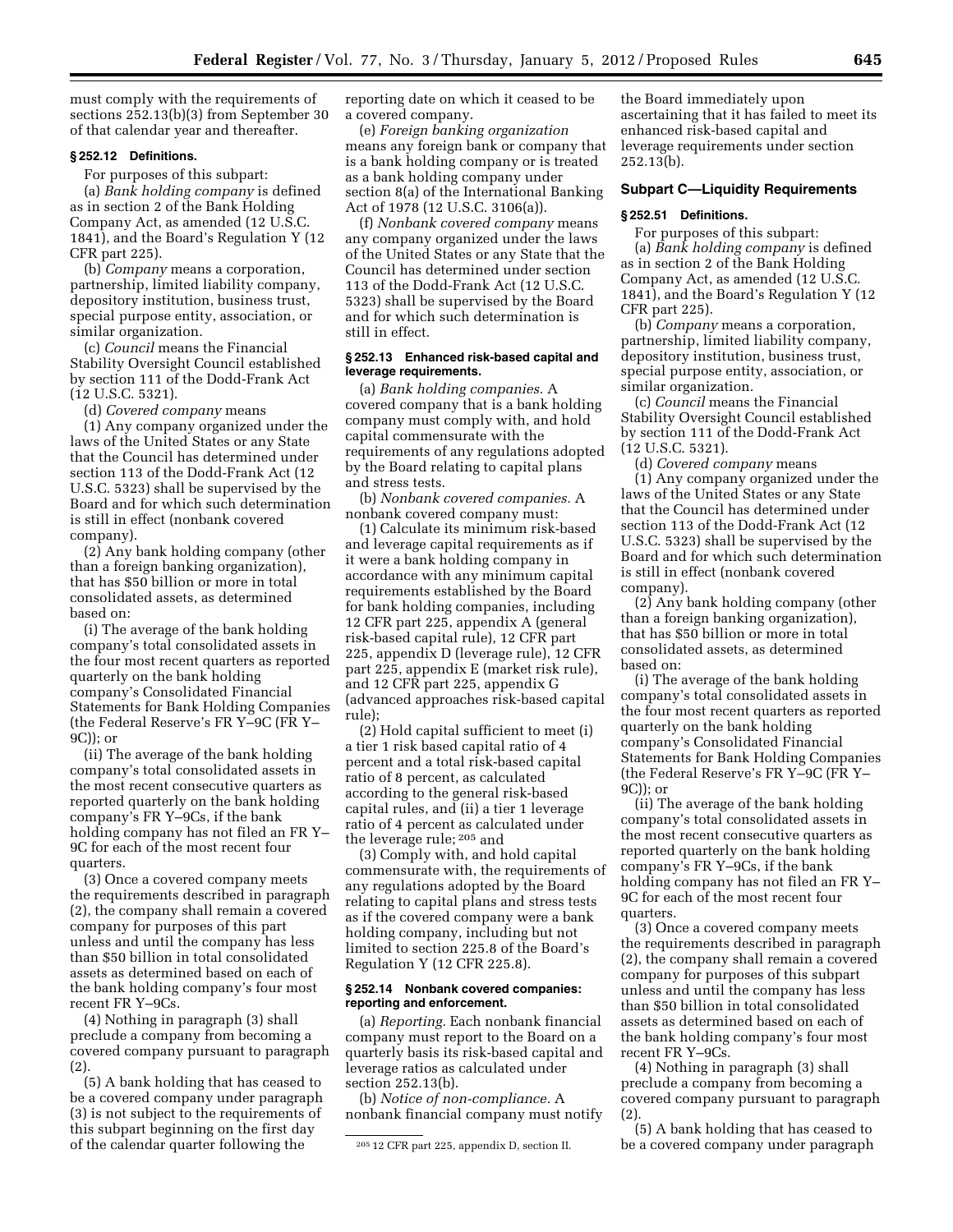(3) is not subject to the requirements of this subpart beginning on the first day of the calendar quarter following the reporting date on which it ceased to be a covered company.

(e) *Depository institution* has the same meaning as in section 3 of the Federal Deposit Insurance Act, 12 U.S.C. 1813(c).

(f) *Foreign banking organization*  means any foreign bank or company that is a bank holding company or is treated as a bank holding company under section 8(a) of the International Banking Act of 1978 (12 U.S.C. 3106(a)).

(g) *Highly liquid assets* means:

(1) Cash;

(2) Securities issued or guaranteed by the U.S. government, a U.S. government agency, or a U.S. government-sponsored entity; and

(3) Any other asset that the covered company demonstrates to the satisfaction of the Federal Reserve:

(i) Has low credit risk and low market risk;

(ii) Is traded in an active secondary two-way market that has observable market prices, committed market makers, a large number of market participants, and a high trading volume; and

(iii) Is a type of asset that investors historically have purchased in periods of financial market distress during which market liquidity is impaired.

(h) *Liquidity* means, with respect to a covered company, the covered company's capacity to efficiently meet its expected and unexpected cash flows and collateral needs at a reasonable cost without adversely affecting the daily operations or the financial condition of the covered company.

(i) *Liquidity risk* means the risk that a covered company's financial condition or safety and soundness will be adversely affected by its inability or perceived inability to meet its cash and collateral obligations.

(j) *Publicly traded* means traded on:

(1) Any exchange registered with the U.S. Securities and Exchange Commission as a national securities exchange under section 6 of the Securities Exchange Act of 1934 (15 U.S.C. 78f); or

(2) Any non-U.S.-based securities exchange that:

(i) Is registered with, or approved by, a national securities regulatory authority; and

(ii) Provides a liquid, two-way market for the instrument in question, meaning that there are enough independent bona fide offers to buy and sell so that a sales price reasonably related to the last sales price or current bona fide competitive bid and offer quotations can be

determined promptly and a trade can be settled at such a price within a reasonable time period conforming with trade custom.

(k) *Risk committee* means the enterprise-wide risk committee established by a covered company's board of directors under section 252.126 of subpart E of this part.

(l) *Trading position* means a position that is held by a covered company for the purpose of short-term resale or with the intent of benefitting from actual or expected short-term price movements, or to lock-in arbitrage profits.

(m) *Two-way market* means a market with independent bona fide offers to buy and sell so that a price reasonably related to the last sales price or current bona fide competitive bid and offer quotations can be determined within one day and settled at that price within a reasonable time period conforming with trade custom.

(n) *Unencumbered* means, with respect to an asset, that:

(1) The asset is not pledged, does not secure, collateralize, or provide credit enhancement to any transaction, and is not subject to any lien;

(2) The asset is not designated as a hedge on a trading position; and

(3) There are no legal or contractual restrictions on the ability of the covered company to promptly liquidate, sell, transfer, or assign the asset.

(o) *U.S. government agency* means an agency or instrumentality of the U.S. government whose obligations are fully and explicitly guaranteed as to the timely payment of principal and interest by the full faith and credit of the U.S. government.

(p) *U.S. government-sponsored entity*  means an entity originally established or chartered by the U.S. government to serve public purposes specified by the U.S. Congress, but whose obligations are not explicitly guaranteed by the full faith and credit of the U.S. government.

# **§ 252.52 Board of directors and risk committee responsibilities.**

(a) *Oversight.* The covered company's board of directors (or the risk committee) must oversee the covered company's liquidity risk management processes, and must review and approve the liquidity risk management strategies, policies, and procedures established by senior management.

(b) *Actions.* 

(1) *Liquidity risk tolerance.* (i) The board of directors must establish the covered company's liquidity risk tolerance at least annually. The liquidity risk tolerance is the acceptable level of liquidity risk the covered company may assume in connection with its operating

strategies. In determining the covered company's liquidity risk tolerance, the board of directors must consider the covered company's capital structure, risk profile, complexity, activities, size, and other appropriate risk-related factors.

(ii) The board of directors must review information provided by senior management at least semi-annually to determine whether the covered company is managed in accordance with the established liquidity risk tolerance.

(2) *Business strategies and products.*  (i) The risk committee or a designated subcommittee thereof must review and approve the liquidity costs, benefits, and risks of each significant new business line and each significant new product before the covered company implements the business line or offers the product. In connection with this review, the risk committee or a designated subcommittee thereof must consider whether the liquidity risk of the new business line or product under current conditions and under liquidity stress is within the covered company's established liquidity risk tolerance.

(ii) At least annually, the risk committee or designated subcommittee thereof must review approved significant business lines and products to determine whether each line or product has created any unanticipated liquidity risk, and to determine whether the liquidity risk of each strategy or product continues to be within the covered company's established liquidity risk tolerance.

(3) *Contingency funding plan.* The board of directors must review and approve the contingency funding plan described in section 252.58 at least annually, and whenever the covered company materially revises the plan.

(4) *Other reviews.* (i) At least quarterly, the risk committee or designated subcommittee thereof must:

(A) Review the cash flow projections produced under section 252.55 of this subpart that use time periods in excess of 30-days to ensure that the covered company's liquidity risk is within the established liquidity risk tolerance;

(B) Review and approve liquidity stress testing described in section 252.56 of this subpart, including stress testing practices, methodologies, and assumptions. The risk committee or designated subcommittee thereof must also review and approve liquidity stress testing whenever the covered company materially revises its liquidity stress testing;

(C) Review liquidity stress testing results produced under section 252.56 of this subpart;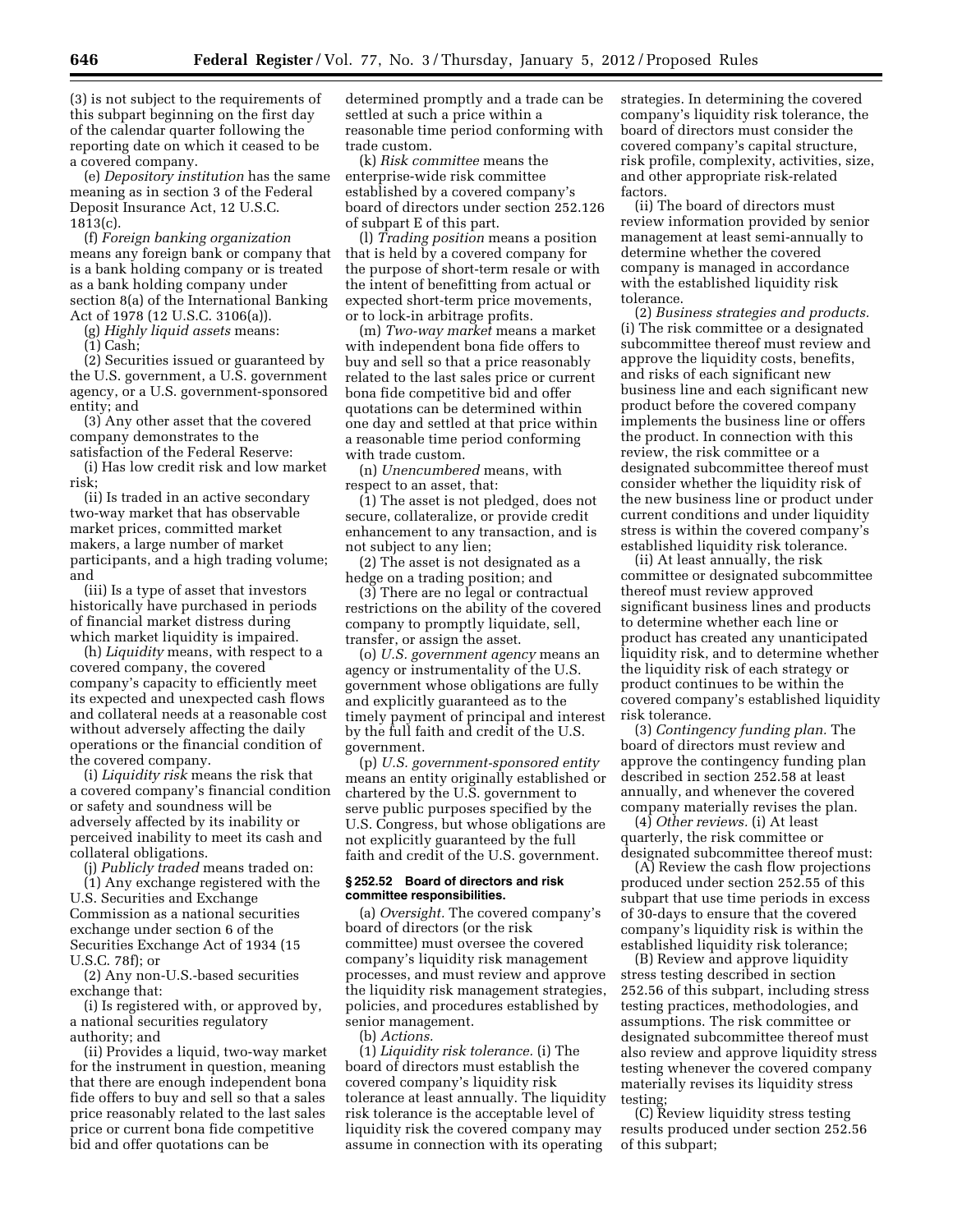(D) Approve the size and composition of the liquidity buffer established under section 252.57 of this subpart;

(E) Review and approve the specific limits established under section 252.59 of this subpart and review the covered company's compliance with those limits; and

(F) Review liquidity risk management information necessary to identify, measure, monitor, and control liquidity risk and to comply with this subpart.

(ii) The risk committee or designated subcommittee thereof must periodically review the independent validation of the liquidity stress tests produced under section  $252.56(c)(2)(ii)$  of this subpart.

(iii) The risk committee or designated subcommittee thereof must establish procedures governing the content of senior management reports on the liquidity risk profile of the covered company and other information described at section 252.53(b) of this subpart.

(c) *Frequency of reviews.* Paragraph (b) of this section establishes minimum requirements for the frequency of certain reviews and approvals. The board of directors (or the risk committee) must conduct more frequent reviews and approvals as market and idiosyncratic conditions warrant.

#### **§ 252.53 Senior management responsibilities.**

(a) Senior management of a covered company must establish and implement strategies, policies, and procedures for managing liquidity risk. This includes overseeing the development and implementation of liquidity risk measurement and reporting systems, cash flow projections, liquidity stress testing, liquidity buffer, contingency funding plan, specific limits, and monitoring procedures required under this subpart.

(b) Senior management must regularly report to the risk committee or designated subcommittee thereof on the liquidity risk profile of the covered company and must provide other relevant and necessary information to the board of directors (or risk committee) to facilitate its oversight of the liquidity risk management process.

#### **§ 252.54 Independent review.**

(a) The covered company must establish and maintain a review function, independent of management functions that execute funding, to evaluate its liquidity risk management.

(b) The independent review function must:

(1) Regularly, but no less frequently than annually, review and evaluate the adequacy and effectiveness of the

covered company's liquidity risk management processes;

(2) Assess whether the covered company's liquidity risk management complies with applicable laws, regulations, supervisory guidance, and sound business practices; and

(3) Report statutory and regulatory noncompliance and other material liquidity risk management issues to the board of directors or the risk committee in writing for corrective action.

#### **§ 252.55 Cash flow projections.**

(a) *Requirement.* The covered company must produce comprehensive cash flow projections in accordance with the requirements of this section. The covered company must update short-term cash flow projections daily and must update long-term cash flow projections at least monthly.

(b) *Methodology.* The covered company must establish a robust methodology for making cash flow projections. The methodology must include reasonable assumptions regarding the future behavior of assets, liabilities, and off-balance sheet exposures.

(c) *Cash flow projections.* The covered company must produce comprehensive cash flow projections that:

(1) Project cash flows arising from assets, liabilities, and off-balance sheet exposures over short-term and long-term periods that are appropriate to the covered company's capital structure, risk profile, complexity, activities, size, and other risk related factors;

(2) Identify and quantify discrete and cumulative cash flow mismatches over these time periods;

(3) Include cash flows arising from contractual maturities, as well as cash flows from new business, funding renewals, customer options, and other potential events that may impact liquidity; and

(4) Provide sufficient detail to reflect the covered company's capital structure, risk profile, complexity, activities, size, and any other risk related factors that are appropriate. Such detail may include cash flow projections broken down by business line, legal entity, or jurisdiction, and cash flow projections that use more time periods than the minimum required under paragraph (c)(1) of this section.

#### **§ 252.56 Liquidity stress testing.**

(a) *Requirement.* (1) The covered company must regularly stress test its cash flow projections in accordance with the requirements of this section. Stress test analysis consists of identifying liquidity stress scenarios and assessing the effects of these

scenarios on the covered company's cash flow and liquidity. The covered company must use the results of stress testing to determine the size of its liquidity buffer under section 252.57 of this subpart, and must incorporate the information generated by stress testing in the quantitative component of the contingency funding plan under section 252.58(b) of this subpart.

(2) The covered company must conduct stress testing in accordance with the requirements of this section at least monthly. The covered company must be able to perform stress testing more frequently and to vary underlying assumptions as conditions change or as required by the Federal Reserve due to deterioration in the company's financial condition, market conditions, or to address other supervisory concerns.

(b) *Stress testing requirements.* 

(1) *Stress scenarios.* (i) Stress testing must incorporate a range of stress scenarios that may significantly impact the covered company's liquidity, taking into consideration the covered company's balance sheet exposures, offbalance sheet exposures, business lines, organizational structure, and other characteristics.

(ii) At a minimum, stress testing must incorporate separate stress scenarios to account for market stress, idiosyncratic stress, and combined market and idiosyncratic stresses.

(iii) The stress scenarios must address the potential impact of market disruptions on the covered company and must address the potential actions of other market participants experiencing liquidity stresses under the same market disruptions.

(iv) The stress scenarios must be forward-looking and must incorporate a range of potential changes in a covered company's activities, exposures, and risks, as well as changes to the broader economic and financial environment.

(v) The stress scenarios must use a variety of time horizons. At a minimum, these time horizons must include an overnight time horizon, a 30-day time horizon, 90-day time horizon, and a one-year time horizon.

(2) Stress testing must comprehensively address the covered company's activities, exposures, and risks, including off-balance sheet exposures.

(3) Stress testing must be tailored to, and provide sufficient detail to reflect, the covered company's capital structure, risk profile, complexity, activities, size, and any other risk related factors that are appropriate. This may require analyses by business line, legal entity, or jurisdiction, and stress scenarios that use more time horizons than the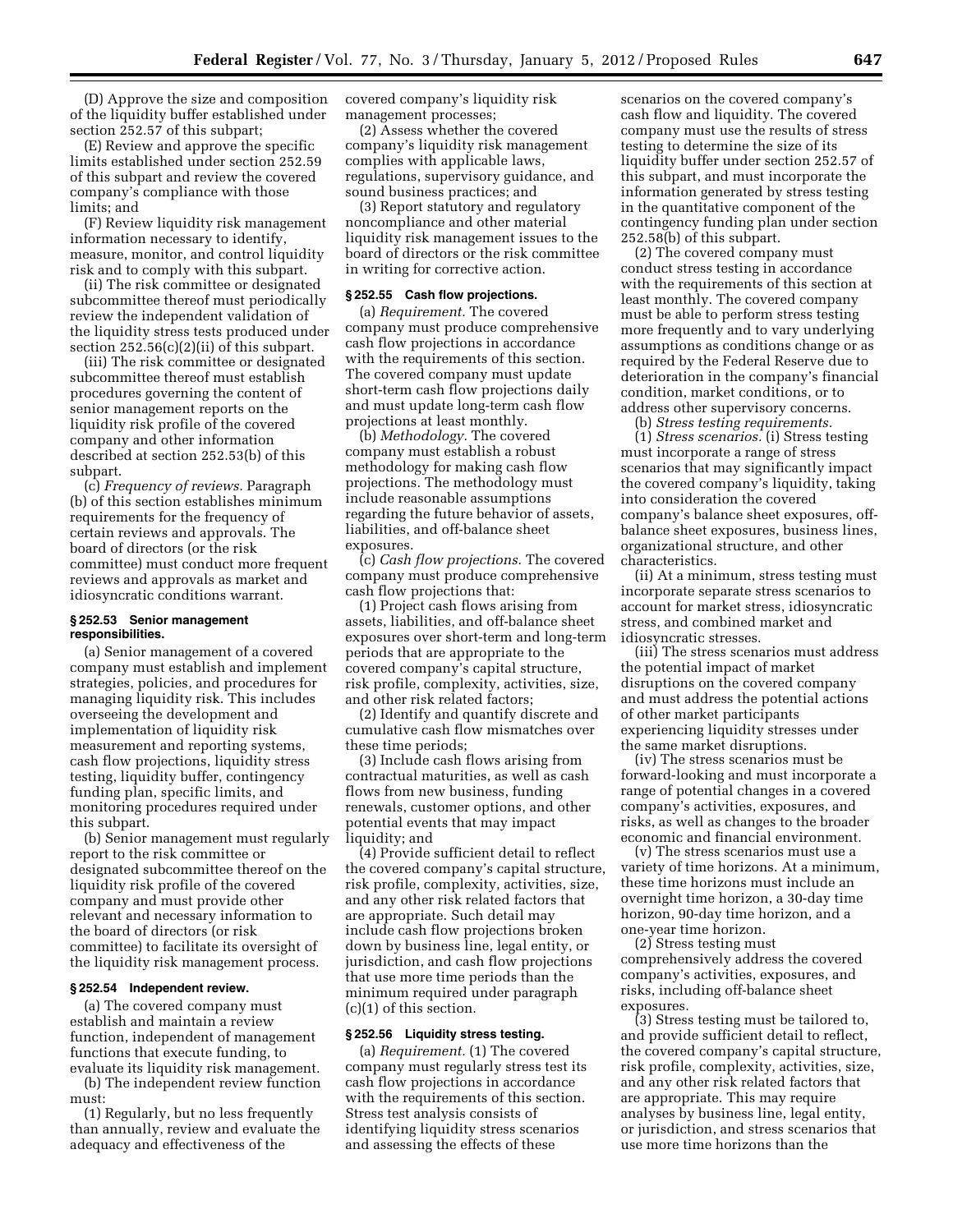minimum required under paragraph  $(b)(1)(v)$  of this section.

(4) A covered company must incorporate the following assumptions in its stress testing:

(i) For the first 30 days of a liquidity stress scenario, only highly liquid assets that are unencumbered may be used as cash flow sources to offset projected funding needs.

(ii) For time periods beyond the first 30 days of a liquidity stress scenario, highly liquid assets that are unencumbered and other appropriate funding sources may be used as cash flow sources to offset projected funding needs.

(iii) If an asset is used as a cash flow source to offset projected funding needs, the fair market value of the asset must be discounted to reflect any credit risk and market volatility of the asset.

(iv) Throughout each stress test time horizon, assets used as sources of funding must be sufficiently diversified.

(c) *Process and systems requirements.*  (1) The covered company must establish and maintain policies and procedures that outline its liquidity stress testing practices, methodologies and assumptions, detail the use of each stress test employed, and provide for the enhancement of stress testing practices as risks change and as techniques evolve.

(2) The covered company must have an effective system of control and oversight over the stress test function to ensure that:

(i) Each stress test is designed in accordance with the requirements of this section; and

(ii) The stress process and assumptions are validated. The validation function must be independent of functions that develop or design the liquidity stress testing, and independent of management functions that execute funding.

(3) The covered company must maintain management information systems and data processes sufficient to enable it to effectively and reliably collect, sort, and aggregate data and other information related to liquidity stress testing.

# **§ 252.57 Liquidity buffer.**

(a) A covered company must maintain a liquidity buffer of highly liquid assets that are unencumbered. The liquidity buffer must be sufficient to meet projected net cash outflows and the projected loss or impairment of existing funding sources for 30 days over a range of liquidity stress scenarios.

(b) The covered company must determine the size of its liquidity buffer requirement using the results of its

liquidity stress testing under section 252.56 of this subpart, and must align the size of the buffer to the covered company's capital structure, risk profile, complexity, activities, size, and any other risk related factors that are appropriate, and established liquidity risk tolerance.

(c) In computing the amount of an asset included in the liquidity buffer, the covered company must discount the fair market value of the asset to reflect any credit risk and market volatility of the asset.

(d) The pool of unencumbered highly liquid assets included in the liquidity buffer must be sufficiently diversified.

#### **§ 252.58 Contingency funding plan.**

(a) *Contingency funding plan.* The covered company must establish and maintain a contingency funding plan that sets out the covered company's strategies for addressing liquidity needs during liquidity stress events. The contingency funding plan must be commensurate with the covered company's capital structure, risk profile, complexity, activities, size, and any other risk related factors that are appropriate, and established liquidity risk tolerance. The covered company must update the contingency funding plan at least annually, and must update the plan when changes to market and idiosyncratic conditions warrant an update.

(b) *Components of the contingency funding plan.* The contingency funding plan must include the following components:

(1) *Quantitative Assessment.* The contingency funding plan must incorporate information generated by liquidity stress testing described in section 252.56. The stress tests are used to:

(i) Identify liquidity stress events that have a significant impact on the covered company's liquidity;

(ii) Assess the level and nature of impact on the covered company's liquidity that may occur during identified liquidity stress events;

(iii) Assess available funding sources and needs during the identified liquidity stress events; and

(iv) Identify alternative funding sources that may be used during the liquidity stress events.

(2) *Event management process.* The contingency funding plan must include an event management process that sets out the covered company's procedures for managing liquidity during identified liquidity stress events. This process must:

(i) Include an action plan that clearly describes the strategies the covered

company will use to respond to liquidity shortfalls for identified liquidity stress events, including the methods that the covered company will use to access alternative funding sources;

(ii) Identify a liquidity stress event management team;

(iii) Specify the process, responsibilities, and triggers for invoking the contingency funding plan, escalating the responses described in the action plan, decision-making during the identified liquidity stress events, and executing contingency measures identified in the action plan; and

(iv) Provide a mechanism that ensures effective reporting and communication within the covered company and with outside parties, including the Federal Reserve and other relevant supervisors, counterparties, and other stakeholders.

(3) *Monitoring.* The contingency funding plan must include procedures for monitoring emerging liquidity stress events. The procedures must identify early warning indicators that are tailored to the covered company's capital structure, risk profile, complexity, activities, size, and other appropriate risk related factors.

(4) *Testing.* The covered company must periodically test the components of the contingency funding plan to assess the plan's reliability during liquidity stress events.

(i) The covered company must test the operational elements of the contingency funding plan to ensure that the plan functions as intended. These tests must include operational simulations to test communications, coordination, and decision-making involving relevant managers, including managers at relevant legal entities within the corporate structure.

(ii) The covered company must periodically test the methods it will use to access alternative funding sources to determine whether these funding sources will be readily available when needed.

#### **§ 252.59 Specific limits.**

(a) *Required limits.* The covered company must establish and maintain limits on potential sources of liquidity risk including the following:

(1) Concentrations of funding by instrument type, single counterparty, counterparty type, secured and unsecured funding, and other liquidity risk identifiers;

(2) The amount of specified liabilities that mature within various time horizons; and

(3) Off-balance sheet exposures and other exposures that could create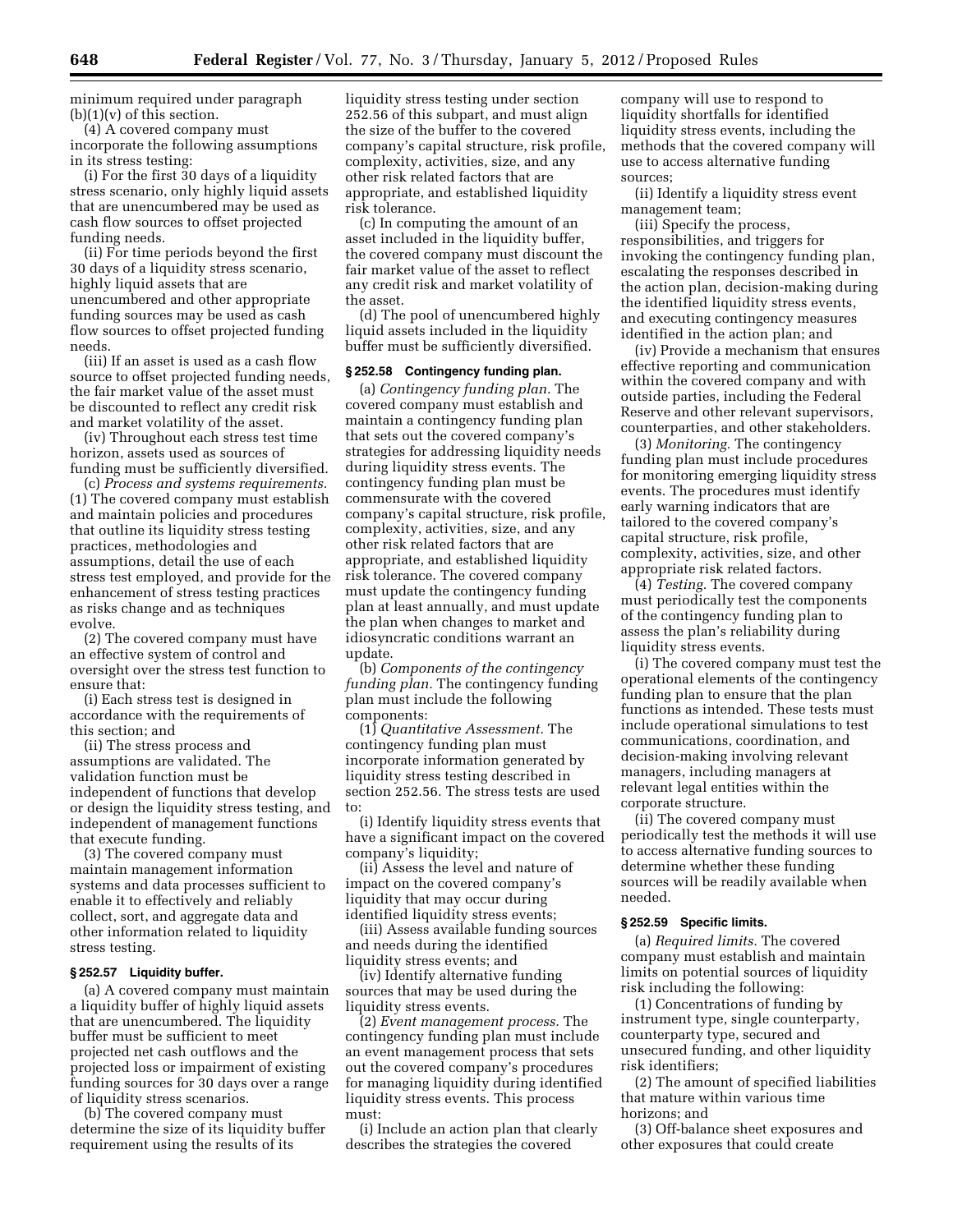funding needs during liquidity stress events.

(b) *Size of limits.* The size of each limit described in paragraph (a) of this section must reflect the covered company's capital structure, risk profile, complexity, activities, size, other appropriate risk related factors, and established liquidity risk tolerance.

# **§ 252.60 Monitoring.**

(a) *Collateral monitoring requirements.* The covered company must establish and maintain procedures for monitoring assets that it has pledged as collateral for an obligation or position, and assets that are available to be pledged. These procedures must address the covered company's ability to:

(1) Calculate all of the covered company's collateral positions in a timely manner, including: (i) the value of assets pledged relative to the amount of security required under the contract governing the obligation for which the collateral was pledged; and (ii) unencumbered assets available to be pledged;

(2) Monitor the levels of available collateral by legal entity, jurisdiction, and currency exposure;

(3) Monitor shifts between intraday, overnight, and term pledging of collateral; and

(4) Track operational and timing requirements associated with accessing collateral at its physical location (for example, the custodian or securities settlement system that holds the collateral).

(b) *Legal entities, currencies and business lines.* 

(1) The covered company must establish and maintain procedures for monitoring and controlling liquidity risk exposures and funding needs within and across significant legal entities, currencies, and business lines.

(2) The covered company must maintain sufficient liquidity with respect to each significant legal entity in light of legal and regulatory restrictions on the transfer of liquidity between legal entities.

(c) *Intraday liquidity positions.* The covered company must establish and maintain procedures for monitoring intraday liquidity risk exposure. These procedures must address how the covered company will:

(1) Monitor and measure expected daily gross liquidity inflows and outflows;

(2) Manage and transfer collateral when necessary to obtain intraday credit;

(3) Identify and prioritize timespecific obligations so that the covered company can meet these obligations as expected;

(4) Settle less critical obligations as soon as possible;

(5) Control the issuance of credit to customers where necessary; and

(6) Consider the amounts of collateral and liquidity needed to meet payment systems obligations when assessing the covered company's overall liquidity needs.

(d) *Monitoring of limits.* The covered company must monitor its compliance with all limits established and maintained under section 252.59 of this subpart.

# **§ 252.61 Documentation.**

The covered company must adequately document all material aspects of its liquidity risk management processes and its compliance with the requirements of this subpart and submit all such documentation to the risk committee.

# **Subpart D—Single-Counterparty Credit Limits**

# **§ 252.91 Applicability.**

(a) *Applicability.* (1) *In general.*  Except as otherwise provided in this subpart, a covered company is subject to the requirements of this subpart beginning on the first day of the fifth quarter following the date on which it became a covered company.

(2) *Initial applicability.* A company that is a covered company on the effective date of this subpart will be subject to the requirements of this subpart beginning on October 1, 2013. A company that becomes a covered company after the effective date of this part and before September 30, 2012 will be subject to the requirements of this subpart beginning on October 1, 2013.

# **§ 252.92 Definitions.**

For purposes of this subpart: (a) *Adjusted market value* means, with respect to any eligible collateral, the fair market value of the eligible collateral after application of the applicable haircut specified in Table 2 of this subpart for that type of eligible collateral.

(b) *Affiliate* means, with respect to a company, any company that controls, is controlled by, or is under common control with, the company.

(c) *Aggregate net credit exposure*  means the sum of all net credit exposures of a covered company to a single counterparty.

(d) *Applicable accounting standards*  means U.S. generally applicable accounting principles (GAAP), international financial reporting

standards (IFRS), or such other accounting standards that a company uses in the ordinary course of its business in preparing its consolidated financial statements.

(e) *Bank eligible investments* means investment securities that a national bank is permitted to purchase, sell, deal in, underwrite, and hold under 12 U.S.C. 24 (Seventh) and 12 CFR part 1.

(f) *Bank holding company* is defined as in section 2 of the Bank Holding Company Act, as amended (12 U.S.C. 1841), and the Board's Regulation Y (12 CFR part 225).

(g) *Capital stock and surplus* means with respect to a bank holding company, the sum of the following amounts in each case as reported by the bank holding company on the most recent FR Y–9C report, or with respect to a nonbank covered company, on the most recent regulatory report required by the Board:

(1) The company's total capital, as calculated under the capital adequacy guidelines applicable to that bank holding company under Regulation Y (12 CFR part 225) or nonbank covered company under this subpart; and

(2) The balance of the allowance for loan and lease losses of the bank holding company or nonbank covered company not included in tier 2 capital under the capital adequacy guidelines applicable to that bank holding company under Regulation Y (12 CFR part 225) or that nonbank covered company under this subpart.

(h) *Company* means a corporation, partnership, limited liability company, depository institution, business trust, special purpose entity, association, or similar organization.

(i) *Control.* A company *controls*  another company if it (1) owns, controls, or holds with power to vote 25 percent or more of a class of voting securities of the company; (2) owns or controls 25 percent or more of the total equity of the company; or (3) consolidates the company for financial reporting purposes.

(j) *Council* means the Financial Stability Oversight Council established by section 111 of the Dodd-Frank Act (12 U.S.C. 5321).

(k) *Counterparty* means

(1) With respect to a natural person, the person, and members of the person's immediate family;

(2) With respect to a company, the company and all of its subsidiaries, collectively;

(3) With respect to the United States, the United States and all of its agencies and instrumentalities (but not including any State or political subdivision of a State) collectively;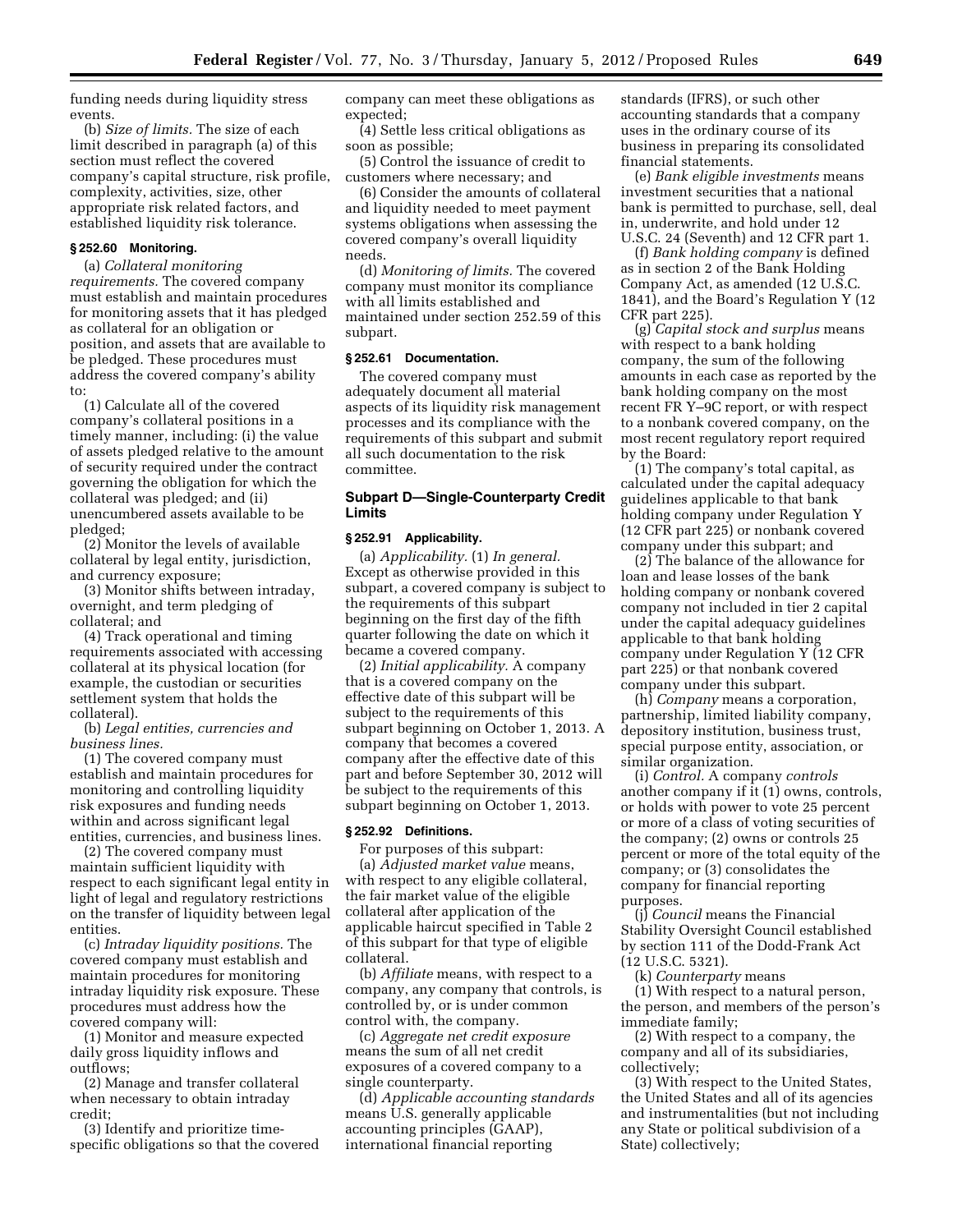(4) With respect to a State, the State and all of its agencies, instrumentalities, and political subdivisions (including any municipalities) collectively; and

(5) With respect to a foreign sovereign entity, the foreign sovereign entity and all of its agencies, instrumentalities, and political subdivisions, collectively; (l) *Covered company* means:

(1) Any company organized under the laws of the United States or any State that the Council has determined under section 113 of the Dodd-Frank Act (12 U.S.C. 5323) shall be supervised by the Board and for which such determination is still in effect (nonbank covered company); and

(2) Any bank holding company (other than a foreign banking organization), that has \$50 billion or more in total consolidated assets, as determined based on:

(i) The average of the bank holding company's total consolidated assets in the four most recent quarters as reported quarterly on the bank holding company's Consolidated Financial Statements for Bank Holding Companies (the Federal Reserve's FR Y–9C (FR Y– 9C)); or

(ii) The average of the bank holding company's total consolidated assets in the most recent consecutive quarters as reported quarterly on the bank holding company's FR Y–9Cs, if the bank holding company has not filed an FR Y– 9C for each of the most recent four quarters.

(3) Once a covered company meets the requirements described in paragraph (2), the company shall remain a covered company for purposes of this subpart unless and until the company has less than \$50 billion in total consolidated assets as determined based on each of the bank holding company's four most recent FR Y–9Cs.

(4) Nothing in paragraph (3) shall preclude a company from becoming a covered company pursuant to paragraph (2).

(5) A bank holding that has ceased to be a covered company under paragraph (3) is not subject to the requirements of this subpart beginning on the first day of the calendar quarter following the reporting date on which it ceased to be a covered company.

(m) *Credit derivative* means a financial contract that allows one party (the protection purchaser) to transfer the credit risk of one or more exposures (reference exposure) to another party (the protection provider).

(n) *Credit transaction* means, with respect to a counterparty:

(1) Any extension of credit to the counterparty, including loans, deposits, and lines of credit, but excluding

advised or other uncommitted lines of credit;

(2) Any repurchase or reverse repurchase agreement with the counterparty;

(3) Any securities lending or securities borrowing transaction with the counterparty;

(4) Any guarantee, acceptance, or letter of credit (including any confirmed letter of credit or standby letter of credit) issued on behalf of the counterparty;

(5) Any purchase of, or investment in, securities issued by the counterparty;

(6) Any credit exposure to the counterparty in connection with a derivative transaction between the covered company and the counterparty;

(7) Any credit exposure to the counterparty in connection with a credit derivative or equity derivative transaction between the covered company and a third party, the reference asset of which is an obligation or equity security of the counterparty; and

(8) Any transaction that is the functional equivalent of the above, and any similar transaction that the Board determines to be a credit transaction for purposes of this subpart.

(o) *Depository institution* has the same meaning as in section 3 of the Federal Deposit Insurance Act, 12 U.S.C. 1813(c).

(p) *Derivative transaction* means any transaction that is a contract, agreement, swap, warrant, note, or option that is based, in whole or in part, on the value of, any interest in, or any quantitative measure or the occurrence of any event relating to, one or more commodities, securities, currencies, interest or other rates, indices, or other assets.

(q) *Eligible collateral* means collateral in which the covered company has a perfected, first priority security interest or, outside of the United States, the legal equivalent thereof (with the exception of cash on deposit and notwithstanding the prior security interest of any custodial agent) and is in the form of:

(1) Cash on deposit with the covered company (including cash held for the covered company by a third-party custodian or trustee);

(2) Debt securities (other than mortgage- or asset-backed securities) that are bank eligible investments;

(3) Equity securities that are publicly traded; or

(4) Convertible bonds that are publicly traded.

(r) *Eligible credit derivative* means a single-name credit derivative or a standard, non-tranched index credit derivative provided that:

(1) The derivative contract meets the requirements of an eligible guarantee

and has been confirmed by the protection purchaser and the protection provider;

(2) Any assignment of the derivative contract has been confirmed by all relevant parties;

(3) If the credit derivative is a credit default swap, the derivative contract includes the following credit events:

(i) Failure to pay any amount due under the terms of the reference exposure, subject to any applicable minimal payment threshold that is consistent with standard market practice and with a grace period that is closely in line with the grace period of the reference exposure; and

(ii) Bankruptcy, insolvency, or inability of the obligor on the reference exposure to pay its debts, or its failure or admission in writing of its inability generally to pay its debts as they become due and similar events;

(4) The terms and conditions dictating the manner in which the derivative contract is to be settled are incorporated into the contract;

(5) If the derivative contract allows for cash settlement, the contract incorporates a robust valuation process to estimate loss with respect to the derivative reliably and specifies a reasonable period for obtaining postcredit event valuations of the reference exposure;

(6) If the derivative contract requires the protection purchaser to transfer an exposure to the protection provider at settlement, the terms of at least one of the exposures that is permitted to be transferred under the contract provides that any required consent to transfer may not be unreasonably withheld; and

(7) If the credit derivative is a credit default swap, the derivative contract clearly identifies the parties responsible for determining whether a credit event has occurred, specifies that this determination is not the sole responsibility of the protection provider, and gives the protection purchaser the right to notify the protection provider of the occurrence of a credit event.

(s) *Eligible equity derivative* means an equity-linked total return swap, provided that:

(1) The derivative contract has been confirmed by the counterparties;

(2) Any assignment of the derivative contract has been confirmed by all relevant parties; and

(3) The terms and conditions dictating the manner in which the derivative contract is to be settled are incorporated into the contract.

(t) *Eligible guarantee* means a guarantee from an eligible protection provider that: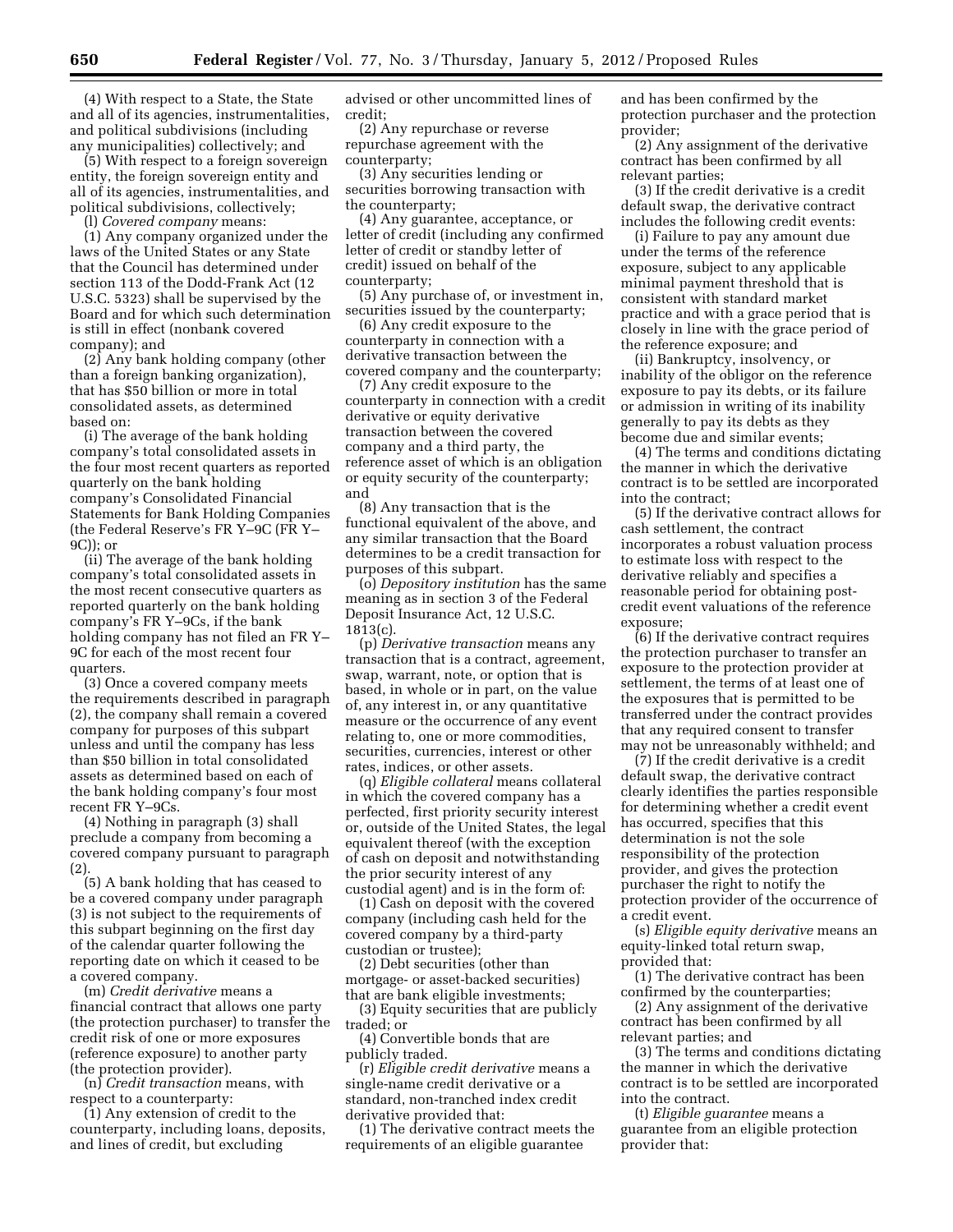(1) Is written and is either unconditional or the enforceability of the guarantee is contingent only to the extent it is dependent upon affirmative action on the part of the beneficiary of the guarantee or a third party (for example, servicing requirements);

(2) Covers all or a pro rata portion of all contractual payments of the obligor on the reference entity;

(3) Gives the beneficiary a direct claim against the protection provider;

(4) Is not unilaterally cancelable by the guarantor for reasons other than the breach of the contract by the beneficiary;

(5) Is legally enforceable against the guarantor in a jurisdiction where the guarantor has sufficient assets against which a judgment may be attached and enforced;

(6) Requires the guarantor to make payment to the beneficiary on the occurrence of a default (as defined in the guarantee) of the obligor on the reference entity in a timely manner without the beneficiary first having to take legal actions to pursue the obligor for payment; and

(7) Does not increase the beneficiary's cost of credit protection on the guarantee in response to deterioration in the credit quality of the reference entity.

(u) *Eligible protection provider* means:

(1) A sovereign entity;

(2) The Bank for International Settlements, the International Monetary Fund, the European Central Bank, the European Commission, or a multilateral development bank;

(3) A Federal Home Loan Bank;

(4) The Federal Agricultural Mortgage Corporation;

(5) A depository institution;

(6) A bank holding company;

(7) A savings and loan holding company (as defined in 12 U.S.C.  $1467a$ 

(8) A securities broker or dealer registered with the SEC under the Securities Exchange Act of 1934 (15 U.S.C. 78o *et seq.*);

(9) An insurance company that is subject to the supervision by a State insurance regulator;

(10) A foreign banking organization;

(11) A non-U.S.-based securities firm or a non-U.S.-based insurance company that is subject to consolidated supervision and regulation comparable to that imposed on U.S. depository institutions, securities broker-dealers, or insurance companies; and

(12) A qualifying central counterparty. (v) *Equity derivative* means an equitylinked swap, purchased equity-linked option, forward equity-linked contract, or any other instrument linked to equities that gives rise to similar counterparty credit risks*.* 

(w) *Foreign banking organization*  means any foreign bank or company that is a bank holding company or is treated as a bank holding company under section 8(a) of the International Banking Act of 1978 (12 U.S.C. 3106(a)).

(x) *Gross credit exposure* means, with respect to any credit transaction, the credit exposure of the covered company before adjusting for the effect of qualifying master netting agreements, eligible collateral, eligible guarantees, eligible credit derivatives and eligible equity derivatives.

(y) *Immediate family* means the spouse of an individual, the individual's minor children, and any of the individual's children (including adults) residing in the individual's home.

(z) *Major counterparty* is any

(1) Major covered company and all of its subsidiaries, collectively; and

(2) Any foreign banking organization (and all of its subsidiaries, collectively) that has total consolidated assets equal to or greater than \$500 billion determined based on the foreign banking organization's total consolidated assets in the most recent year, for annual filers, or the average of the four most recent quarters, for quarterly filers, as reported on the foreign banking organization's Capital and Asset Reports for Foreign Banking Organizations (Federal Reserve Form FR  $Y-7O$ ).

(aa) *Major covered company* is any (1) Covered company that is a bank holding company and that has total consolidated assets equal to or greater than \$500 billion determined based on the average of the bank holding company's total consolidated assets in the four most recent quarters as reported quarterly on the bank holding company's FR Y–9C; and

(2) Nonbank covered company.

(bb) *Net credit exposure* means, with respect to any credit transaction, the gross credit exposure of a covered company calculated under section 252.94, as adjusted in accordance with section 252.95.

(cc) *Nonbank covered company*  means any company organized under the laws of the United States or any State that the Council has determined under section 113 of the Dodd-Frank Act (12 U.S.C. 5323) shall be supervised by the Board and for which such determination is still in effect.

(dd) *Publicly traded* means traded on:

(1) Any exchange registered with the U.S. Securities and Exchange Commission as a national securities exchange under section 6 of the Securities Exchange Act of 1934 (15 U.S.C. 78f); or

(2) Any non-U.S.-based securities exchange that:

(i) Is registered with, or approved by, a national securities regulatory authority; and

(ii) Provides a liquid, two-way market for the instrument in question, meaning that there are enough independent bona fide offers to buy and sell so that a sales price reasonably related to the last sales price or current bona fide competitive bid and offer quotations can be determined promptly and a trade can be settled at such a price within a reasonable time period conforming with trade custom.

(ee) *Qualifying central counterparty*  means an entity that

(1) Facilitates trades between counterparties in one or more financial markets by either guaranteeing trades or novating contracts;

(2) Requires all participants in its arrangements to be fully collateralized on a daily basis; and

(3) Is subject to effective oversight by a national supervisory authority.

(ff) *Qualifying master netting agreement* means a legally enforceable bilateral agreement such that:

(1) The agreement creates a single legal obligation for all individual transactions covered by the agreement upon an event of default, including bankruptcy, insolvency, or similar proceeding of the counterparty;

(2) The agreement provides the covered company the right to accelerate, terminate, and close-out on a net basis all transactions under the agreement and to liquidate or set off collateral promptly upon an event of default, including upon event of bankruptcy, insolvency, or similar proceeding, of the counterparty, provided that, in any such case, any exercise of rights under the agreement will not be stayed or avoided under applicable law in the relevant jurisdiction;

(3) The covered company has conducted sufficient legal review to conclude with a well-founded basis (and has maintained sufficient written documentation of that legal review) that the agreement meeting the requirements of paragraph (2) of this definition and that in the event of a legal challenge (including one resulting from default or from bankruptcy, insolvency or similar proceeding) the relevant court and administrative authorities would find the agreement to be legal, valid, binding, and enforceable under the law of the relevant jurisdiction;

(4) The covered company establishes and maintains procedures to monitor possible changes in relevant law and to ensure that the agreement continues to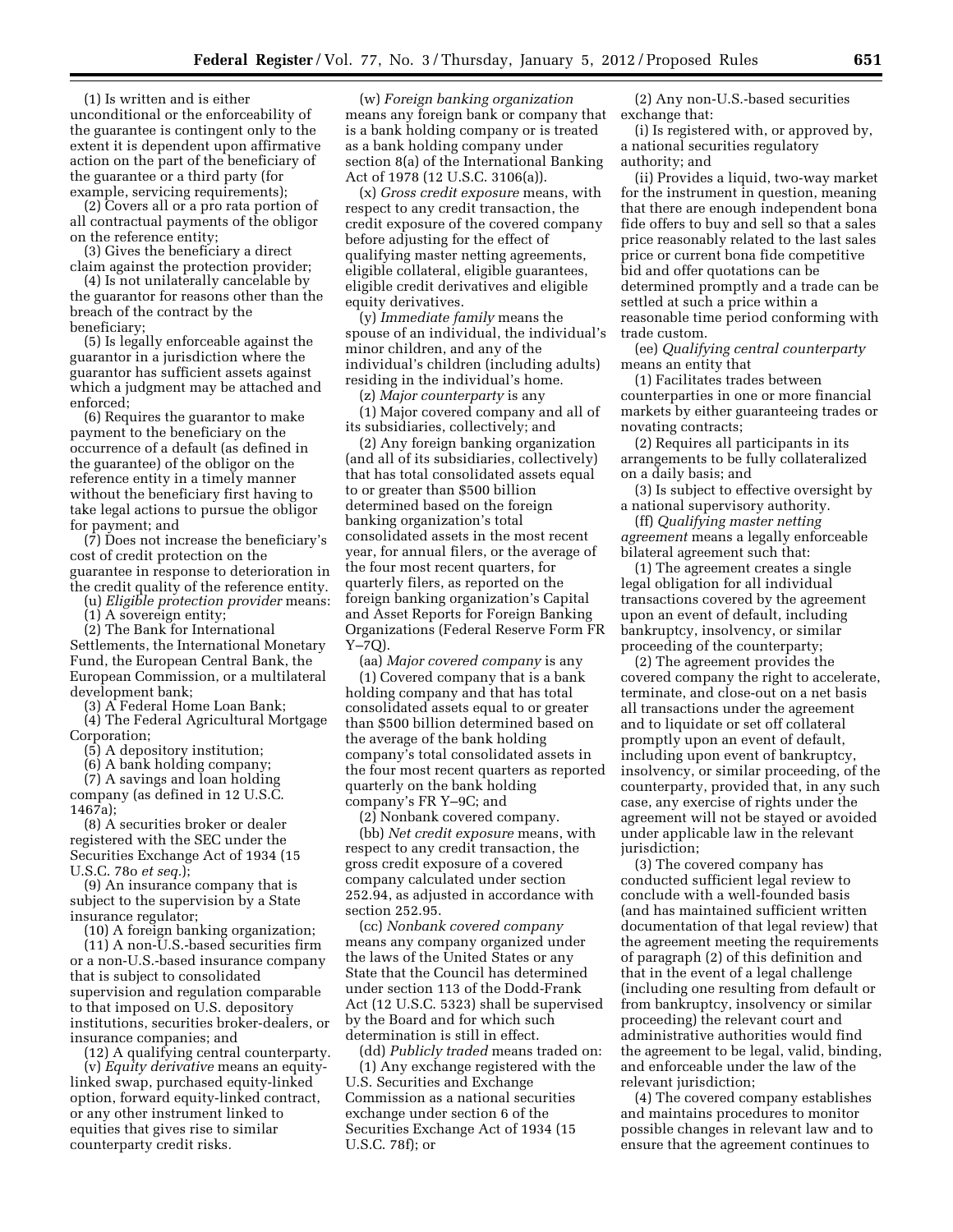satisfy the requirements of this definition; and

(5) The agreement does not contain a walkaway clause (that is, a provision that permits a non-defaulting counterparty to make lower payments than it would make otherwise under the agreement, or no payment at all, to a defaulter or the estate of a defaulter, even if the defaulter is a net creditor under the agreement).206

(gg) *Short sale* means any sale of a security which the seller does not own or any sale which is consummated by the delivery of a security borrowed by, or for the account of, the seller.

(hh) *Sovereign entity* means a central government (including the U.S. government) or an agency, department, ministry, or central bank.

(ii) *State* means any State, territory or possession of the United States, and the District of Columbia.

(jj) *Subsidiary* of a specified company means a company that is directly or indirectly controlled by the specified company.

(kk) *Total capital* means qualifying total capital as defined in 12 CFR part 225, appendix A or total qualifying capital as defined in 12 CFR part 225, appendix G, as applicable, or any successor regulation thereto.

# **§ 252.93 Credit exposure limit.**

(a) *General limit on aggregate net credit exposure.* No covered company shall, together with its subsidiaries, have an aggregate net credit exposure to any unaffiliated counterparty that exceeds 25 percent of the consolidated capital stock and surplus of the covered company.

(b) *Major covered company limits on aggregate net credit exposure.* No major covered company shall, together with its subsidiaries, have aggregate net credit exposure to any unaffiliated counterparty that is a major counterparty that exceeds 10 percent of

the consolidated capital stock and surplus of the major covered company.

# **§ 252.94 Gross credit exposure.**

(a) *Calculation of gross credit exposure.* Under this subpart, exposures of a covered company to a counterparty include the exposures of its subsidiaries to the counterparty. The amount of gross credit exposure of a covered company to a counterparty with respect to credit transactions is, in the case of:

(1) Loans by a covered company to the counterparty and leases in which the covered company is the lessor and the counterparty is the lessee, equal to the amount owed by the counterparty to the covered company under the transaction.

(2) Debt securities held by the covered company that are issued by the counterparty, equal to:

(i) The greater of the amortized purchase price or market value, for trading and available for sale securities, and

(ii) The amortized purchase price, for securities held to maturity.

(3) Equity securities held by the covered company that are issued by the counterparty, equal to the greater of the purchase price or market value.

(4) Repurchase agreements, equal to: (i) The market value of securities transferred by the covered company to the counterparty; plus

(ii) The amount in paragraph (4)(i) multiplied by the collateral haircut in Table 2 applicable to the securities transferred by the covered company to the counterparty.

(5) Reverse repurchase agreements, equal to the amount of cash transferred by the covered company to the counterparty.

(6) Securities borrowing transactions, equal to the amount of cash collateral plus the market value of securities collateral transferred by the covered company to the counterparty.

(7) Securities lending transactions, equal to:

(i) The market value of securities lent by the covered company to the counterparty; plus

(ii) The amount in paragraph (7)(i) multiplied by the collateral haircut in Table 2 applicable to the securities lent by the covered company to the counterparty.

(8) Committed credit lines extended by a covered company to a counterparty, equal to the face amount of the credit line.

(9) Guarantees and letters of credit issued by a covered company on behalf of a counterparty, equal to the lesser of the face amount or the maximum potential loss to the covered company on the transaction.

(10) Derivative transactions between the covered company and the counterparty not subject to a qualifying master netting agreement, in an amount equal to the sum of (i) the current exposure of the derivatives contract equal to the greater of the mark-tomarket value of the derivative contract or zero and (ii) the potential future exposure of the derivatives contract, calculated by multiplying the notional principal amount of the derivative contract by the appropriate conversion factor, set forth in Table 1.

(11) Derivative transactions between the covered company and the counterparty subject to a qualifying master netting agreement, in an amount equal to the exposure at default amount calculated under 12 CFR part 225, appendix G, § 32(c)(6).

(12) Credit or equity derivative transactions between the covered company and a third party where the covered company is the protection provider and the reference asset is an obligation or equity security of the counterparty, equal to the lesser of the face amount of the transaction or the maximum potential loss to the covered company on the transaction.

TABLE 1—CONVERSION FACTOR MATRIX FOR OTC DERIVATIVE CONTRACTS 1

| Remaining maturity <sup>2</sup>                                                | Interest rate | Foreign<br>exchange rate | Credit (bank-<br>eligible<br>investment<br>reference<br>obligor) 3 | Credit (non-<br>bank-eligible<br>reference<br>obligor) | Equity | Precious<br>metals (except<br>gold) | Other |
|--------------------------------------------------------------------------------|---------------|--------------------------|--------------------------------------------------------------------|--------------------------------------------------------|--------|-------------------------------------|-------|
| One year or less<br>Greater than one<br>year and less than<br>or equal to five | 0.00          | 0.01                     | 0.05                                                               | 0.10                                                   | 0.06   | 0.07                                | 0.10  |
| vears                                                                          | 0.005         | 0.05                     | 0.05                                                               | 0.10                                                   | 0.08   | 0.07                                | 0.12  |

206The Board considers the following jurisdictions to be relevant for a qualifying master netting agreement: The jurisdiction in which the counterparty is chartered or equivalent location in the case of non-corporate entities, and if a branch of a counterparty is involved, then also the jurisdiction in which the branch is located; the jurisdiction that governs the individual transactions covered by the agreement; and the jurisdiction that governs the agreement.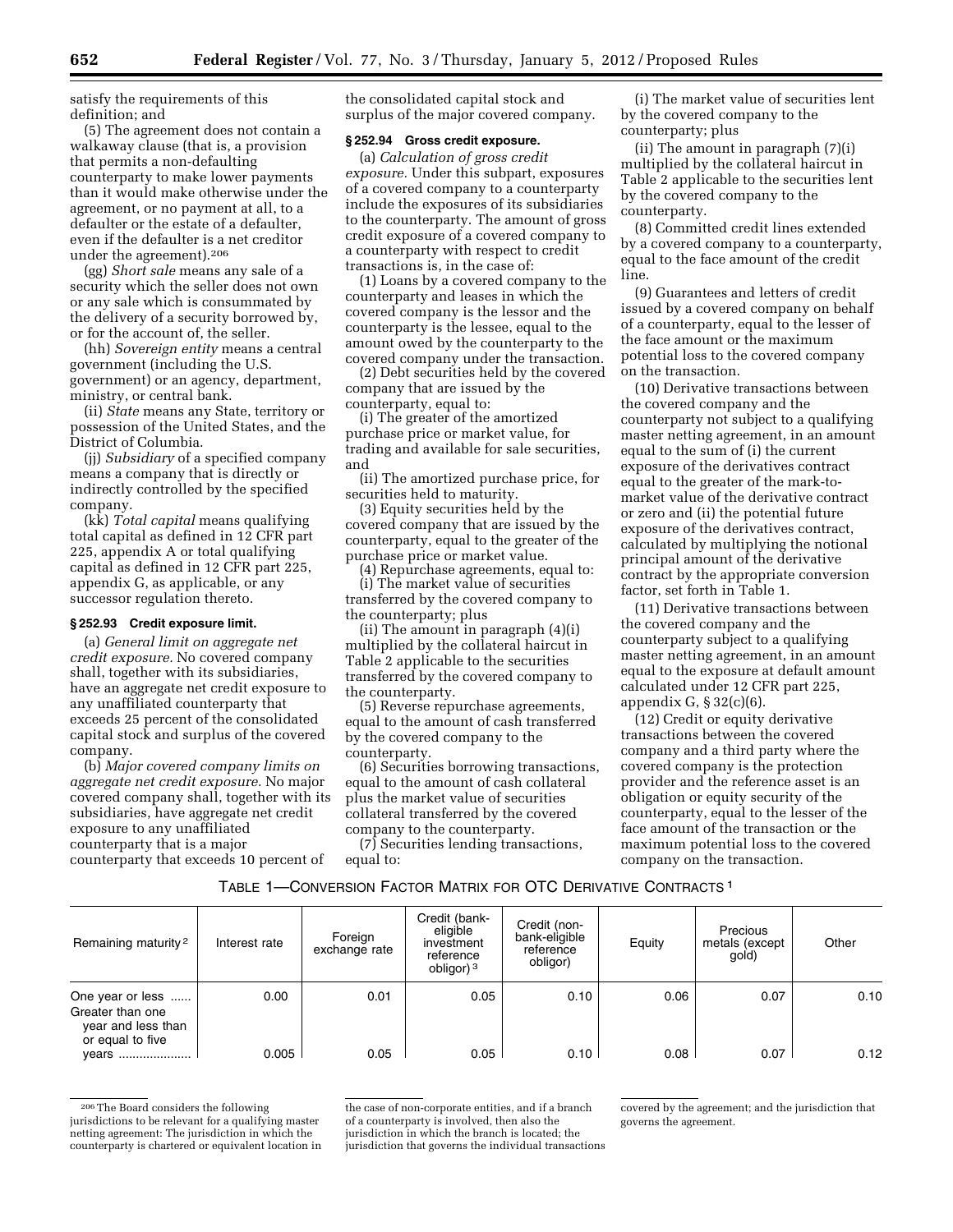TABLE 1—CONVERSION FACTOR MATRIX FOR OTC DERIVATIVE CONTRACTS 1—Continued

| Remaining maturity <sup>2</sup> | Interest rate | Foreign<br>exchange rate | Credit (bank-<br>eligible<br>investment<br>reference<br>obligor) <sup>3</sup> | Credit (non-<br>bank-eligible<br>reference<br>obligor) | Equity | Precious<br>metals (except<br>gold) | Other |
|---------------------------------|---------------|--------------------------|-------------------------------------------------------------------------------|--------------------------------------------------------|--------|-------------------------------------|-------|
| Greater than 5 years            | 0.015         | 0.075                    | 0.05                                                                          | 0.10                                                   | 0.10   | 0.08                                | 0.15  |

<sup>1</sup> For an OTC derivative contract with multiple exchanges of principal, the conversion factor is multiplied by the number of remaining payments in the derivative contract. in the derivative contract.<br><sup>2</sup>For an OTC derivative contract that is structured such that on specified dates any outstanding exposure is settled and the terms are reset so

that the market value of the contract is zero, the remaining maturity equals the time until the next reset date. For an interest rate derivative conand with a remaining maturity of greater than one year that meets these criteria, the minimum conversion factor is 0.005.<br><sup>3</sup>A company must use the column labeled "Credit (bank-eligible investment reference obligor)" for a

has an outstanding unsecured debt security that is a bank eligible investment. A company must use the column labeled ''Credit (non-bank-eligible investment reference obligor)" for all other credit derivatives.

(b) *Attribution rule.* A covered company must treat any of its transactions with any person as a credit exposure to a counterparty to the extent the proceeds of the transaction are used for the benefit of, or transferred to, that counterparty.

# **§ 252.95 Net credit exposure.**

(a) *Calculation of initial net credit exposure for securities financing transactions.* 

(1) *Repurchase and reverse repurchase transactions.* For repurchase and reverse repurchase transactions with a counterparty that are subject to a bilateral netting agreement with that counterparty, a covered company may use the net credit exposure associated with the netting agreement.

(2) *Securities lending and borrowing transactions.* For a securities lending and borrowing transactions with a counterparty that are subject to a bilateral netting agreement with that counterparty, a covered company may use the net credit exposure associated with the netting agreement.

(b) *Market value adjustments.* In computing its net credit exposure to a counterparty for any credit transaction (including securities financing transactions), a covered company may reduce its gross credit exposure (or as applicable, net credit exposure for securities financing transactions calculated under section 252.95(a)) on the transaction by the adjusted market value of any eligible collateral, provided that:

(1) The covered company includes the adjusted market value of the eligible collateral when calculating its gross credit exposure to the issuer of the collateral;

(2) The collateral used to adjust the covered company's gross credit

exposure to a counterparty cannot be used to adjust the covered company's gross credit exposure to any other counterparty; and

(3) In no event will the covered company's gross credit exposure to the issuer of collateral be in excess of its gross credit exposure to the counterparty on the credit transaction.

(c) *Unused portion of certain extensions of credit.* (1) In computing its net credit exposure to a counterparty for a credit line or revolving credit facility, a covered company may reduce its gross credit exposure by the amount of the unused portion of the credit extension to the extent that the covered company does not have any legal obligation to advance additional funds under the extension of credit, until the counterparty provides the amount of adjusted market value of collateral required with respect to the entire used portion of the extension of credit.

(2) To qualify for this reduction, the credit contract must specify that any used portion of the credit extension must be fully secured by collateral that is (i) cash, (ii) obligations of the United States or its agencies, or (iii) obligations directly and fully guaranteed as to principal and interest by, the Federal National Mortgage Association and the Federal Home Loan Mortgage Corporation, while operating under the conservatorship or receivership of the Federal Housing Finance Agency, and any additional obligations issued by a U.S. government sponsored entity as determined by the Board.

(d) *Eligible guarantees.* In calculating net credit exposure to a counterparty for a credit transaction, a covered company must reduce its gross credit exposure to the counterparty by the amount of any eligible guarantees from an eligible

protection provider that covers the transaction, provided that:

(1) The covered company includes the amount of the eligible guarantees when calculating its gross credit exposure to the eligible protection provider; and

(2) In no event will the covered company's gross credit exposure to an eligible protection provider with respect to an eligible guarantee be in excess of its gross credit exposure to the counterparty on the credit transaction prior to recognition of the eligible guarantee.

(e) *Eligible credit and equity derivatives.* In calculating net credit exposure to a counterparty for a credit transaction, a covered company must reduce its gross credit exposure to the counterparty by the notional amount of any eligible credit or equity derivative from an eligible protection provider that references the counterparty, as applicable, provided that:

(1) The covered company includes the face amount of the eligible credit and equity derivative when calculating its gross credit exposure to the eligible protection provider; and

(2) In no event will the covered company's gross credit exposure to an eligible protection provider with respect to an eligible credit or equity derivative be in excess of its gross credit exposure to the counterparty on the credit transaction prior to recognition of the eligible credit or equity derivative.

(f) *Other eligible hedges.* In calculating net credit exposure to a counterparty for a credit transaction, a covered company may reduce its gross credit exposure to the counterparty by the face amount of a short sale of the counterparty's debt or equity security.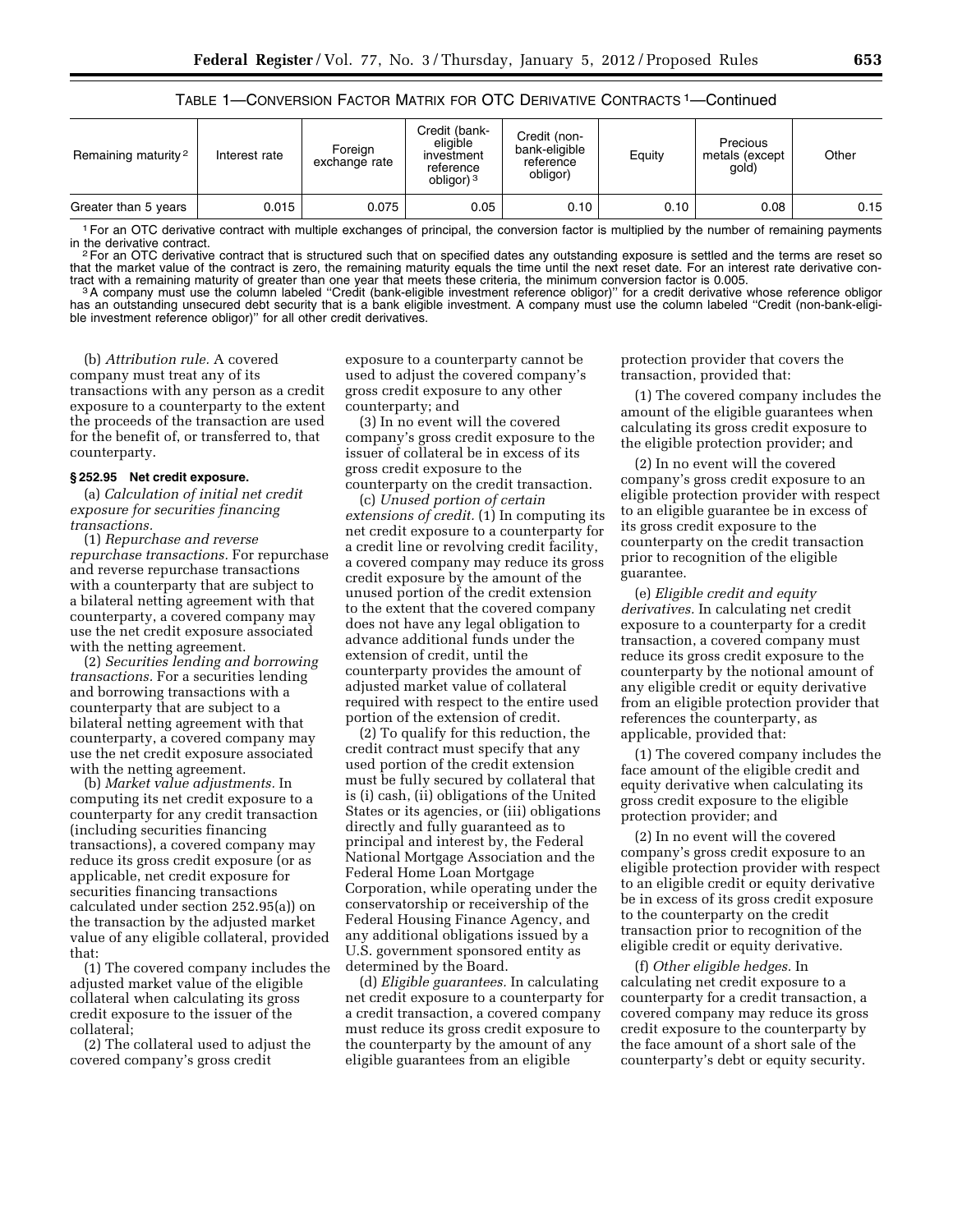TABLE 2—COLLATERAL HAIRCUTS

[Sovereign entities]

| Residual maturity | Haircut without cur-<br>rency mismatch <sup>207</sup> |
|-------------------|-------------------------------------------------------|
|                   | 0.005<br>0.02<br>0.04                                 |
|                   | 0.01<br>0.03<br>0.06                                  |

# CORPORATE AND MUNICIPAL BONDS THAT ARE BANK-ELIGIBLE INVESTMENTS

|                   | Residual maturity for debt securities | Haircut without<br>currency mis- |
|-------------------|---------------------------------------|----------------------------------|
| All<br>All<br>All | vear<br>> 5 vears                     | 0.02<br>0.06<br>0.12             |

# OTHER ELIGIBLE COLLATERAL

| Other publicly traded equities (including convertible bonds) | 0.25.<br>Highest haircut applicable to any security in which the fund can invest. |
|--------------------------------------------------------------|-----------------------------------------------------------------------------------|
|--------------------------------------------------------------|-----------------------------------------------------------------------------------|

#### **§ 252.96 Compliance.**

(a) *Scope of compliance.* Acovered company must comply with the requirements of this section on a daily basis at the end of each business day and submit on a monthly basis a report demonstrating its daily compliance.

(b) *Noncompliance.* Except as otherwise provided in this section, if a covered company is not in compliance with this subpart with respect to a counterparty solely due to the circumstances specified in this section 252.96, the covered company will not be subject to enforcement actions for a period of 90 days (or such other period determined by the Board to be appropriate to preserve the safety and soundness of the covered company or U.S. financial stability) if the company uses reasonable efforts to return to compliance with this subpart during this period. The covered company may not engage in any additional credit transactions with such a counterparty in contravention of this rule during the compliance period, except in cases where the Board determines that such credit transactions are necessary or

appropriate to preserve the safety and soundness of the covered company or U.S. financial stability. In granting approval for such a special temporary credit exposure limit, the Board will consider the following:

(1) A decrease in the covered company's capital stock and surplus.

(2) The merger of the covered company with another covered company.

(3) A merger of two unaffiliated counterparties.

(4) Any other circumstance the Board determines is appropriate.

The Board may impose supervisory oversight and reporting measures that it determines are appropriate to monitor compliance with the foregoing standards as set forth in this paragraph.

#### **§ 252.97 Exemptions.**

(a) *Exempted exposure categories.*  The following categories of credit transactions are exempt from the limits on credit exposure under this subpart:

(1) Direct claims on, and the portions of claims that are directly and fully guaranteed as to principal and interest by, the United States and its agencies.

(2) Direct claims on, and the portions of claims that are directly and fully guaranteed as to principal and interest by, the Federal National Mortgage Association and the Federal Home Loan Mortgage Corporation, only while operating under the conservatorship or receivership of the Federal Housing Finance Agency, and any additional obligations issued by a U.S. government sponsored entity as determined by the Board.

(3) Intraday credit exposure to a counterparty.

(4) Any transaction that the Board exempts if the Board finds that such exemption is in the public interest and is consistent with the purpose of this subsection.

(b) *Exemption for Federal Home Loan Banks.* For purposes of this subpart, a covered company does not include any Federal Home Loan Bank.

#### **Subpart E—Risk Management**

#### **§ 252.125 Definitions.**

For purposes of this subpart: (a) *Bank holding company* is defined as in section 2 of the Bank Holding

<sup>207</sup> In cases where the currency denomination of the collateral differs from the currency denomination of the credit transaction, an addition 8 percent haircut will apply.

<sup>208</sup>OECD Country Risk Classification means the country risk classification as defined in Article 25

of the OECD's February 2011 Arrangement on Officially Supported Export Credits Arrangement.

<sup>209</sup>Main index means the Standard & Poor's 500 Index, the FTSE All-World Index, and any other index for which the covered company can demonstrate to the satisfaction of the Federal

Reserve that the equities represented in the index have comparable liquidity, depth of market, and size of bid-ask spreads as equities in the Standard & Poor's 500 Index and FTSE All-World Index.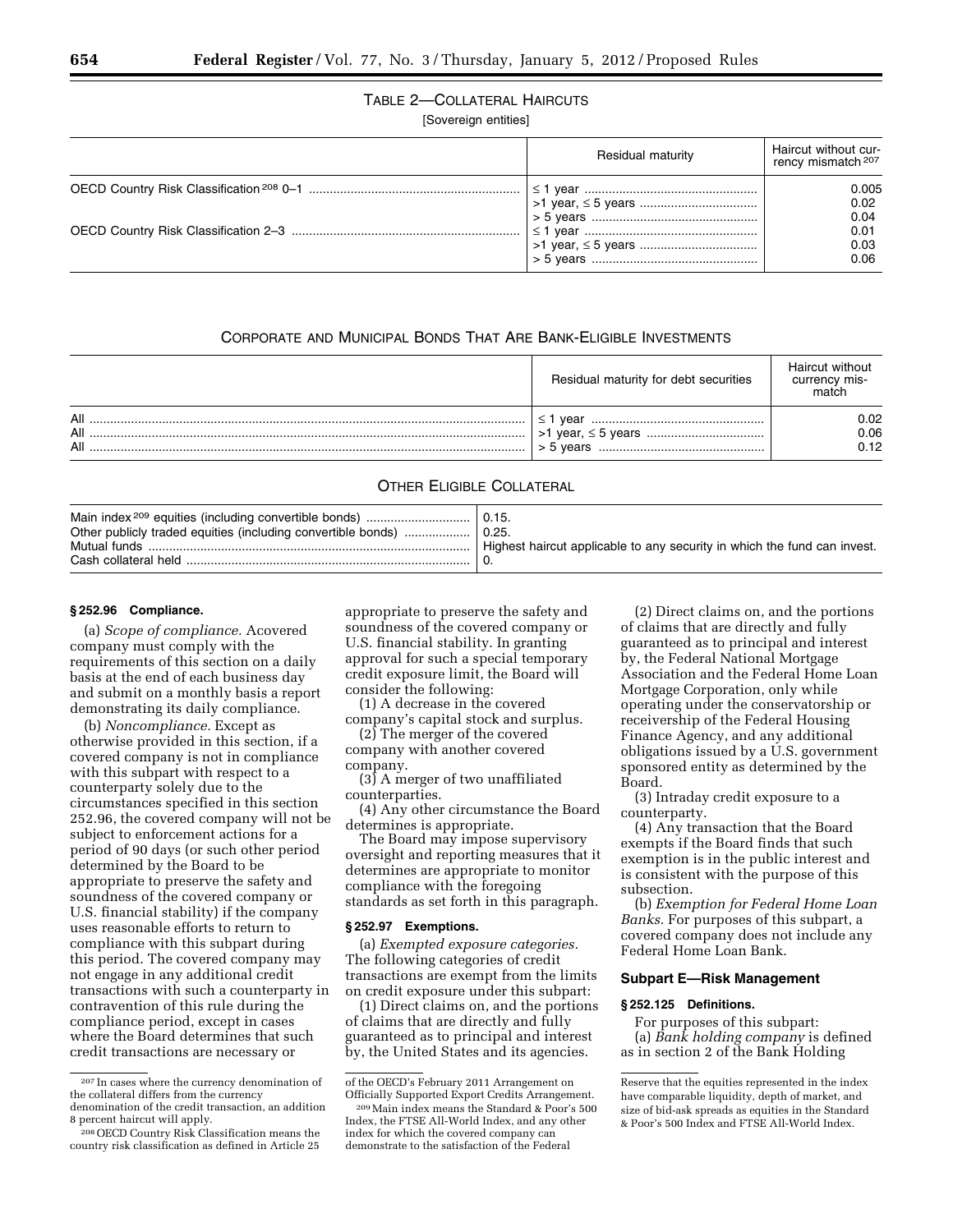Company Act, as amended (12 U.S.C. 1841), and the Board's Regulation Y (12 CFR part 225).

(b) *Chief risk officer* means a management official of a covered company who fulfills the responsibilities described in section 252.126(d) of this subpart.

(c) *Company* means a corporation, partnership, limited liability company, depository institution, business trust, special purpose entity, association, or similar organization.

(d) *Council* means the Financial Stability Oversight Council established by section 111 of the Dodd-Frank Act (12 U.S.C. 5321).

(e) *Covered company* means

(1) Any company organized under the laws of the United States or any State that the Council has determined under section 113 of the Dodd-Frank Act (12 U.S.C. 5323) shall be supervised by the Board and for which such determination is still in effect (nonbank covered company).

(2) Any bank holding company (other than a foreign banking organization), that has \$50 billion or more in total consolidated assets, as determined based on:

(i) The average of the bank holding company's total consolidated assets in the four most recent quarters as reported quarterly on the bank holding company's Consolidated Financial Statements for Bank Holding Companies (the Federal Reserve's FR Y–9C (FR Y– 9C)); or

(ii) The average of the bank holding company's total consolidated assets in the most recent consecutive quarters as reported quarterly on the bank holding company's FR Y–9Cs, if the bank holding company has not filed an FR Y– 9C for each of the most recent four quarters.

(3) Once a covered company meets the requirements described in paragraph (2), the company shall remain a covered company for purposes of this subpart unless and until the company has less than \$50 billion in total consolidated assets as determined based on each of the bank holding company's four most recent FR Y–9Cs.

(4) Nothing in paragraph (3) shall preclude a company from becoming a covered company pursuant to paragraph (2).

(5) A bank holding that has ceased to be a covered company under paragraph (3) is not subject to the requirements of this subpart beginning on the first day of the calendar quarter following the reporting date on which it ceased to be a covered company.

(f) *Depository institution* has the same meaning as in section 3 of the Federal

Deposit Insurance Act, 12 U.S.C. 1813(c).

(g) *Enterprise-wide risk committee*  means a committee of a covered company's or over \$10 billion bank holding company's board of directors that oversees the risk management practices of such company's worldwide operations.

(h) *Foreign banking organization*  means any foreign bank or company that is a bank holding company or is treated as a bank holding company under section 8(a) of the International Banking Act of 1978 (12 U.S.C. 3106(a)).

(i) *Independent director* means

(1) In the case of a covered company or over \$10 billion bank holding company that has a class of securities outstanding that is traded on a national securities exchange, a member of the board such company who:

(i) Is not an officer or employee of the company and has not been an officer or employee of the company during the previous three years; and

(ii) Is not a member of the immediate family, as defined in section 225.41(a)(3) of the Board's Regulation Y (12 CFR 225.41(a)(3)), of a person who is, or has been within the last three years, an executive officer of the company, as defined in section 215.2(e)(1) of the Board's Regulation O (12 CFR 215.2(e)(1)); and

(iii) Is an independent director under Item 407 of the Securities and Exchange Commission's Regulation S–K, 17 CFR 229.407(a).

(2) In the case of a director of a covered company or over \$10 billion bank holding company that does not have a class of securities outstanding that is traded on a national securities exchange, a member of the board of directors of such company who:

(i) Meets the requirements of paragraphs (1)(i) and (ii) of this section; and

(ii) The company demonstrates to the satisfaction of the Federal Reserve would qualify as an independent director under the listing standards of a national securities exchange if the company were publicly traded on a national securities exchange.

(j) *National securities exchange*  means any exchange registered with the U.S. Securities and Exchange Commission as a national securities exchange under section 6 of the Securities Exchange Act of 1934 (15 U.S.C. 78f).

(k) *Publicly traded* means traded on:

(1) A national securities exchange; or (2) Any non-U.S.-based securities exchange that:

(i) Is registered with, or approved by, a national securities regulatory authority; and

(ii) Provides a liquid, two-way market for the instrument in question, meaning that there are enough independent bona fide offers to buy and sell so that a sales price reasonably related to the last sales price or current bona fide competitive bid and offer quotations can be determined promptly and a trade can be settled at such a price within a reasonable time period conforming with trade custom.

(l) *Risk management expertise* means (1) An understanding of risk management principles and practices with respect to banking holding companies or depository institutions, or, if applicable, nonbank financial companies, and the ability to assess the general application of such principles and practices; and

(2) Experience developing and applying risk management practices and procedures, measuring and identifying risks, and monitoring and testing risk controls with respect to banking organizations or, if applicable, nonbank financial companies.

(m) *Over \$10 billion bank holding company* means any bank holding company (other than a foreign banking organization) that is not a covered company, and that:

(1) Has \$10 billion or more in total consolidated assets, as determined based on:

(i) The average of the bank holding company's total consolidated assets in the four most recent quarters as reported quarterly on the bank holding company's Consolidated Financial Statements for Bank Holding Companies (the Federal Reserve's FR Y–9C (FR Y– 9C)); or

(ii) The average of the bank holding company's total consolidated assets in the most recent consecutive quarters as reported quarterly on the bank holding company's FR Y–9Cs, if the bank holding company has not filed an FR Y– 9C for each of the most recent four quarters.

(2) Once an over \$10 billion bank holding company meets the requirements described in paragraph (1), the company shall remain an over \$10 billion bank holding company for purposes of this part unless and until the company has less than \$10 billion in total consolidated assets as determined based on each of the bank holding company's four most recent FR Y–9Cs.

(3) Nothing in paragraph (2) shall preclude a company from becoming an over \$10 billion bank holding company pursuant to paragraph (1).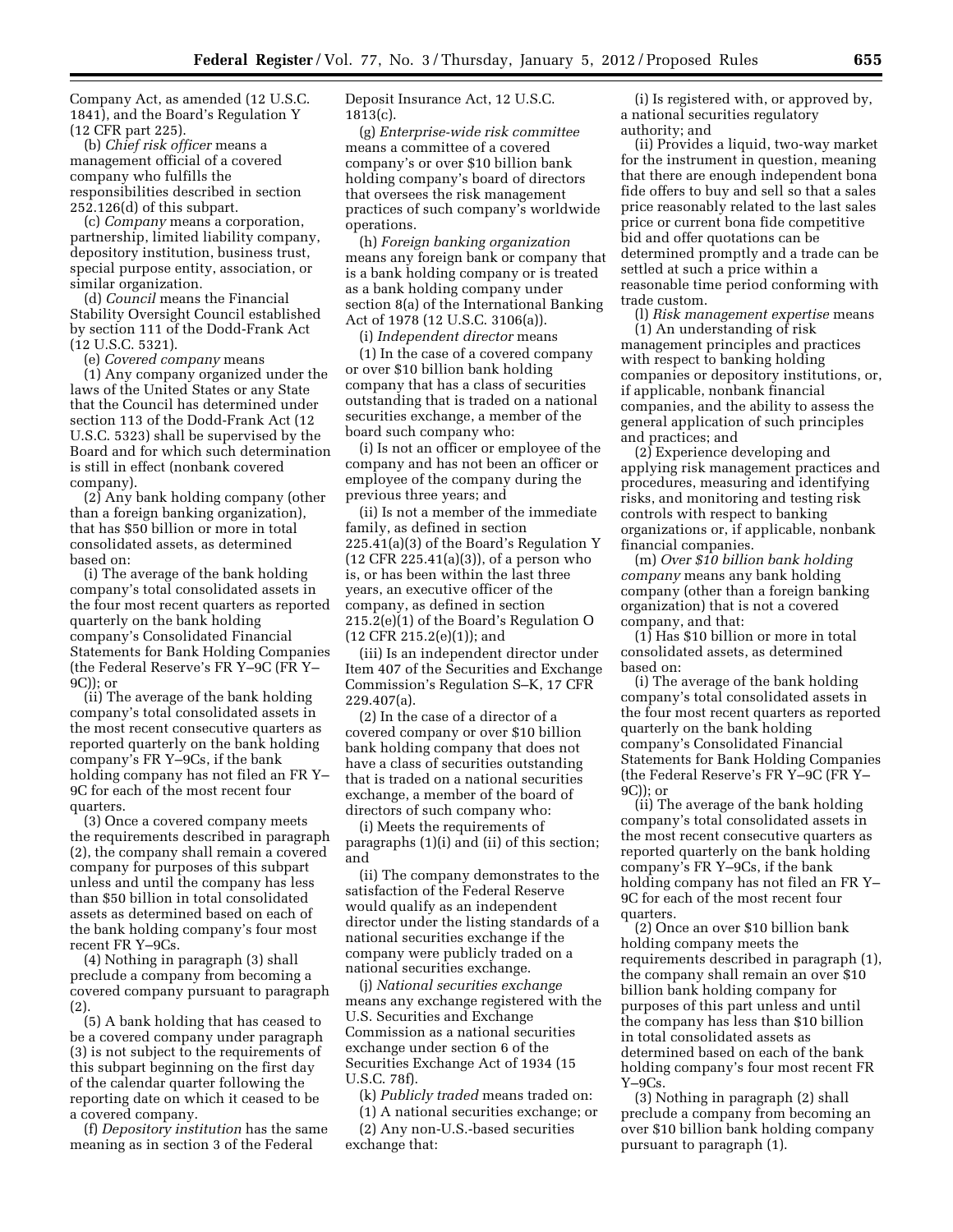(4) A bank holding that has ceased to be an over \$10 billion bank holding company under paragraph (2) is not subject to the requirements of this subpart beginning on the first day of the calendar quarter following the reporting date on which it ceased to be an over \$10 billion bank holding company.

# **§ 252.126 Establishment of risk committee and appointment of chief risk officer.**

(a) *Risk committee.* Each covered company and each publicly-traded over \$10 billion bank holding company, shall maintain an enterprise-wide risk committee consisting of members of its board of directors, and, for each covered company, that satisfies the requirements of section 252.126(d).

(b) *Structure of risk committee.* An enterprise-wide risk committee shall:

(1) Have a formal, written charter, approved by the company's board of directors;

(2) Have at least one member with risk management expertise that is commensurate with the company's capital structure, risk profile, complexity, activities, size, and other appropriate risk related factors;

(3) Be chaired by an independent director;

(4) Meet with an appropriate frequency and as needed, and fully document and maintain records of its proceedings, including risk management decisions;

(5) In addition, in the case of a covered company:

(i) Not be housed within another committee or be part of a joint committee;

(ii) Report directly to the covered company's board of directors; and

(iii) Receive and review regular reports from the covered company's chief risk officer.

(c) *Responsibilities of risk committee.*  A risk committee shall document, review and approve the enterprise-wide risk management practices of the company. Specifically, the risk committee shall oversee the operation of, on an enterprise wide-basis, an appropriate risk management framework commensurate with the company's capital structure, risk profile, complexity, activities, size, and other appropriate risk-related factors. A company's risk management framework shall include:

(1) Risk limitations appropriate to each business line of the company;

(2) Appropriate policies and procedures relating to risk management governance, risk management practices, and risk control infrastructure for the enterprise as a whole;

(3) Processes and systems for identifying and reporting risks and riskmanagement deficiencies, including emerging risks, on an enterprise-wide basis;

(4) Monitoring of compliance with the company's risk limit structure and policies and procedures relating to risk management governance, practices, and risk controls across the enterprise;

(5) Effective and timely implementation of corrective actions to address risk management deficiencies;

(6) Specification of management and employees' authority and independence to carry out risk management responsibilities; and

(7) Integration of risk management and control objectives in management goals and the company's compensation structure.

(d) *Chief risk officer.* A covered company shall employ a chief risk officer who:

(1) Has risk management expertise that is commensurate with the company's capital structure, risk profile, complexity, activities, size, and other risk-related factors that are appropriate;

(2) Is appropriately compensated and incentivized to provide an objective assessment of the risks taken by the company;

(3) Reports directly to both the risk committee and chief executive officer of the company; and

(4) Directly oversees the following responsibilities on an enterprise-wide basis:

(i) Allocating delegated risk limits and monitoring compliance with such limits;

(ii) Implementation of and ongoing compliance with, appropriate policies and procedures relating to risk management governance, practices, and risk controls and monitoring compliance with such policies and procedures;

(iii) Developing appropriate processes and systems for identifying and reporting risks and risk-management deficiencies, including emerging risks, on an enterprise-wide basis;

(iv) Managing risk exposures and risk controls within the parameters of the company's risk control framework; and

(v) Monitoring and testing of the company's risk controls;

(vi) Reporting risk management deficiencies and emerging risks to the enterprise-wide risk committee; and

(vii) Ensuring that risk management deficiencies are effectively resolved in a timely manner.

# **Subpart F—Supervisory Stress Test Requirements**

# **§ 252.131 Applicability.**

(a) *Applicability.* (1) *In general.* A bank holding company that becomes a

covered company no less than 90 days before September 30 of a calendar year must comply with the requirements of this subpart from September 30 of that calendar year and thereafter. A company the Council has determined shall be supervised by the Board on a date no less than 180 days before September 30 of a calendar year must comply with the requirements of this subpart from September 30 of that calendar year and thereafter.

(2) *Initial applicability.* A bank holding company that is a covered company on the effective date of this subpart must immediately comply with the requirements, including timing of required submissions to the Board, of this subpart.

# **§ 252.132 Definitions.**

For purposes of this subpart: (a) *Bank holding company* is defined as in section 2 of the Bank Holding Company Act, as amended (12 U.S.C. 1841), and the Board's Regulation Y (12 CFR part 225).

(b) *Company* means a corporation, partnership, limited liability company, depository institution, business trust, special purpose entity, association, or similar organization.

(c) *Council* means the Financial Stability Oversight Council established by section 111 of the Dodd-Frank Act (12 U.S.C. 5321).

(d) *Covered company* means (1) Any company organized under the laws of the United States or any State that the Council has determined under section 113 of the Dodd-Frank Act (12 U.S.C. 5323) shall be supervised by the Board and for which such determination is still in effect (nonbank covered company).

(2) Any bank holding company (other than a foreign banking organization), that has \$50 billion or more in total consolidated assets, as determined based on:

(i) The average of the bank holding company's total consolidated assets in the four most recent quarters as reported quarterly on the bank holding company's Consolidated Financial Statements for Bank Holding Companies (the Federal Reserve's FR Y–9C (FR Y– 9C)); or

(ii) The average of the bank holding company's total consolidated assets in the most recent consecutive quarters as reported quarterly on the bank holding company's FR Y–9Cs, if the bank holding company has not filed an FR Y– 9C for each of the most recent four quarters.

(3) Once a covered company meets the requirements described in paragraph (2), the company shall remain a covered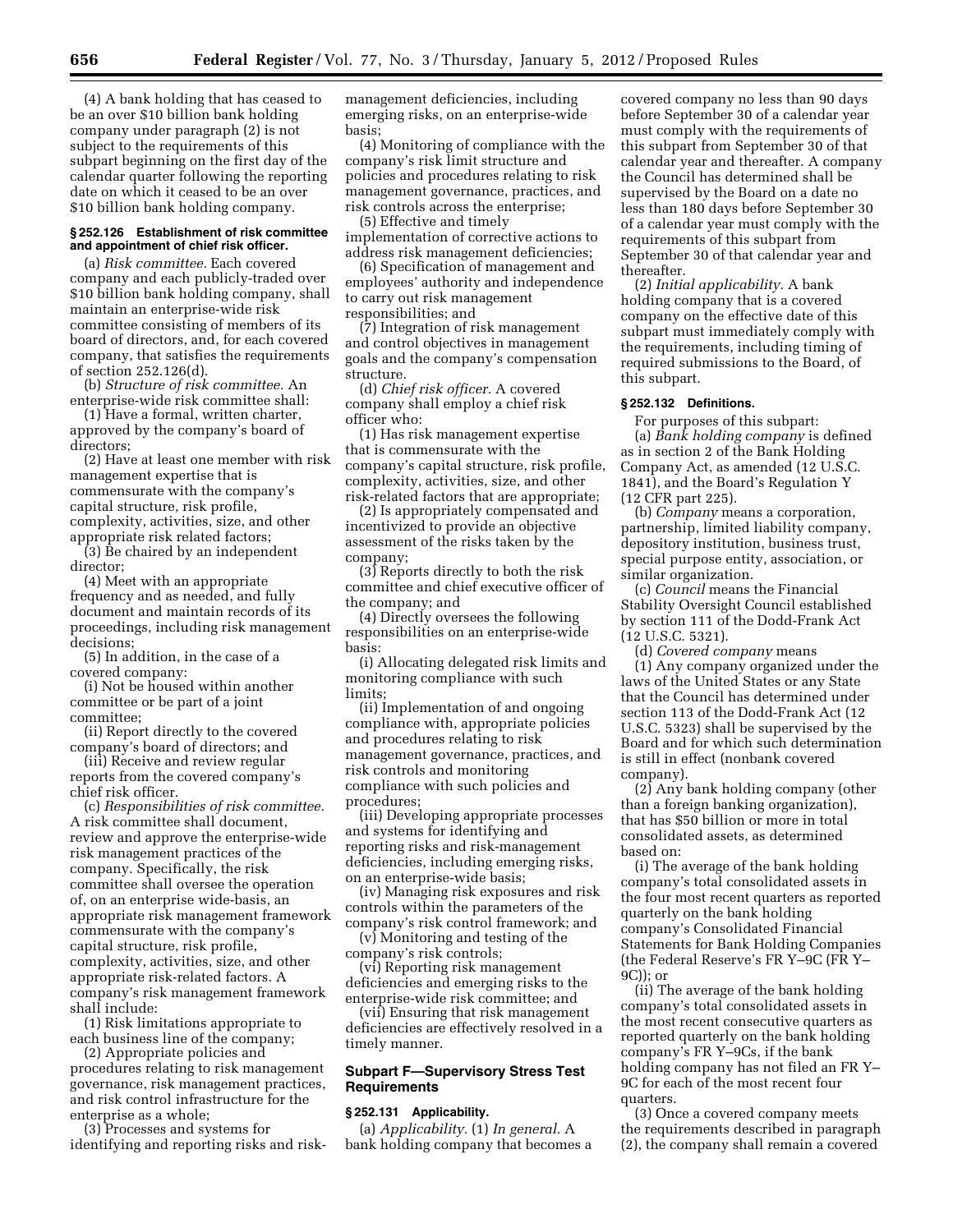company for purposes of this subpart unless and until the company has less than \$50 billion in total consolidated assets as determined based on each of the bank holding company's four most recent FR Y–9Cs.

(4) Nothing in paragraph (3) shall preclude a company from becoming a covered company pursuant to paragraph (2).

(5) A bank holding that has ceased to be a covered company under paragraph (3) is not subject to the requirements of this subpart beginning on the first day of the calendar quarter following the reporting date on which it ceased to be a covered company.

(e) *Depository institution* has the same meaning as in section 3 of the Federal Deposit Insurance Act, 12 U.S.C. 1813(c).

(f) *Foreign banking organization*  means any foreign bank or company that is a bank holding company or is treated as a bank holding company under section 8(a) of the International Banking Act of 1978 (12 U.S.C. 3106(a)).

(g) *Planning horizon* means the period of time over which stress test projections must extend. The planning horizon cannot be less than nine quarters.

(h) *Publicly traded* means traded on: (1) Any exchange registered with the U.S. Securities and Exchange Commission as a national securities exchange under section 6 of the Securities Exchange Act of 1934 (15 U.S.C. 78f); or

(2) Any non-U.S.-based securities exchange that:

(i) Is registered with, or approved by, a national securities regulatory authority; and

(ii) Provides a liquid, two-way market for the instrument in question, meaning that there are enough independent bona fide offers to buy and sell so that a sales price reasonably related to the last sales price or current bona fide competitive bid and offer quotations can be determined promptly and a trade can be settled at such a price within a reasonable time period conforming with trade custom.

(i) *Scenarios* are a set of economic and financial conditions that the Board publishes for the use in the supervisory stress tests annually, including baseline, adverse, and severely adverse.

#### **§ 252.133 Annual analysis conducted by the Board.**

(a) *In general.* The Board, in coordination with the appropriate primary financial regulatory agencies, as defined in section 2(12) of Dodd-Frank Act (12 U.S.C. 5301(12)), and the Federal Insurance Office, will, on an

annual basis, conduct an analysis of the capital, on a total consolidated basis and taking into account all relevant exposures and activities of each covered company to evaluate the ability of the covered company to absorb losses in adverse economic and financial conditions. The analysis will include the projected net income, losses, and pro forma, post-stress capital levels and ratios for the covered company and use the analytical techniques that the Board determines are appropriate to identify, measure, and monitor risks of the covered company and to the financial stability of the United States.

(b) *Economic and financial scenarios related to analyses.* The Board will conduct its analysis under section 252.133(a) using a minimum of three different sets of economic and financial conditions (scenarios), including baseline, adverse, and severely adverse conditions. The Board will notify covered companies of the conditions the Board will apply in advance of conducting the analysis.

### **§ 252.134 Data and information required to be submitted in support of the Board's analyses.**

(a) *Regular submissions.* The Board will require each covered company to submit the data, on a consolidated basis, that the Board determines is necessary for it to estimate relevant pro forma estimates discussed in 252.133(a), of the covered company over a period of at least 9 calendar quarters under baseline, adverse, and severely adverse scenarios, or other such conditions as determined appropriate by the Board, including:

(1) Information related to the covered company's on- and off-balance sheet exposures, including in some cases information on individual items (such as loans and securities) held by the company, and including exposures in the covered company's trading portfolio, other trading-related exposures (such as counterparty-credit risk exposures) or other items sensitive to changes in market factors, including, as appropriate, information about the sensitivity of positions in the trading portfolio to changes in market prices and interest rates.

(2) Information to assist the Board in estimating the sensitivity of the covered company's revenues and expenses to changes in economic and financial conditions.

(3) Information to assist the Board in estimating the likely evolution of the covered company's balance sheet (such as the composition of its loan and securities portfolios) and allowance for loan losses, in response to changes in economic and financial conditions.

(b) *Additional submissions required by the Board.* The Board may require a covered company to submit any other information on a consolidated basis the Board deems necessary in order to:

(1) Ensure that the Board has sufficient information to conduct its analysis under this subpart; and

(2) Derive robust projections of a company's losses, pre-provision net revenue, allowance for loan losses, and future pro forma capital positions under the baseline, adverse, and severely adverse scenarios, or other such conditions as determined appropriate by the Board.

(c) *Confidential treatment of information submitted.* The confidentiality of information submitted to the Board under this subpart and related materials shall be determined in accordance with applicable exemptions under the Freedom of Information Act (5 U.S.C. 552(b)) and the Board's Rules Regarding Availability of Information (12 CFR part 261).

#### **§ 252.135 Review of the Board's analysis; publication of summary results.**

(a) *Review of results.* Based on the results of the analysis conducted under this subpart, the Board will evaluate each covered company to determine whether the covered company has the capital, on a total consolidated basis, necessary to absorb losses and continue to function as a credit intermediary as a result of adverse and severely adverse economic and financial market conditions.

(b) *Communication of results to covered companies.* The Board will convey to each covered company the results of the Board's analyses of such covered company within a reasonable period of time.

(c) *Publication of results by the Board.*  Within a reasonable period of time after completing the analyses of the covered companies under this subpart, the Board will publish a summary of the results of such analyses.

# **§ 252.136 Post-assessment actions by covered companies.**

(a) *In general.* Each covered company shall take the results of the analysis conducted by the Board under this subpart into account in making changes, as appropriate, to the covered company's capital structure (including the level and composition of capital); its exposures, concentrations, and risk positions; any plans of the covered company for recovery; and for improving overall risk management.

(b) *Resolution plan updates.* Each covered company shall make such updates to its resolution plan as the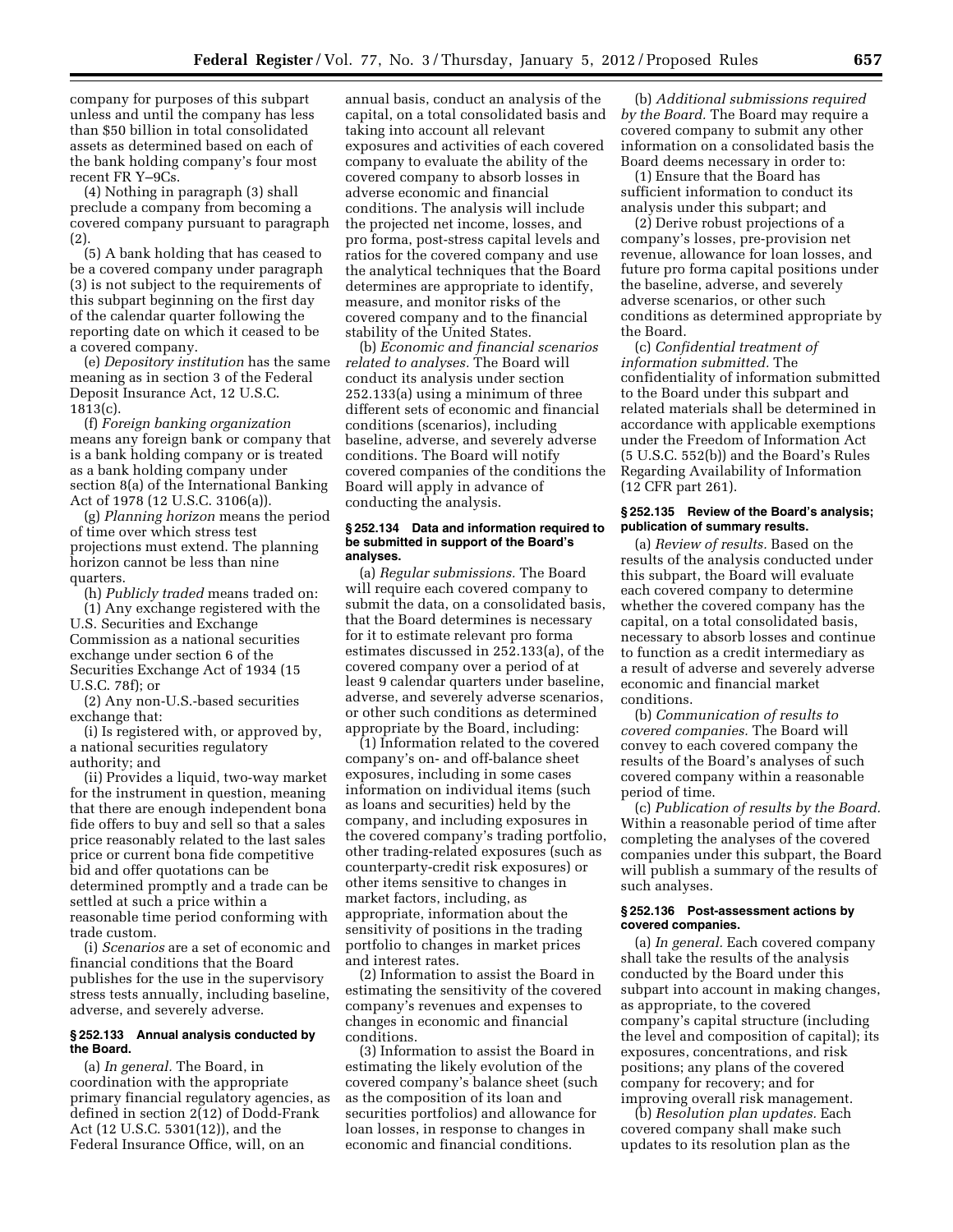Board determines appropriate, based on the results of its analyses of the covered company under this subpart, within 90 days of the Board publishing the summary results of its analyses.

# **Subpart G—Company-Run Stress Test Requirements**

# **§ 252.141 Applicability.**

(a) *Applicability.* (1) *In general.* (i) A bank holding company that becomes a covered company, or a bank holding company, a state member bank, or except as provided in paragraph (a)(2) of this section, a savings and loan holding company becomes an over \$10 billion company no less than 90 days before September 30 of a calendar year must comply with the requirements of this subpart from September 30 of that calendar year and thereafter. A company that the Council has determined shall be supervised by the Board on a date no less than 180 days before September 30 of a calendar year must comply with the requirements of this subpart from September 30 of that calendar year and thereafter.

(ii) A bank holding company that becomes a covered company no less than 90 days before March 31 of a calendar year must comply with the requirements of this subpart from March 31 of that calendar year and thereafter. A company that the Council has determined shall be supervised by the Board on a date no less than 180 days before March 31 of a calendar year must comply with the requirements of this subpart from March 31 of that calendar year and thereafter.

(2) *Initial applicability.* (i) *In general.*  A bank holding company that is a covered company or an over \$10 billion company on the effective date of this subpart must immediately comply with the requirements, including timing of required submissions to the Board, of this subpart.

(ii) *Savings and loan holding companies.* A savings and loan holding company that is an over \$10 billion company, before or after the effective date of this subpart, would not be subject to the proposed requirements, including timing of required submissions to the Board, until savings and loan holding companies are subject to minimum risk-based capital and leverage requirements.

# **§ 252.142 Definitions.**

For purposes of this subpart:

(a) *Bank holding company* is defined as in section 2 of the Bank Holding Company Act, as amended (12 U.S.C. 1841), and the Board's Regulation Y (12 CFR part 225).

(b) *Company* means a corporation, partnership, limited liability company, depository institution, business trust, special purpose entity, association, or similar organization.

(c) *Council* means the Financial Stability Oversight Council established by section 111 of the Dodd-Frank Act (12 U.S.C. 5321).

(d) *Covered company* means (1) Any company organized under the laws of the United States or any State that the Council has determined under section 113 of the Dodd-Frank Act (12 U.S.C. 5323) shall be supervised by the Board and for which such determination is still in effect (nonbank covered company).

(2) Any bank holding company (other than a foreign banking organization), that has \$50 billion or more in total consolidated assets, as determined based on:

(i) The average of the bank holding company's total consolidated assets in the four most recent quarters as reported quarterly on the bank holding company's Consolidated Financial Statements for Bank Holding Companies (the Federal Reserve's FR Y–9C (FR Y– 9C)); or

(ii) The average of the bank holding company's total consolidated assets in the most recent consecutive quarters as reported quarterly on the bank holding company's FR Y–9Cs, if the bank holding company has not filed an FR Y– 9C for each of the most recent four quarters.

(3) Once a covered company meets the requirements described in paragraph (2), the company shall remain a covered company for purposes of this subpart unless and until the company has less than \$50 billion in total consolidated assets as determined based on each of the bank holding company's four most recent FR Y–9Cs.

(4) Nothing in paragraph (3) shall preclude a company from becoming a covered company pursuant to paragraph (2).

(5) A bank holding that has ceased to be a covered company under paragraph (3) is not subject to the requirements of this subpart beginning on the first day of the calendar quarter following the reporting date on which it ceased to be a covered company.

(e) *Depository institution* has the same meaning as in section 3 of the Federal Deposit Insurance Act, 12 U.S.C. 1813(c).

(f) *Foreign banking organization*  means any foreign bank or company that is a bank holding company or is treated as a bank holding company under section 8(a) of the International Banking Act of 1978 (12 U.S.C. 3106(a)).

(g) *Planning horizon* means the period of time over which stress test projections must extend. The planning horizon cannot be less than nine quarters.

(h) *Publicly traded* means traded on: (1) Any exchange registered with the U.S. Securities and Exchange Commission as a national securities exchange under section 6 of the Securities Exchange Act of 1934 (15 U.S.C. 78f); or

(2) Any non-U.S.-based securities exchange that:

(i) Is registered with, or approved by, a national securities regulatory authority; and

(ii) Provides a liquid, two-way market for the instrument in question, meaning that there are enough independent bona fide offers to buy and sell so that a sales price reasonably related to the last sales price or current bona fide competitive bid and offer quotations can be determined promptly and a trade can be settled at such a price within a reasonable time period conforming with trade custom.

(i) *Over \$10 billion company* means any:

(1) Bank holding company (other than a foreign banking organization) that is not a covered company and that has more than \$10 billion in total consolidated assets, as determined based on:

(i) The average of the bank holding company's total consolidated assets in the four most recent quarters as reported quarterly on the bank holding company's FR Y–9C; or

(ii) The average of the bank holding company's total consolidated assets in the most recent consecutive quarters as reported quarterly on the bank holding company's FR Y–9Cs, if the bank holding company has not filed an FR Y– 9C for each of the most recent four quarters;

(2) Savings and loan holding company that is not a covered company and that has more than \$10 billion in total consolidated assets, as determined based on:

(i) The average of the savings and loan holding company's total consolidated assets in the four most recent quarters as reported quarterly on the savings and loan holding company's relevant regulatory report; or

(ii) The average of the savings and loan holding company's total consolidated assets in the most recent consecutive quarters as reported quarterly on the savings and loan holding company's relevant regulatory reports, if the savings and loan holding company has not filed such a report for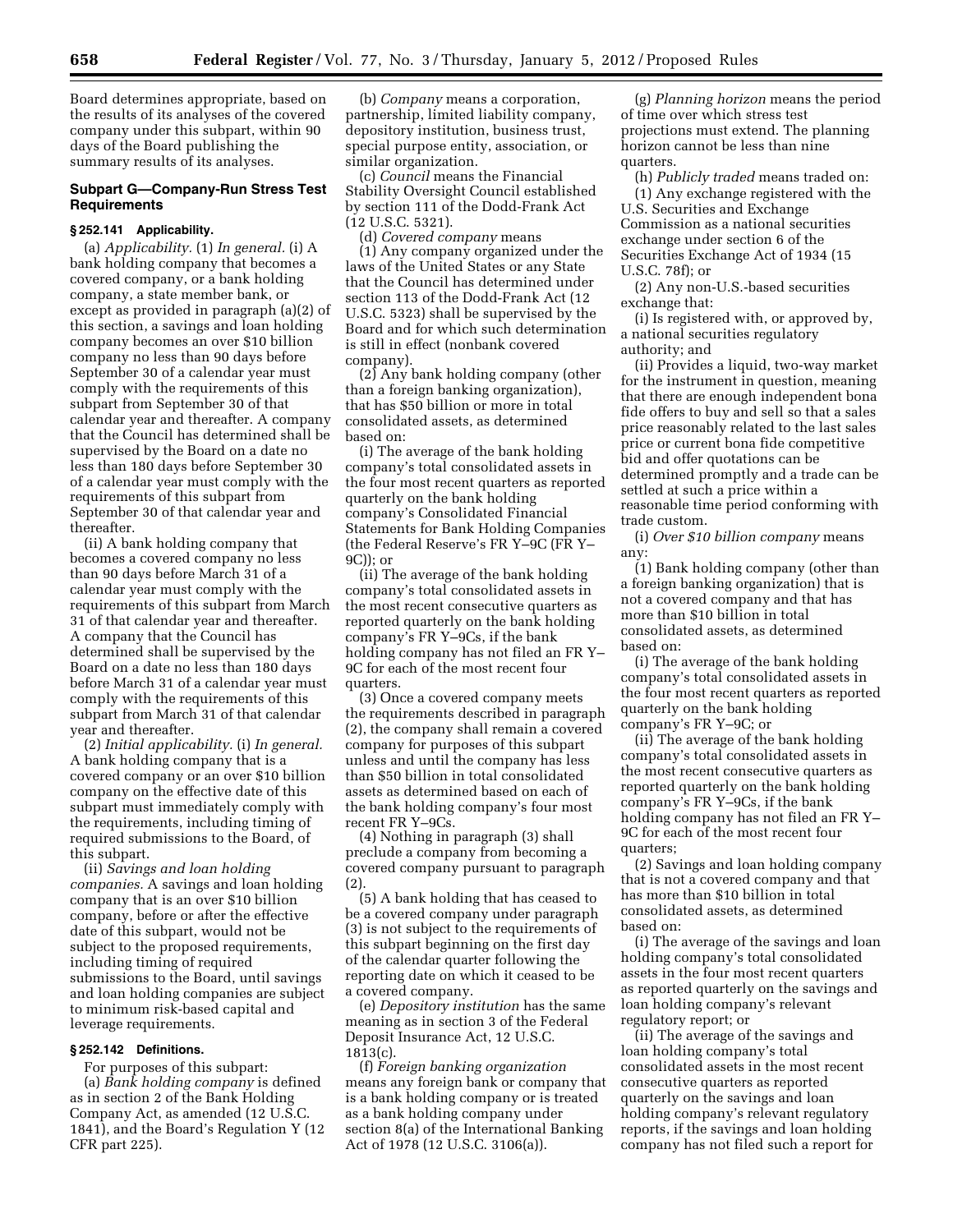each of the most recent four quarters; and

(3) State member bank that has more than \$10 billion in total consolidated assets, as determined based on:

(i) The average of the state member bank's total consolidated assets in the four most recent quarters as reported quarterly on the state member bank's Consolidated Report of Condition and Income (Call Report); or

(ii) The average of the state member bank's total consolidated assets in the most recent consecutive quarters as reported quarterly on the state member bank's Call Report, if the state member bank has not filed a Call Report for each of the most recent four quarters.

(4) Once a company or bank meets the requirements described in paragraphs (1), (2), or (3), the company shall remain an over \$10 billion company for purposes of this part unless and until the company has \$10 billion or less in total consolidated assets as determined based on each of the bank holding company's four most recent FR Y–9Cs, the savings and loan holding company's four most recent relevant regulatory reports, or the bank's four most recent Call Reports.

(5) Nothing in paragraph (2) shall preclude a company from becoming an over \$10 billion company pursuant to paragraph (1).

(6) A company or bank that has ceased to be an over \$10 billion company under paragraphs (1), (2), or (3) is not subject to the requirements of this subpart beginning on the first day of the calendar quarter following the reporting date on which it ceased to be an over \$10 billion company.

(j) *Scenarios* are sets of economic and financial conditions used in the companies' stress tests, including baseline, adverse, and severely adverse.

(k) *State member bank* has the same meaning as in section 208.2(g) of the Board's Regulation H (12 CFR 208.2(g)).

(l) *Stress test* is a process to assess the potential impact on a covered company or an over \$10 billion company of economic and financial conditions (scenarios) on the consolidated earnings, losses and capital of the company over a set planning horizon, taking into account the current condition of the company and the company's risks, exposures, strategies, and activities.

# **§ 252.143 Annual stress test.**

(a) *In general.* 

(1) Each covered company and each over \$10 billion company shall complete an annual stress test of itself based on data of the covered company or the over \$10 billion company as of

September 30 of that calendar year, except for data related to the covered company's trading and counterparty exposures for which the Board will communicate the required as of date in the fourth quarter of each year.

(2) The stress test shall be conducted in accordance with this section and the methodologies and practices described in section 252.145.

(b) *Scenarios provided by the Board.*  In conducting its annual stress tests under this section, each covered company and each over \$10 billion company must use scenarios provided by the Board that reflect a minimum of three sets of economic and financial conditions, including a baseline, adverse, and severely adverse scenario. In advance of these stress tests, the Board will provide to all covered companies and over \$10 billion companies a description of the baseline, adverse, and severely adverse scenarios that each covered company and each over \$10 billion company shall use to conduct its annual stress tests under this subpart.

#### **§ 252.144 Additional stress test for covered companies.**

(a) *Additional stress test requirement.*  (1) Each covered company must complete an additional stress test each year based on data of that company as of March 31 of that calendar year except for data related to the covered company's trading and counterparty exposures for which the Board will communicate the required as of date in the fourth quarter of each year.

(2) The stress test shall be conducted in accordance with this section and the methodologies and practices described in section 252.145.

(b) *Scenarios related to additional stress tests.* 

(1) *In general.* Each company subject to a stress test under this section 252.144 shall develop and employ scenarios reflecting a minimum of three sets of economic and financial conditions, including a baseline, adverse, and severely adverse scenario, or such additional conditions as the Board determines appropriate, in conducting each stress test required under this paragraph.

# **§ 252.145 Methodologies and practices.**

(a) *Potential impact on capital.*  (1) In conducting a stress test under section 252.143 and section 252.144, each covered company and each over \$10 billion company shall calculate how each of the following are impacted during each quarter of the stress test planning horizon, for each scenario:

(i) Potential losses, pre-provision net revenues, allowance for loan losses, and future pro forma capital positions over the planning horizon; and

(ii) Capital levels and capital ratios, including regulatory and any other capital ratios specified by the Board.

(b) *Controls and oversight of stress testing processes.* 

(1) Each covered company and each over \$10 billion company must establish and maintain a system of controls, oversight, and documentation, including policies and procedures, designed to ensure that the stress testing processes used by the covered company or over \$10 billion company are effective in meeting the requirements in this subpart. These policies and procedures must, at a minimum, describe the covered company's or over \$10 billion company's stress testing practices and methodologies, validation and use of stress tests results, and processes for updating the company's stress testing practices consistent with relevant supervisory guidance. Policies of covered companies must describe processes for scenario development for the additional stress test required under section 252.144.

(2) The board of directors and senior management of each covered company and each over \$10 billion company shall approve and annually review the controls, oversight, and documentation, including policies and procedures, of the covered company or the over \$10 billion company established pursuant to this subpart.

# **§ 252.146 Required report to the Board of stress test results and related information.**

(a) *Report required for stress tests.* On or before January 5 of each year, each covered company and each over \$10 billion company must report the results of the stress test required under section 252.143 to the Board in accordance with section 252.146(b). On or before July 5 of each year, each covered company must report the results of the stress test required under section 252.144 to the Board, in accordance with section 252.146(b).

(b) *Content of report for both annual and additional stress tests.* Each covered company and each over \$10 billion company must file a report in the manner and form established by the Board.

(c) *Confidential treatment of information submitted.* The confidentiality of information submitted to the Board under this subpart and related materials shall be determined in accordance with applicable exemptions under the Freedom of Information Act (5 U.S.C. 552(b)) and the Board's Rules Regarding Availability of Information (12 CFR part 261).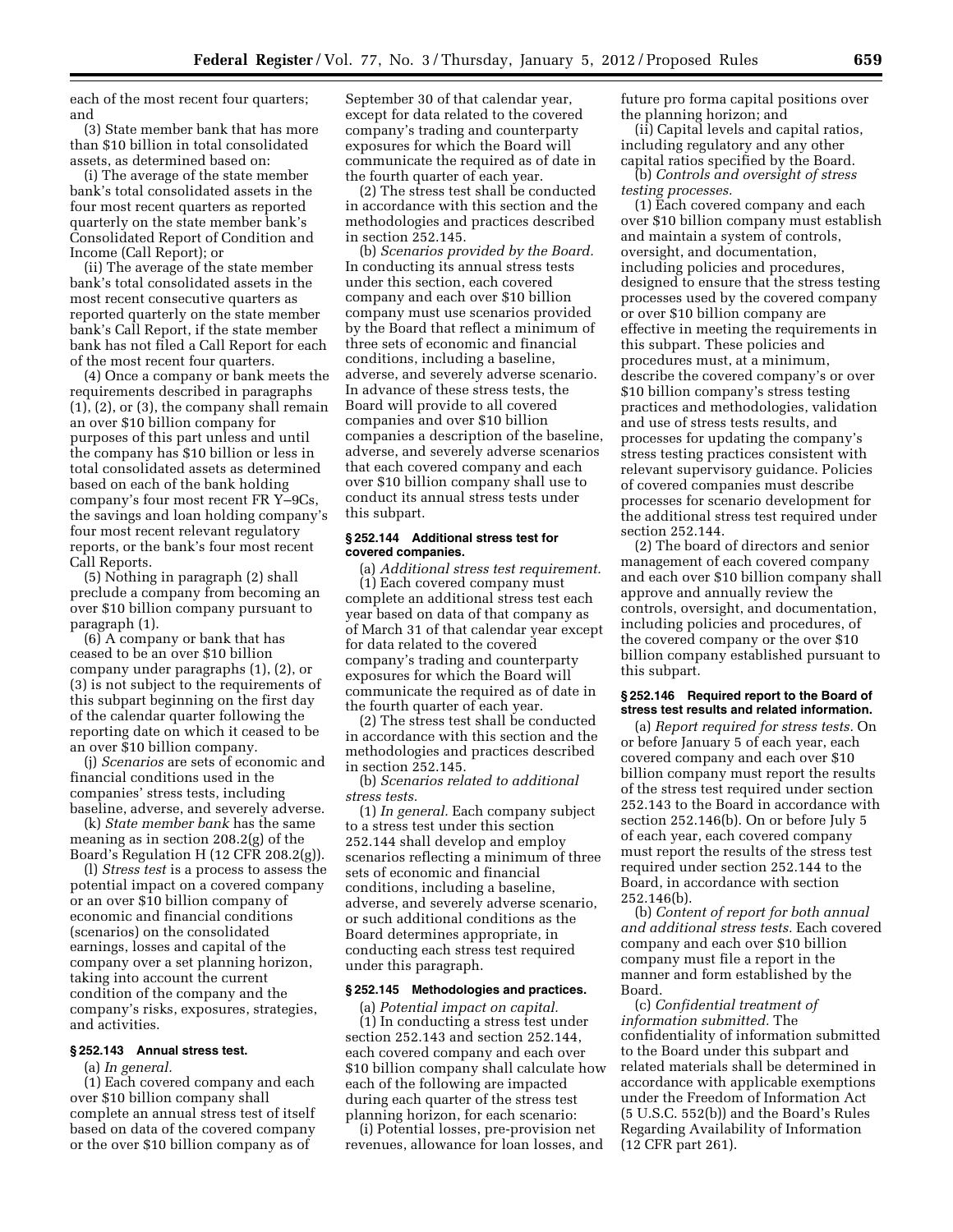#### **§ 252.147 Post-assessment actions by covered companies.**

(a) Each covered company and each over \$10 billion company shall take the results of the stress tests conducted under section 252.143 and, if applicable, section 252.144, into account in making changes, as appropriate, to the covered company's capital structure (including the level and composition of capital); its exposures, concentrations, and risk positions; any plans for recovery and resolution; and to improve overall risk management.

#### **§ 252.148 Publication of results by covered companies and over \$10 billion companies.**

(a) *Public disclosure of results required for stress tests of covered companies and of over \$10 billion companies.* Within 90 days of submitting a report for its required stress test under section 252.143 and section 252.144, as applicable, a covered company and an over \$10 billion company shall disclose publicly a summary of the results of the stress tests required under section 252.143 and section 252.144, as applicable.

(b) *Information to be disclosed in the summary.* The information disclosed by each covered company and each over \$10 billion company, as applicable, shall, at a minimum, include—

(1) A description of the types of risks being included in the stress test;

(2) For each covered company, a highlevel description of scenarios developed by the company under section 252.144(b), including key variables used (such as GDP, unemployment rate, housing prices);

(3) A general description of the methodologies employed to estimate losses, pre-provision net revenue, allowance for loan losses, and changes in capital positions over the planning horizon; and

(4) Aggregate losses, pre-provision net revenue, allowance for loan losses, net income, and pro forma capital levels and capital ratios (including regulatory and any other capital ratios specified by the Board) over the planning horizon, under each scenario.

# **Subpart H—Debt-to-Equity Limits for Certain Covered Companies**

# **§ 252.151 Definitions.**

(a) *Bank holding company* is defined as in section 2 of the Bank Holding Company Act, as amended (12 U.S.C. 1841), and the Board's Regulation Y (12 CFR part 225).

(b) *Company* means a corporation, partnership, limited liability company, depository institution, business trust, special purpose entity, association, or similar organization.

(c) *Council* means the Financial Stability Oversight Council established by section 111 of the Dodd-Frank Act (12 U.S.C. 5321).

(d) *Covered company* means (1) Any company organized under the laws of the United States or any State that the Council has determined under section 113 of the Dodd-Frank Act (12 U.S.C. 5323) shall be supervised by the Board and for which such determination is still in effect (nonbank covered company).

(2) Any bank holding company (other than a foreign banking organization), that has \$50 billion or more in total consolidated assets, as determined based on:

(i) The average of the bank holding company's total consolidated assets in the four most recent quarters as reported quarterly on the bank holding company's Consolidated Financial Statements for Bank Holding Companies (the Federal Reserve's FR Y–9C (FR Y– 9C)); or

(ii) The average of the bank holding company's total consolidated assets in the most recent consecutive quarters as reported quarterly on the bank holding company's FR Y–9Cs, if the bank holding company has not filed an FR Y– 9C for each of the most recent four quarters.

(3) Once a covered company meets the requirements described in paragraph (2), the company shall remain a covered company for purposes of this part unless and until the company has less than \$50 billion in total consolidated assets as determined based on each of the bank holding company's four most recent FR Y–9Cs.

(4) Nothing in paragraph (3) shall preclude a company from becoming a covered company pursuant to paragraph (2).

(5) A bank holding that has ceased to be a covered company under paragraph (3) is not subject to the requirements of this subpart beginning on the first day of the calendar quarter following the reporting date on which it ceased to be a covered company.

(e) *Debt-to-equity ratio* means the ratio of a company's total liabilities to a company's total equity capital less goodwill.

(f) *Debt* and *equity* have the same meaning as ''total liabilities'' and ''total equity capital'', respectively, as reported:

(1) In the case of a nonbank financial company supervised by the Board, in a report of financial condition filed pursuant to section 161(a) of the DoddFrank Wall Street Reform and Consumer Protection Act (12 U.S.C. 5361(a)), or otherwise as required by the Board.

(2) In the case of a bank holding company (other than a foreign banking organization), on the Federal Reserve's Form FR Y–9C (Consolidated Financial Statements for Bank Holding Companies) or any successor form.

(g) *Depository institution* has the same meaning as in section 3 of the Federal Deposit Insurance Act, 12 U.S.C. 1813(c).

(h) *Foreign banking organization*  means any foreign bank or company that is a bank holding company or is treated as a bank holding company under section 8(a) of the International Banking Act of 1978 (12 U.S.C. 3106(a)).

(i) *Publicly traded* means traded on: (1) Any exchange registered with the U.S. Securities and Exchange Commission as a national securities exchange under section 6 of the Securities Exchange Act of 1934 (15 U.S.C. 78f); or

(2) Any non-U.S.-based securities exchange that:

(i) Is registered with, or approved by, a national securities regulatory authority; and

(ii) Provides a liquid, two-way market for the instrument in question, meaning that there are enough independent bona fide offers to buy and sell so that a sales price reasonably related to the last sales price or current bona fide competitive bid and offer quotations can be determined promptly and a trade can be settled at such a price within a reasonable time period conforming with trade custom.

# **§ 252.152 Debt-to-equity ratio limitation.**

(a) *Notice and maximum debt-toequity ratio requirement.* Beginning no later than 180 days after receiving written notice from the Council that it has made a determination, pursuant to section 165(j) of the Dodd-Frank Act that a covered company poses a grave threat to the financial stability of the United States (identified company) and that the imposition of a debt to equity requirement is necessary to mitigate such risk, an identified company shall achieve and maintain a debt to equity ratio of no more than 15-to-1.

(b) *Extension.* The Board may, upon request by an identified company, extend the time period for compliance established under paragraph (a) for up to two additional periods of 90 days each, if the Board determines that the identified company has made good faith efforts to comply with the debt to equity ratio requirement and that each extension would be in the public interest.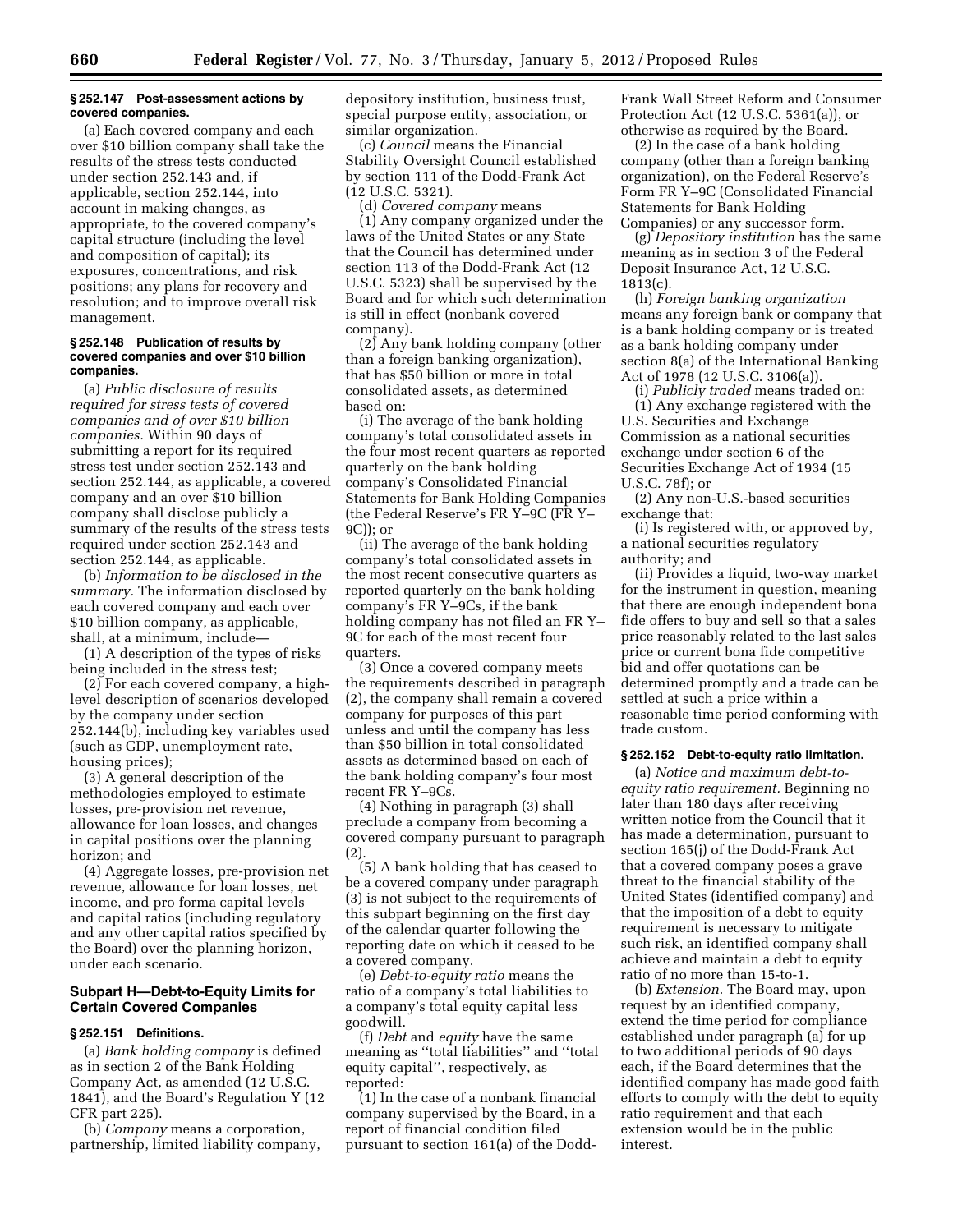(c) *Termination.* The debt to equity ratio requirement in paragraph (a) shall cease to apply to an identified company as of the date it receives notice from the Council of a determination, based on the factors described in subsections (a) and (b) of section 113 of the Dodd-Frank Act (12 U.S.C. 5323), that the company no longer poses a grave threat to the financial stability of the United States and that the imposition of a debt to equity requirement is no longer necessary.

# **Subpart I—Early Remediation Framework**

# **§ 252.161 Definitions.**

For purposes of this subpart:

(a) *Affiliate* means, with respect to a company, any company that controls, is controlled by, or is under common control with, the company.

(b) *Bank holding company* is defined as in section 2 of the Bank Holding Company Act, as amended (12 U.S.C. 1841), and the Board's Regulation Y (12 CFR part 225).

(c) *Capital distribution* means a redemption or repurchase of any debt or equity capital instrument, a payment of common or preferred stock dividends, a payment that may be temporarily or permanently suspended by the issuer on any instrument that is eligible for inclusion in the numerator of any minimum regulatory capital ratio, and any similar transaction that the Board determines to be in substance a distribution of capital.

(d) *Company* means a corporation, partnership, limited liability company, depository institution, business trust, special purpose entity, association, or similar organization.

(e) *Control* is defined as in section 2 of the Bank Holding Company Act, as amended (12 U.S.C. 1841), and the Board's Regulation Y (12 CFR part 225).

(f) *Council* means the Financial Stability Oversight Council established by section 111 of the Dodd-Frank Act (12 U.S.C. 5321).

(g) *Covered company* means

(1) Any company organized under the laws of the United States or any State that the Council has determined under section 113 of the Dodd-Frank Act (12 U.S.C. 5323) shall be supervised by the Board and for which such determination is still in effect (nonbank covered company).

(2) Any bank holding company (other than a foreign banking organization), that has \$50 billion or more in total consolidated assets, as determined based on:

(i) The average of the bank holding company's total consolidated assets in

the four most recent quarters as reported quarterly on the bank holding company's Consolidated Financial Statements for Bank Holding Companies (the Federal Reserve's FR Y–9C (FR Y– 9C)); or

(ii) The average of the bank holding company's total consolidated assets in the most recent consecutive quarters as reported quarterly on the bank holding company's FR Y–9Cs, if the bank holding company has not filed an FR Y– 9C for each of the most recent four quarters.

(3) Once a covered company meets the requirements described in paragraph (2), the company shall remain a covered company for purposes of this part unless and until the company has less than \$50 billion in total consolidated assets as determined based on each of the bank holding company's four most recent FR Y–9Cs.

(4) Nothing in paragraph (3) shall preclude a company from becoming a covered company pursuant to paragraph (2).

(5) A bank holding that has ceased to be a covered company under paragraph (3) is not subject to the requirements of this subpart beginning on the first day of the calendar quarter following the reporting date on which it ceased to be a covered company.

(h) *Depository institution* has the same meaning as in section 3 of the Federal Deposit Insurance Act, 12 U.S.C. 1813(c).

(i) *Foreign banking organization*  means any foreign bank or company that is a bank holding company or is treated as a bank holding company under section 8(a) of the International Banking Act of 1978 (12 U.S.C. 3106(a)).

(j) *Net income means:* 

(1) For a bank holding company (other than a foreign banking organization), the net income as reported on line 14 schedule HI of the company's FR Y–9C report.

(2) For a nonbank covered company that is publicly traded, the net income as reported on the company's quarterly financial statements.

(3) For a nonbank covered company that is not publicly traded, net income as reported on the company's most recent audited financial statement.

(k) *Planning horizon* means the period of time over which stress test projections must extend. The planning horizon cannot be less than nine quarters.

(l) *Publicly traded* means traded on: (1) Any exchange registered with the U.S. Securities and Exchange Commission as a national securities exchange under section 6 of the

Securities Exchange Act of 1934 (15 U.S.C. 78f); or

(2) Any non-U.S.-based securities exchange that:

(i) Is registered with, or approved by, a national securities regulatory authority; and

(ii) Provides a liquid, two-way market for the instrument in question, meaning that there are enough independent bona fide offers to buy and sell so that a sales price reasonably related to the last sales price or current bona fide competitive bid and offer quotations can be determined promptly and a trade can be settled at such a price within a reasonable time period conforming with trade custom.

(m) *Risk-weighted assets* means total weighted risk assets, as calculated in accordance with 12 CFR part 225, appendix A or 12 CFR part 225, appendix G, as applicable, or any successor regulation thereto.

(n) *Senior executive officer* of a covered company means a person who holds the title or, without regard to title, salary, or compensation, performs the function of one or more of the following positions: President, chief executive officer, executive chairman, chief operating officer, chief financial officer, chief investment officer, chief legal officer, chief lending officer, chief risk officer, or head of a major business line.

(o) *Severely adverse scenario* has the same meaning as defined in the context of Subpart F of this part.

(p) *Tier 1 capital* means tier 1 capital as defined in 12 CFR part 225, appendix A or 12 CFR part 225, appendix G, as applicable, or any successor regulation thereto.

(q) *Tier 1 common risk-based capital ratio* means the ratio of tier 1 capital less the non-common elements of tier 1 capital, including perpetual preferred stock and related surplus, minority interest in subsidiaries, trust preferred securities and mandatory convertible preferred securities, to risk-weighted assets.

(r) *Tier 1 leverage ratio* means the ratio of tier 1 capital to total assets as defined in 12 CFR part 225 appendix D, or any successor regulation thereto.

(s) *Tier 1 risk-based capital ratio*  means the ratio of tier 1 capital to riskweighted assets, as calculated in accordance with 12 CFR part 225, appendix A or 12 CFR part 225, appendix G, as applicable, or any successor regulation thereto.

(t) *Total capital* means qualifying total capital as defined in 12 CFR part 225, appendix A or total qualifying capital as defined in 12 CFR part 225, appendix G, as applicable, or any successor regulation thereto.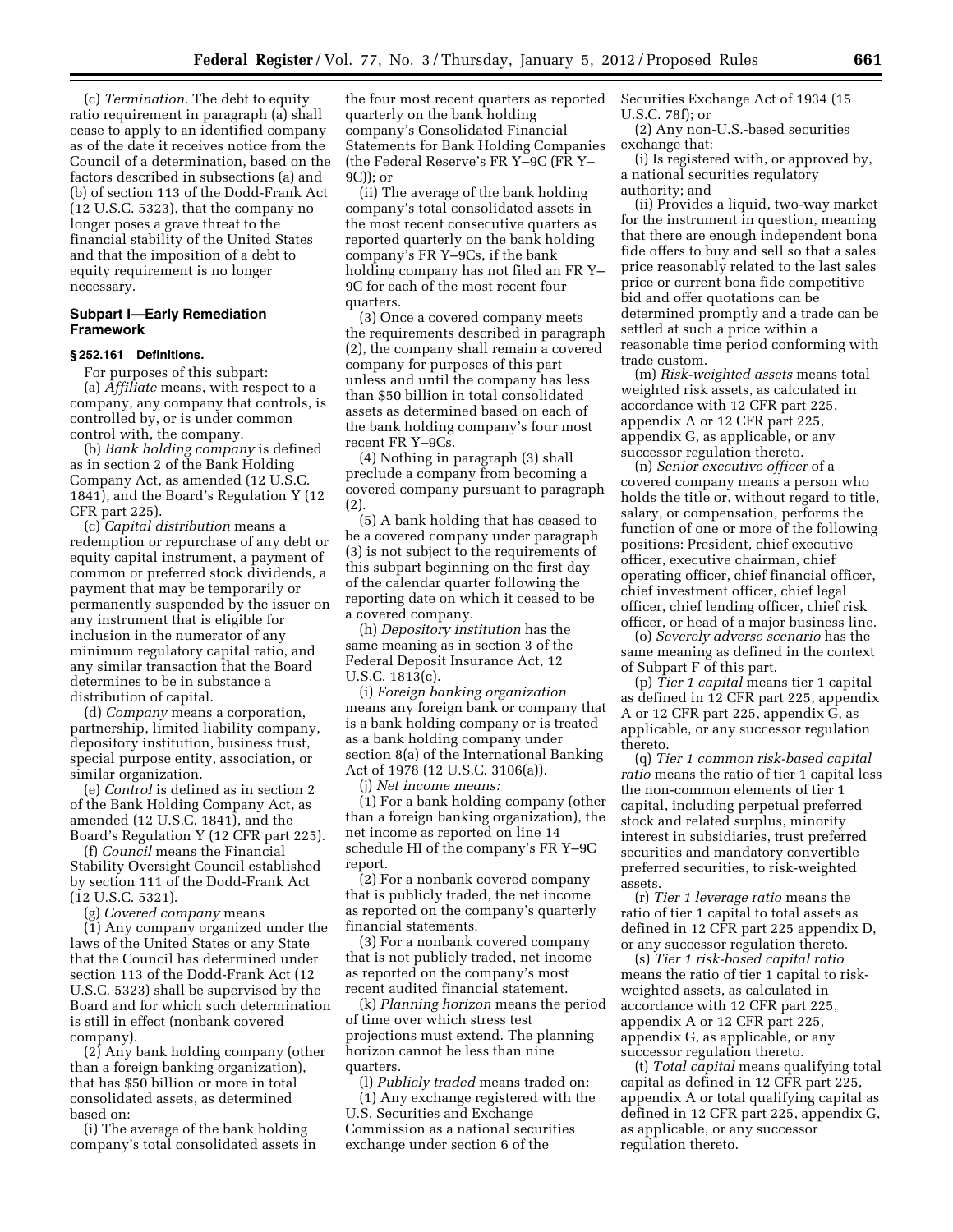(u) *Total assets* means:

(1) For a bank holding company (other than a foreign banking organization), total consolidated assets as reported quarterly on the bank holding company's FR Y–9C.

(2) For a nonbank covered company that is publicly traded, total consolidated assets as reported nonbank covered company's quarterly financial statements.

(3) For a nonbank covered company that is not publicly traded, total consolidated assets as determined based on the company's audited financial statements.

(v) *Total risk-based capital ratio*  means the ratio of total capital to riskweighted assets, as calculated in accordance with 12 CFR part 225, appendix A or 12 CFR part 225, appendix G, as applicable, or any successor regulation thereto.

#### **§ 252.162 Remediation Actions.**

(a) *Level 1 remediation (heightened supervisory review).* Under level 1 remediation, the Board shall conduct a targeted supervisory review of a covered company to evaluate whether the covered company is experiencing financial distress or material risk management weaknesses such that further decline of the covered company is probable and that the covered company should be subject to initial remediation (level 2 remediation).

(1) The review required by this section 252.162(a) must be completed within 30 days of the company's entrance into level one remediation.

(2) If, upon completion of the review, the Board determines that the covered company is experiencing financial distress or material risk management weaknesses such that further decline of the covered company is probable, the covered company shall be subject to initial remediation (level 2 remediation).

(b) *Level 2 remediation (initial remediation).* A covered company subject to level 2 remediation:

(1) Shall not make capital distributions during any calendar quarter in an amount that exceeds 50 percent of the average of the covered company's net income in the preceding two calendar quarters.

(2) Shall not:

(i) Permit its daily average total assets during any calendar quarter to exceed its daily average total assets during the preceding calendar quarter by more than 5 percent; or

(ii) Permit its daily average total assets during any calendar year to exceed its daily average total assets during the

preceding calendar year by more than 5 percent; or

(iii) Permit its daily average riskweighted assets during any calendar quarter to exceed its daily average riskweighted assets during the preceding calendar quarter by more than 5 percent;

(iv) Permit its daily average riskweighted assets during any calendar year to exceed its daily average riskweighted assets during the preceding calendar year by more than 5 percent;

(v) Directly or indirectly acquire any controlling interest in any company (including an insured depository institution, establish or acquire any office or other place of business, or engage in any new line of business), without the prior approval the Board.

(3) Shall be required to enter into a non-public memorandum of understanding, or other enforcement action acceptable to the Board.

(4) In addition, may be subject to the following additional limitations imposed by the Board:

(i) Limitations or conditions on the conduct or activities of the company or any of its affiliates that the Board finds to be appropriate and consistent with the purposes of Title I of the Dodd-Frank Act.

(c) *Level 3 remediation (recovery).* A covered company subject to level 3 remediation:

(1) May not make any capital distribution.

(2) Shall not:

(i) Permit its average total assets during any calendar quarter to exceed its average total assets during the preceding calendar quarter; or

(ii) Permit its average total riskweighted assets during any calendar quarter to exceed its average total riskweighted assets during the preceding calendar quarter; or

(iii) Directly or indirectly acquire any interest in any company (including any insured depository institution), establish or acquire any office (or other place of business), or engage in any new line of business;

(3) Must enter into a written agreement or other form of enforcement action with the Board that specifies that the covered company must raise additional capital and take other appropriate actions to improve its capital adequacy.

(i) If a covered company fails to satisfy the requirements of such a written agreement, the covered company may be required to divest assets identified by the Board as contributing to the covered company's financial decline or posing substantial risk of contributing to further financial decline of the covered company.

(4) Shall not increase the compensation of, or pay any bonus to, its senior executive officers or directors.

(5) May also be required by the Board to:

(i) Conduct a new election for the institution's board of directors;

(ii) Dismiss from office any director or senior executive officer of the covered company who had held office for more than 180 days immediately prior to receipt of notice pursuant to section 252.164 that the covered company is subject to level 3 remediation; or

(iii) Employ qualified senior executive officers approved by the Board.

(6) The Board may place restrictions on a covered company engaging in transactions with its affiliates if it is subject to level 3 remediation.

(d) *Level 4 remediation (resolution assessment).* The Board shall consider whether the covered company poses a risk to the stability of the U.S. financial system. If the Board determines, based on the covered company's financial decline and the risk posed to U.S. financial stability by the failure of the covered company or other relevant factors, that the covered company should be placed into receivership under Title II of the Dodd-Frank Act, the Board shall make a written recommendation that the covered company be placed in resolution under Title II of the Dodd-Frank Act.

# **§ 252.163 Remediation triggering events.**

(a) *Capital and leverage.* 

(1) *Level 1 remediation triggering events.* A covered company that has a total risk-based capital ratio of 10.0 percent or greater, a tier 1 risk-based capital ratio of 6.0 percent or greater, and a tier 1 leverage ratio of 5.0 percent or greater, is subject to level 1 remediation (heightened supervisory review) if the Board determines that the covered company's capital structure, capital planning processes, or the amount of capital it holds is not commensurate with the level and nature of the risks to which it is exposed.

(2) *Level 2 remediation triggering events.* A covered company is subject to level 2 remediation (initial remediation) if it has a total risk-based capital ratio of less than 10.0 percent and greater than or equal to 8.0 percent, a tier 1 riskbased capital ratio of less than 6.0 percent and greater than or equal to 4.0 percent or a tier 1 leverage ratio of less than 5.0 percent and greater than or equal to 4.0 percent.

(3) *Level 3 remediation triggering events.* A covered company is subject to level 3 remediation (recovery) if:

(i) For two complete consecutive quarters, the covered company has a